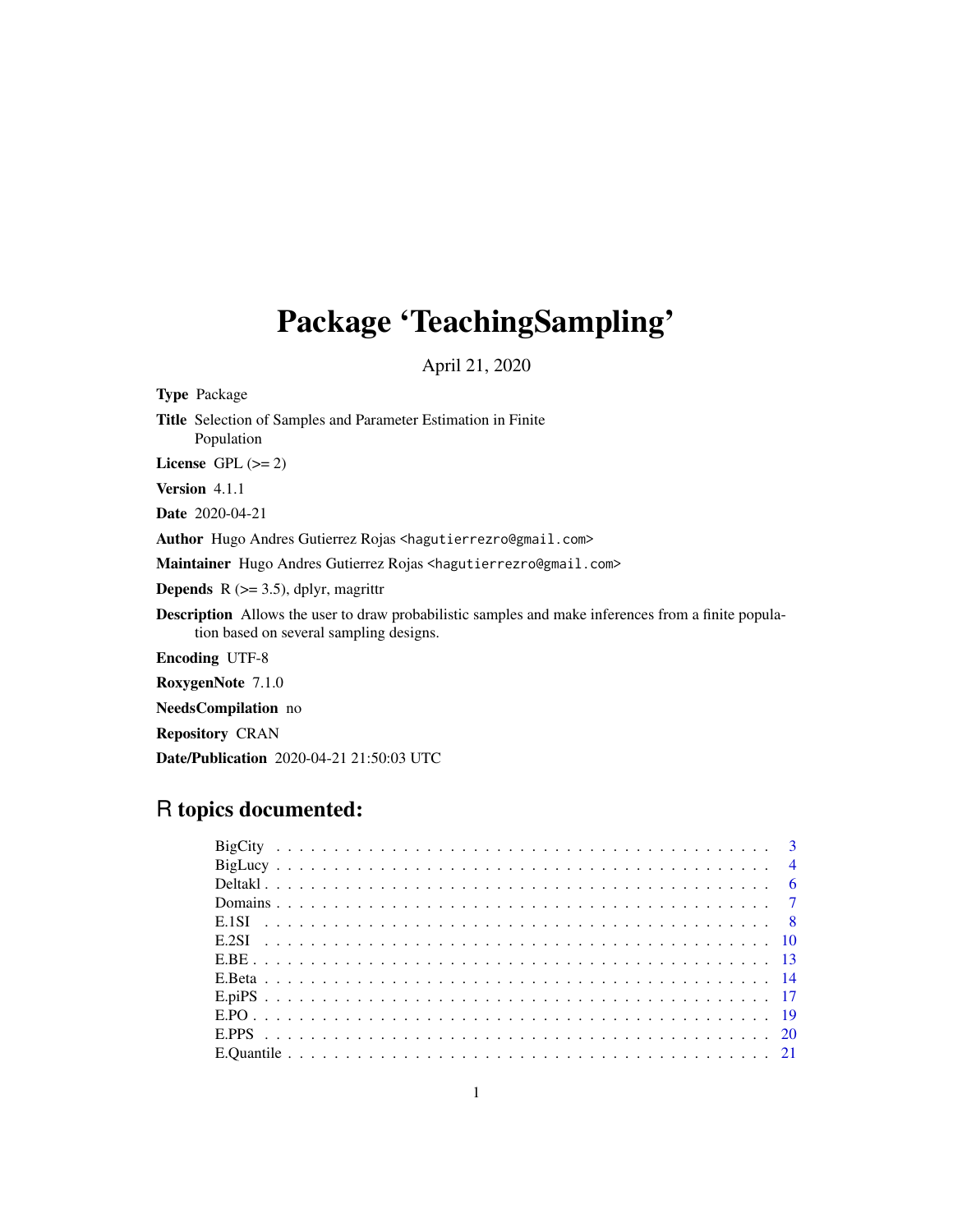|               | 23 |
|---------------|----|
|               | 26 |
|               | 27 |
|               | 29 |
|               | 31 |
|               | 32 |
| E.UC          | 33 |
|               | 37 |
|               | 38 |
|               | 42 |
|               | 45 |
| Ik            | 51 |
|               | 52 |
|               | 53 |
|               | 54 |
|               | 56 |
|               | 57 |
|               | 58 |
|               | 60 |
|               | 61 |
|               | 63 |
| Pikl          | 65 |
| <b>PikPPS</b> | 66 |
|               | 68 |
|               | 70 |
|               | 72 |
|               | 73 |
|               | 75 |
| S.SI          | 76 |
|               | 78 |
|               | 80 |
|               | 81 |
| $S.SY$ .      | 83 |
| S.WR          |    |
|               | 86 |
|               | 87 |
|               | 89 |
| <b>T.SIC</b>  | 90 |
|               | 92 |
|               | 93 |
|               | 95 |
|               |    |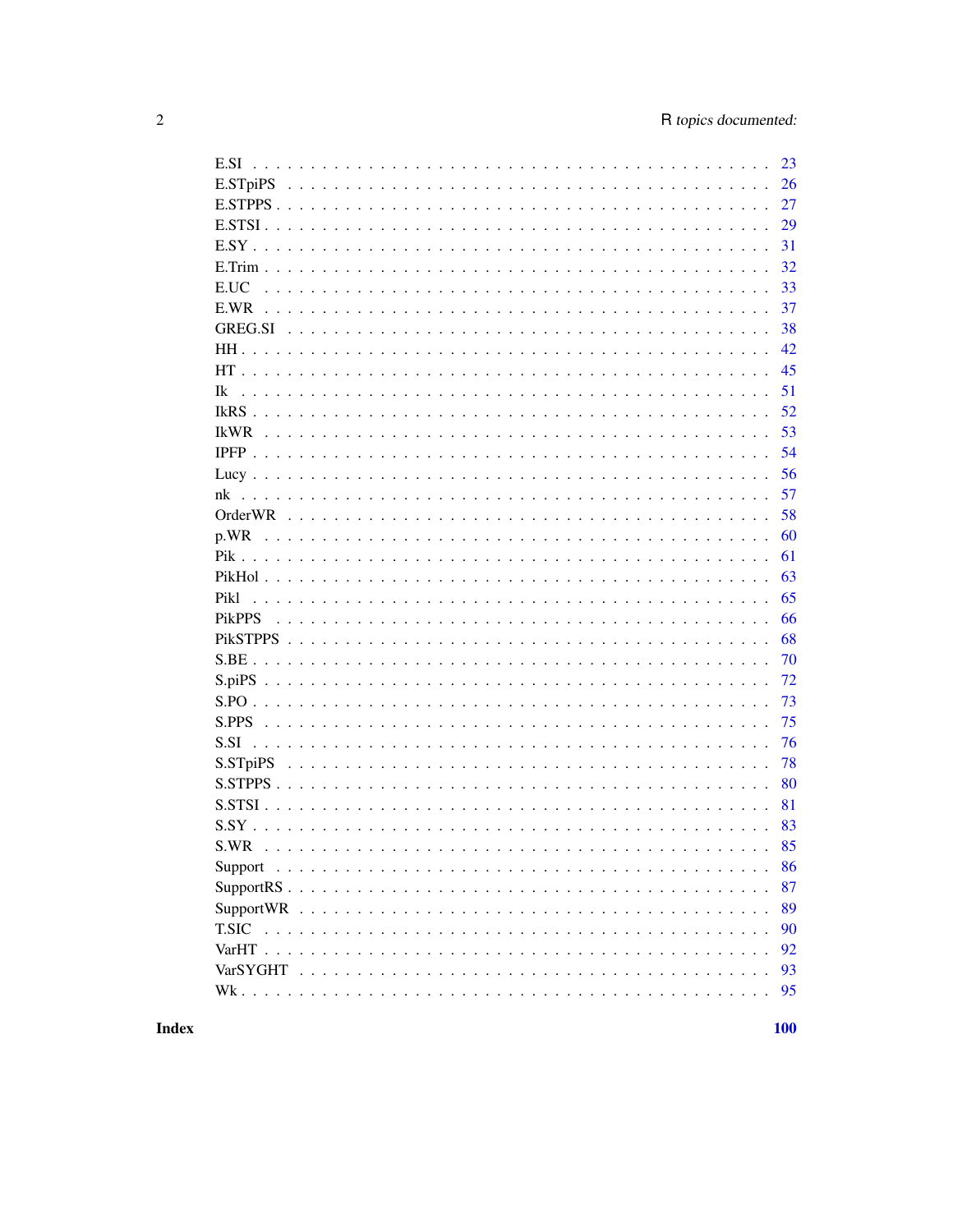## <span id="page-2-1"></span><span id="page-2-0"></span>Description

This data set corresponds to some socioeconomic variables from 150266 people of a city in a particular year.

## Usage

data(BigCity)

## Format

- HHID The identifier of the household. It corresponds to an alphanumeric sequence (four letters and five digits).
- PersonID The identifier of the person within the household. NOTE it is not a unique identifier of a person for the whole population. It corresponds to an alphanumeric sequence (five letters and two digits).
- Stratum Households are located in geographic strata. There are 119 strata across the city.
- PSU Households are clustered in cartographic segments defined as primary sampling units (PSU). There are 1664 PSU and they are nested within strata.
- Zone Segments clustered within strata can be located within urban or rural areas along the city.

Sex Sex of the person.

Income Per capita monthly income.

Expenditure Per capita monthly expenditure.

Employment A person's employment status.

Poverty This variable indicates whether the person is poor or not. It depends on income.

#### Author(s)

Hugo Andres Gutierrez Rojas <hagutierrezro@gmail.com>

## References

Gutierrez, H. A. (2009), *Estrategias de muestreo: Diseno de encuestas y estimacion de parametros*. Editorial Universidad Santo Tomas.

## See Also

[Lucy](#page-55-1)[,BigLucy](#page-3-1)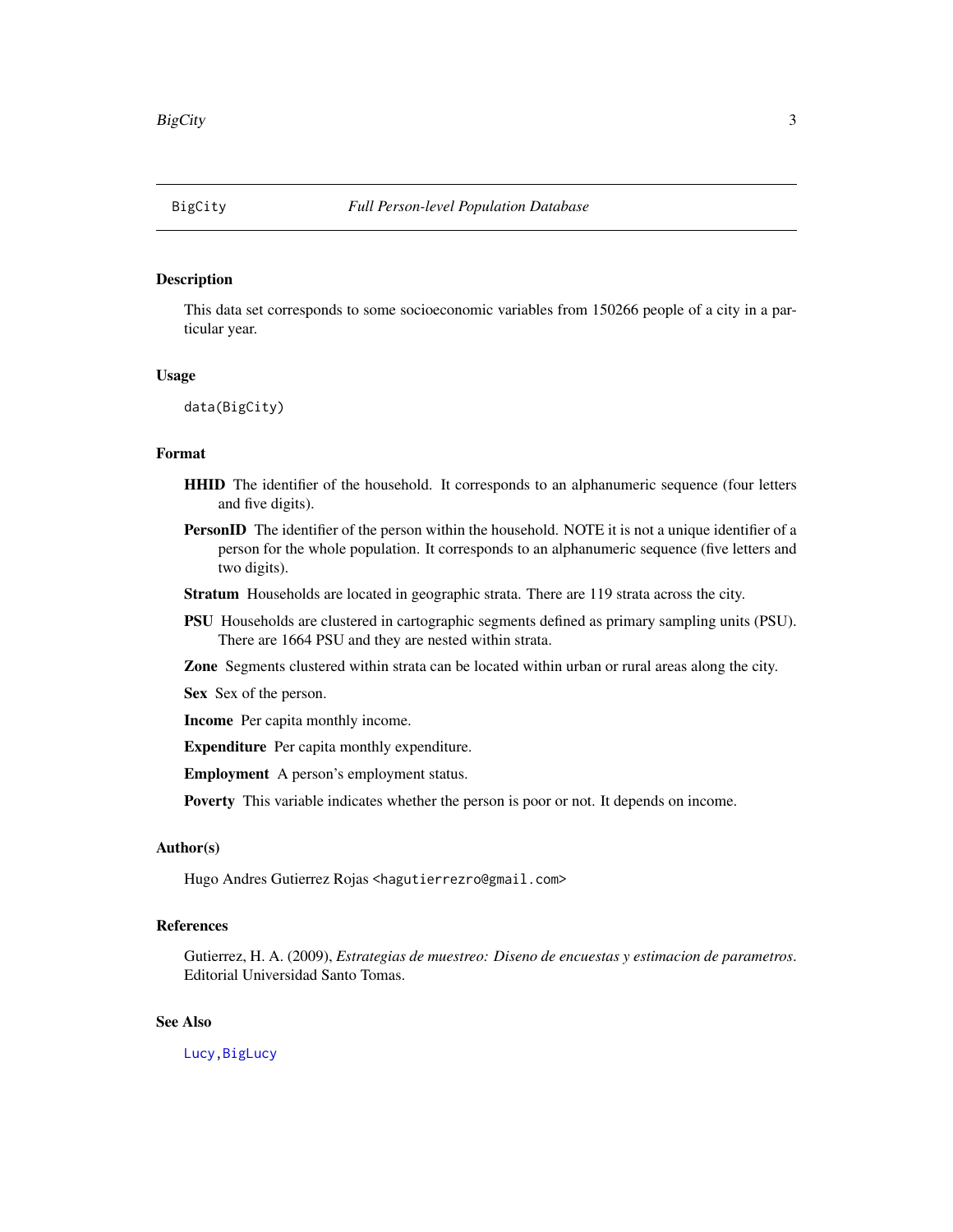4 BigLucy and the set of the set of the set of the set of the set of the set of the set of the set of the set of the set of the set of the set of the set of the set of the set of the set of the set of the set of the set of

## Examples

```
data(BigCity)
attach(BigCity)
estima <- data.frame(Income, Expenditure)
# The population totals
colSums(estima)
# Some parameters of interest
table(Poverty, Zone)
xtabs(Income ~ Poverty + Zone)
# Correlations among characteristics of interest
cor(estima)
# Some useful histograms
hist(Income)
hist(Expenditure)
# Some useful plots
boxplot(Income ~ Poverty)
barplot(table(Employment))
pie(table(MaritalST))
```
<span id="page-3-1"></span>

BigLucy *Full Business Population Database*

#### Description

This data set corresponds to some financial variables of 85396 industrial companies of a city in a particular fiscal year.

#### Usage

data(BigLucy)

## Format

ID The identifier of the company. It correspond to an alphanumeric sequence (two letters and three digits)

Ubication The address of the principal office of the company in the city

- Level The industrial companies are discrimitnated according to the Taxes declared. There are small, medium and big companies
- Zone The country is divided by counties. A company belongs to a particular zone according to its cartographic location.
- Income The total ammount of a company's earnings (or profit) in the previuos fiscal year. It is calculated by taking revenues and adjusting for the cost of doing business
- Employees The total number of persons working for the company in the previuos fiscal year

Taxes The total ammount of a company's income Tax

<span id="page-3-0"></span>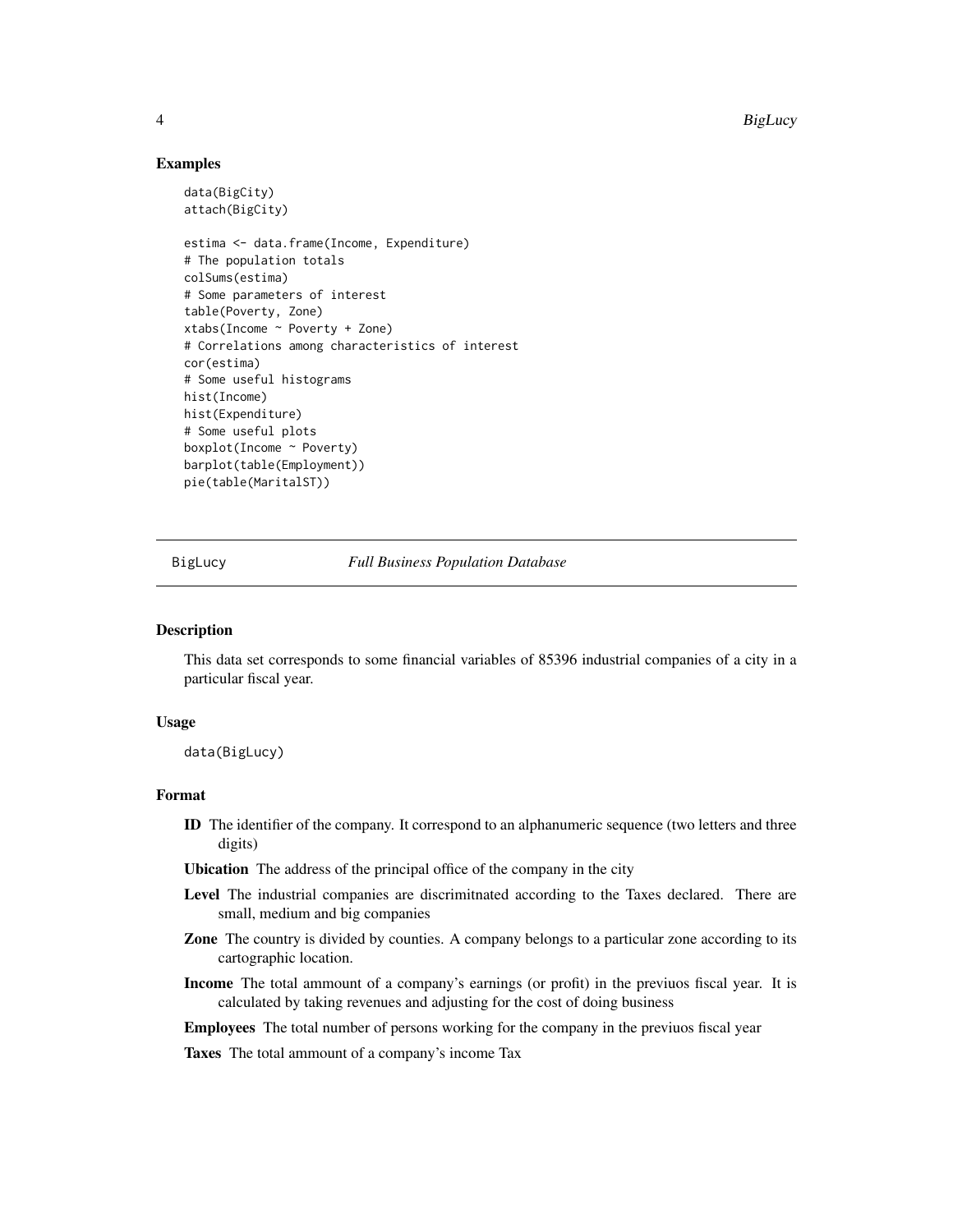#### BigLucy 55 and 55 and 55 and 55 and 55 and 55 and 55 and 55 and 55 and 55 and 55 and 55 and 55 and 55 and 55 and 55 and 55 and 55 and 55 and 55 and 55 and 55 and 55 and 55 and 55 and 55 and 55 and 55 and 55 and 55 and 55 a

- SPAM Indicates if the company uses the Internet and WEBmail options in order to make selfpropaganda.
- ISO Indicates if the company is certified by the International Organization for Standardization.

Years The age of the company.

Segments Cartographic segments by county. A segment comprises in average 10 companies located close to each other.

#### Author(s)

Hugo Andres Gutierrez Rojas <hagutierrezro@gmail.com>

## References

Gutierrez, H. A. (2009), *Estrategias de muestreo: Diseno de encuestas y estimacion de parametros*. Editorial Universidad Santo Tomas.

## See Also

[Lucy](#page-55-1)[,BigCity](#page-2-1)

```
data(BigLucy)
attach(BigLucy)
# The variables of interest are: Income, Employees and Taxes
# This information is stored in a data frame called estima
estima <- data.frame(Income, Employees, Taxes)
# The population totals
colSums(estima)
# Some parameters of interest
table(SPAM,Level)
xtabs(Income ~ Level+SPAM)
# Correlations among characteristics of interest
cor(estima)
# Some useful histograms
hist(Income)
hist(Taxes)
hist(Employees)
# Some useful plots
boxplot(Income ~ Level)
barplot(table(Level))
pie(table(SPAM))
```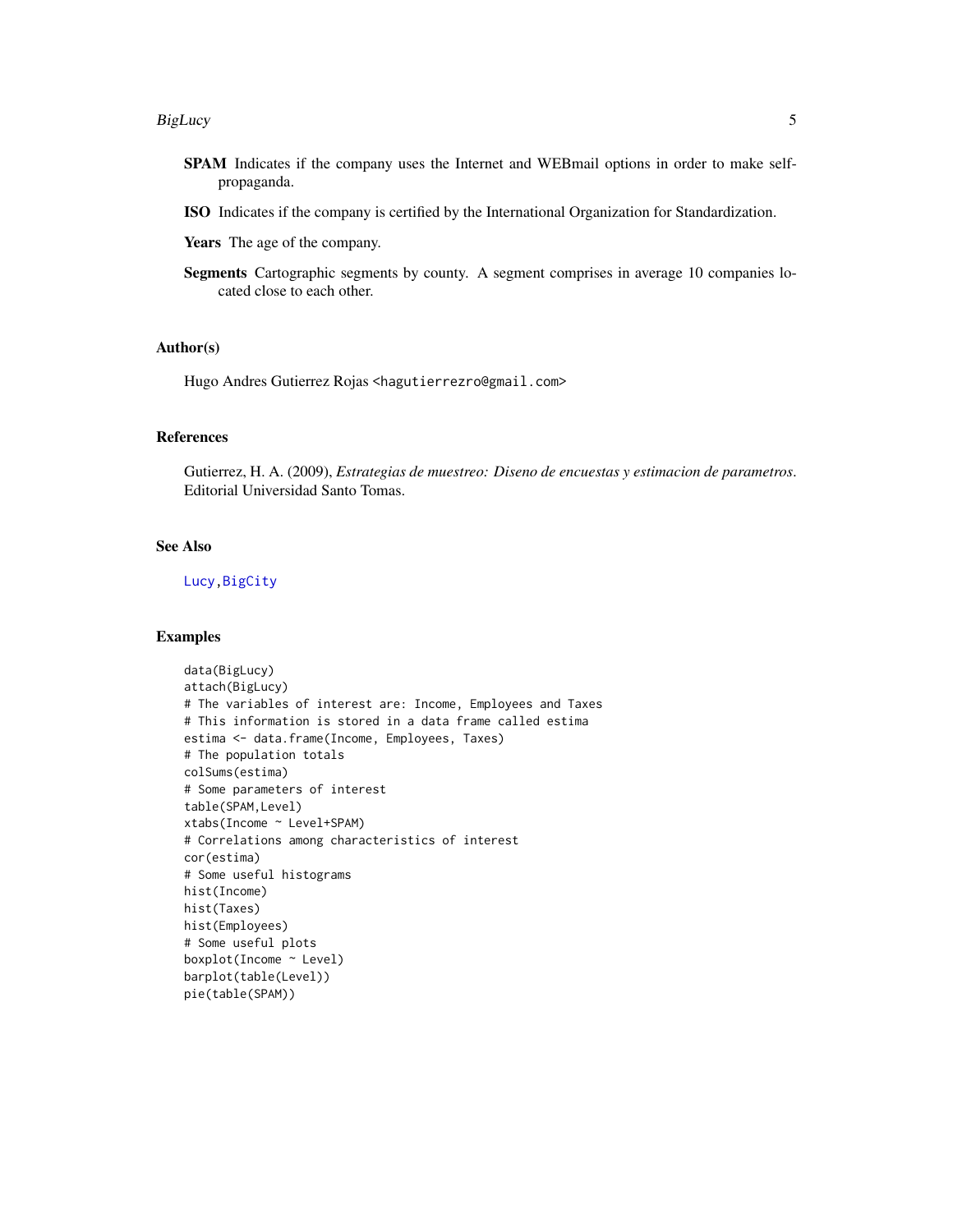<span id="page-5-0"></span>6 Deltakl

## Description

Computes the Variance-Covariance matrix of the sample membership indicators in the population given a fixed sample size design

#### Usage

Deltakl(N, n, p)

## Arguments

| N | Population size                                                                                                                                            |
|---|------------------------------------------------------------------------------------------------------------------------------------------------------------|
| n | Sample size                                                                                                                                                |
| D | A vector containing the selection probabilities of a fixed size without replace-<br>ment sampling design. The sum of the values of this vector must be one |

## Details

The klth unit of the Variance-Covariance matrix of the sample membership indicators is defined as  $\Delta_{kl} = \pi_{kl} - \pi_k \pi_l$ 

## Value

The function returns a symmetric matrix of size  $N \times N$  containing the variances-covariances among the sample membership indicators for each pair of units in the finite population.

#### Author(s)

Hugo Andres Gutierrez Rojas <hagutierrezro@gmail.com>

#### References

Sarndal, C-E. and Swensson, B. and Wretman, J. (1992), *Model Assisted Survey Sampling*. Springer. Gutierrez, H. A. (2009), *Estrategias de muestreo: Diseno de encuestas y estimacion de parametros*. Editorial Universidad Santo Tomas.

## See Also

[VarHT](#page-91-1)[,Pikl](#page-64-1)[,Pik](#page-60-1)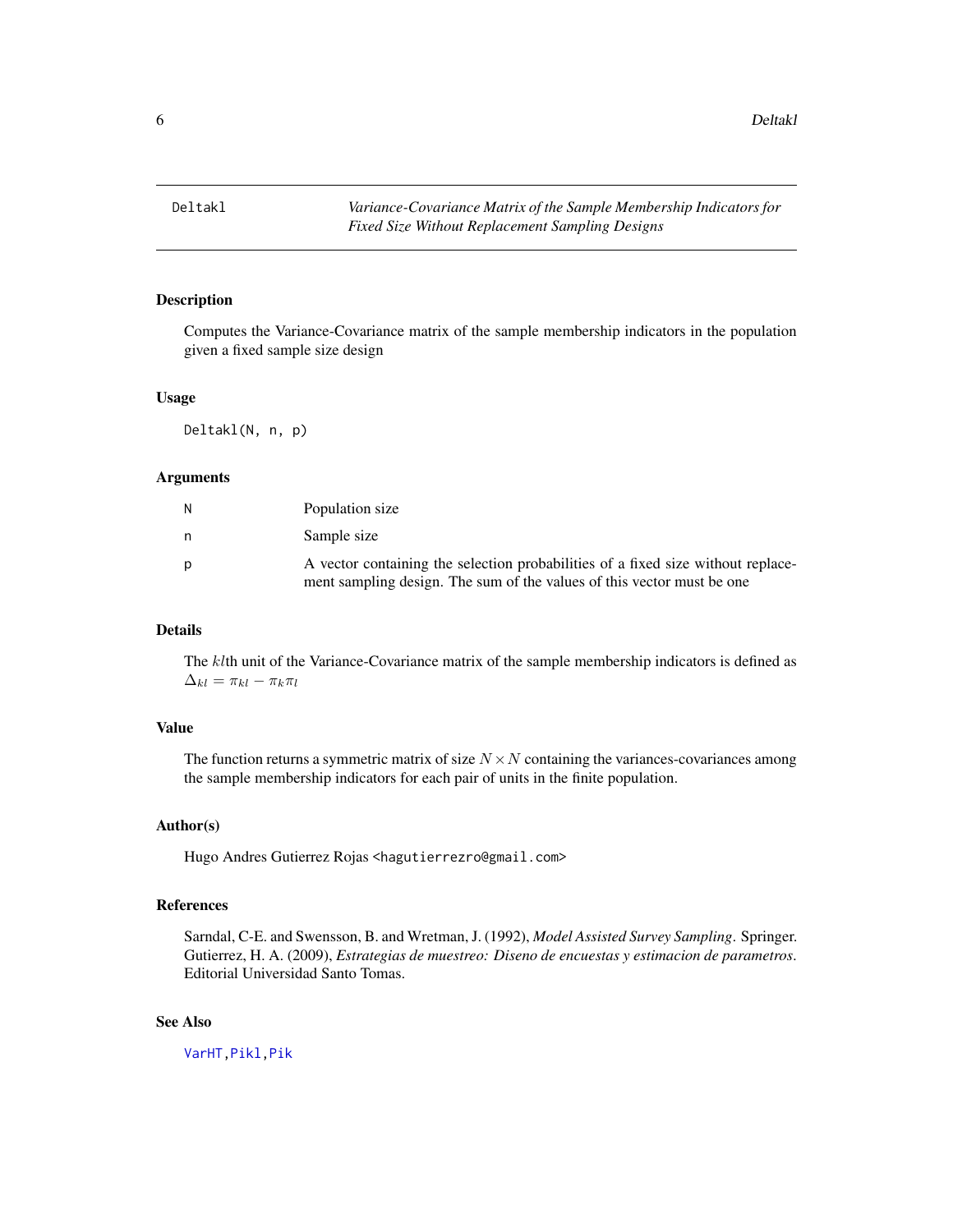#### <span id="page-6-0"></span>Domains 7

#### Examples

```
# Vector U contains the label of a population of size N=5
U <- c("Yves", "Ken", "Erik", "Sharon", "Leslie")
N \leftarrow length(U)
# The sample size is n=2
n < -2# p is the probability of selection of every sample.
p <- c(0.13, 0.2, 0.15, 0.1, 0.15, 0.04, 0.02, 0.06, 0.07, 0.08)
# Note that the sum of the elements of this vector is one
sum(p)
# Computation of the Variance-Covariance matrix of the sample membership indicators
Deltakl(N, n, p)
```
Domains *Domains Indicator Matrix*

#### **Description**

Creates a matrix of domain indicator variables for every single unit in the selected sample or in the entire population

#### Usage

Domains(y)

#### Arguments

y Vector of the domain of interest containing the membership of each unit to a specified category of the domain

#### Details

Each value of y represents the domain which a specified unit belongs

#### Value

The function returns a  $n \times p$  matrix, where n is the number of units in the selected sample and p is the number of categories of the domain of interest. The values of this matrix are zero, if the unit does not belongs to a specified category and one, otherwise.

## Author(s)

Hugo Andres Gutierrez Rojas <hagutierrezro@gmail.com>

#### References

Sarndal, C-E. and Swensson, B. and Wretman, J. (1992), *Model Assisted Survey Sampling*. Springer. Gutierrez, H. A. (2009), *Estrategias de muestreo: Diseno de encuestas y estimacion de parametros*. Editorial Universidad Santo Tomas.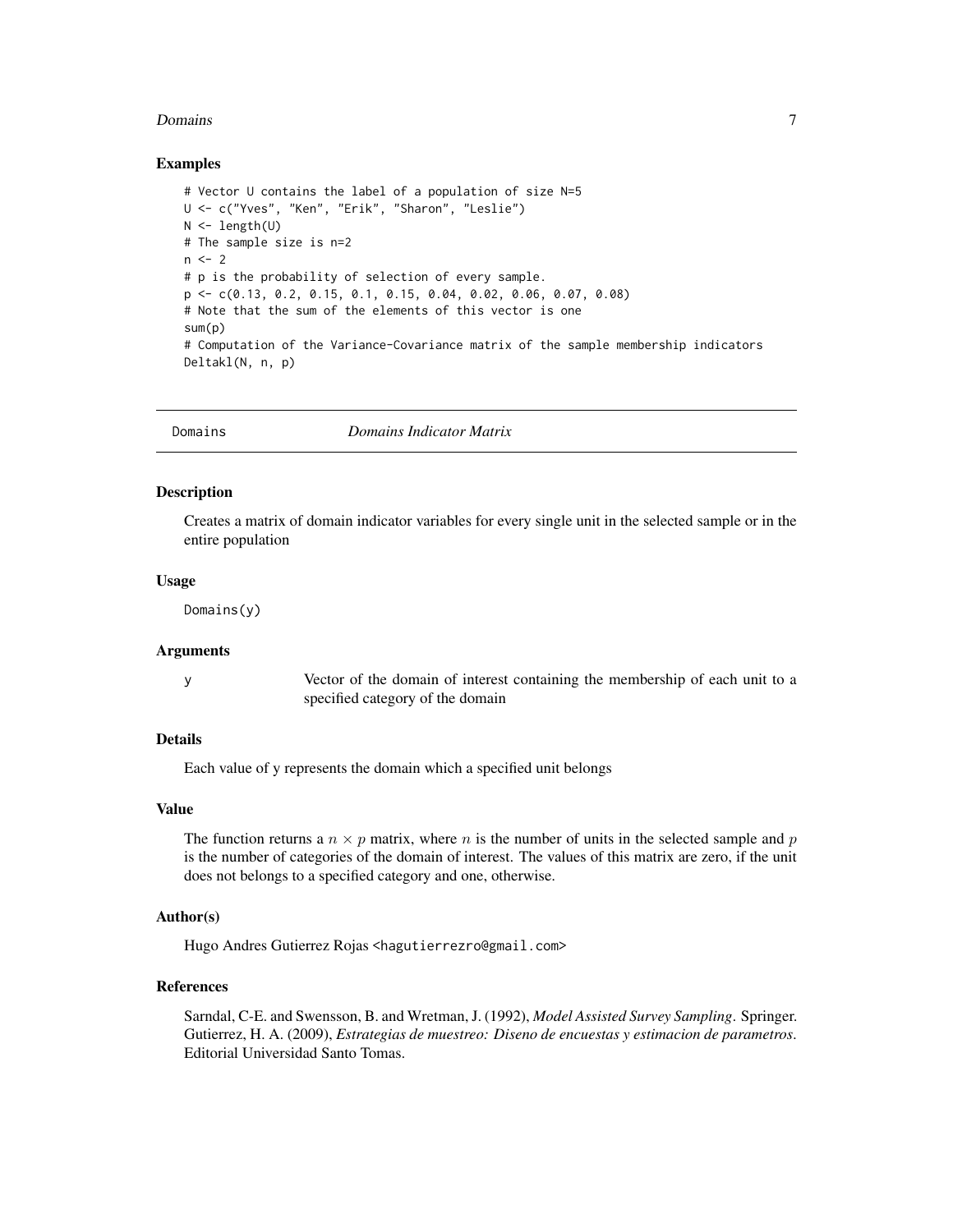See Also

[E.SI](#page-22-1)

#### Examples

```
############
## Example 1
############
# This domain contains only two categories: "yes" and "no"
x <- as.factor(c("yes","yes","yes","no","no","no","no","yes","yes"))
Domains(x)
############
## Example 2
############
# Uses the Lucy data to draw a random sample of units according
# to a SI design
data(Lucy)
attach(Lucy)
N < - dim(Lucy)[1]
n < -400sam <- sample(N,n)
# The information about the units in the sample is stored in an object called data
data <- Lucy[sam,]
attach(data)
names(data)
# The variable SPAM is a domain of interest
Doma <- Domains(SPAM)
Doma
# HT estimation of the absolute domain size for every category in the domain
# of interest
E.SI(N,n,Doma)
############
## Example 3
############
# Following with Example 2...
# The variables of interest are: Income, Employees and Taxes
# This function allows to estimate the population total of this variables for every
# category in the domain of interest SPAM
estima <- data.frame(Income, Employees, Taxes)
SPAM.no <- estima*Doma[,1]
SPAM.yes <- estima*Doma[,2]
E.SI(N,n,SPAM.no)
E.SI(N,n,SPAM.yes)
```
E.1SI *Estimation of the Population Total under Single Stage Simple Random Sampling Without Replacement*

<span id="page-7-0"></span>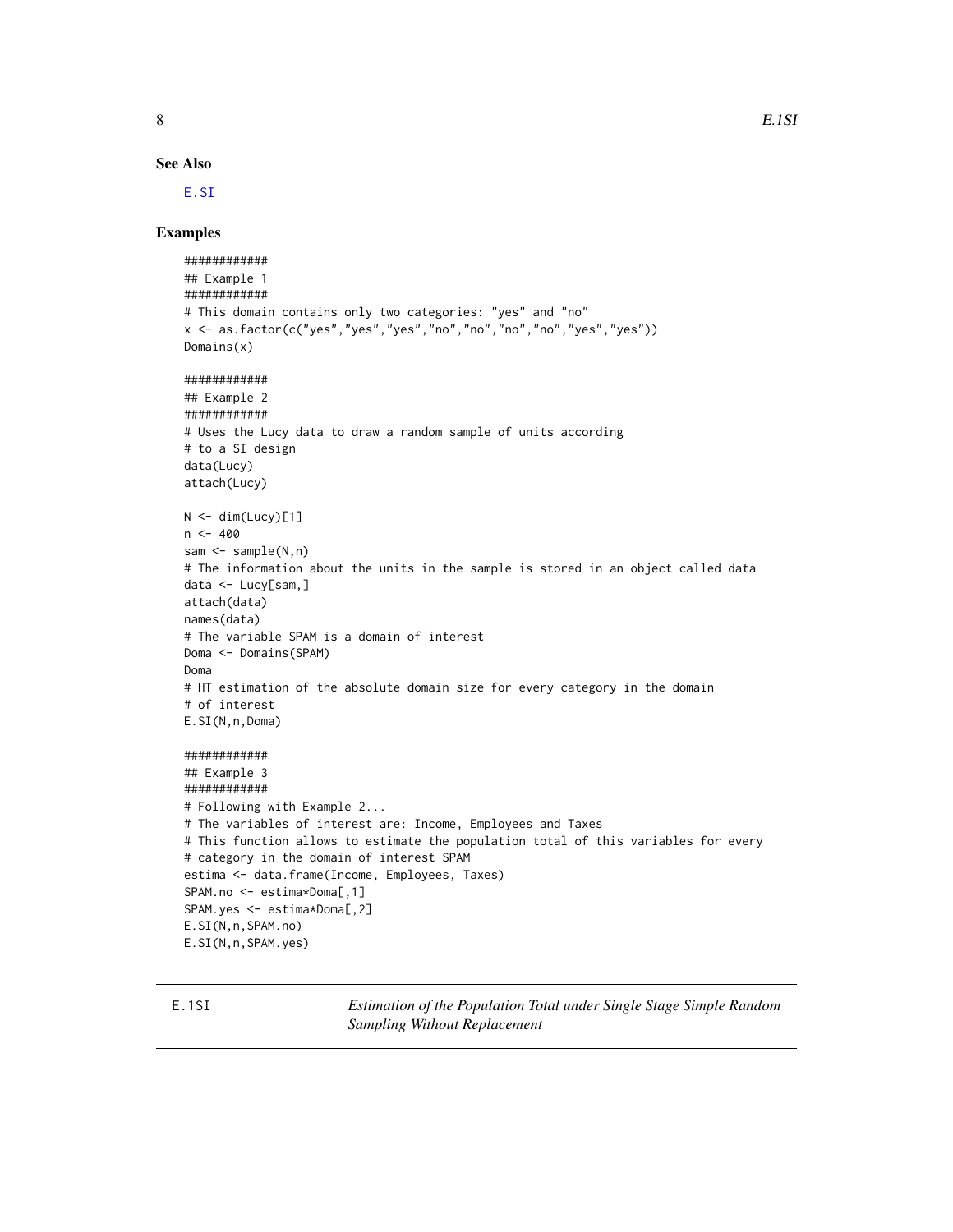#### $E.1$ SI 9

## Description

This function computes the Horvitz-Thompson estimator of the population total according to a single stage sampling design.

#### Usage

E.1SI(NI, nI, y, PSU)

## Arguments

| ΝI  | Population size of Primary Sampling Units.                                                                                                  |
|-----|---------------------------------------------------------------------------------------------------------------------------------------------|
| nI  | Sample size of Primary Sampling Units.                                                                                                      |
| ۷   | Vector, matrix or data frame containig the recollected information of the vari-<br>ables of interest for every unit in the selected sample. |
| PSU | Vector identifying the membership to the strata of each unit in the population.                                                             |

## Details

The function returns a data matrix whose columns correspond to the estimated parameters of the variables of interest.

## Value

This function returns the estimation of the population total of every single variable of interest, its estimated standard error and its estimated coefficient of variation.

#### Author(s)

Hugo Andres Gutierrez Rojas <hugogutierrez at gmail.com>

## References

Sarndal, C-E. and Swensson, B. and Wretman, J. (1992), *Model Assisted Survey Sampling*. Springer. Gutierrez, H. A. (2009), *Estrategias de muestreo: Diseno de encuestas y estimacion de parametros*. Editorial Universidad Santo Tomas

## See Also

[E.2SI](#page-9-1)

```
data('BigCity')
Households <- BigCity %>% group_by(HHID) %>%
summarise(Stratum = unique(Stratum),
           PSU = unique(PSU),
            Persons = n(),
            Income = sum(Income),
```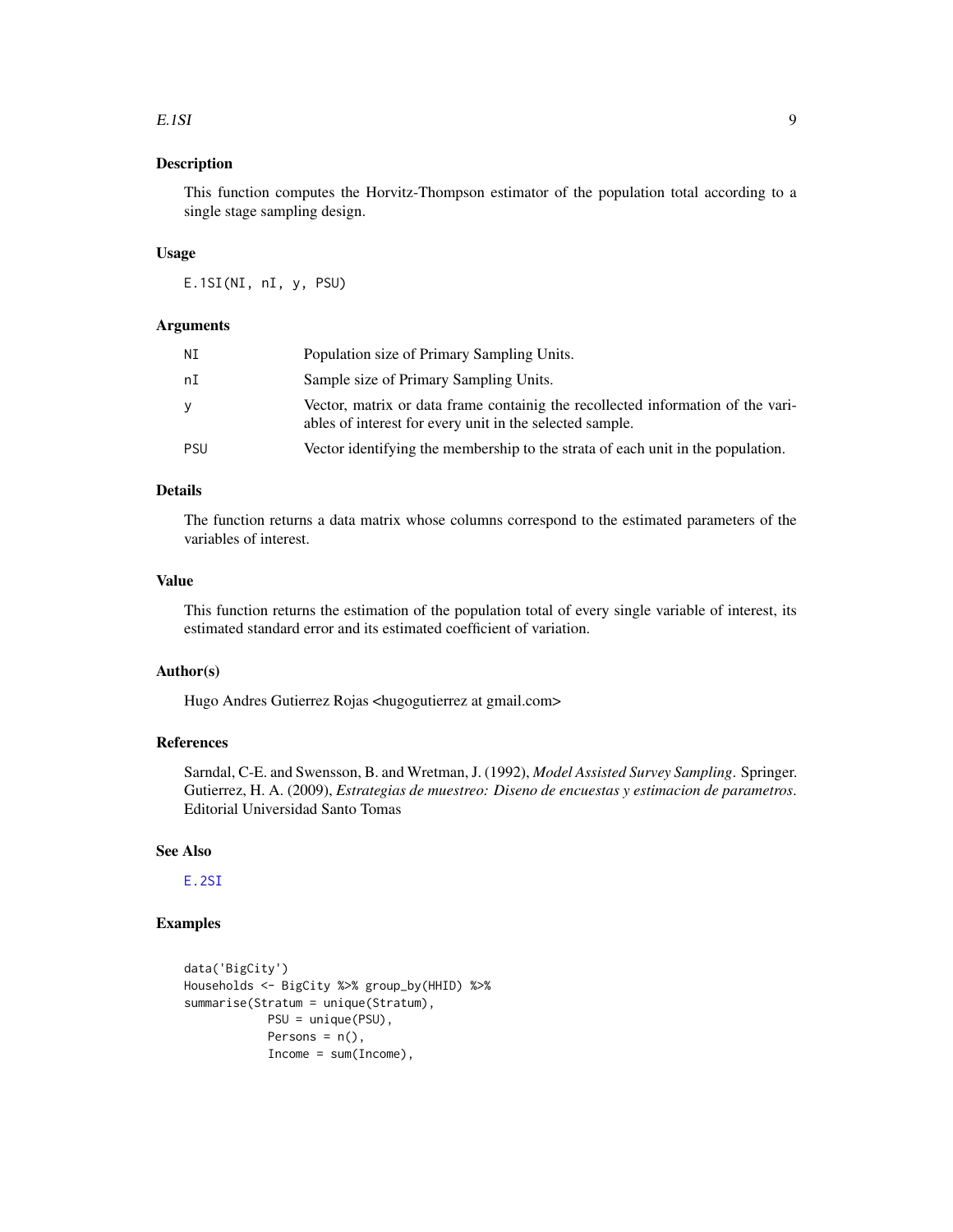```
Expenditure = sum(Expenditure))
```

```
attach(Households)
UI <- levels(as.factor(Households$PSU))
NI <- length(UI)
nI <- 100
samI <- S.SI(NI, nI)
sampleI <- UI[samI]
CityI <- Households[which(Households$PSU %in% sampleI), ]
attach(CityI)
area <- as.factor(CityI$PSU)
estima <- data.frame(CityI$Persons, CityI$Income, CityI$Expenditure)
E.1SI(NI, nI, estima, area)
```
<span id="page-9-1"></span>

E.2SI *Estimation of the Population Total under Two Stage Simple Random Sampling Without Replacement*

## Description

Computes the Horvitz-Thompson estimator of the population total according to a 2SI sampling design

#### Usage

E.2SI(NI, nI, Ni, ni, y, PSU)

## Arguments

| ΝI         | Population size of Primary Sampling Units                                                                                                  |
|------------|--------------------------------------------------------------------------------------------------------------------------------------------|
| nI         | Sample size of Primary Sampling Units                                                                                                      |
| Ni         | Vector of population sizes of Secundary Sampling Units selected in the first<br>draw                                                       |
| ni         | Vector of sample sizes of Secundary Sampling Units                                                                                         |
| y          | Vector, matrix or data frame containig the recollected information of the vari-<br>ables of interest for every unit in the selected sample |
| <b>PSU</b> | Vector identifying the membership to the strata of each unit in the population                                                             |

## Details

Returns the estimation of the population total of every single variable of interest, its estimated standard error and its estimated coefficient of variation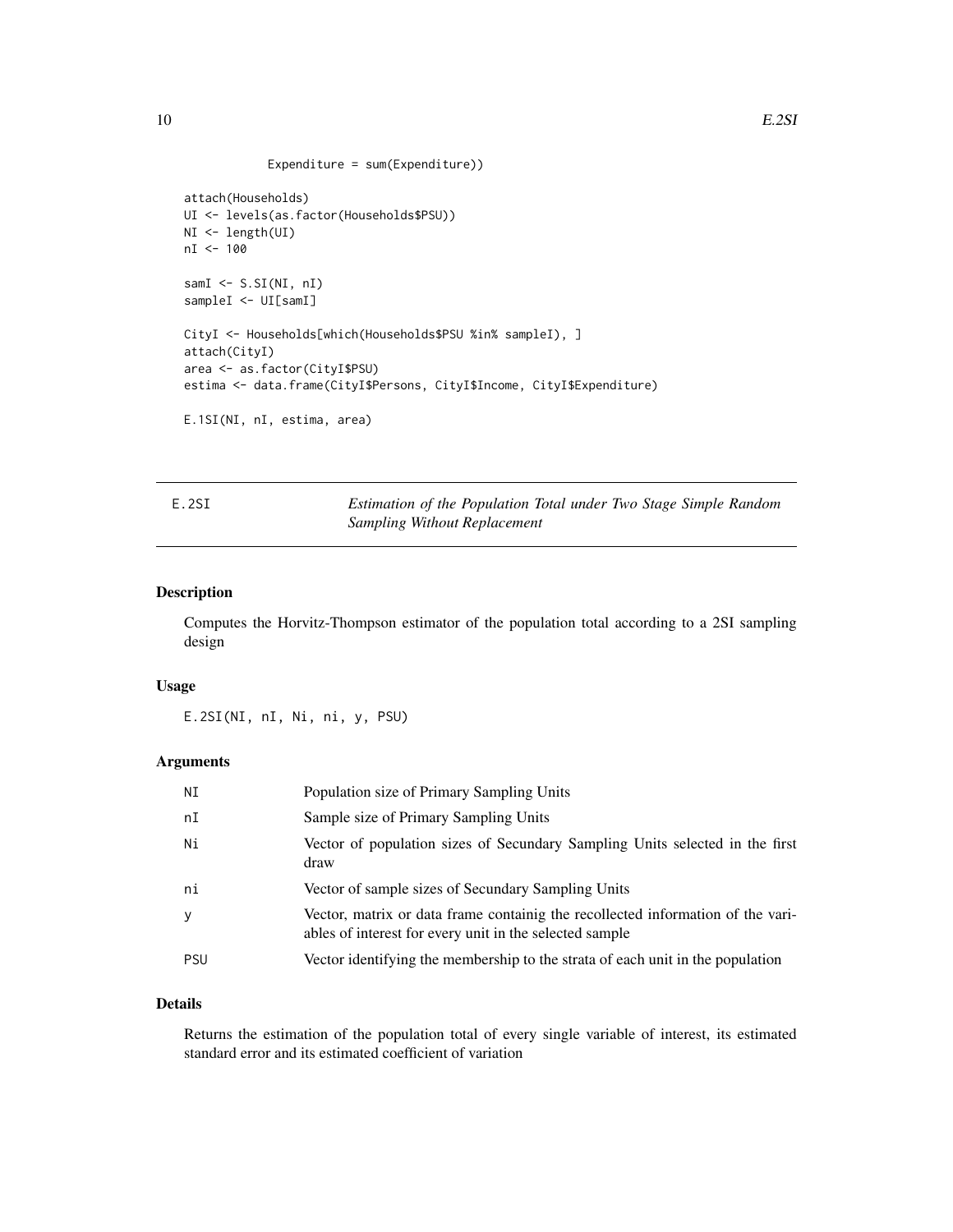#### $E.2SI$  11

## Value

The function returns a data matrix whose columns correspond to the estimated parameters of the variables of interest

## Author(s)

Hugo Andres Gutierrez Rojas <hagutierrezro@gmail.com>

#### References

Sarndal, C-E. and Swensson, B. and Wretman, J. (1992), *Model Assisted Survey Sampling*. Springer. Gutierrez, H. A. (2009), *Estrategias de muestreo: Dise?o de encuestas y estimacion de parametros*. Editorial Universidad Santo Tomas.

#### See Also

[S.SI](#page-75-1)

```
############
## Example 1
############
# Uses Lucy data to draw a twostage simple random sample
# accordind to a 2SI design. Zone is the clustering variable
data(Lucy)
attach(Lucy)
summary(Zone)
# The population of clusters or Primary Sampling Units
UI<-c("A","B","C","D","E")
NI <- length(UI)
# The sample size is nI=3
nI < -3# Selects the sample of PSUs
samI<sup><-S.SI(NI,nI)</sup>
dataI<-UI[samI]
dataI
# The sampling frame of Secondary Sampling Unit is saved in Lucy1 ... Lucy3
Lucy1<-Lucy[which(Zone==dataI[1]),]
Lucy2<-Lucy[which(Zone==dataI[2]),]
Lucy3<-Lucy[which(Zone==dataI[3]),]
# The size of every single PSU
N1<-dim(Lucy1)[1]
N2<-dim(Lucy2)[1]
N3<-dim(Lucy3)[1]
Ni<-c(N1,N2,N3)
# The sample size in every PSI is 135 Secondary Sampling Units
n1<-135
n2<-135
n3<-135
ni<-c(n1,n2,n3)
```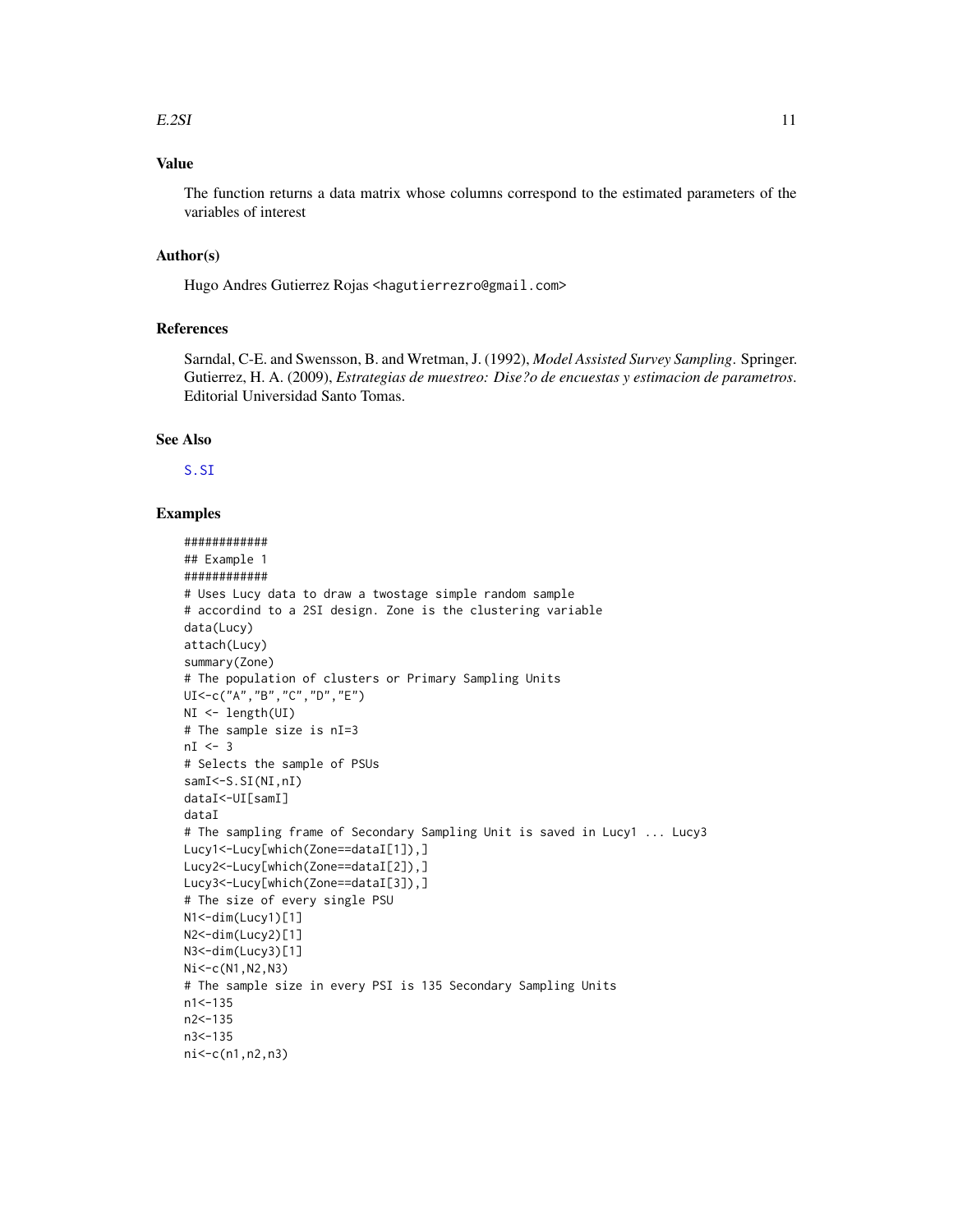```
# Selects a sample of Secondary Sampling Units inside the PSUs
sam1<-S.SI(N1,n1)
sam2<-S.SI(N2,n2)
sam3 < - S. SI(N3, n3)
attach(data)
```

```
# The information about each Secondary Sampling Unit in the PSUs
# is saved in data1 ... data3
data1<-Lucy1[sam1,]
data2<-Lucy2[sam2,]
data3<-Lucy3[sam3,]
# The information about each unit in the final selected sample is saved in data
data<-rbind(data1, data2, data3)
# The clustering variable is Zone
Cluster <- as.factor(as.integer(Zone))
# The variables of interest are: Income, Employees and Taxes
# This information is stored in a data frame called estima
estima <- data.frame(Income, Employees, Taxes)
# Estimation of the Population total
E.2SI(NI,nI,Ni,ni,estima,Cluster)
########################################################
## Example 2 Total Census to the entire population
########################################################
# Uses Lucy data to draw a cluster random sample
# accordind to a SI design ...
# Zone is the clustering variable
data(Lucy)
attach(Lucy)
summary(Zone)
# The population of clusters
UI<-c("A","B","C","D","E")
NI <- length(UI)
# The sample size equals to the population size of PSU
nI < - NI# Selects every single PSU
samI <- S.SI(NI, nI)
dataI<-UI[samI]
dataI
# The sampling frame of Secondary Sampling Unit is saved in Lucy1 ... Lucy5
Lucy1<-Lucy[which(Zone==dataI[1]),]
Lucy2<-Lucy[which(Zone==dataI[2]),]
Lucy3<-Lucy[which(Zone==dataI[3]),]
Lucy4<-Lucy[which(Zone==dataI[4]),]
Lucy5<-Lucy[which(Zone==dataI[5]),]
# The size of every single PSU
N1<-dim(Lucy1)[1]
N2<-dim(Lucy2)[1]
N3<-dim(Lucy3)[1]
N4<-dim(Lucy4)[1]
N5<-dim(Lucy5)[1]
Ni<-c(N1,N2,N3,N4,N5)
```
# The sample size of Secondary Sampling Units equals to the size of each PSU n1<-N1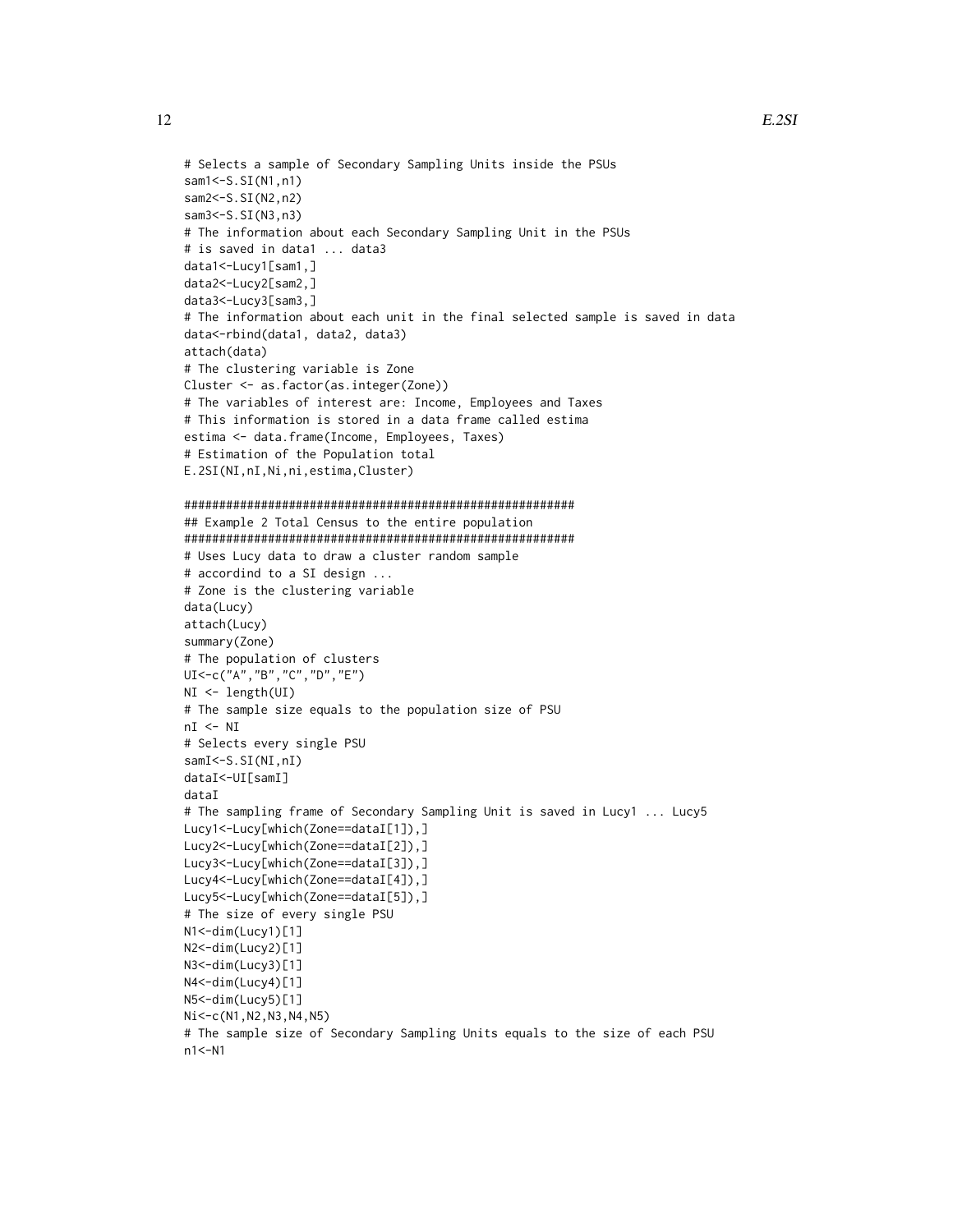#### <span id="page-12-0"></span> $E.BE$  13

```
n2<-N2
n3<-N3
n4<-N4
n5<-N5
ni<-c(n1,n2,n3,n4,n5)
# Selects every single Secondary Sampling Unit inside the PSU
sam1 < - S. SI(N1, n1)
sam2<-S.SI(N2,n2)
sam3<-S.SI(N3,n3)
sam4 < - S. SI(N4, n4)
sam5<-S.SI(N5,n5)
# The information about each unit in the cluster is saved in Lucy1 ... Lucy5
data1<-Lucy1[sam1,]
data2<-Lucy2[sam2,]
data3<-Lucy3[sam3,]
data4<-Lucy4[sam4,]
data5<-Lucy5[sam5,]
# The information about each Secondary Sampling Unit
# in the sample (census) is saved in data
data<-rbind(data1, data2, data3, data4, data5)
attach(data)
# The clustering variable is Zone
Cluster <- as.factor(as.integer(Zone))
# The variables of interest are: Income, Employees and Taxes
# This information is stored in a data frame called estima
estima <- data.frame(Income, Employees, Taxes)
# Estimation of the Population total
E.2SI(NI,nI,Ni,ni,estima,Cluster)
# Sampling error is null
```
E.BE *Estimation of the Population Total under Bernoulli Sampling Without Replacement*

## **Description**

Computes the Horvitz-Thompson estimator of the population total according to a BE sampling design

## Usage

```
E.BE(y, prob)
```
## Arguments

| <b>V</b> | Vector, matrix or data frame containing the recollected information of the vari-<br>ables of interest for every unit in the selected sample |
|----------|---------------------------------------------------------------------------------------------------------------------------------------------|
| prob     | Inclusion probability for each unit in the population                                                                                       |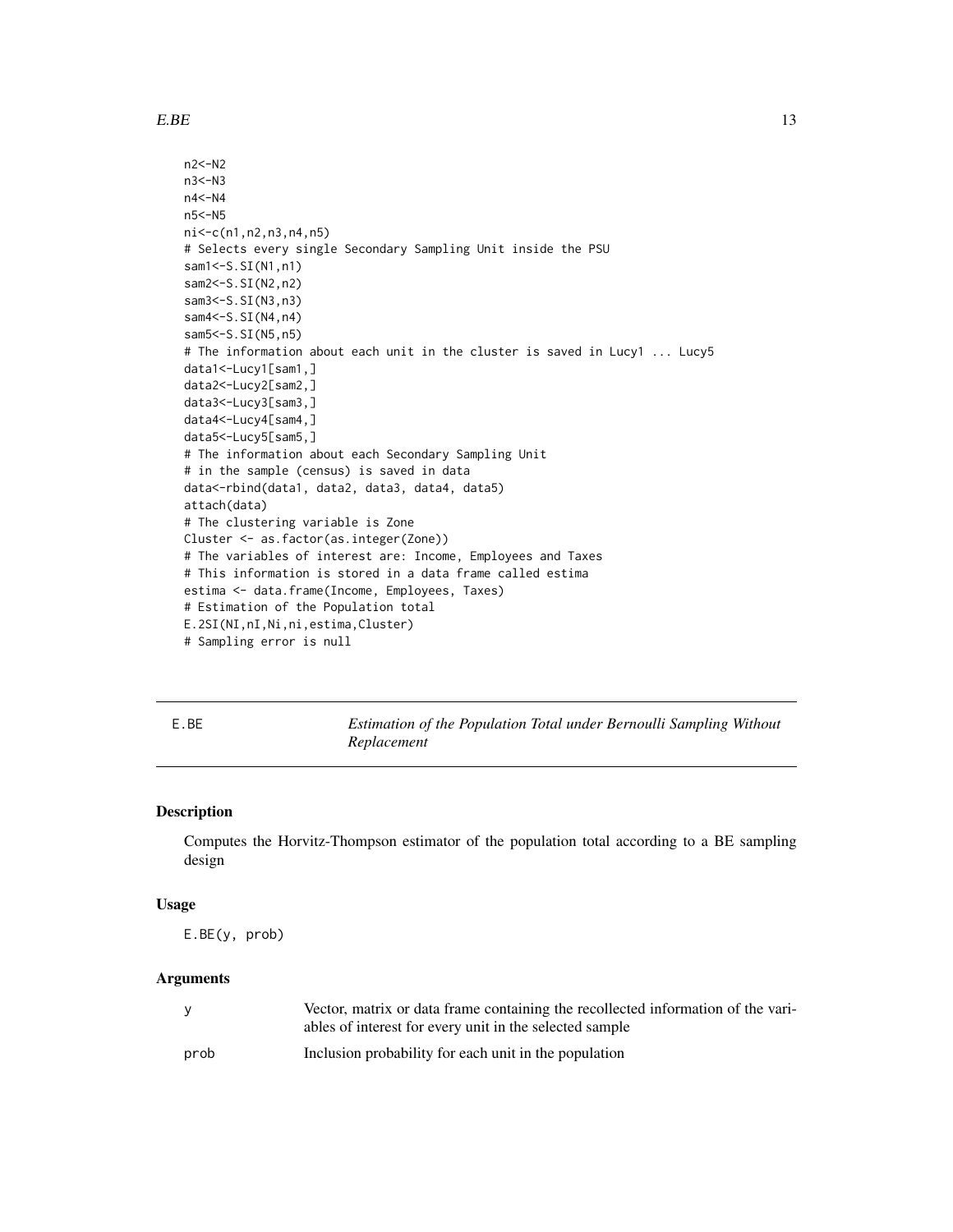## <span id="page-13-0"></span>Details

Returns the estimation of the population total of every single variable of interest, its estimated standard error and its estimated coefficient of variation under an BE sampling design

#### Value

The function returns a data matrix whose columns correspond to the estimated parameters of the variables of interest

## Author(s)

Hugo Andres Gutierrez Rojas <hagutierrezro@gmail.com>

## References

Sarndal, C-E. and Swensson, B. and Wretman, J. (1992), *Model Assisted Survey Sampling*. Springer. Gutierrez, H. A. (2009), *Estrategias de muestreo: Diseno de encuestas y estimacion de parametros*. Editorial Universidad Santo Tomas.

## See Also

[S.BE](#page-69-1)

## Examples

```
# Uses the Lucy data to draw a Bernoulli sample
data(Lucy)
attach(Lucy)
N < - dim(Lucy)[1]
n=400
prob=n/N
sam <- S.BE(N,prob)
# The information about the units in the sample is stored in an object called data
data <- Lucy[sam,]
attach(data)
names(data)
# The variables of interest are: Income, Employees and Taxes
# This information is stored in a data frame called estima
estima <- data.frame(Income, Employees, Taxes)
E.BE(estima,prob)
```
E.Beta *Estimation of the population regression coefficients under SI designs*

#### Description

Computes the estimation of regression coefficients using the principles of the Horvitz-Thompson estimator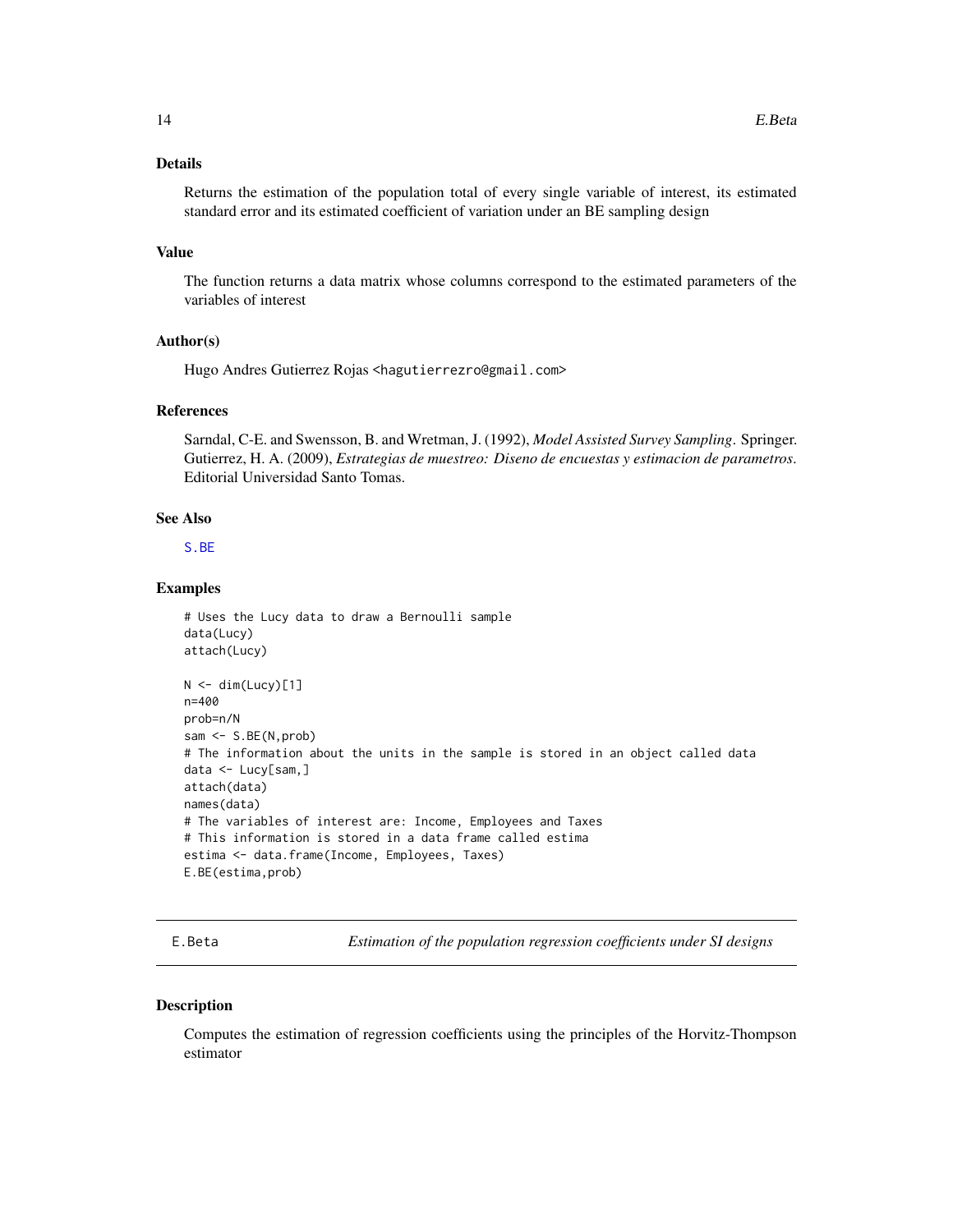#### E.Beta 15

## Usage

E.Beta(N, n, y, x, ck=1, b0=FALSE)

#### Arguments

| N            | The population size.                                                                                                                        |
|--------------|---------------------------------------------------------------------------------------------------------------------------------------------|
| n            | The sample size.                                                                                                                            |
| $\mathbf{y}$ | Vector, matrix or data frame containing the recollected information of the vari-<br>ables of interest for every unit in the selected sample |
| $\mathsf{x}$ | Vector, matrix or data frame containing the recollected auxiliary information for<br>every unit in the selected sample                      |
| ck           | By default equals to one. It is a vector of weights induced by the structure of<br>variance of the supposed model                           |
| b0           | By default FALSE. The intercept of the regression model                                                                                     |

## Details

Returns the estimation of the population regression coefficients in a supposed linear model, its estimated variance and its estimated coefficient of variation under an SI sampling design

#### Value

The function returns a vector whose entries correspond to the estimated parameters of the regression coefficients

## Author(s)

Hugo Andres Gutierrez Rojas <hagutierrezro@gmail.com>

## References

Sarndal, C-E. and Swensson, B. and Wretman, J. (1992), *Model Assisted Survey Sampling*. Springer. Gutierrez, H. A. (2009), *Estrategias de muestreo: Diseno de encuestas y estimacion de parametros*. Editorial Universidad Santo Tomas.

## See Also

[GREG.SI](#page-37-1)

```
######################################################################
## Example 1: Linear models involving continuous auxiliary information
######################################################################
# Draws a simple random sample without replacement
data(Lucy)
attach(Lucy)
```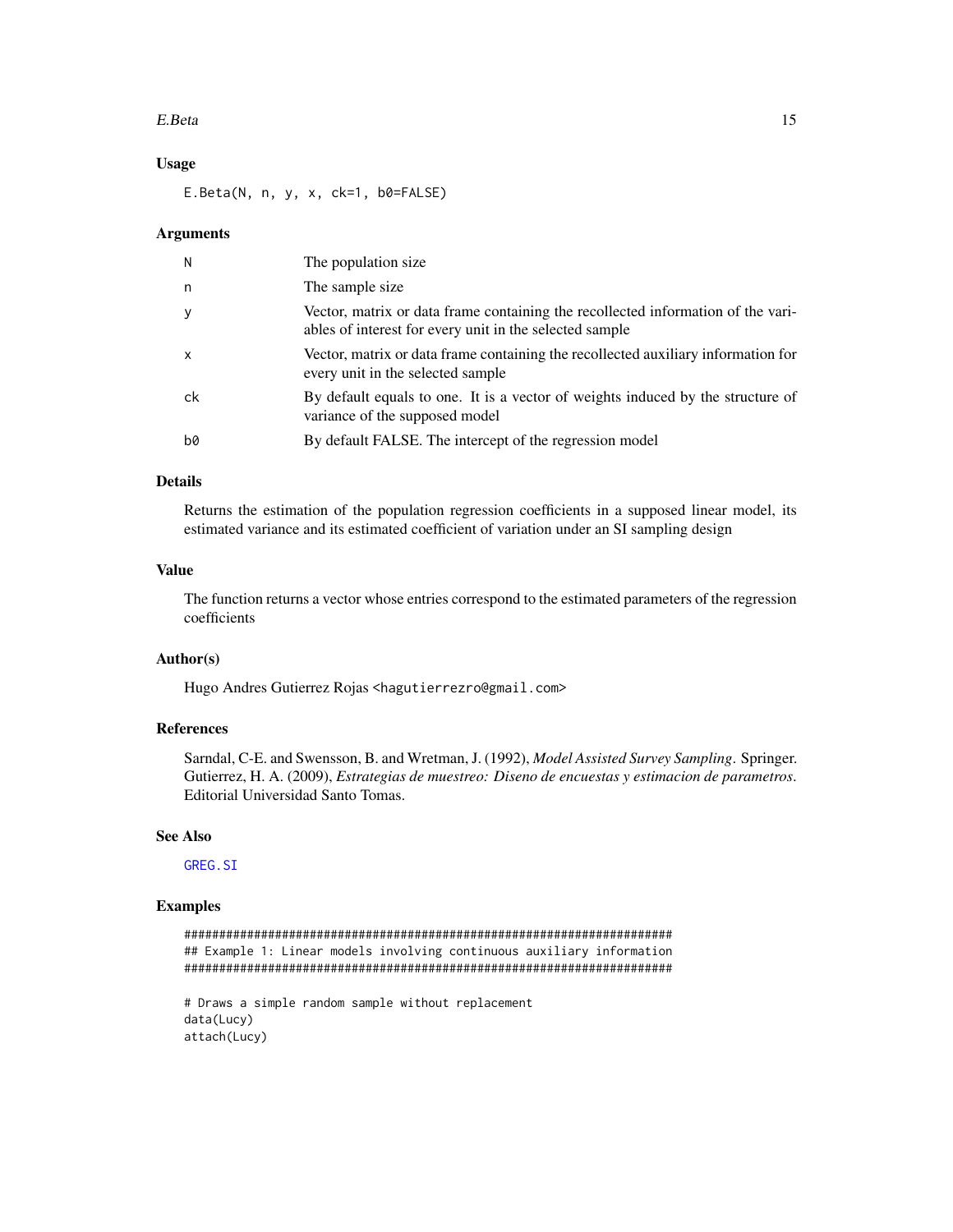```
N < - dim(Lucy)[1]
n < -400sam \leq S.SI(N, n)
# The information about the units in the sample
# is stored in an object called data
data <- Lucy[sam,]
attach(data)
names(data)
########### common mean model
estima<-data.frame(Income, Employees, Taxes)
x \leftarrow rep(1,n)E.Beta(N, n, estima,x,ck=1,b0=FALSE)
########### common ratio model
estima<-data.frame(Income)
x <- data.frame(Employees)
E.Beta(N, n, estima,x,ck=x,b0=FALSE)
########### Simple regression model without intercept
estima<-data.frame(Income, Employees)
x <- data.frame(Taxes)
E.Beta(N, n, estima,x,ck=1,b0=FALSE)
########### Multiple regression model without intercept
estima<-data.frame(Income)
x <- data.frame(Employees, Taxes)
E.Beta(N, n, estima,x,ck=1,b0=FALSE)
########### Simple regression model with intercept
estima<-data.frame(Income, Employees)
x <- data.frame(Taxes)
E.Beta(N, n, estima,x,ck=1,b0=TRUE)
########### Multiple regression model with intercept
estima<-data.frame(Income)
x <- data.frame(Employees, Taxes)
E.Beta(N, n, estima,x,ck=1,b0=TRUE)
###############################################################
## Example 2: Linear models with discrete auxiliary information
###############################################################
# Draws a simple random sample without replacement
data(Lucy)
attach(Lucy)
```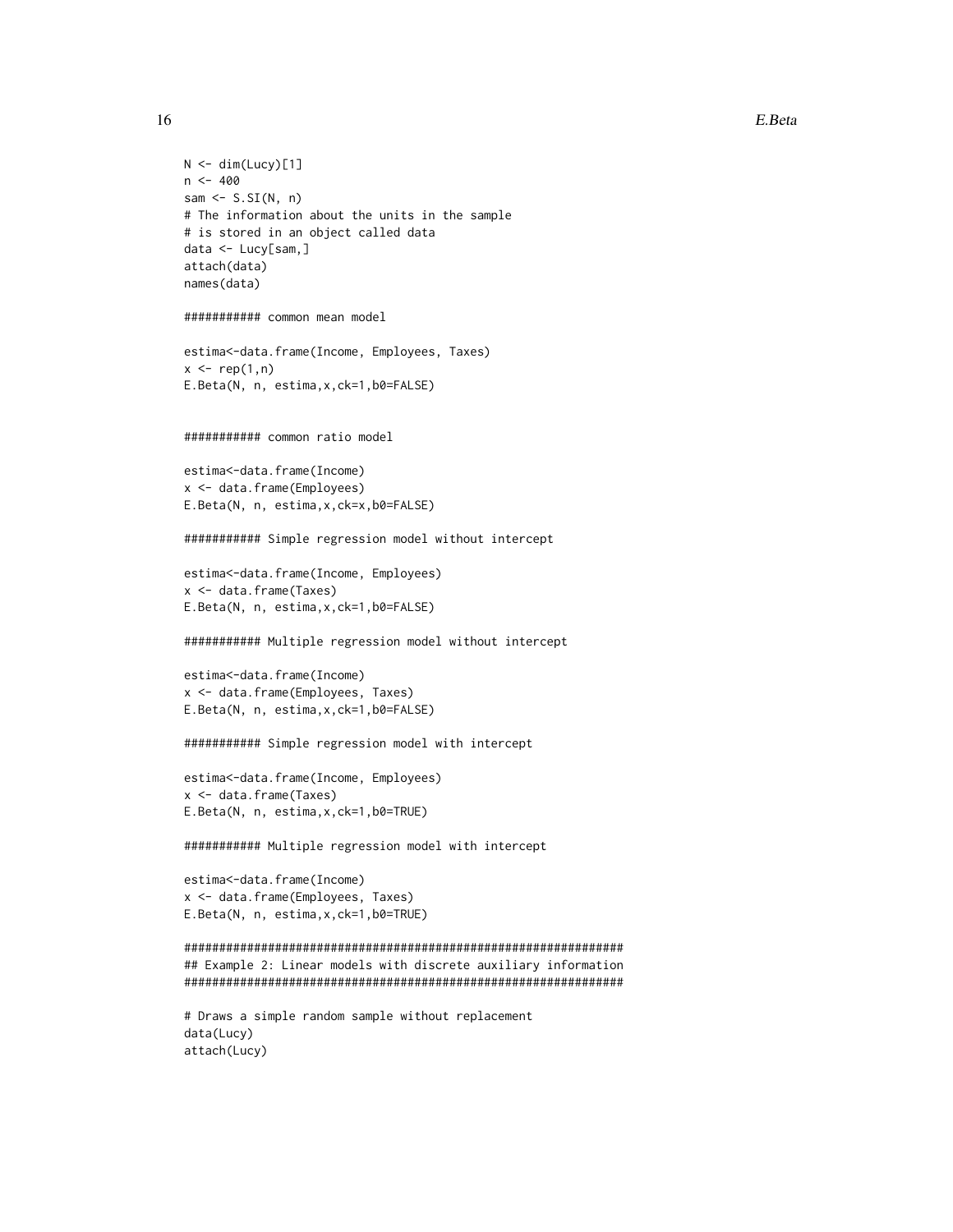#### <span id="page-16-0"></span>E.piPS 17

```
N < - dim(Lucy)[1]
n <- 400
sam \leq S.SI(N,n)# The information about the sample units is stored in an object called data
data <- Lucy[sam,]
attach(data)
names(data)
# The auxiliary information
Doma<-Domains(Level)
########### Poststratified common mean model
estima<-data.frame(Income, Employees, Taxes)
E.Beta(N, n, estima,Doma,ck=1,b0=FALSE)
########### Poststratified common ratio model
estima<-data.frame(Income, Employees)
x<-Doma*Taxes
E.Beta(N, n, estima,x,ck=1,b0=FALSE)
```

| E.piPS | Estimation of the Population Total under Probability Proportional to |
|--------|----------------------------------------------------------------------|
|        | Size Sampling Without Replacement                                    |

## Description

Computes the Horvitz-Thompson estimator of the population total according to a  $\pi PS$  sampling design

#### Usage

E.piPS(y, Pik)

## Arguments

| v   | Vector, matrix or data frame containing the recollected information of the vari-<br>ables of interest for every unit in the selected sample |
|-----|---------------------------------------------------------------------------------------------------------------------------------------------|
| Pik | Vector of inclusion probabilities for each unit in the selected sample                                                                      |

## Details

Returns the estimation of the population total of every single variable of interest, its estimated variance and its estimated coefficient of variation under a  $\pi$ PPS sampling design. This function uses the results of approximate expressions for the estimated variance of the Horvitz-Thompson estimator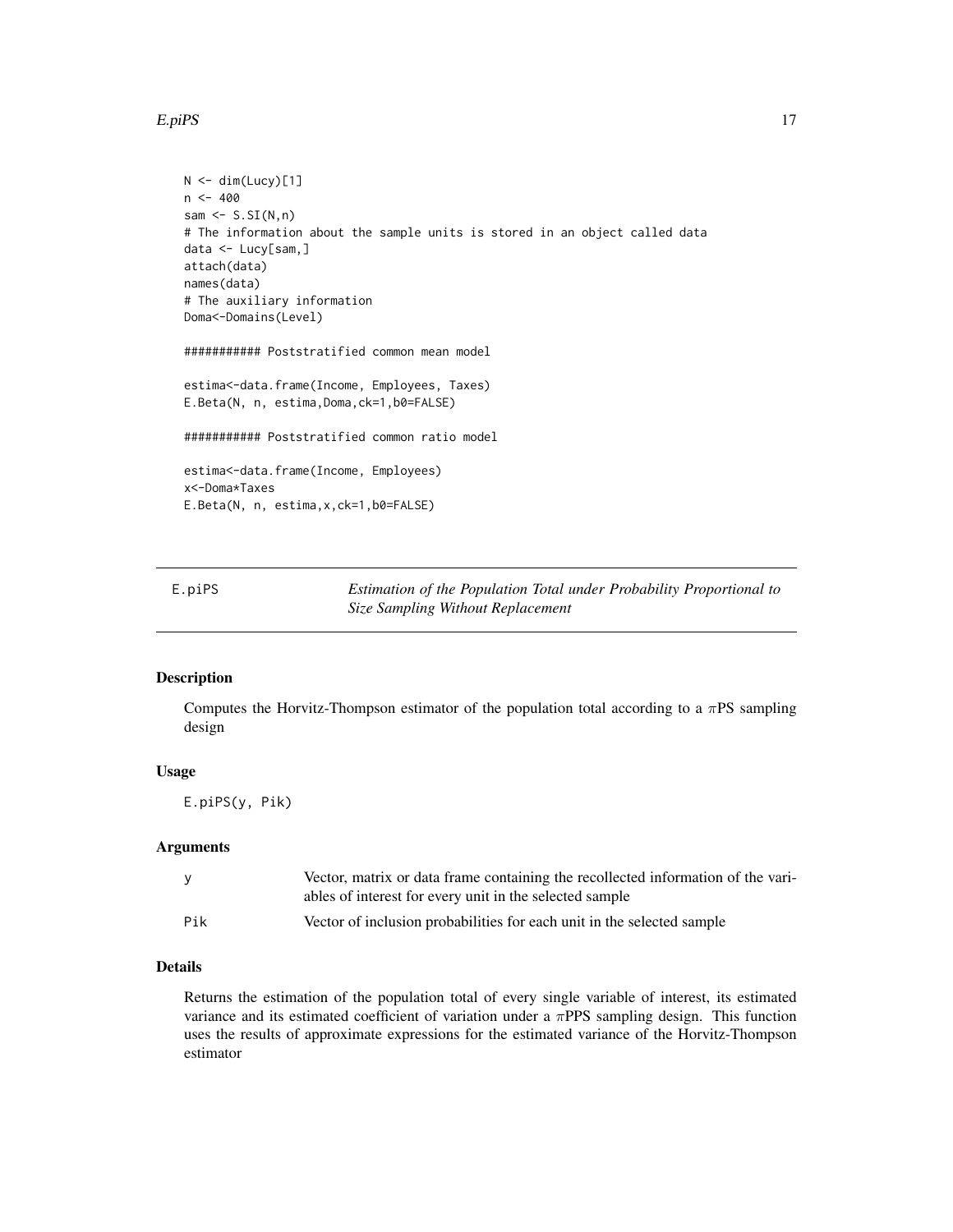## Value

The function returns a data matrix whose columns correspond to the estimated parameters of the variables of interest

#### Author(s)

Hugo Andres Gutierrez Rojas <hagutierrezro@gmail.com>

#### References

Matei, A. and Tille, Y. (2005), Evaluation of Variance Approximations and Estimators in Maximun Entropy Sampling with Unequal Probability and Fixed Sample Design. *Journal of Official Statistics*. Vol 21, 4, 543-570.

Sarndal, C-E. and Swensson, B. and Wretman, J. (1992), *Model Assisted Survey Sampling*. Springer. Gutierrez, H. A. (2009), *Estrategias de muestreo: Diseno de encuestas y estimacion de parametros*. Editorial Universidad Santo Tomas.

## See Also

[S.piPS](#page-71-1)

```
# Uses the Lucy data to draw a sample according to a piPS
# without replacement design
data(Lucy)
attach(Lucy)
# The inclusion probability of each unit is proportional to the variable Income
# The selected sample of size n=400
n < -400res <- S.piPS(n, Income)
sam \leq res[,1]
# The information about the units in the sample is stored in an object called data
data <- Lucy[sam,]
attach(data)
names(data)
# Pik.s is the inclusion probability of every single unit in the selected sample
Pik.s < -res[,2]
# The variables of interest are: Income, Employees and Taxes
# This information is stored in a data frame called estima
estima <- data.frame(Income, Employees, Taxes)
E.piPS(estima,Pik.s)
# Same results than HT function
HT(estima, Pik.s)
```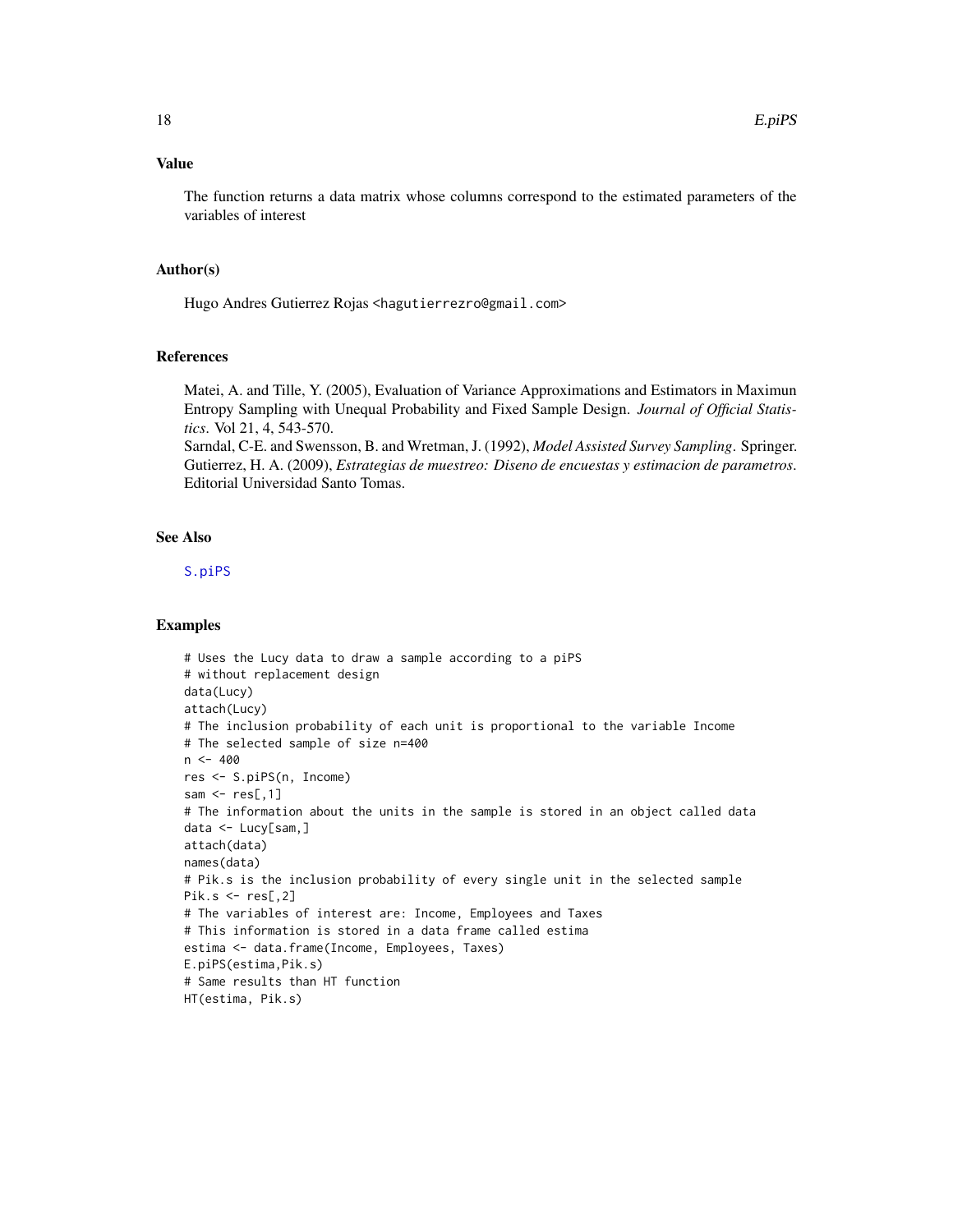<span id="page-18-0"></span>

## Description

Computes the Horvitz-Thompson estimator of the population total according to a PO sampling design

#### Usage

E.PO(y, Pik)

## Arguments

| <b>y</b> | Vector, matrix or data frame containing the recollected information of the vari-<br>ables of interest for every unit in the selected sample |
|----------|---------------------------------------------------------------------------------------------------------------------------------------------|
| Pik      | Vector of inclusion probabilities for each unit in the selected sample                                                                      |

## Details

Returns the estimation of the population total of every single variable of interest, its estimated standard error and its estimated coefficient of variation under a PO sampling design

## Value

The function returns a data matrix whose columns correspond to the estimated parameters of the variables of interest

#### Author(s)

Hugo Andres Gutierrez Rojas <hagutierrezro@gmail.com>

## References

Sarndal, C-E. and Swensson, B. and Wretman, J. (1992), *Model Assisted Survey Sampling*. Springer. Gutierrez, H. A. (2009), *Estrategias de muestreo: Diseno de encuestas y estimacion de parametros*. Editorial Universidad Santo Tomas.

#### See Also

[S.PO](#page-72-1)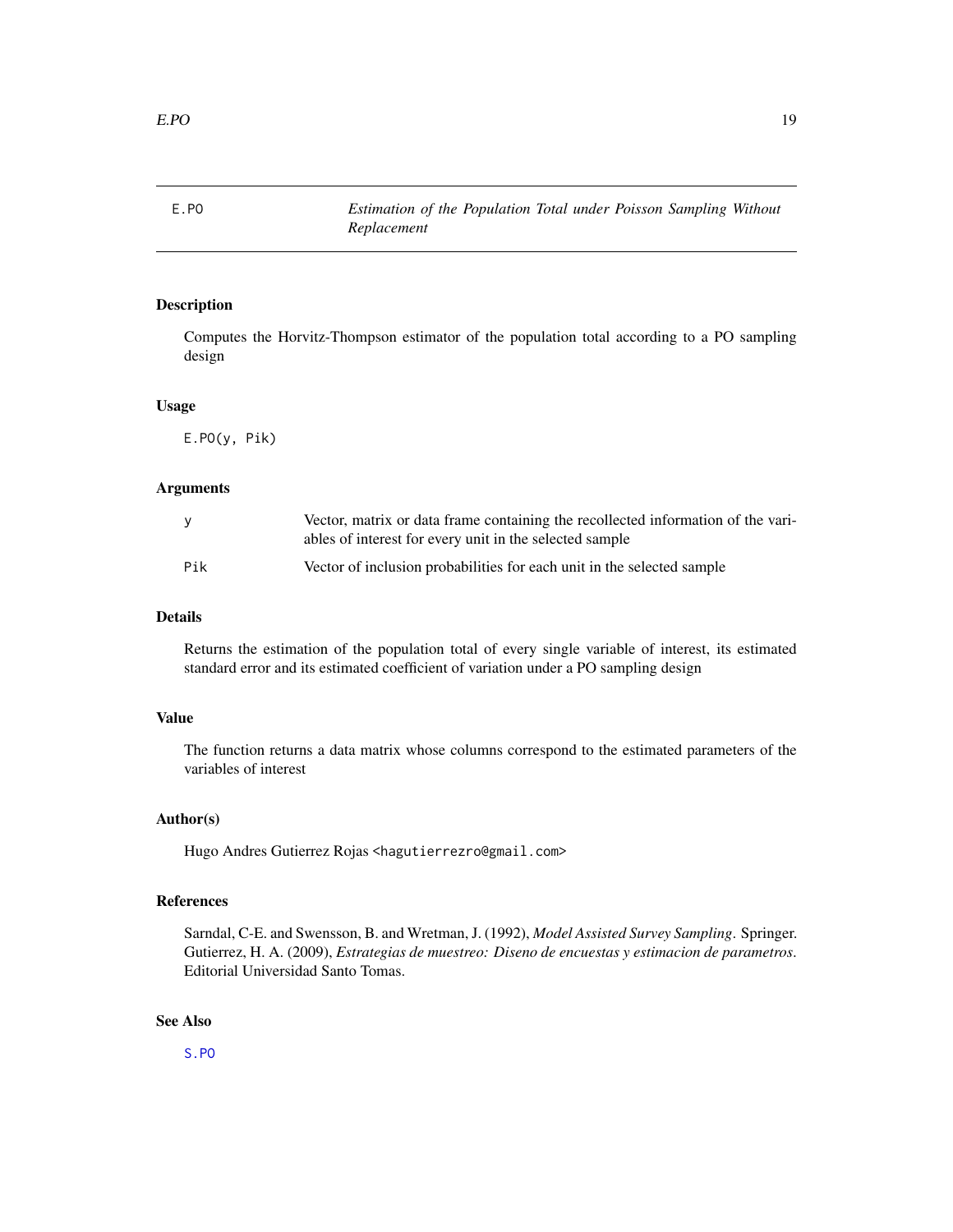## Examples

```
# Uses the Lucy data to draw a Poisson sample
data(Lucy)
attach(Lucy)
N < - dim(Lucy)[1]
# The population size is 2396. The expected sample size is 400
# The inclusion probability is proportional to the variable Income
n < -400Pik<-n*Income/sum(Income)
# The selected sample
sam \leq S.PO(N,Pik)
# The information about the units in the sample is stored in an object called data
data <- Lucy[sam,]
attach(data)
names(data)
# The inclusion probabilities of each unit in the selected smaple
inclusion <- Pik[sam]
# The variables of interest are: Income, Employees and Taxes
# This information is stored in a data frame called estima
estima <- data.frame(Income, Employees, Taxes)
E.PO(estima,inclusion)
```
E.PPS *Estimation of the Population Total under Probability Proportional to Size Sampling With Replacement*

## Description

Computes the Hansen-Hurwitz estimator of the population total according to a probability proportional to size sampling with replacement design

#### Usage

E.PPS(y, pk)

#### Arguments

|    | Vector, matrix or data frame containing the recollected information of the vari-<br>ables of interest for every unit in the selected sample |
|----|---------------------------------------------------------------------------------------------------------------------------------------------|
| pk | A vector containing selection probabilities for each unit in the sample                                                                     |

#### Details

Returns the estimation of the population total of every single variable of interest, its estimated standard error and its estimated coefficient of variation estimated under a probability proportional to size sampling with replacement design

<span id="page-19-0"></span>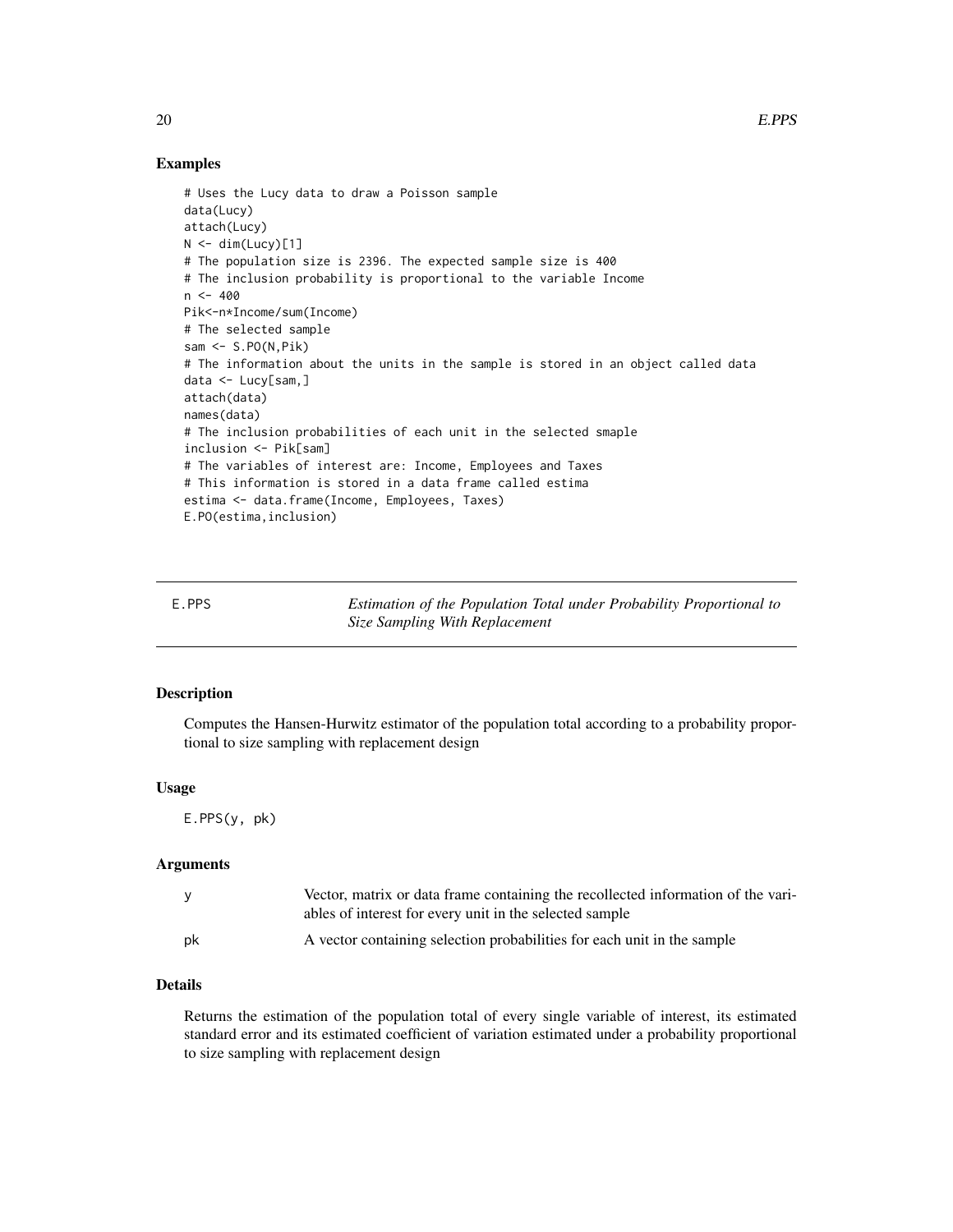#### <span id="page-20-0"></span>E.Quantile 21

## Value

The function returns a data matrix whose columns correspond to the estimated parameters of the variables of interest

## Author(s)

Hugo Andres Gutierrez Rojas <hagutierrezro@gmail.com>

#### References

Sarndal, C-E. and Swensson, B. and Wretman, J. (1992), *Model Assisted Survey Sampling*. Springer. Gutierrez, H. A. (2009), *Estrategias de muestreo: Diseno de encuestas y estimacion de parametros*. Editorial Universidad Santo Tomas.

#### See Also

[S.PPS](#page-74-1)[,HH](#page-41-1)

#### Examples

```
# Uses the Lucy data to draw a random sample according to a
# PPS with replacement design
data(Lucy)
attach(Lucy)
# The selection probability of each unit is proportional to the variable Income
m < -400res <- S.PPS(m,Income)
# The selected sample
sam \leq res[,1]
# The information about the units in the sample is stored in an object called data
data <- Lucy[sam,]
attach(data)
names(data)
# pk.s is the selection probability of each unit in the selected sample
pk.s < - res[.2]
# The variables of interest are: Income, Employees and Taxes
# This information is stored in a data frame called estima
estima <- data.frame(Income, Employees, Taxes)
E.PPS(estima,pk.s)
```
E.Quantile *Estimation of a Population quantile*

#### Description

Computes the estimation of a population quantile using the principles of the Horvitz-Thompson estimator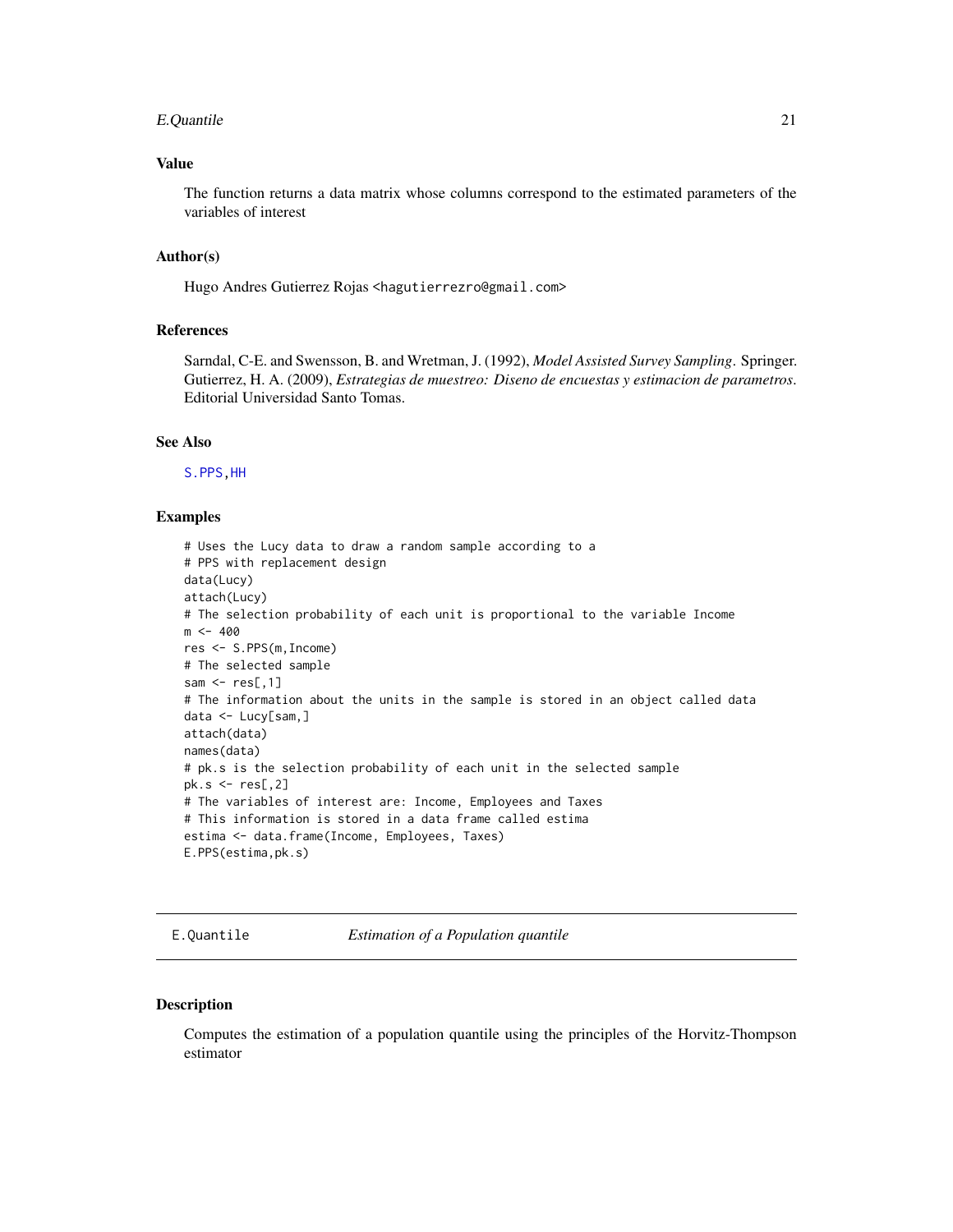#### Usage

E.Quantile(y, Qn, Pik)

#### **Arguments**

| y   | Vector, matrix or data frame containing the recollected information of the vari-<br>ables of interest for every unit in the selected sample                    |
|-----|----------------------------------------------------------------------------------------------------------------------------------------------------------------|
| 0n  | Quantile of interest                                                                                                                                           |
| Pik | A vector containing inclusion probabilities for each unit in the sample. If miss-<br>ing, the function will assign the same weights to each unit in the sample |

## Details

Returns the estimation of the population quantile of every single variable of interest

#### Value

The function returns a vector whose entries correspond to the estimated quantiles of the variables of interest

## Author(s)

Hugo Andres Gutierrez Rojas <hagutierrezro@gmail.com>

## References

Sarndal, C-E. and Swensson, B. and Wretman, J. (1992), *Model Assisted Survey Sampling*. Springer. Gutierrez, H. A. (2009), *Estrategias de muestreo: Diseno de encuestas y estimacion de parametros*. Editorial Universidad Santo Tomas.

## See Also

[HT](#page-44-1)

```
############
## Example 1
############
# Vector U contains the label of a population of size N=5
U <- c("Yves", "Ken", "Erik", "Sharon", "Leslie")
# Vectors y and x give the values of the variables of interest
y<-c(32, 34, 46, 89, 35)
x<-c(52, 60, 75, 100, 50)
z < -cbind(y, x)# Inclusion probabilities for a design of size n=2
Pik<-c(0.58, 0.34, 0.48, 0.33, 0.27)
# Estimation of the sample median
E.Quantile(y, 0.5)
# Estimation of the sample Q1
```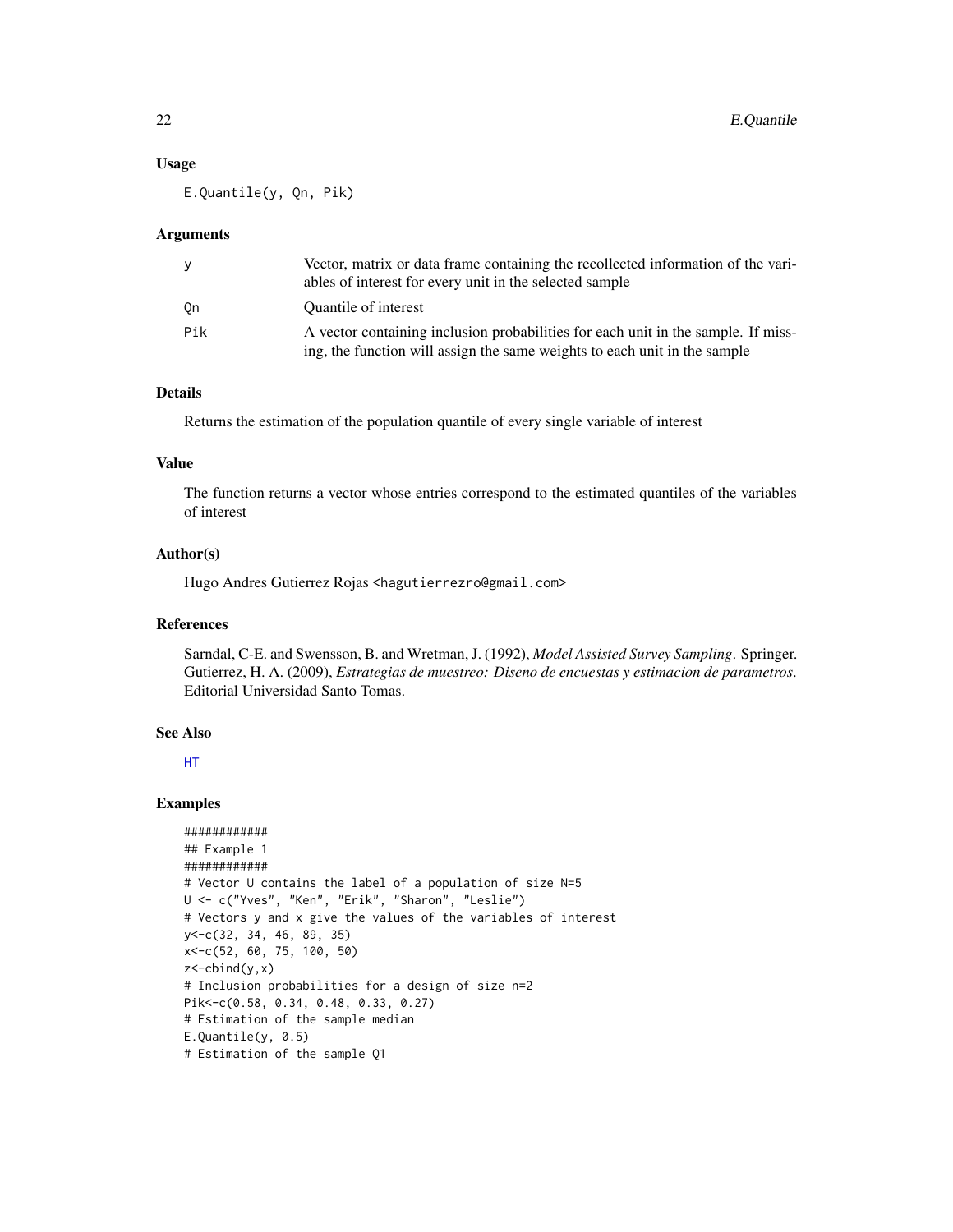```
E.Quantile(x, 0.25)
# Estimation of the sample Q3
E.Quantile(z, 0.75)
# Estimation of the sample median
E.Quantile(z, 0.5, Pik)
############
## Example 2
############
# Uses the Lucy data to draw a PPS sample with replacement
data(Lucy)
attach(Lucy)
# The selection probability of each unit is proportional to the variable Income
# The sample size is m=400
m=400
res <- S.PPS(m,Income)
# The selected sample
sam \leq res[,1]
# The information about the units in the sample is stored in an object called data
data <- Lucy[sam,]
attach(data)
# The vector of selection probabilities of units in the sample
pk.s < - res[, 2]# The vector of inclusion probabilities of units in the sample
Pik.s<-1-(1-pk.s)^m
# The information about the sample units is stored in an object called data
data <- Lucy[sam,]
attach(data)
names(data)
# The variables of interest are: Income, Employees and Taxes
# This information is stored in a data frame called estima
estima <- data.frame(Income, Employees, Taxes)
# Estimation of sample median
E.Quantile(estima,0.5,Pik.s)
```
<span id="page-22-1"></span>E.SI *Estimation of the Population Total under Simple Random Sampling Without Replacement*

#### Description

Computes the Horvitz-Thompson estimator of the population total according to an SI sampling design

#### Usage

 $E.SI(N, n, y)$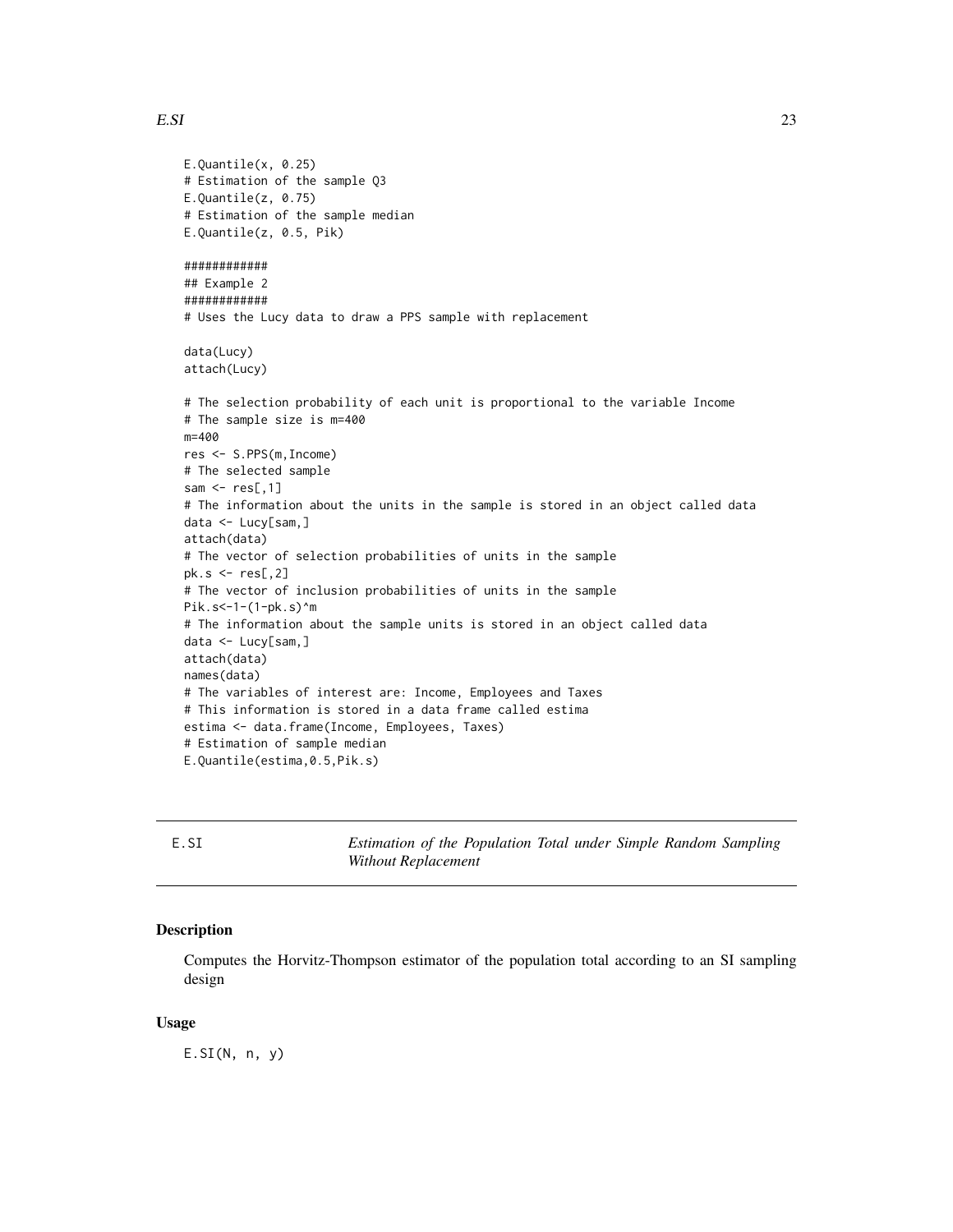#### Arguments

| N | Population size                                                                                                                             |
|---|---------------------------------------------------------------------------------------------------------------------------------------------|
| n | Sample size                                                                                                                                 |
| V | Vector, matrix or data frame containing the recollected information of the vari-<br>ables of interest for every unit in the selected sample |

## Details

Returns the estimation of the population total of every single variable of interest, its estimated standard error and its estimated coefficient of variation under an SI sampling design

#### Value

The function returns a data matrix whose columns correspond to the estimated parameters of the variables of interest

#### Author(s)

Hugo Andres Gutierrez Rojas <hagutierrezro@gmail.com>

## References

Sarndal, C-E. and Swensson, B. and Wretman, J. (1992), *Model Assisted Survey Sampling*. Springer. Gutierrez, H. A. (2009), *Estrategias de muestreo: Diseno de encuestas y estimacion de parametros*. Editorial Universidad Santo Tomas.

## See Also

[S.SI](#page-75-1)

```
############
## Example 1
############
# Uses the Lucy data to draw a random sample of units according to a SI design
data(Lucy)
attach(Lucy)
N < - dim(Lucy)[1]
n < -400sam \leq S.SI(N,n)
# The information about the units in the sample is stored in an object called data
data <- Lucy[sam,]
attach(data)
names(data)
# The variables of interest are: Income, Employees and Taxes
# This information is stored in a data frame called estima
estima <- data.frame(Income, Employees, Taxes)
E.SI(N,n,estima)
```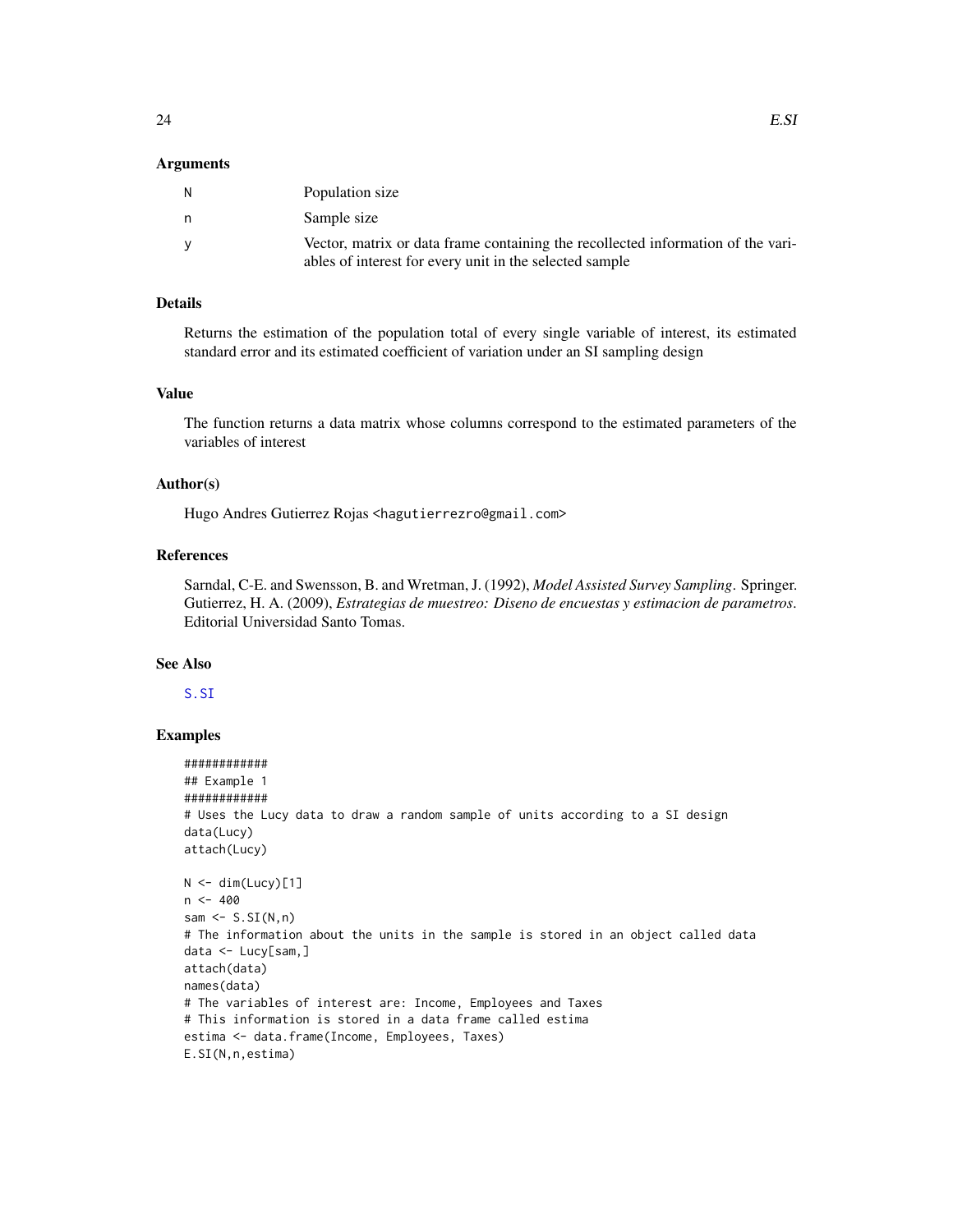```
############
## Example 2
############
# Following with Example 1. The variable SPAM is a domain of interest
Doma <- Domains(SPAM)
# This function allows to estimate the size of each domain in SPAM
estima <- data.frame(Doma)
E.SI(N,n,Doma)
############
## Example 3
############
# Following with Example 1. The variable SPAM is a domain of interest
Doma <- Domains(SPAM)
# This function allows to estimate the parameters of the variables of interest
# for every category in the domain SPAM
estima <- data.frame(Income, Employees, Taxes)
SPAM.no <- cbind(Doma[,1], estima*Doma[,1])
SPAM.yes <- cbind(Doma[,1], estima*Doma[,2])
# Before running the following lines, notice that:
# The first column always indicates the population size
# The second column is an estimate of the size of the category in the domain SPAM
# The remaining columns estimates the parameters of interest
# within the corresponding category in the domain SPAM
E.SI(N,n,SPAM.no)
E.SI(N,n,SPAM.yes)
############
## Example 4
############
# Following with Example 1. The variable SPAM is a domain of interest
# and the variable ISO is a populational subgroup of interest
Doma <- Domains(SPAM)
estima <- Domains(Zone)
# Before running the following lines, notice that:
# The first column indicates wheter the unit
# belongs to the first category of SPAM or not
# The remaining columns indicates wheter the unit
# belogns to the categories of Zone
SPAM.no <- data.frame(SpamNO=Doma[,1], Zones=estima*Doma[,1])
# Before running the following lines, notice that:
# The first column indicates wheter the unit
# belongs to the second category of SPAM or not
# The remaining columns indicates wheter the unit
# belogns to the categories of Zone
SPAM.yes <- data.frame(SpamYES=Doma[,2], Zones=estima*Doma[,2])
# Before running the following lines, notice that:
# The first column always indicates the population size
# The second column is an estimate of the size of the
# first category in the domain SPAM
# The remaining columns estimates the size of the categories
# of Zone within the corresponding category of SPAM
```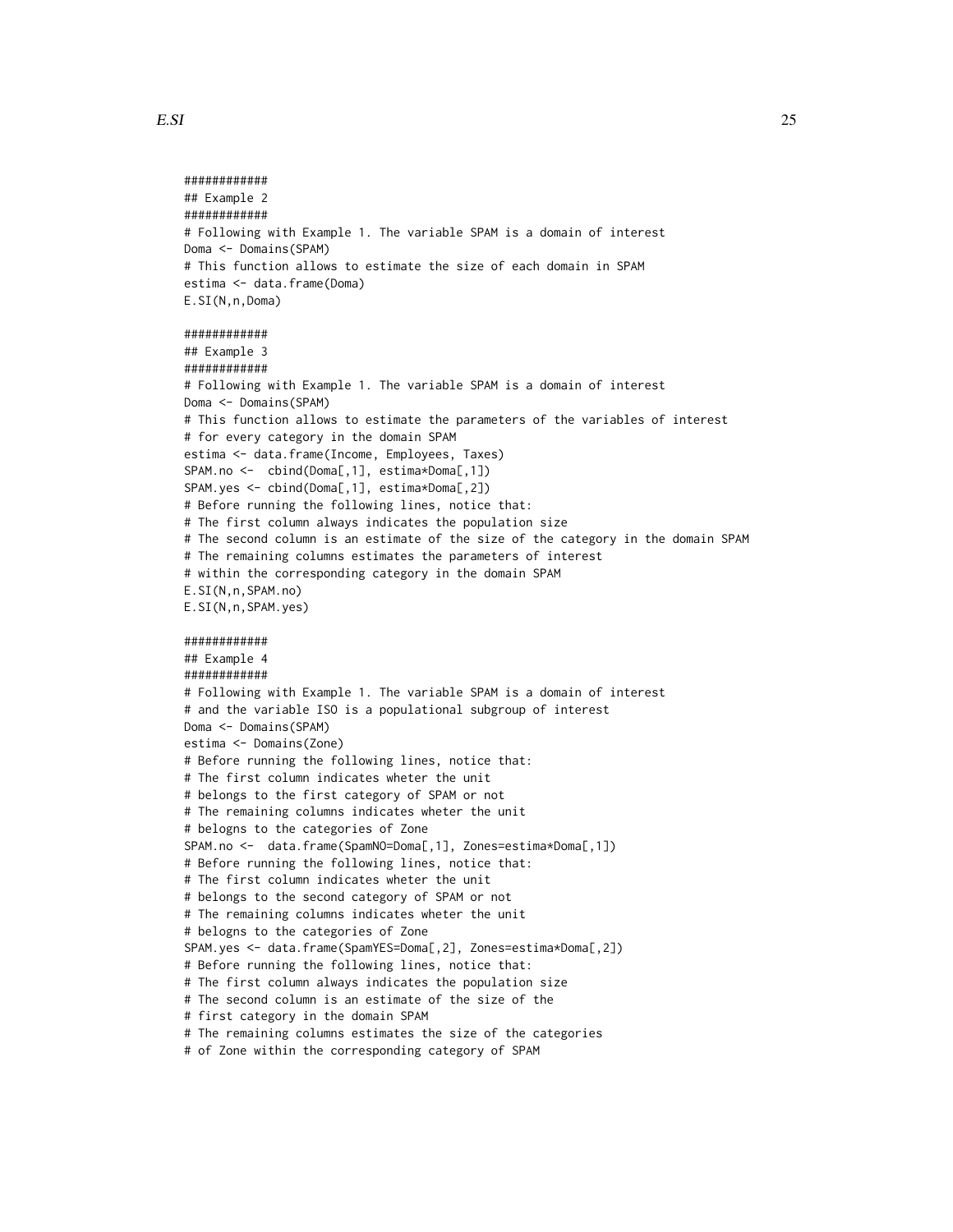<span id="page-25-0"></span># Finnaly, note that the sum of the point estimates of the last # two columns gives exactly the point estimate in the second column E.SI(N,n,SPAM.no) # Before running the following lines, notice that: # The first column always indicates the population size # The second column is an estimate of the size of the # second category in the domain SPAM # The remaining columns estimates the size of the categories # of Zone within the corresponding category of SPAM # Finnaly, note that the sum of the point estimates of the last two # columns gives exactly the point estimate in the second column E.SI(N,n,SPAM.yes)

E.STpiPS *Estimation of the Population Total under Stratified Probability Proportional to Size Sampling Without Replacement*

#### Description

Computes the Horvitz-Thompson estimator of the population total according to a probability proportional to size sampling without replacement design in each stratum

#### Usage

E.STpiPS(y, pik, S)

#### Arguments

| y   | Vector, matrix or data frame containing the recollected information of the vari-<br>ables of interest for every unit in the selected sample |
|-----|---------------------------------------------------------------------------------------------------------------------------------------------|
| pik | A vector containing inclusion probabilities for each unit in the sample                                                                     |
| S.  | Vector identifying the membership to the strata of each unit in selected sample                                                             |

#### Details

Returns the estimation of the population total of every single variable of interest, its estimated standard error, its estimated coefficient of variation and its corresponding DEFF in all of the strata and finally in the entire population

## Value

The function returns an array composed by several matrices representing each variable of interest. The columns of each matrix correspond to the estimated parameters of the variables of interest in each stratum and in the entire population

## Author(s)

Hugo Andres Gutierrez Rojas <hagutierrezro@gmail.com>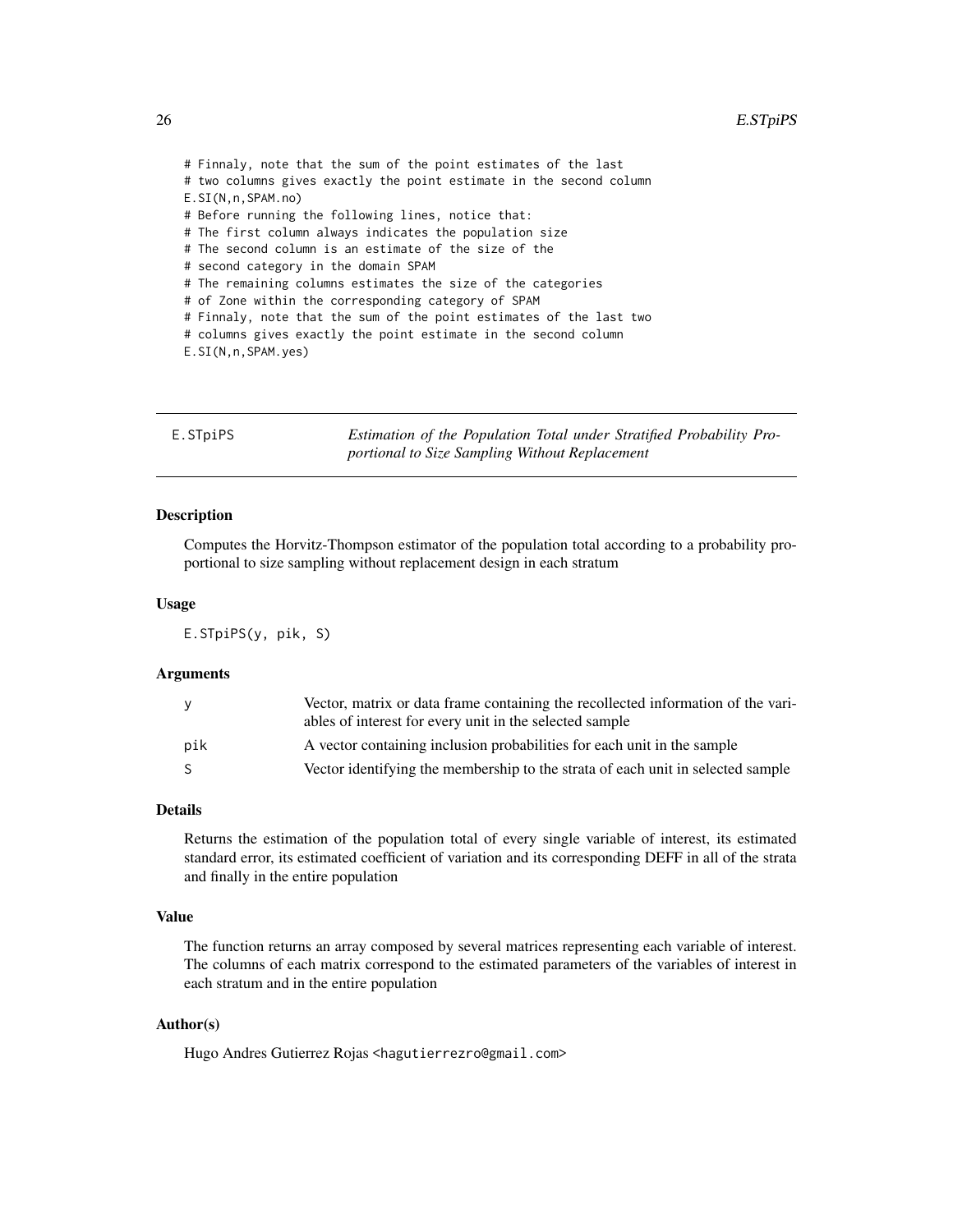#### <span id="page-26-0"></span>E.STPPS 27

## References

Sarndal, C-E. and Swensson, B. and Wretman, J. (1992), *Model Assisted Survey Sampling*. Springer. Gutierrez, H. A. (2009), *Estrategias de muestreo: Diseno de encuestas y estimacion de parametros*. Editorial Universidad Santo Tomas.

## See Also

[S.STpiPS](#page-77-1)

## Examples

```
# Uses the Lucy data to draw a stratified random sample
# according to a PPS design in each stratum
data(Lucy)
attach(Lucy)
# Level is the stratifying variable
summary(Level)
# Defines the size of each stratum
N1<-summary(Level)[[1]]
N2<-summary(Level)[[2]]
N3<-summary(Level)[[3]]
N1;N2;N3
# Defines the sample size at each stratum
n1<-N1
n2<-100
n3<-200
nh<-c(n1,n2,n3)
nh
# Draws a stratified sample
S <- Level
x <- Employees
res <- S.STpiPS(S, x, nh)
sam \leq res[,1]
pik <- res[,2]
data <- Lucy[sam,]
attach(data)
estima <- data.frame(Income, Employees, Taxes)
E.STpiPS(estima,pik,Level)
```
E.STPPS *Estimation of the Population Total under Stratified Probability Proportional to Size Sampling With Replacement*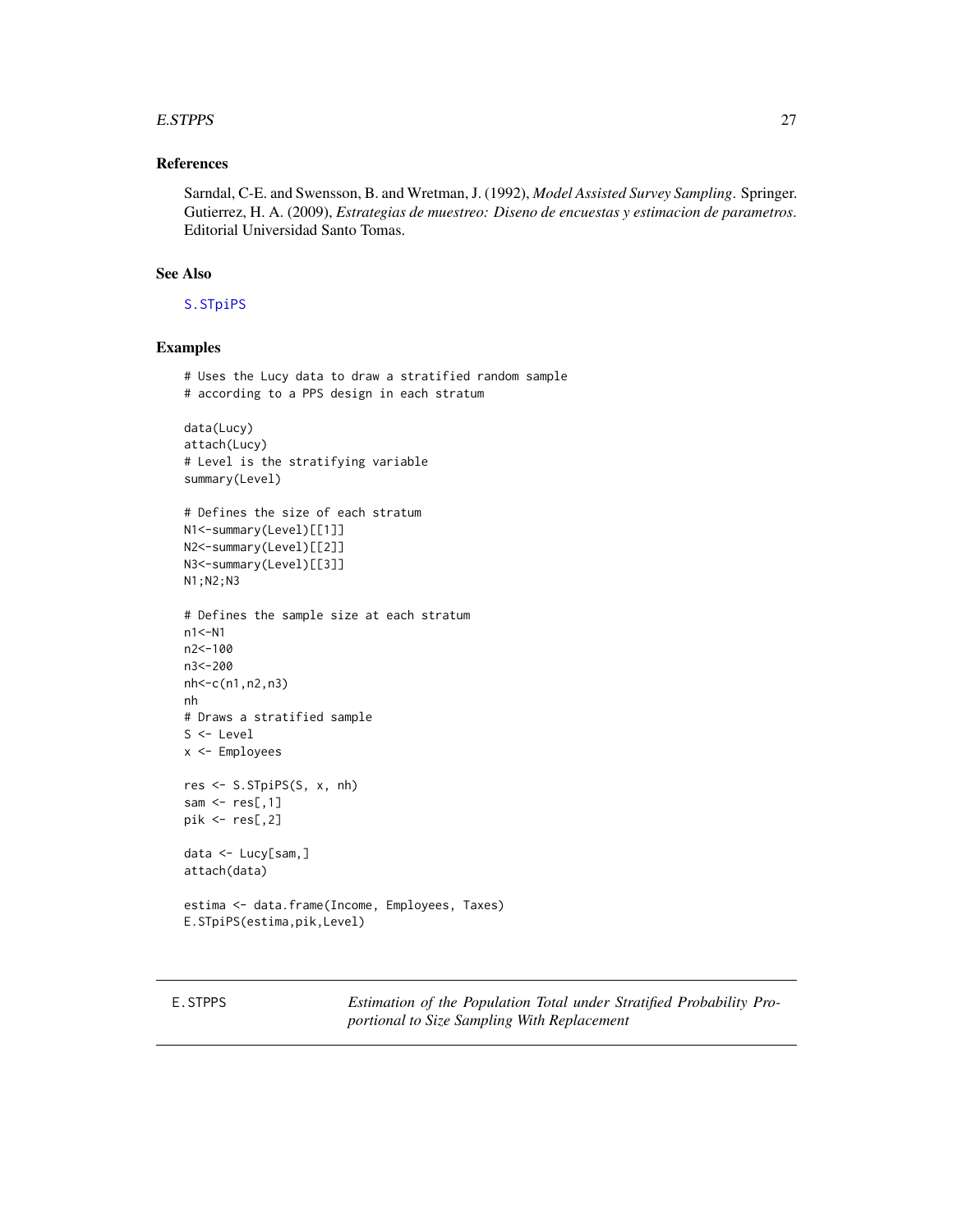#### Description

Computes the Hansen-Hurwitz estimator of the population total according to a probability proportional to size sampling with replacement design

## Usage

E.STPPS(y, pk, mh, S)

## Arguments

| ۷  | Vector, matrix or data frame containing the recollected information of the vari-<br>ables of interest for every unit in the selected sample |
|----|---------------------------------------------------------------------------------------------------------------------------------------------|
| pk | A vector containing selection probabilities for each unit in the sample                                                                     |
| mh | Vector of sample size in each stratum                                                                                                       |
| S. | Vector identifying the membership to the strata of each unit in selected sample                                                             |

## Details

Returns the estimation of the population total of every single variable of interest, its estimated standard error and its estimated coefficient of variation in all of the stratum and finally in the entire population

## Value

The function returns an array composed by several matrices representing each variable of interest. The columns of each matrix correspond to the estimated parameters of the variables of interest in each stratum and in the entire population

#### Author(s)

Hugo Andres Gutierrez Rojas <hagutierrezro@gmail.com>

## References

Sarndal, C-E. and Swensson, B. and Wretman, J. (1992), *Model Assisted Survey Sampling*. Springer. Gutierrez, H. A. (2009), *Estrategias de muestreo: Diseno de encuestas y estimacion de parametros*. Editorial Universidad Santo Tomas.

#### See Also

[S.STPPS](#page-79-1)

## Examples

# Uses the Lucy data to draw a stratified random sample

# according to a PPS design in each stratum

data(Lucy) attach(Lucy)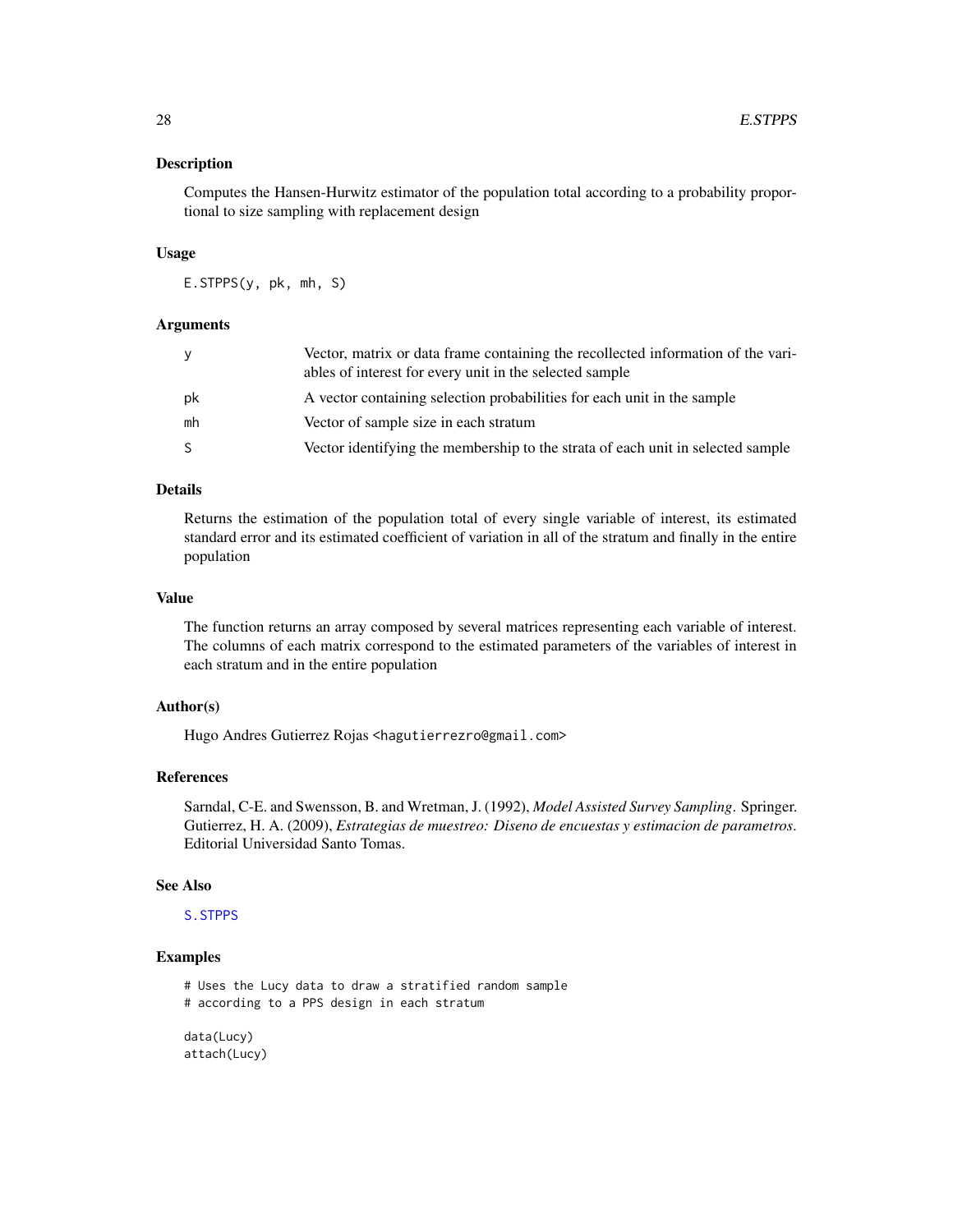#### <span id="page-28-0"></span>E.STSI 29

```
# Level is the stratifying variable
summary(Level)
# Defines the sample size at each stratum
m1 < -83m2<-100
m3<-200
mh<-c(m1,m2,m3)
# Draws a stratified sample
res<-S.STPPS(Level, Income, mh)
# The selected sample
sam<-res[,1]
# The selection probability of each unit in the selected sample
pk <- res[,2]
pk
# The information about the units in the sample is stored in an object called data
data <- Lucy[sam,]
attach(data)
names(data)
# The variables of interest are: Income, Employees and Taxes
# This information is stored in a data frame called estima
estima <- data.frame(Income, Employees, Taxes)
E.STPPS(estima,pk,mh,Level)
```
E.STSI *Estimation of the Population Total under Stratified Simple Random Sampling Without Replacement*

#### Description

Computes the Horvitz-Thompson estimator of the population total according to a STSI sampling design

## Usage

E.STSI(S, Nh, nh, y)

#### Arguments

|    | Vector identifying the membership to the strata of each unit in the population                                                              |
|----|---------------------------------------------------------------------------------------------------------------------------------------------|
| Nh | Vector of stratum sizes                                                                                                                     |
| nh | Vector of sample sizes in each stratum                                                                                                      |
| V  | Vector, matrix or data frame containing the recollected information of the vari-<br>ables of interest for every unit in the selected sample |

## Details

Returns the estimation of the population total of every single variable of interest, its estimated standard error and its estimated coefficient of variation in all of the strata and finally in the entire population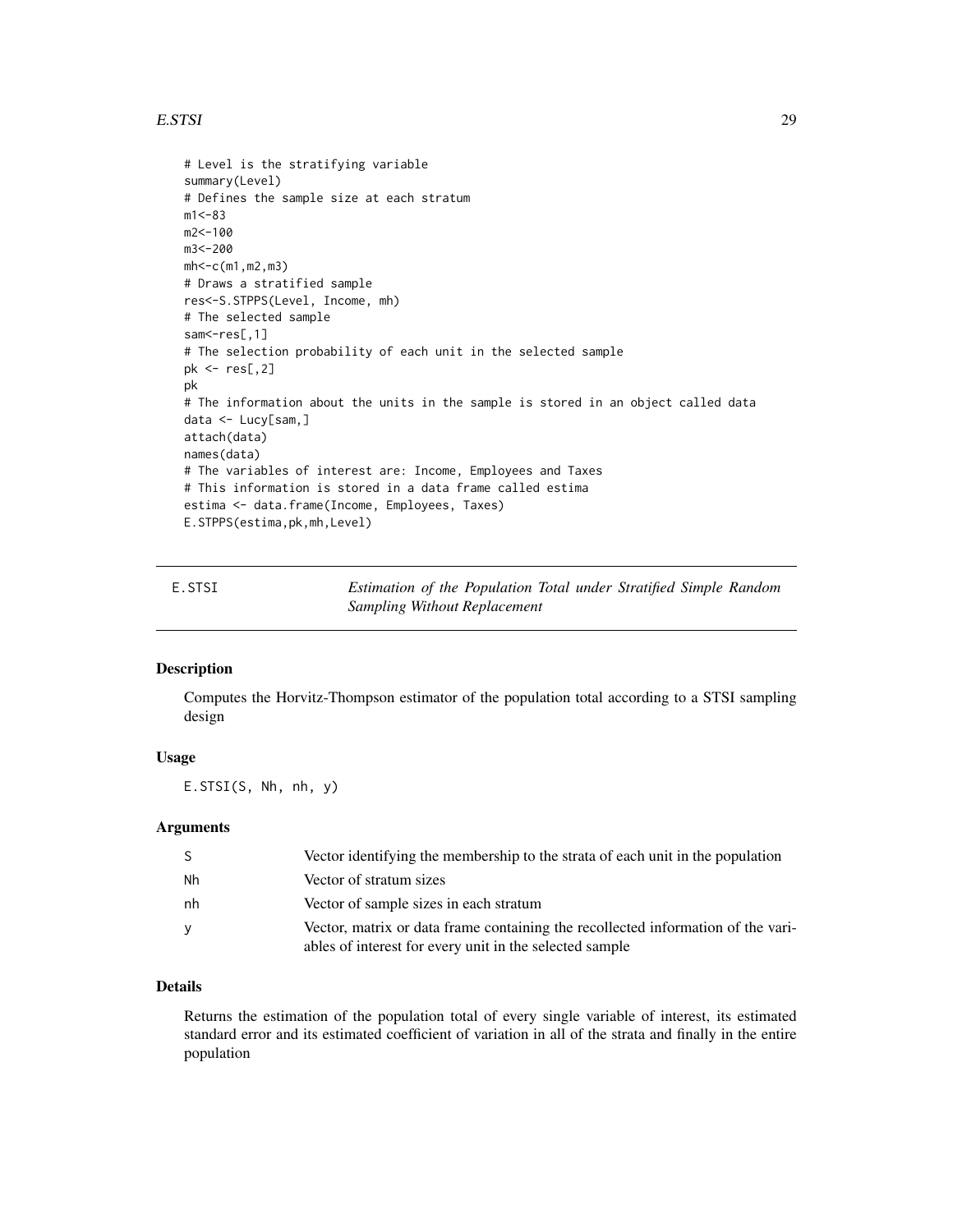## Value

The function returns an array composed by several matrices representing each variable of interest. The columns of each matrix correspond to the estimated parameters of the variables of interest in each stratum and in the entire population

#### Author(s)

Hugo Andres Gutierrez Rojas <hagutierrezro@gmail.com>

## References

Sarndal, C-E. and Swensson, B. and Wretman, J. (1992), *Model Assisted Survey Sampling*. Springer. Gutierrez, H. A. (2009), *Estrategias de muestreo: Diseno de encuestas y estimacion de parametros*. Editorial Universidad Santo Tomas.

## See Also

[S.STSI](#page-80-1)

```
############
## Example 1
############
# Uses the Lucy data to draw a stratified random sample
# according to a SI design in each stratum
data(Lucy)
attach(Lucy)
# Level is the stratifying variable
summary(Level)
# Defines the size of each stratum
N1<-summary(Level)[[1]]
N2<-summary(Level)[[2]]
N3<-summary(Level)[[3]]
N1;N2;N3
Nh \leq -c(N1,N2,N3)# Defines the sample size at each stratum
n1<-N1
n2<-100
n3<-200
nh<-c(n1,n2,n3)
# Draws a stratified sample
sam <- S.STSI(Level, Nh, nh)
# The information about the units in the sample is stored in an object called data
data <- Lucy[sam,]
attach(data)
names(data)
# The variables of interest are: Income, Employees and Taxes
# This information is stored in a data frame called estima
estima <- data.frame(Income, Employees, Taxes)
```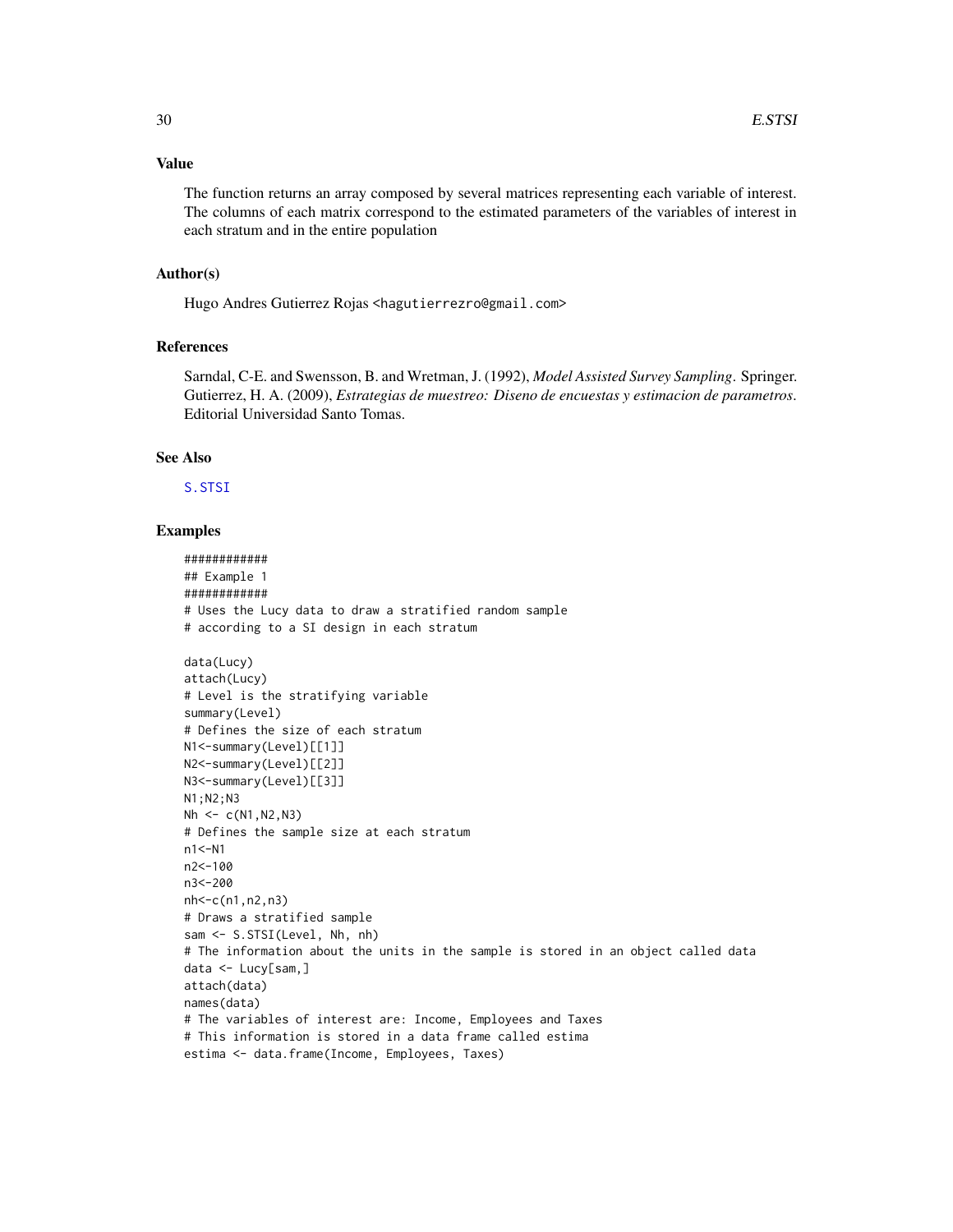#### <span id="page-30-0"></span> $E.SY$  31

```
E.STSI(Level,Nh,nh,estima)
```

```
############
## Example 2
############
# Following with Example 1. The variable SPAM is a domain of interest
Doma <- Domains(SPAM)
# This function allows to estimate the parameters of the variables of interest
# for every category in the domain SPAM
SPAM.no <- estima*Doma[,1]
SPAM.yes <- estima*Doma[,2]
E.STSI(Level, Nh, nh, Doma)
E.STSI(Level, Nh, nh, SPAM.no)
E.STSI(Level, Nh, nh, SPAM.yes)
```
E.SY *Estimation of the Population Total under Systematic Sampling Without Replacement*

## Description

Computes the Horvitz-Thompson estimator of the population total according to an SY sampling design

## Usage

 $E.SY(N, a, y)$ 

#### Arguments

| N. | Population size                                                                                                                             |
|----|---------------------------------------------------------------------------------------------------------------------------------------------|
| a  | Number of groups dividing the population                                                                                                    |
|    | Vector, matrix or data frame containing the recollected information of the vari-<br>ables of interest for every unit in the selected sample |
|    |                                                                                                                                             |

## Details

Returns the estimation of the population total of every single variable of interest, its estimated standard error and its estimated coefficient of variation under an SY sampling design

## Value

The function returns a data matrix whose columns correspond to the estimated parameters of the variables of interest

## Author(s)

Hugo Andres Gutierrez Rojas <hagutierrezro@gmail.com>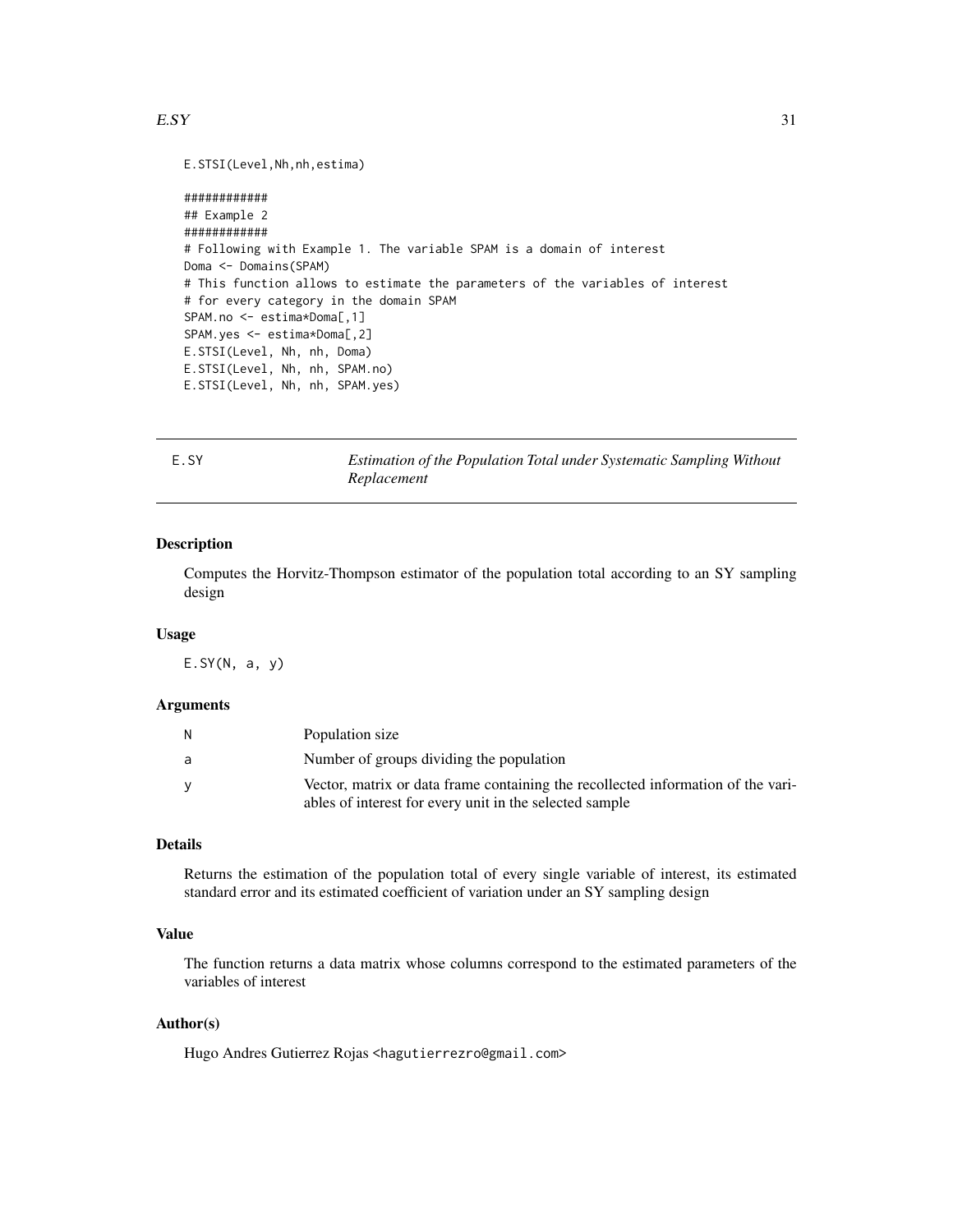#### <span id="page-31-0"></span>References

Sarndal, C-E. and Swensson, B. and Wretman, J. (1992), *Model Assisted Survey Sampling*. Springer. Gutierrez, H. A. (2009), *Estrategias de muestreo: Diseno de encuestas y estimacion de parametros*. Editorial Universidad Santo Tomas.

## See Also

[S.SY](#page-82-1)

## Examples

```
# Uses the Lucy data to draw a Systematic sample
data(Lucy)
attach(Lucy)
N < - dim(Lucy)[1]
# The population is divided in 6 groups
# The selected sample
sam \leq S.SY(N,6)
# The information about the units in the sample is stored in an object called data
data <- Lucy[sam,]
attach(data)
names(data)
# The variables of interest are: Income, Employees and Taxes
# This information is stored in a data frame called estima
estima <- data.frame(Income, Employees, Taxes)
E.SY(N,6,estima)
```
E.Trim *Weight Trimming and Redistribution*

## Description

This function performs a method of trimming sampling weights based on the evenly redistribution of the net ammount of weight loss among units whose weights were not trimmed. This way, the sum of the timmed sampling weights remains the same as the original weights.

## Usage

E.Trim(dk, L, U)

#### Arguments

| dk | Vector of original sampling weights. |
|----|--------------------------------------|
|    | Lower bound for weights.             |
| U  | Upper bound for weights.             |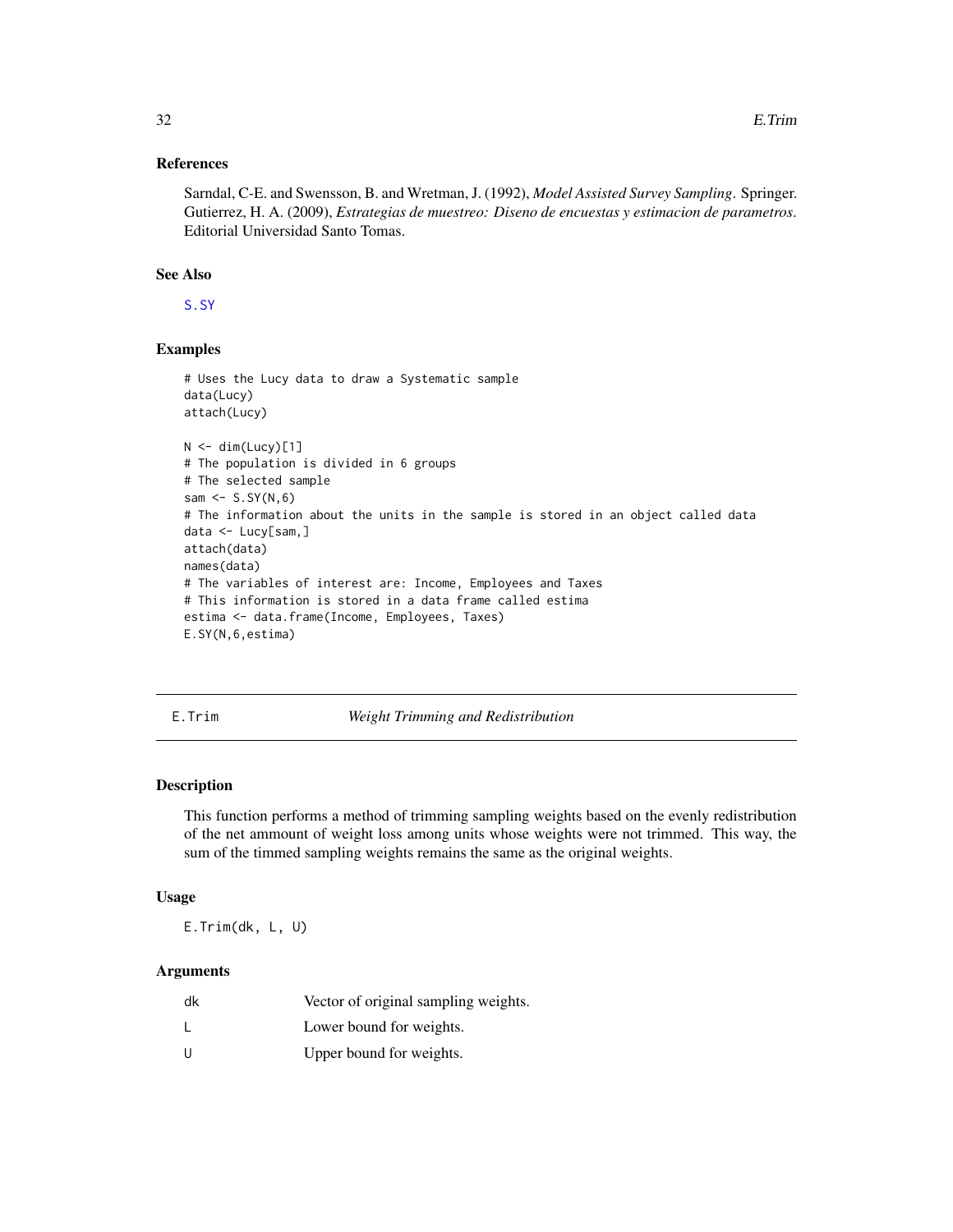#### <span id="page-32-0"></span> $E.UC$  33

## Details

The function returns a vector of trimmed sampling weigths.

## Value

This function returns a vector of trimmed weights.

## Author(s)

Hugo Andres Gutierrez Rojas <hagutierrezro at gmail.com> with contributions from Javier Nunez <javier\_nunez at inec.gob.ec>

## References

Valliant, R. et. al. (2013), *Practical Tools for Designing and Weigthing Survey Samples*. Springer. Gutierrez, H. A. (2009), *Estrategias de muestreo: Diseno de encuestas y estimacion de parametros*. Editorial Universidad Santo Tomas.

## Examples

```
# Example 1
dk <- c(1, 1, 1, 10)
summary(dk)
L < -1U \leftarrow 3.5 * median(dk)dkTrim <- E.Trim(dk, L, U)
sum(dk)
sum(dkTrim)
# Example 2
dk <- rnorm(1000, 10, 10)
L \le -1U \leftarrow 3.5 * median(dk)dkTrim <- E.Trim(dk, L, U)
sum(dk)
sum(dkTrim)
summary(dk)
summary(dkTrim)
hist(dk)
hist(dkTrim)
```
E.UC *Estimation of the Population Total and its variance using the Ultimate Cluster technique*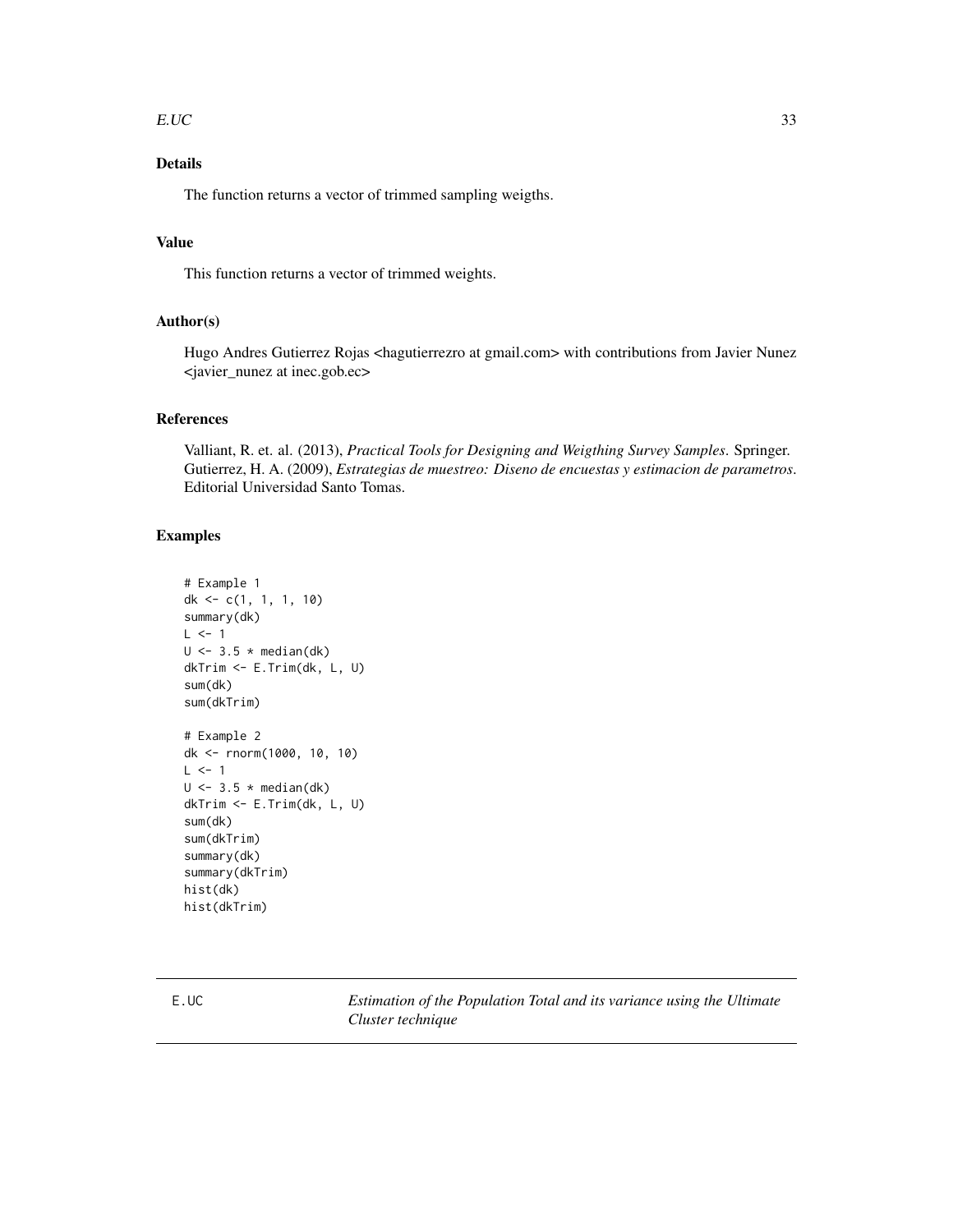#### Description

This function computes a weighted estimator of the population total and estimates its variance by using the Ultimate Cluster technique. This approximation performs well in many sampling designs. The user specifically needs to declare the variables of interest, the primary sampling units, the strata, and the sampling weights for every singlt unit in the sample.

#### Usage

E.UC(S, PSU, dk, y)

#### **Arguments**

|     | Vector identifying the membership to the strata of each unit in selected sample.                                                            |
|-----|---------------------------------------------------------------------------------------------------------------------------------------------|
| PSU | Vector identifying the membership to the strata of each unit in the population.                                                             |
| dk  | Sampling weights of the units in the sample.                                                                                                |
| v   | Vector, matrix or data frame containig the recollected information of the vari-<br>ables of interest for every unit in the selected sample. |

## Details

The function returns a data matrix whose columns correspond to the estimated parameters of the variables of interest.

## Value

This function returns the estimation of the population total of every single variable of interest, its estimated standard error and its estimated coefficient of variation.

#### Author(s)

Hsugo Andres Gutierrez Rojas <hugogutierrez at gmail.com>

## References

Sarndal, C-E. and Swensson, B. and Wretman, J. (1992), *Model Assisted Survey Sampling*. Springer. Gutierrez, H. A. (2009), *Estrategias de muestreo: Diseno de encuestas y estimacion de parametros*. Editorial Universidad Santo Tomas

#### See Also

[E.2SI](#page-9-1)

```
#############################
## Example 1: ##
## Stratified Two-stage SI ##
#############################
```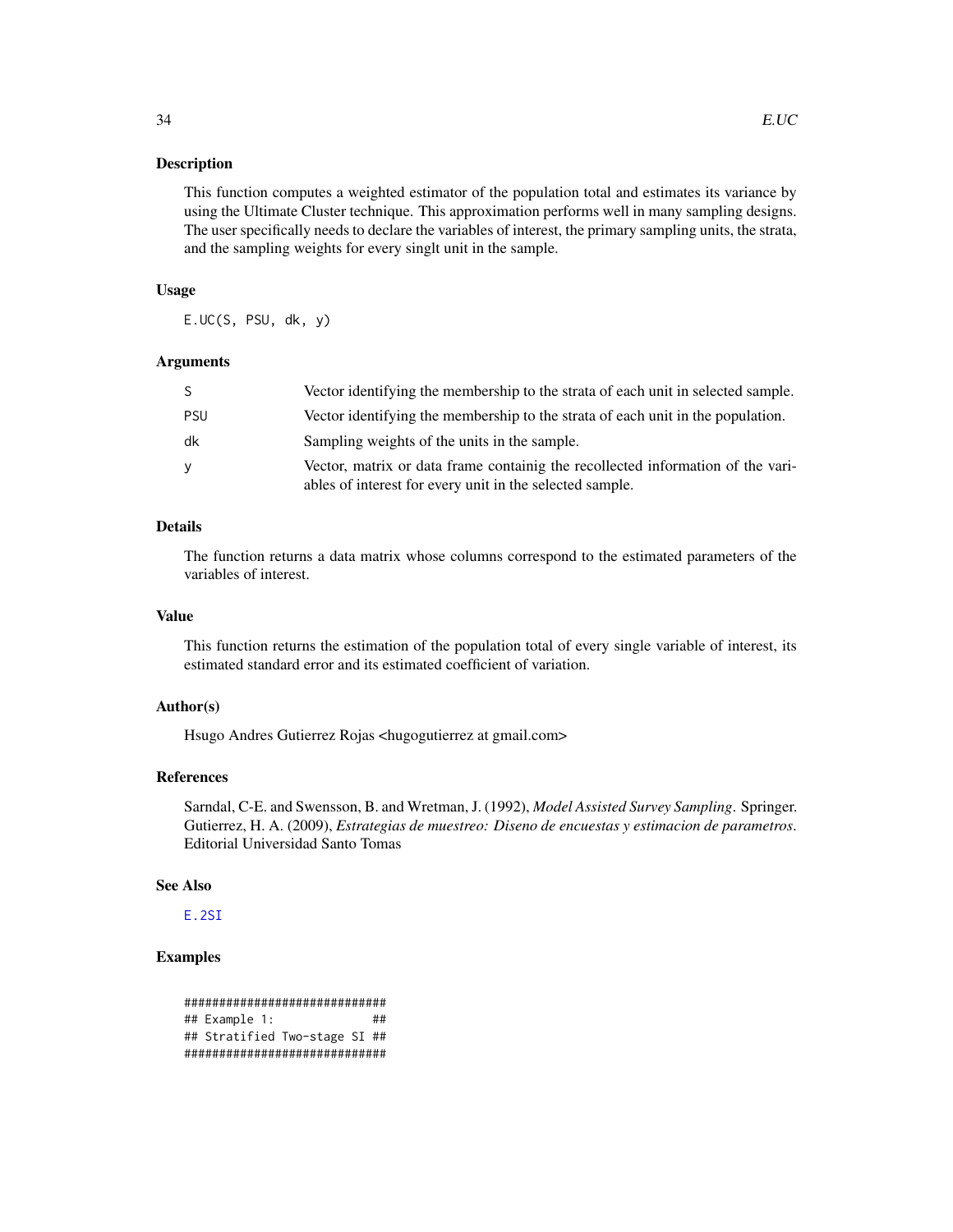```
data('BigCity')
FrameI <- BigCity %>% group_by(PSU) %>%
summarise(Stratum = unique(Stratum),
          Persons = n(),
          Income = sum(Income),
          Expenditure = sum(Expenditure))
attach(FrameI)
sizes = FrameI %>% group_by(Stratum) %>%
        summarise(NIh = n(),
        nIh = 2,
       dI = NIh/nIh)NIh <- sizes$NIh
nIh <- sizes$nIh
samI <- S.STSI(Stratum, NIh, nIh)
UI <- levels(as.factor(FrameI$PSU))
sampleI <- UI[samI]
FrameII <- left_join(sizes, BigCity[which(BigCity$PSU %in% sampleI), ])
attach(FrameII)
HHdb <- FrameII %>%
        group_by(PSU) %>%
        summarise(Ni = length(unique(HHID)))
Ni <- as.numeric(HHdb$Ni)
ni <- ceiling(Ni * 0.1)
ni
sum(ni)
sam = S.SI(Ni[1], ni[1])
clusterII = FrameII[which(FrameII$PSU == sampleI[1]), ]
sam.HH <- data.frame(HHID = unique(clusterII$HHID)[sam])
clusterHH <- left_join(sam.HH, clusterII, by = "HHID")
clusterHH$dki <- Ni[1]/ni[1]
clusterHH$dk <- clusterHH$dI * clusterHH$dki
data = clusterHH
for (i in 2:length(Ni)) {
      sam = S.SI(Ni[i], ni[i])clusterII = FrameII[which(FrameII$PSU == sampleI[i]), ]
      sam.HH <- data.frame(HHID = unique(clusterII$HHID)[sam])
      clusterHH <- left_join(sam.HH, clusterII, by = "HHID")
      clusterHH$dki <- Ni[i]/ni[i]
      clusterHH$dk <- clusterHH$dI * clusterHH$dki
      data1 = clusterHH
      data = rbind(data, data1)
}
```
sum(data\$dk)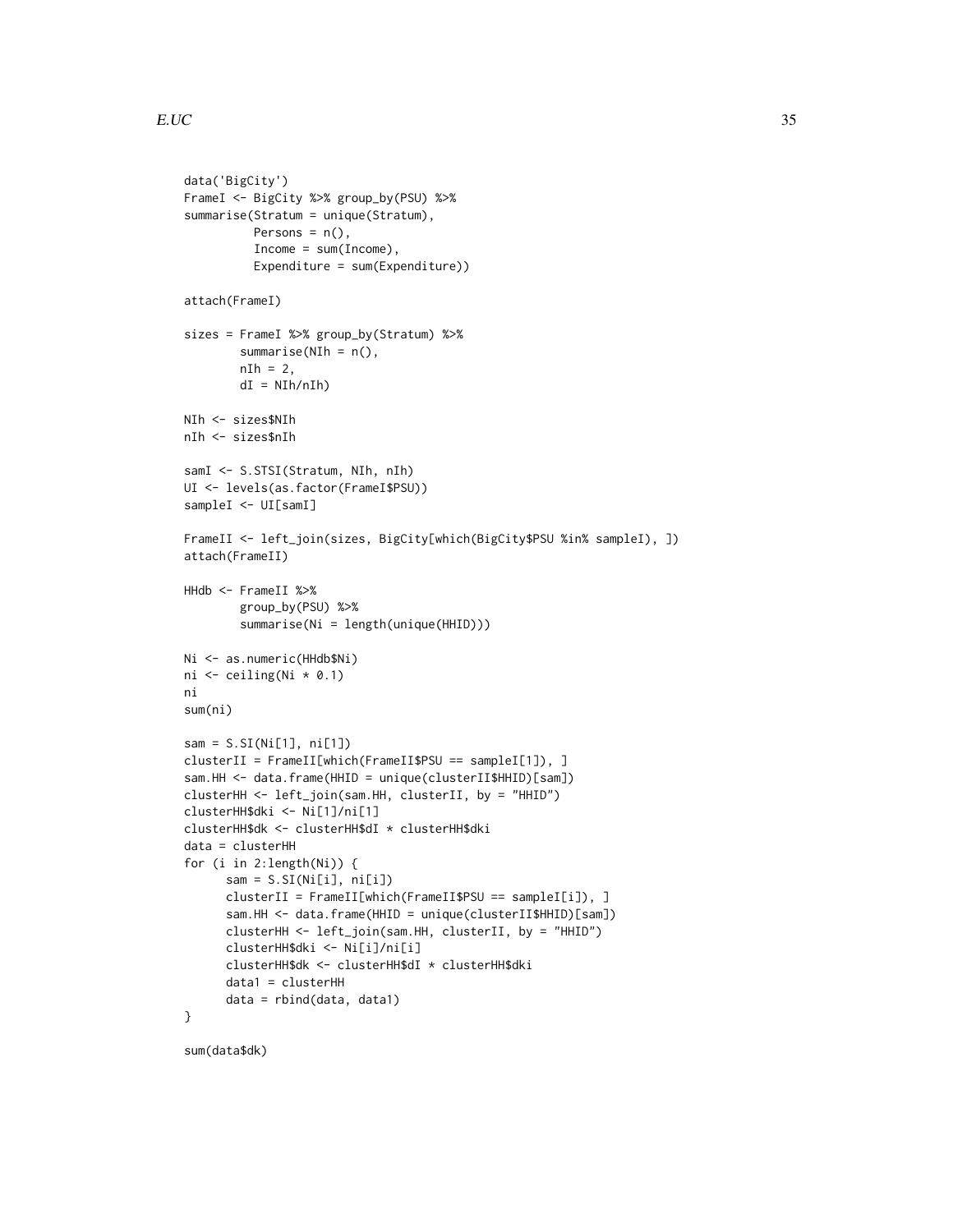```
attach(data)
estima <- data.frame(Income, Expenditure)
area <- as.factor(PSU)
stratum <- as.factor(Stratum)
E.UC(stratum, area, dk, estima)
################################
## Example 2: ##
## Self weighted Two-stage SI ##
################################
data('BigCity')
FrameI <- BigCity %>% group_by(PSU) %>%
summarise(Stratum = unique(Stratum),
          Households = length(unique(HHID)),
          Income = sum(Income),
          Expenditure = sum(Expenditure))
attach(FrameI)
sizes = FrameI %>% group_by(Stratum) %>%
        summarise(NIh = n(),
        nIh = 2NIh <- sizes$NIh
nIh <- sizes$nIh
resI <- S.STpiPS(Stratum, Households, nIh)
head(resI)
samI \leftarrow \text{resI}[, 1]piI \leftarrow resI[, 2]UI <- levels(as.factor(FrameI$PSU))
sampleI <- data.frame(PSU = UI[samI], dI = 1/piI)
FrameII <- left_join(sampleI,
           BigCity[which(BigCity$PSU %in% sampleI[,1]), ])
attach(FrameII)
HHdb <- FrameII %>%
        group_by(PSU) %>%
        summarise(Ni = length(unique(HHID)))
Ni <- as.numeric(HHdb$Ni)
ni <- 5
sam = S.SI(Ni[1], ni)clusterII = FrameII[which(FrameII$PSU == sampleI$PSU[1]), ]
sam.HH <- data.frame(HHID = unique(clusterII$HHID)[sam])
clusterHH <- left_join(sam.HH, clusterII, by = "HHID")
clusterHH$dki <- Ni[1]/ni
clusterHH$dk <- clusterHH$dI * clusterHH$dki
data = clusterHH
```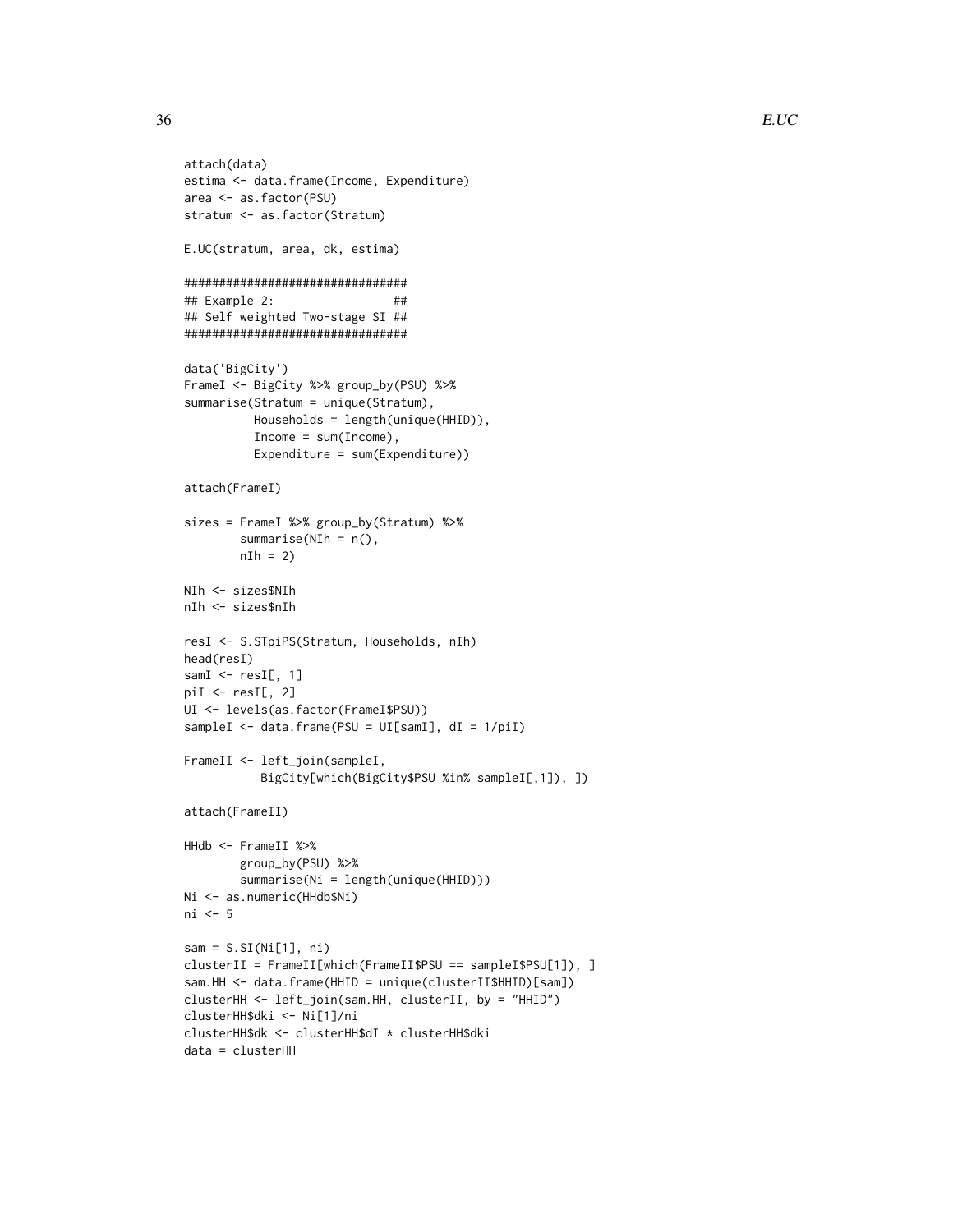```
for (i in 2:length(Ni)) {
     sam = S.SI(Ni[i], ni)clusterII = FrameII[which(FrameII$PSU == sampleI$PSU[i]), ]
     sam.HH <- data.frame(HHID = unique(clusterII$HHID)[sam])
     clusterHH <- left_join(sam.HH, clusterII, by = "HHID")
     clusterHH$dki <- Ni[i]/ni
     clusterHH$dk <- clusterHH$dI * clusterHH$dki
     data1 = clusterHH
     data = rbind(data, data1)
}
sum(data$dk)
attach(data)
estima <- data.frame(Income, Expenditure)
area <- as.factor(PSU)
stratum <- as.factor(Stratum)
E.UC(stratum, area, dk, estima)
```
E.WR *Estimation of the Population Total under Simple Random Sampling With Replacement*

#### Description

Computes the Hansen-Hurwitz estimator of the population total according to a simple random sampling with replacement design

## Usage

E.WR(N, m, y)

# Arguments

| N        | Population size                                                                  |
|----------|----------------------------------------------------------------------------------|
| m        | Sample size                                                                      |
| <b>V</b> | Vector, matrix or data frame containing the recollected information of the vari- |
|          | ables of interest for every unit in the selected sample                          |

# Details

Returns the estimation of the population total of every single variable of interest, its estimated variance and its estimated coefficient of variation estimated under an simple random with replacement design

#### Value

The function returns a data matrix whose columns correspond to the estimated parameters of the variables of interest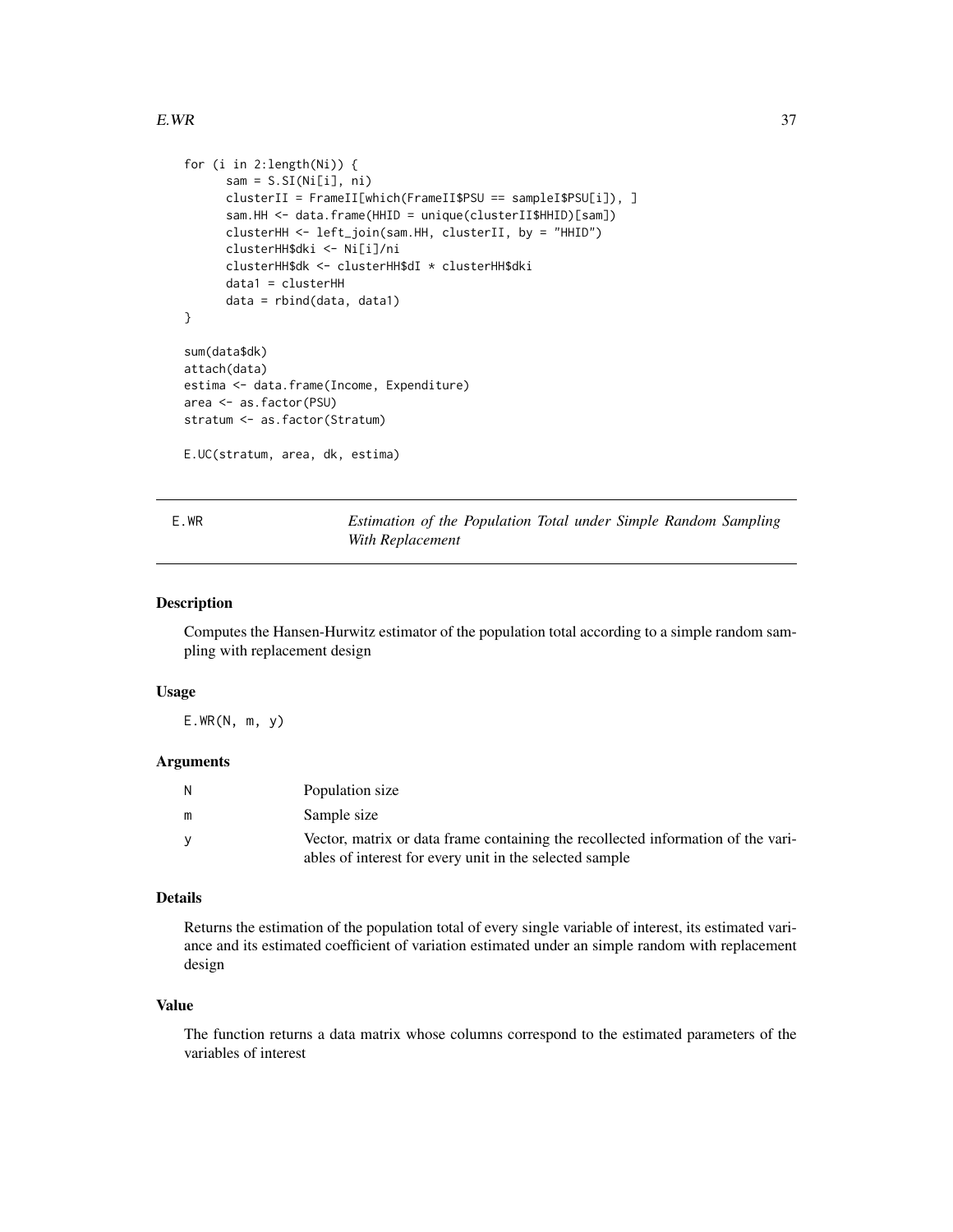## Author(s)

Hugo Andres Gutierrez Rojas <hagutierrezro@gmail.com>

### References

Sarndal, C-E. and Swensson, B. and Wretman, J. (1992), *Model Assisted Survey Sampling*. Springer. Gutierrez, H. A. (2009), *Estrategias de muestreo: Diseno de encuestas y estimacion de parametros*. Editorial Universidad Santo Tomas.

## See Also

[S.WR](#page-84-0)

#### Examples

```
# Uses the Lucy data to draw a random sample according to a WR design
data(Lucy)
attach(Lucy)
N < - dim(Lucy)[1]
m < -400sam \leq S.WR(N,m)
# The information about the units in the sample is stored in an object called data
data <- Lucy[sam,]
attach(data)
names(data)
# The variables of interest are: Income, Employees and Taxes
# This information is stored in a data frame called estima
estima <- data.frame(Income, Employees, Taxes)
E.WR(N,m,estima)
```
GREG.SI *The Generalized Regression Estimator under SI sampling design*

# Description

Computes the generalized regression estimator of the population total for several variables of interest under simple random sampling without replacement

## Usage

GREG.SI(N, n, y, x, tx, b, b0=FALSE)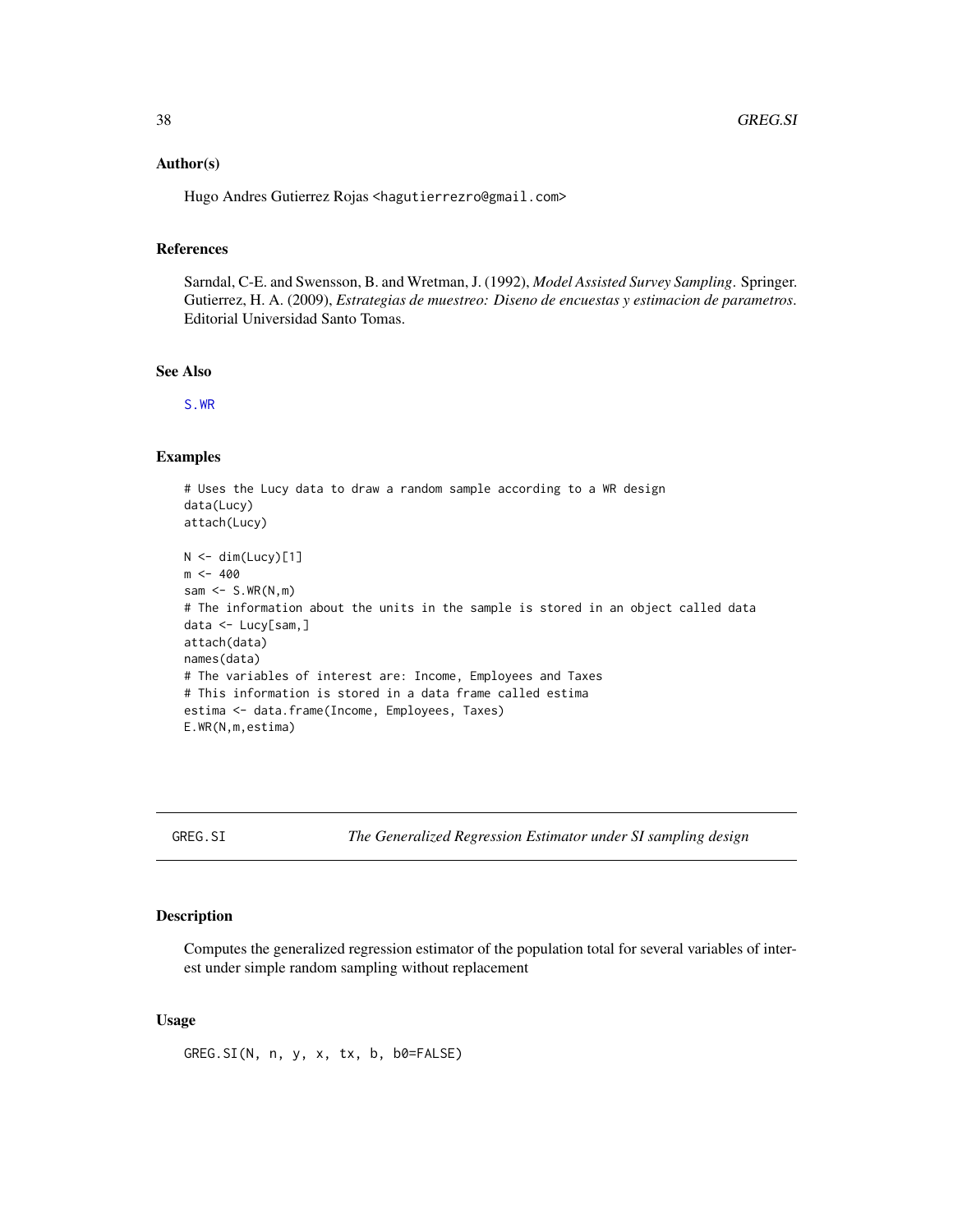#### GREG.SI 39

#### **Arguments**

| N            | The population size.                                                                                                                        |
|--------------|---------------------------------------------------------------------------------------------------------------------------------------------|
| n            | The sample size                                                                                                                             |
| <b>V</b>     | Vector, matrix or data frame containing the recollected information of the vari-<br>ables of interest for every unit in the selected sample |
| $\mathsf{x}$ | Vector, matrix or data frame containing the recollected auxiliary information for<br>every unit in the selected sample                      |
| tx           | Vector containing the populations totals of the auxiliary information                                                                       |
| b            | Vector of estimated regression coefficients                                                                                                 |
| b0           | By default FALSE. The intercept of the regression model                                                                                     |

## Value

The function returns a vector of total population estimates for each variable of interest, its estimated standard error and its estimated coefficient of variation.

# Author(s)

Hugo Andres Gutierrez Rojas <hagutierrezro@gmail.com>

# References

Sarndal, C-E. and Swensson, B. and Wretman, J. (1992), *Model Assisted Survey Sampling*. Springer. Gutierrez, H. A. (2009), *Estrategias de muestreo: Diseno de encuestas y estimacion de parametros*. Editorial Universidad Santo Tomas.

# See Also

## [E.Beta](#page-13-0)

# Examples

###################################################################### ## Example 1: Linear models involving continuous auxiliary information ######################################################################

```
# Draws a simple random sample without replacement
data(Lucy)
attach(Lucy)
```

```
N < - dim(Lucy)[1]
n < -400sam \leq S.SI(N,n)# The information about the units in the sample is stored in an object called data
data <- Lucy[sam,]
attach(data)
names(data)
```
########### common mean model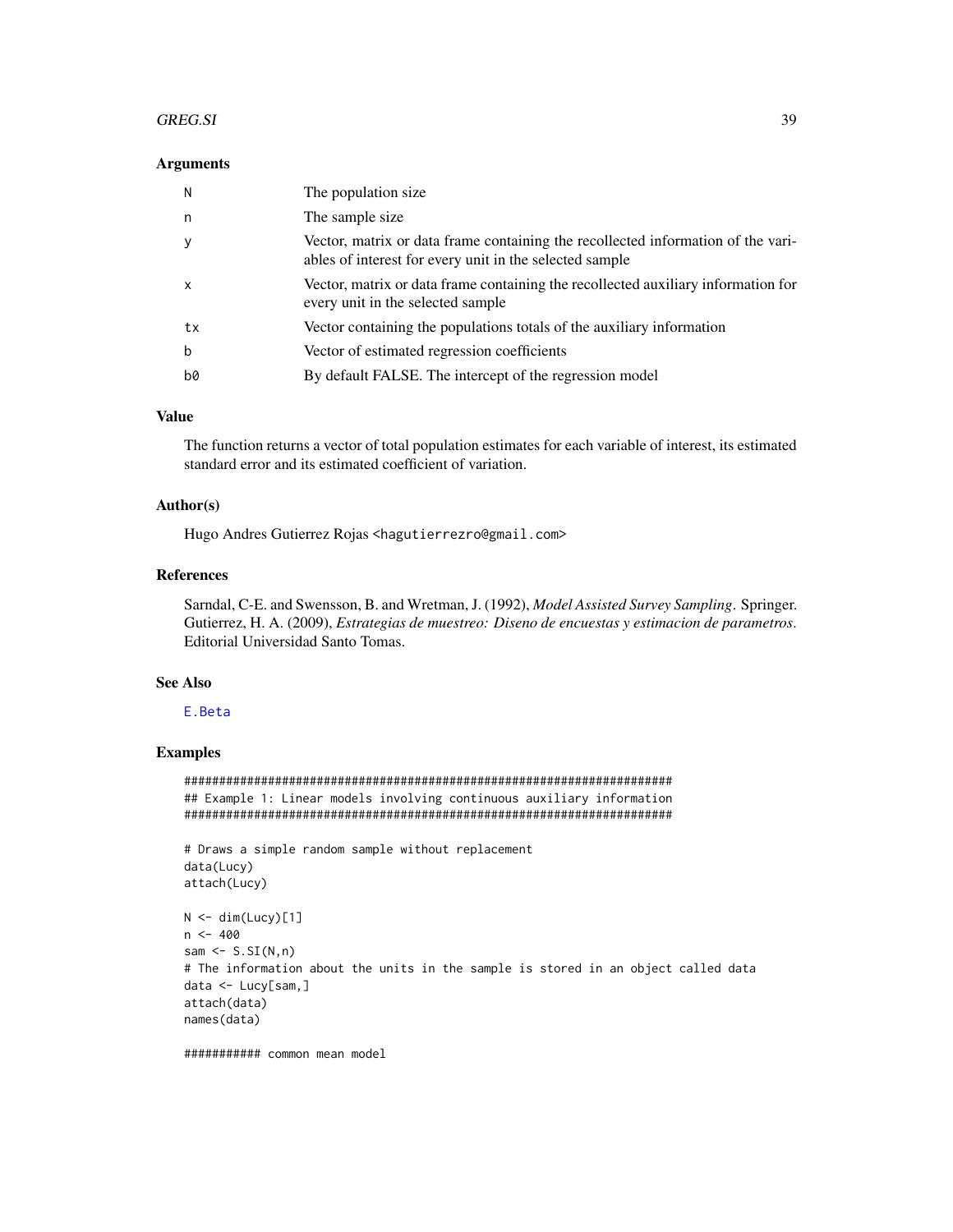```
estima<-data.frame(Income, Employees, Taxes)
x \leftarrow \text{rep}(1, n)model <- E.Beta(N, n, estima, x, ck=1,b0=FALSE)
b \leftarrow t(as.matrix(mod1[1,1]))tx < -c(N)GREG.SI(N,n,estima,x,tx, b, b0=FALSE)
########### common ratio model
estima<-data.frame(Income)
x <- data.frame(Employees)
model <- E.Beta(N, n, estima, x, ck=x,b0=FALSE)
b \leftarrow t(as.matrix(model[1, 1])tx <- sum(Lucy$Employees)
GREG.SI(N,n,estima,x,tx, b, b0=FALSE)
########### Simple regression model without intercept
estima<-data.frame(Income, Employees)
x <- data.frame(Taxes)
model <- E.Beta(N, n, estima, x, ck=1,b0=FALSE)
b <- t(as.matrix(model[1,,]))
tx <- sum(Lucy$Taxes)
GREG.SI(N,n,estima,x,tx, b, b0=FALSE)
########### Multiple regression model without intercept
estima<-data.frame(Income)
x <- data.frame(Employees, Taxes)
model <- E.Beta(N, n, estima, x, ck=1, b0=FALSE)
b \leq -as.matrix(mod[1,1])tx <- c(sum(Lucy$Employees), sum(Lucy$Taxes))
GREG.SI(N,n,estima,x,tx, b, b0=FALSE)
########### Simple regression model with intercept
estima<-data.frame(Income, Employees)
x <- data.frame(Taxes)
model <- E.Beta(N, n, estima, x, ck=1,b0=TRUE)
b \leq -a s.matrix(model[1, 1])tx <- c(N, sum(Lucy$Taxes))
GREG.SI(N,n,estima,x,tx, b, b0=TRUE)
########### Multiple regression model with intercept
estima<-data.frame(Income)
```

```
x <- data.frame(Employees, Taxes)
model <- E.Beta(N, n, estima, x, ck=1,b0=TRUE)
b \leftarrow as.matrix(model[1, 1])tx <- c(N, sum(Lucy$Employees), sum(Lucy$Taxes))
GREG.SI(N,n,estima,x,tx, b, b0=TRUE)
```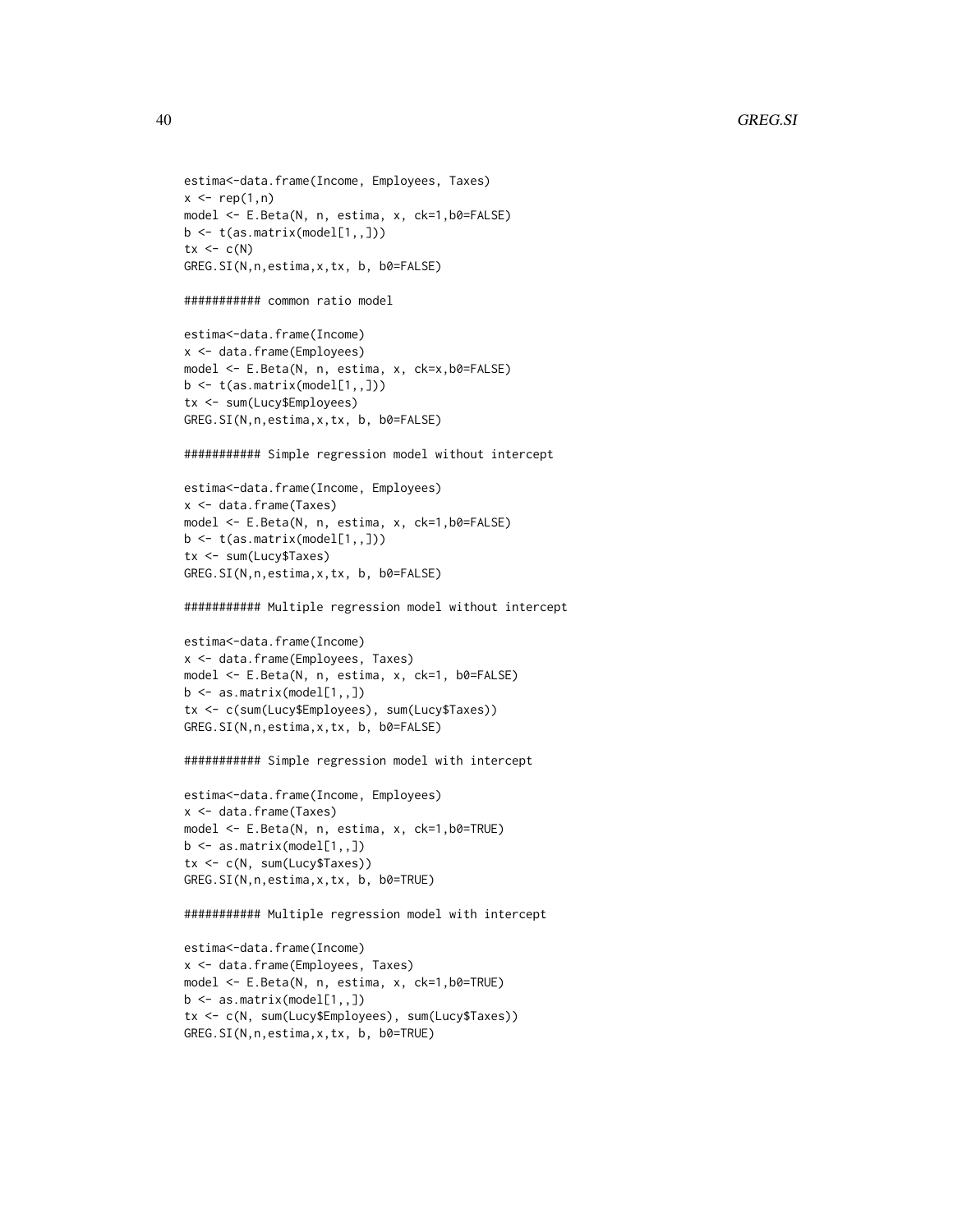#### GREG.SI 41

```
####################################################################
## Example 2: Linear models with discrete auxiliary information
####################################################################
# Draws a simple random sample without replacement
data(Lucy)
N < - dim(Lucy)[1]
n < -400sam \leq S.SI(N,n)
# The information about the units in the sample is stored in an object called data
data <- Lucy[sam,]
attach(data)
names(data)
# The auxiliary information is discrete type
Doma<-Domains(Level)
########### Poststratified common mean model
estima<-data.frame(Income, Employees, Taxes)
model <- E.Beta(N, n, estima, Doma, ck=1,b0=FALSE)
b \leftarrow t(as.matrix(model[1, 1])tx <- colSums(Domains(Lucy$Level))
GREG.SI(N,n,estima,Doma,tx, b, b0=FALSE)
########### Poststratified common ratio model
estima<-data.frame(Income, Employees)
x <- Doma*Taxes
model <- E.Beta(N, n, estima, x ,ck=1,b0=FALSE)
b \leq -as.matrix(mod[1,1])tx <- colSums(Domains(Lucy$Level)*Lucy$Taxes)
GREG.SI(N,n,estima,x,tx, b, b0=FALSE)
######################################################################
## Example 3: Domains estimation trough the postestratified estimator
######################################################################
# Draws a simple random sample without replacement
data(Lucy)
N < - dim(Lucy)[1]
n <- 400
sam \leq S.SI(N,n)
# The information about the units in the sample is stored in an object called data
data <- Lucy[sam,]
attach(data)
names(data)
# The auxiliary information is discrete type
```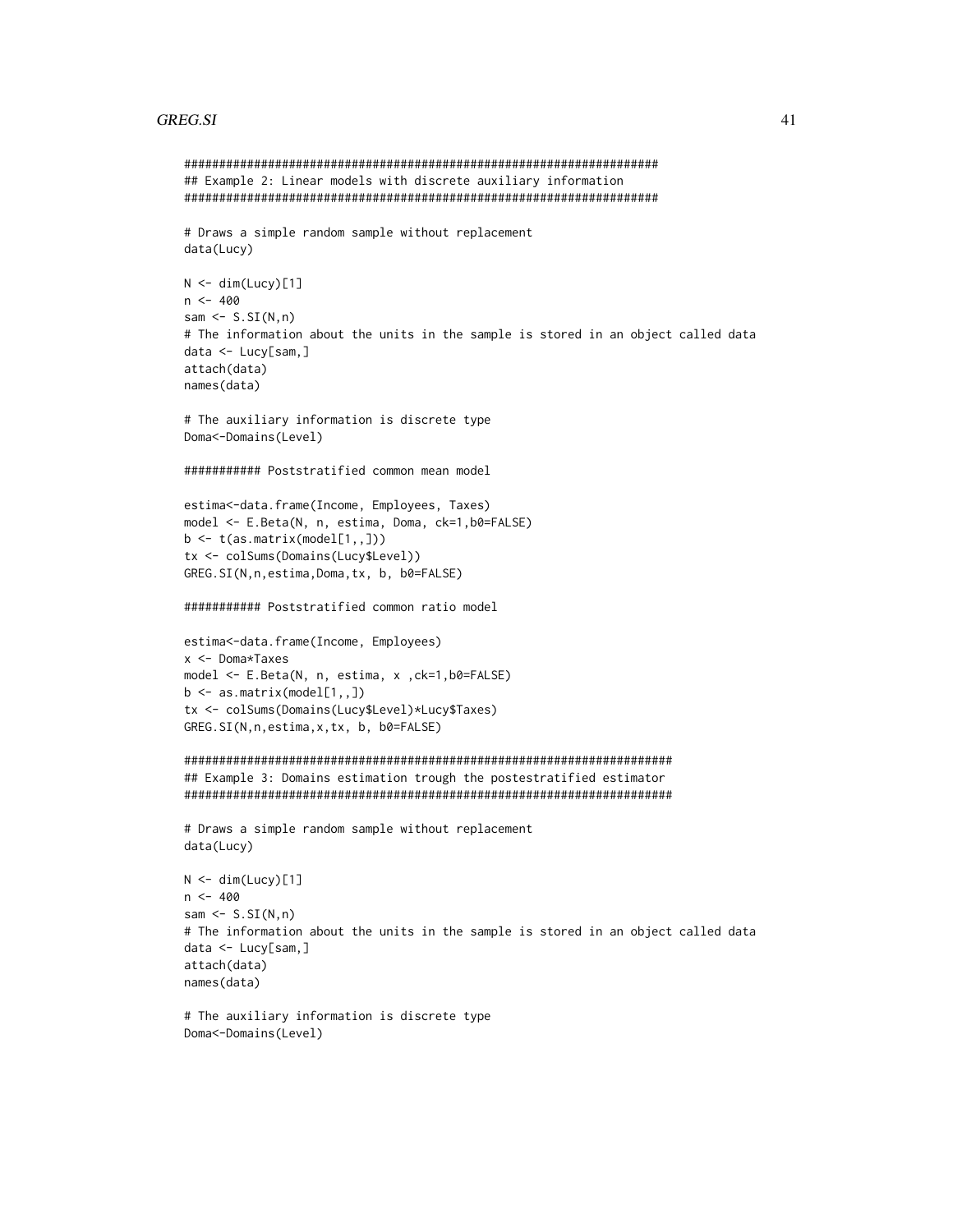```
########### Poststratified common mean model for the
  # Income total in each poststratum ###################
estima<-Doma*Income
model <- E.Beta(N, n, estima, Doma, ck=1, b0=FALSE)
b \leftarrow t(as.matrix(model[1, 1])tx <- colSums(Domains(Lucy$Level))
GREG.SI(N,n,estima,Doma,tx, b, b0=FALSE)
########### Poststratified common mean model for the
  # Employees total in each poststratum ###################
estima<-Doma*Employees
model <- E.Beta(N, n, estima, Doma, ck=1,b0=FALSE)
b \leftarrow t(as.matrix(model[1,1))tx <- colSums(Domains(Lucy$Level))
GREG.SI(N,n,estima,Doma,tx, b, b0=FALSE)
########### Poststratified common mean model for the
  # Taxes total in each poststratum ###################
estima<-Doma*Taxes
model <- E.Beta(N, n, estima, Doma, ck=1, b0=FALSE)
b \leftarrow t(as.matrix(model[1, 1])tx <- colSums(Domains(Lucy$Level))
```
GREG.SI(N,n,estima,Doma,tx, b, b0=FALSE)

<span id="page-41-0"></span>

## HH *The Hansen-Hurwitz Estimator*

### Description

Computes the Hansen-Hurwitz Estimator estimator of the population total for several variables of interest

#### Usage

HH(y, pk)

| <b>V</b> | Vector, matrix or data frame containing the recollected information of the vari-<br>ables of interest for every unit in the selected sample |
|----------|---------------------------------------------------------------------------------------------------------------------------------------------|
| pk       | A vector containing selection probabilities for each unit in the selected sample                                                            |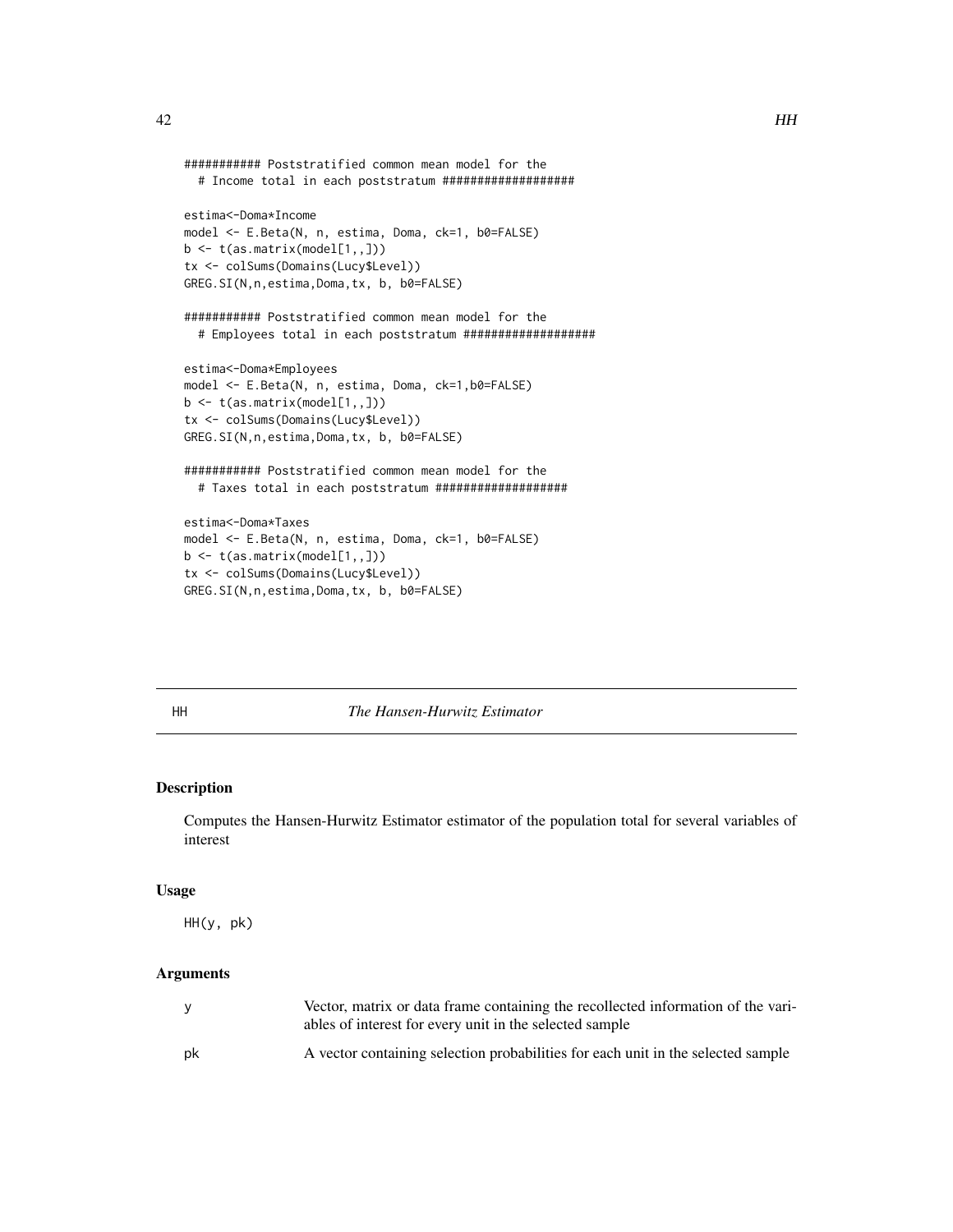# Details

The Hansen-Hurwitz estimator is given by

$$
\sum_{i=1}^{m} \frac{y_i}{p_i}
$$

where  $y_i$  is the value of the variables of interest for the *i*th unit, and  $p_i$  is its corresponding selection probability. This estimator is restricted to with replacement sampling designs.

# Value

The function returns a vector of total population estimates for each variable of interest, its estimated standard error and its estimated coefficient of variation.

# Author(s)

Hugo Andres Gutierrez Rojas <hagutierrezro@gmail.com>

# References

Sarndal, C-E. and Swensson, B. and Wretman, J. (1992), *Model Assisted Survey Sampling*. Springer. Gutierrez, H. A. (2009), *Estrategias de muestreo: Diseno de encuestas y estimacion de parametros*. Editorial Universidad Santo Tomas.

# See Also

[HT](#page-44-0)

```
############
## Example 1
############
# Vector U contains the label of a population of size N=5
U <- c("Yves", "Ken", "Erik", "Sharon", "Leslie")
# Vectors y1 and y2 give the values of the variables of interest
y1<-c(32, 34, 46, 89, 35)
y2<-c(1,1,1,0,0)
y3 < -cbind(y1, y2)# The population size is N=5
N < - length(U)
# The sample size is m=2
m < -2# pk is the probability of selection of every single unit
pk <- c(0.35, 0.225, 0.175, 0.125, 0.125)
# Selection of a random sample with replacement
sam <- sample(5,2, replace=TRUE, prob=pk)
# The selected sample is
U[sam]
# The values of the variables of interest for the units in the sample
y1[sam]
```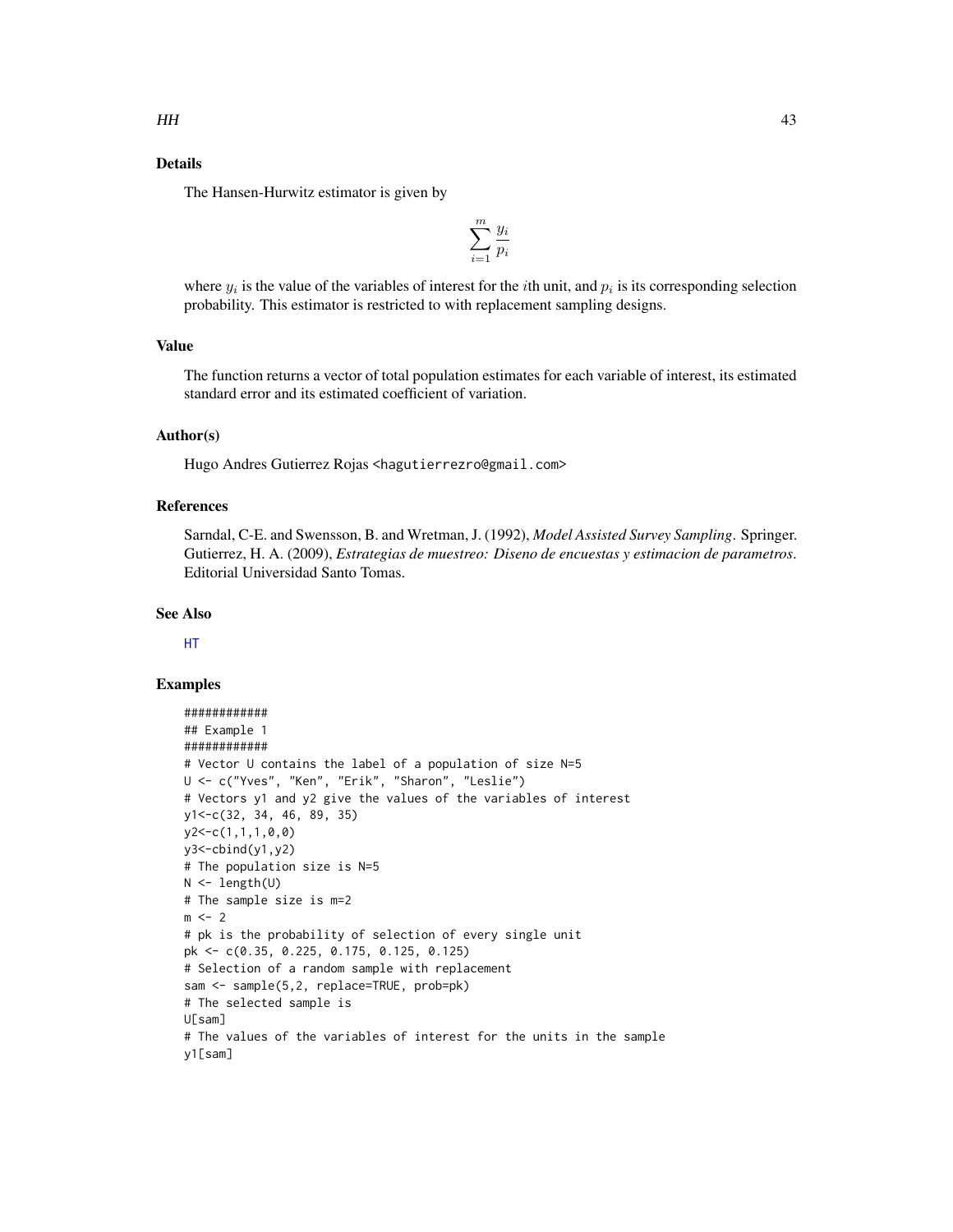```
y2[sam]
y3[sam,]
# The Hansen-Hurwitz estimator
HH(y1[sam],pk[sam])
HH(y2[sam],pk[sam])
HH(y3[sam,],pk[sam])
############
## Example 2
############
# Uses the Lucy data to draw a simple random sample with replacement
data(Lucy)
attach(Lucy)
N < - dim(Lucy)[1]
m <- 400
sam <- sample(N,m,replace=TRUE)
# The vector of selection probabilities of units in the sample
pk \leq rep(1/N,m)# The information about the units in the sample is stored in an object called data
data <- Lucy[sam,]
attach(data)
names(data)
# The variables of interest are: Income, Employees and Taxes
# This information is stored in a data frame called estima
estima <- data.frame(Income, Employees, Taxes)
HH(estima, pk)
################################################################
## Example 3 HH is unbiased for with replacement sampling designs
################################################################
# Vector U contains the label of a population of size N=5
U <- c("Yves", "Ken", "Erik", "Sharon", "Leslie")
# Vector y1 and y2 are the values of the variables of interest
y<-c(32, 34, 46, 89, 35)
# The population size is N=5
N <- length(U)
# The sample size is m=2
m < -2# pk is the probability of selection of every single unit
pk <- c(0.35, 0.225, 0.175, 0.125, 0.125)
# p is the probability of selection of every possible sample
p \leftarrow p.WR(N,m,pk)p
sum(p)
# The sample membership matrix for random size without replacement sampling designs
Ind \leq -nk(N,m)Ind
# The support with the values of the elements
Qy <- SupportWR(N,m, ID=y)
Qy
```
44 HH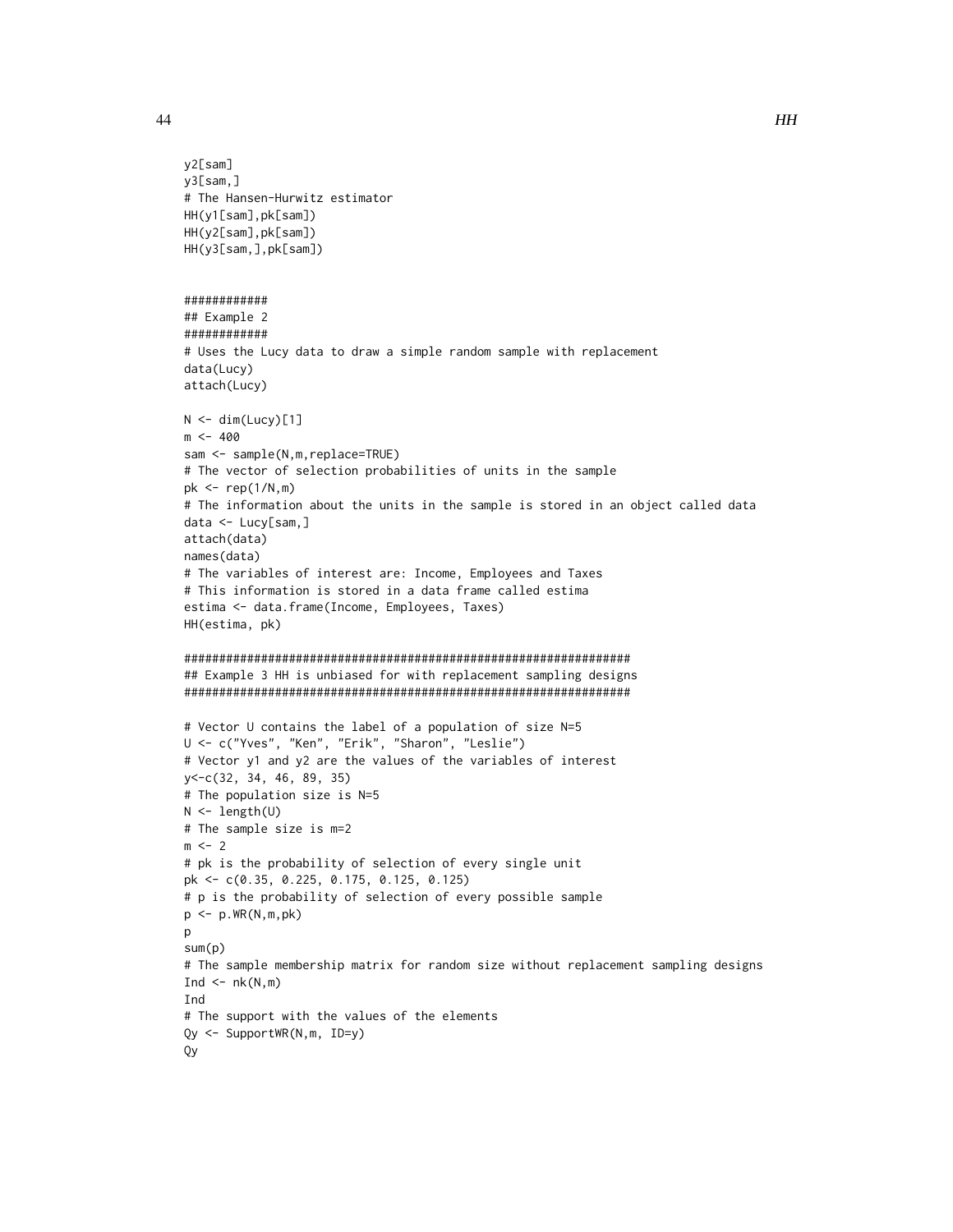```
# The support with the values of the elements
Qp <- SupportWR(N,m, ID=pk)
Qp
# The HT estimates for every single sample in the support
HH1 <- HH(Qy[1,], Qp[1,])[1,]
HH2 <- HH(Qy[2,], Qp[2,])[1,]
HH3 <- HH(Qy[3,], Qp[3,])[1,]
HH4 <- HH(Qy[4,], Qp[4,])[1,]
HH5 <- HH(Qy[5,], Qp[5,])[1,]
HH6 <- HH(Qy[6,], Qp[6,])[1,]
HH7 <- HH(Qy[7,], Qp[7,])[1,]
HH8 <- HH(Qy[8,], Qp[8,])[1,]
HH9 <- HH(Qy[9,], Qp[9,])[1,]
HH10 <- HH(Qy[10,], Qp[10,])[1,]
HH11 <- HH(Qy[11,], Qp[11,])[1,]
HH12 <- HH(Qy[12,], Qp[12,])[1,]
HH13 <- HH(Qy[13,], Qp[13,])[1,]
HH14 <- HH(Qy[14,], Qp[14,])[1,]
HH15 <- HH(Qy[15,], Qp[15,])[1,]
# The HT estimates arranged in a vector
Est <- c(HH1, HH2, HH3, HH4, HH5, HH6, HH7, HH8, HH9, HH10, HH11, HH12, HH13,
HH14, HH15)
Est
# The HT is actually desgn-unbiased
data.frame(Ind, Est, p)
sum(Est*p)
sum(y)
```
<span id="page-44-0"></span>

HT *The Horvitz-Thompson Estimator*

# Description

Computes the Horvitz-Thompson estimator of the population total for several variables of interest

#### Usage

HT(y, Pik)

|     | Vector, matrix or data frame containing the recollected information of the vari-<br>ables of interest for every unit in the selected sample |
|-----|---------------------------------------------------------------------------------------------------------------------------------------------|
| Pik | A vector containing the inclusion probabilities for each unit in the selected sam-<br>ple                                                   |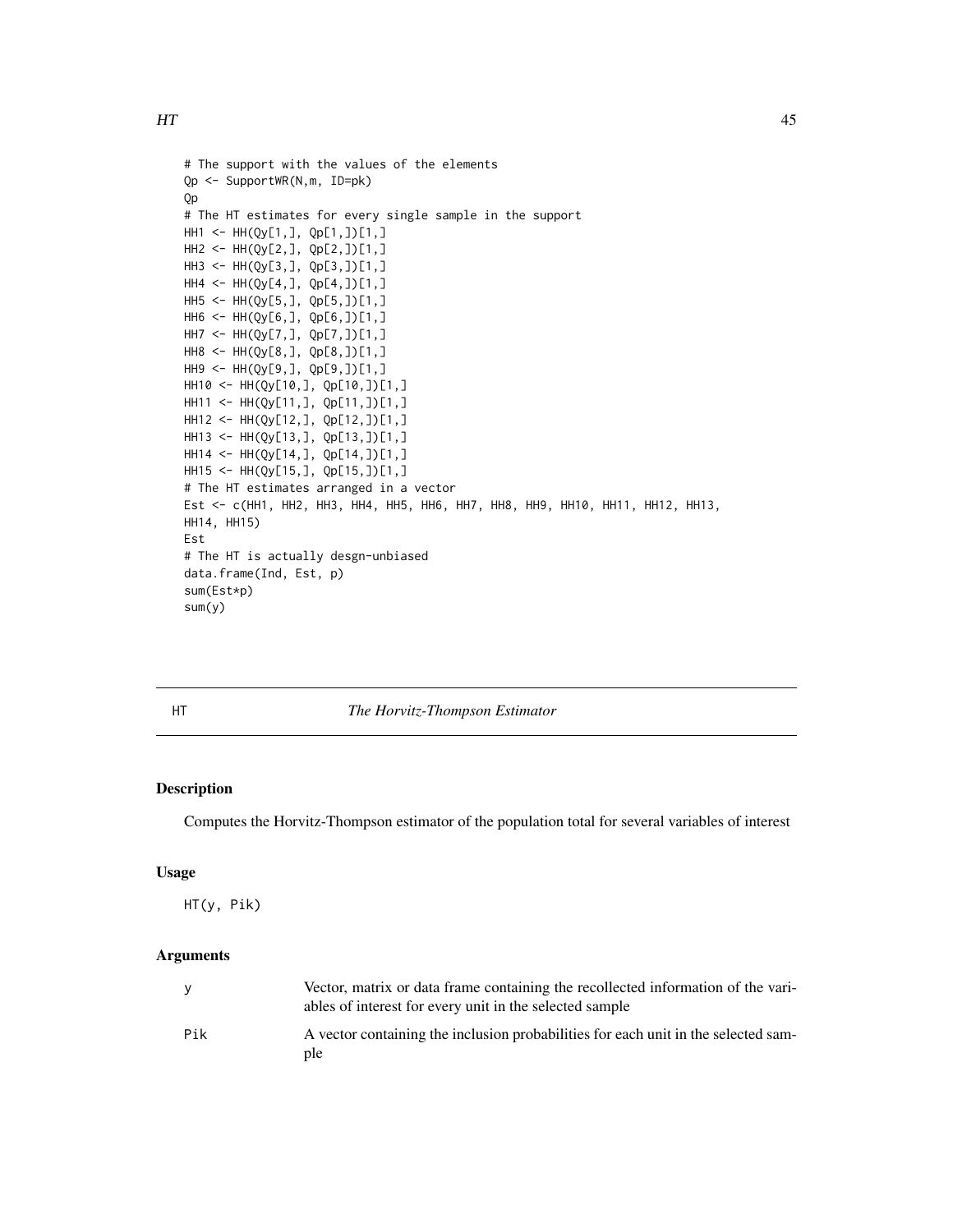# Details

The Horvitz-Thompson estimator is given by

$$
\sum_{k\in U}\frac{y_k}{\pi_k}
$$

where  $y_k$  is the value of the variables of interest for the kth unit, and  $\pi_k$  its corresponding inclusion probability. This estimator could be used for without replacement designs as well as for with replacement designs.

# Value

The function returns a vector of total population estimates for each variable of interest.

#### Author(s)

Hugo Andres Gutierrez Rojas <hagutierrezro@gmail.com>

# References

Sarndal, C-E. and Swensson, B. and Wretman, J. (1992), *Model Assisted Survey Sampling*. Springer. Gutierrez, H. A. (2009), *Estrategias de muestreo: Diseno de encuestas y estimacion de parametros*. Editorial Universidad Santo Tomas.

#### See Also

[HH](#page-41-0)

```
############
## Example 1
############
# Uses the Lucy data to draw a simple random sample without replacement
data(Lucy)
attach(Lucy)
N < - dim(Lucy)[1]
n < -400sam <- sample(N,n)
# The vector of inclusion probabilities for each unit in the sample
pik \leq rep(n/N,n)# The information about the units in the sample is stored in an object called data
data <- Lucy[sam,]
attach(data)
names(data)
# The variables of interest are: Income, Employees and Taxes
# This information is stored in a data frame called estima
estima <- data.frame(Income, Employees, Taxes)
HT(estima, pik)
```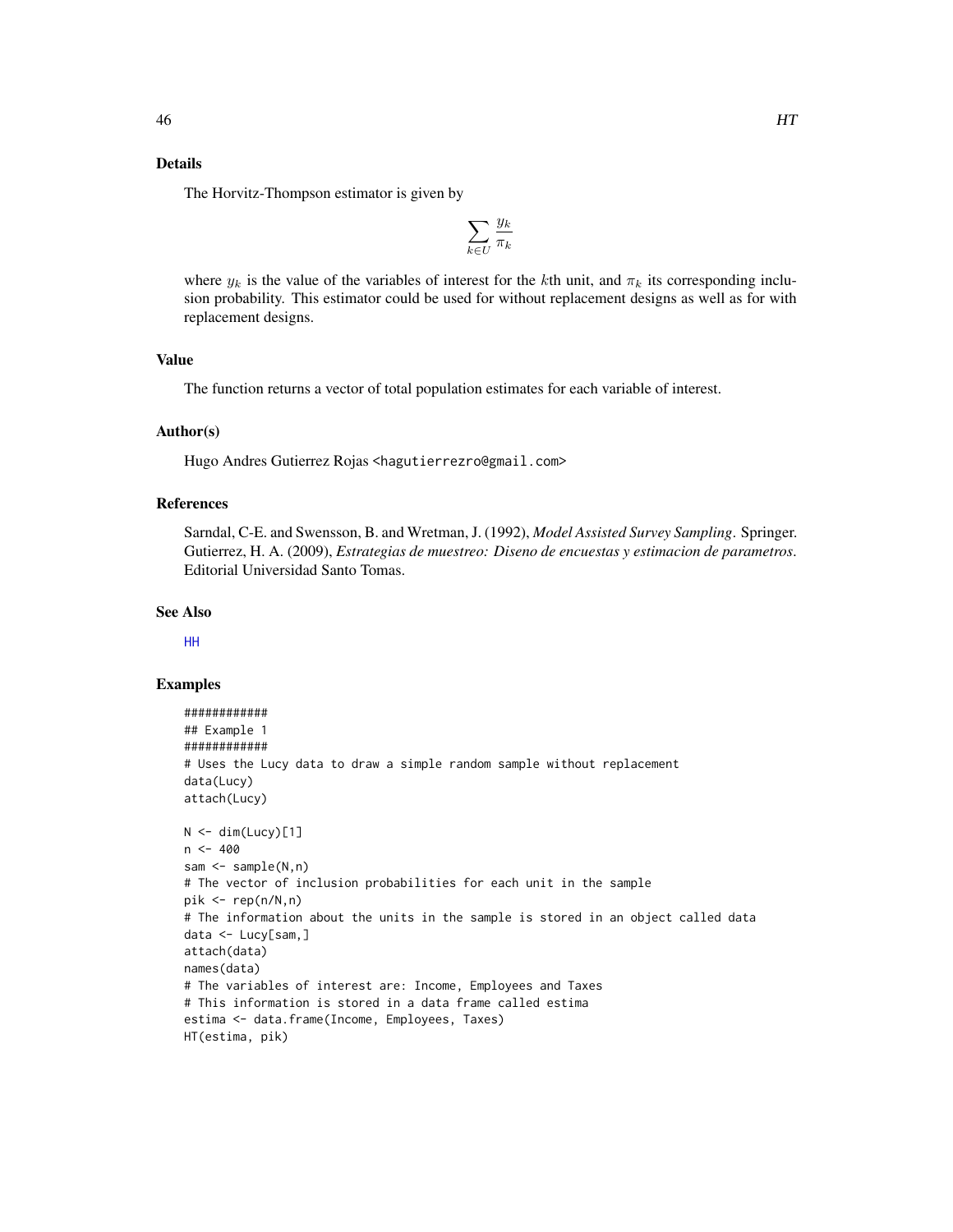```
############
## Example 2
############
# Uses the Lucy data to draw a simple random sample with replacement
data(Lucy)
N < - dim(Lucy)[1]
m < -400sam <- sample(N,m,replace=TRUE)
# The vector of selection probabilities of units in the sample
pk <- rep(1/N,m)
# Computation of the inclusion probabilities
pik <- 1-(1-pk)^m
# The information about the units in the sample is stored in an object called data
data <- Lucy[sam,]
attach(data)
names(data)
# The variables of interest are: Income, Employees and Taxes
# This information is stored in a data frame called estima
estima <- data.frame(Income, Employees, Taxes)
HT(estima, pik)
############
## Example 3
############
# Without replacement sampling
# Vector U contains the label of a population of size N=5
U <- c("Yves", "Ken", "Erik", "Sharon", "Leslie")
# Vector y1 and y2 are the values of the variables of interest
y1<-c(32, 34, 46, 89, 35)
y2<-c(1,1,1,0,0)
y3<-cbind(y1,y2)
# The population size is N=5
N <- length(U)
# The sample size is n=2
n < -2# The sample membership matrix for fixed size without replacement sampling designs
Ind \leftarrow Ik(N,n)
# p is the probability of selection of every possible sample
p <- c(0.13, 0.2, 0.15, 0.1, 0.15, 0.04, 0.02, 0.06, 0.07, 0.08)
# Computation of the inclusion probabilities
inclusion <- Pik(p, Ind)
# Selection of a random sample
sam <- sample(5,2)# The selected sample
U[sam]
# The inclusion probabilities for these two units
inclusion[sam]
# The values of the variables of interest for the units in the sample
y1[sam]
y2[sam]
y3[sam,]
```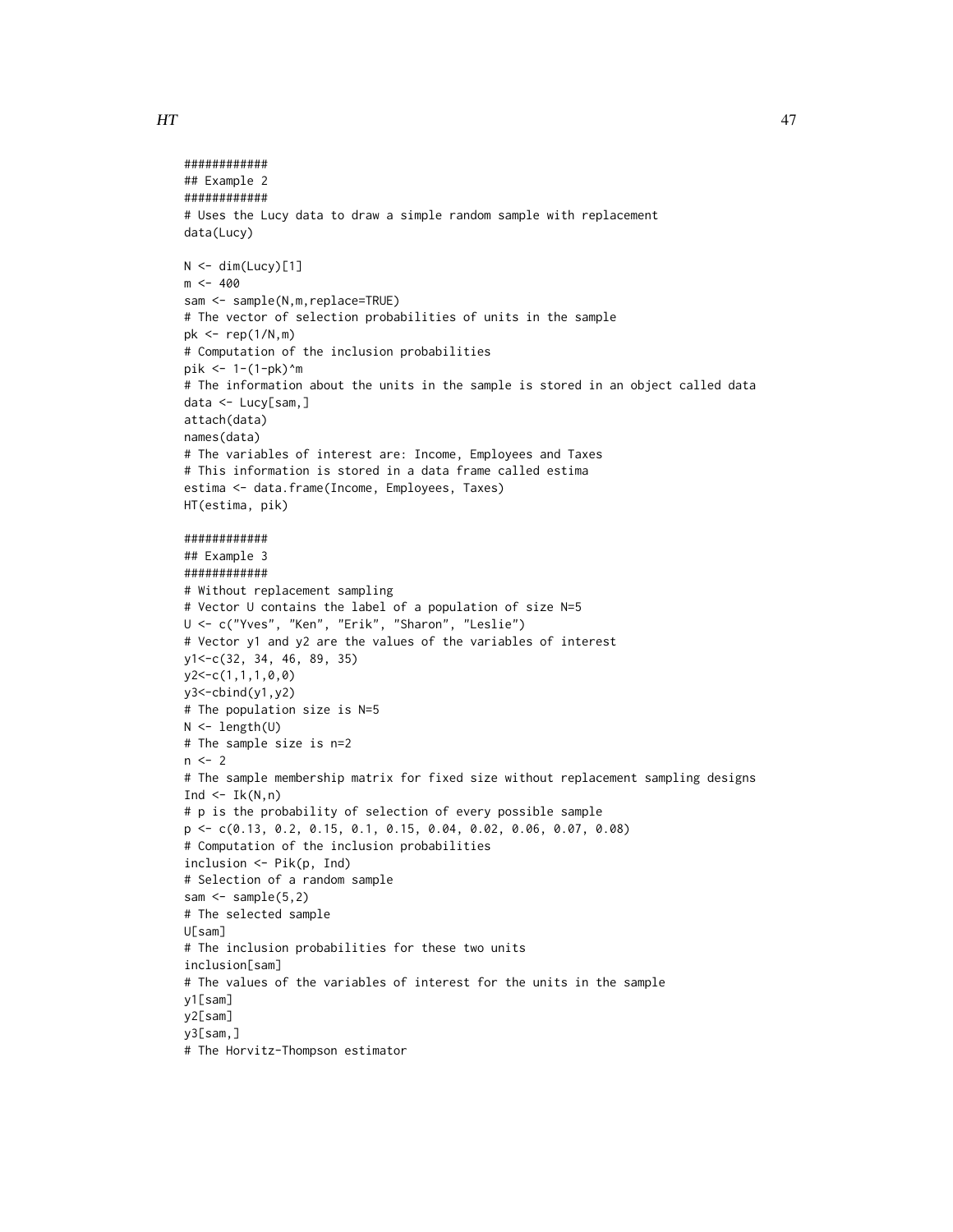```
HT(y1[sam],inclusion[sam])
HT(y2[sam],inclusion[sam])
HT(y3[sam,],inclusion[sam])
############
## Example 4
############
# Following Example 3... With replacement sampling
# The population size is N=5
N <- length(U)
# The sample size is m=2
m \le -2# pk is the probability of selection of every single unit
pk <- c(0.9, 0.025, 0.025, 0.025, 0.025)
# Computation of the inclusion probabilities
pik <- 1-(1-pk)^m
# Selection of a random sample with replacement
sam <- sample(5,2, replace=TRUE, prob=pk)
# The selected sample
U[sam]
# The inclusion probabilities for these two units
inclusion[sam]
# The values of the variables of interest for the units in the sample
y1[sam]
y2[sam]
y3[sam,]
# The Horvitz-Thompson estimator
HT(y1[sam],inclusion[sam])
HT(y2[sam],inclusion[sam])
HT(y3[sam,],inclusion[sam])
####################################################################
## Example 5 HT is unbiased for without replacement sampling designs
## Fixed sample size
####################################################################
# Vector U contains the label of a population of size N=5
U <- c("Yves", "Ken", "Erik", "Sharon", "Leslie")
# Vector y1 and y2 are the values of the variables of interest
y<-c(32, 34, 46, 89, 35)
# The population size is N=5
N <- length(U)
# The sample size is n=2
n < -2# The sample membership matrix for fixed size without replacement sampling designs
Ind \leq Ik(N,n)
Ind
# p is the probability of selection of every possible sample
p <- c(0.13, 0.2, 0.15, 0.1, 0.15, 0.04, 0.02, 0.06, 0.07, 0.08)
sum(p)
# Computation of the inclusion probabilities
inclusion <- Pik(p, Ind)
inclusion
```
48 and the contract of the contract of the contract of the contract of the contract of the contract of the contract of the contract of the contract of the contract of the contract of the contract of the contract of the con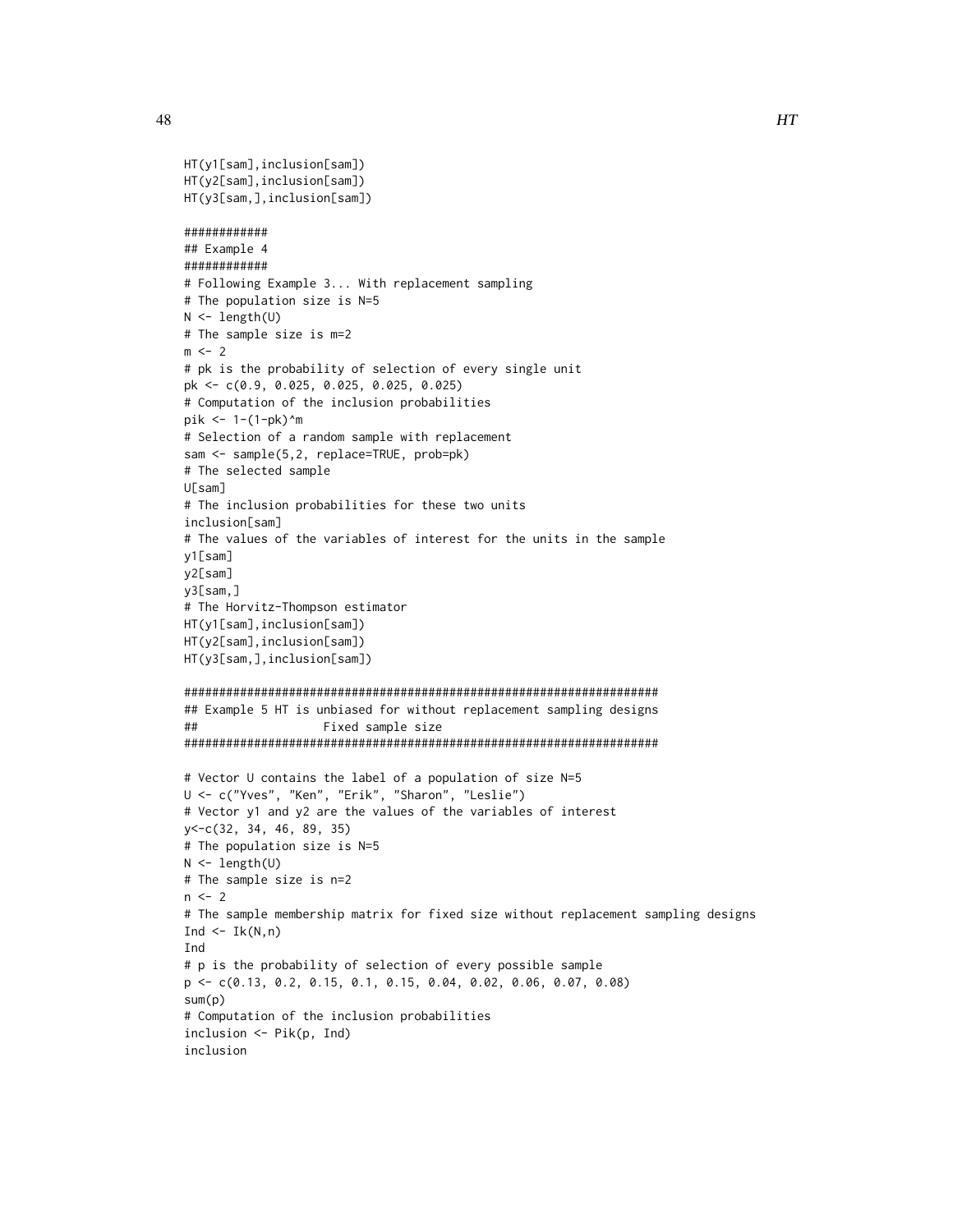```
sum(inclusion)
# The support with the values of the elements
Qy <-Support(N,n,ID=y)
Qy
# The HT estimates for every single sample in the support
HT1<- HT(y[Ind[1,]==1], inclusion[Ind[1,]==1])
HT2<- HT(y[Ind[2,]==1], inclusion[Ind[2,]==1])
HT3<- HT(y[Ind[3,]==1], inclusion[Ind[3,]==1])
HT4<- HT(y[Ind[4,]==1], inclusion[Ind[4,]==1])
HT5<- HT(y[Ind[5,]==1], inclusion[Ind[5,]==1])
HT6<- HT(y[Ind[6,]==1], inclusion[Ind[6,]==1])
HT7<- HT(y[Ind[7,]==1], inclusion[Ind[7,]==1])
HT8<- HT(y[Ind[8,]==1], inclusion[Ind[8,]==1])
HT9<- HT(y[Ind[9,]==1], inclusion[Ind[9,]==1])
HT10<- HT(y[Ind[10,]==1], inclusion[Ind[10,]==1])
# The HT estimates arranged in a vector
Est <- c(HT1, HT2, HT3, HT4, HT5, HT6, HT7, HT8, HT9, HT10)
Est
# The HT is actually desgn-unbiased
data.frame(Ind, Est, p)
sum(Est*p)
sum(y)
####################################################################
## Example 6 HT is unbiased for without replacement sampling designs
## Random sample size
####################################################################
# Vector U contains the label of a population of size N=5
U <- c("Yves", "Ken", "Erik", "Sharon", "Leslie")
# Vector y1 and y2 are the values of the variables of interest
y<-c(32, 34, 46, 89, 35)
# The population size is N=5
N \leftarrow length(U)
# The sample membership matrix for random size without replacement sampling designs
Ind \leftarrow IkRS(N)Ind
# p is the probability of selection of every possible sample
p <- c(0.59049, 0.06561, 0.06561, 0.06561, 0.06561, 0.06561, 0.00729, 0.00729,
       0.00729, 0.00729, 0.00729, 0.00729, 0.00729, 0.00729, 0.00729, 0.00729, 0.00081,
       0.00081, 0.00081, 0.00081, 0.00081, 0.00081, 0.00081, 0.00081, 0.00081, 0.00081,
       0.00009, 0.00009, 0.00009, 0.00009, 0.00009, 0.00001)
sum(p)
# Computation of the inclusion probabilities
inclusion <- Pik(p, Ind)
inclusion
sum(inclusion)
# The support with the values of the elements
Qy <-SupportRS(N, ID=y)
Qy
# The HT estimates for every single sample in the support
HT1<- HT(y[Ind[1,]==1], inclusion[Ind[1,]==1])
HT2<- HT(y[Ind[2,]==1], inclusion[Ind[2,]==1])
```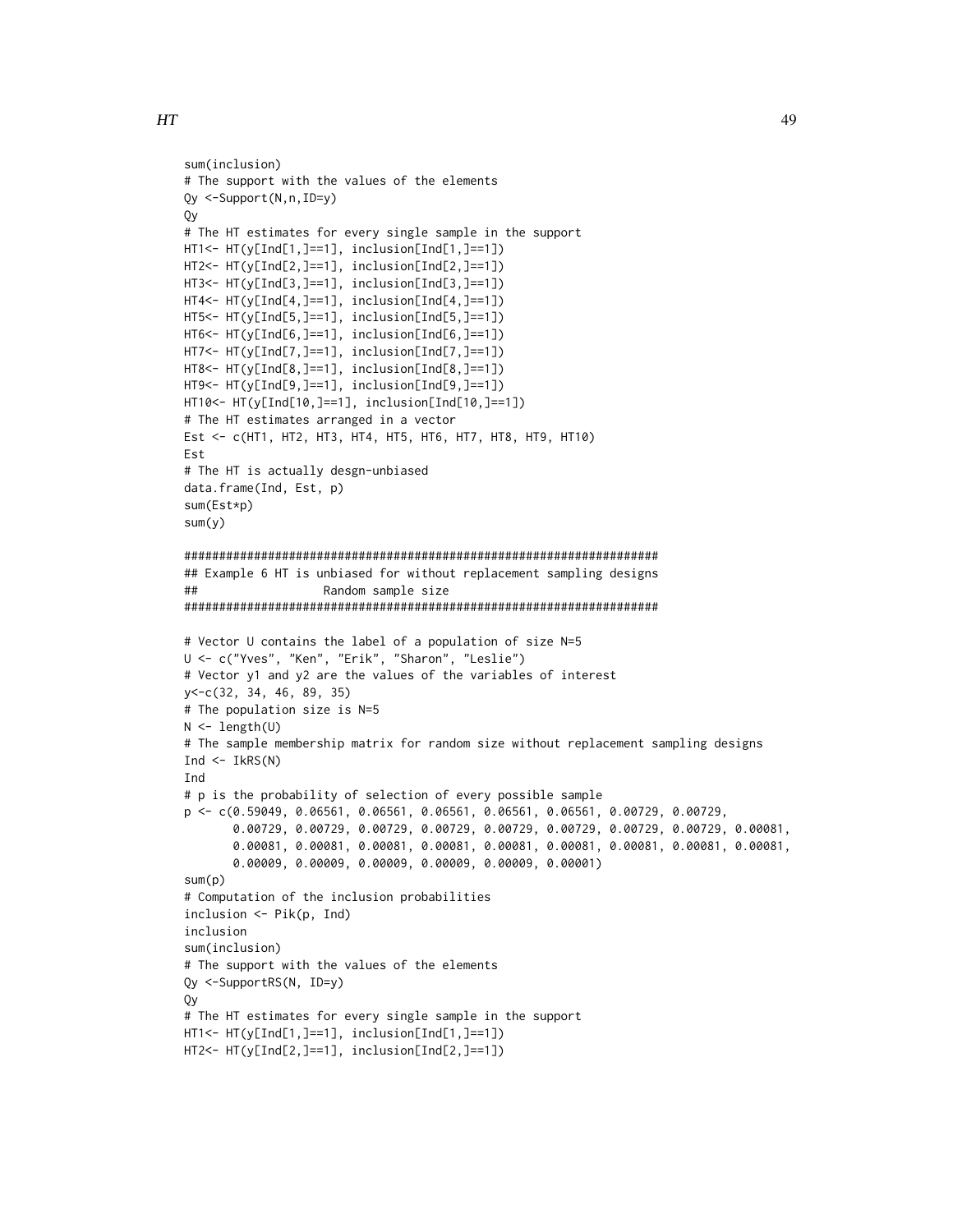```
HT3<- HT(y[Ind[3,]==1], inclusion[Ind[3,]==1])
HT4<- HT(y[Ind[4,]==1], inclusion[Ind[4,]==1])
HT5<- HT(y[Ind[5,]==1], inclusion[Ind[5,]==1])
HT6<- HT(y[Ind[6,]==1], inclusion[Ind[6,]==1])
HT7<- HT(y[Ind[7,]==1], inclusion[Ind[7,]==1])
HT8<- HT(y[Ind[8,]==1], inclusion[Ind[8,]==1])
HT9<- HT(y[Ind[9,]==1], inclusion[Ind[9,]==1])
HT10<- HT(y[Ind[10,]==1], inclusion[Ind[10,]==1])
HT11<- HT(y[Ind[11,]==1], inclusion[Ind[11,]==1])
HT12<- HT(y[Ind[12,]==1], inclusion[Ind[12,]==1])
HT13<- HT(y[Ind[13,]==1], inclusion[Ind[13,]==1])
HT14<- HT(y[Ind[14,]==1], inclusion[Ind[14,]==1])
HT15<- HT(y[Ind[15,]==1], inclusion[Ind[15,]==1])
HT16<- HT(y[Ind[16,]==1], inclusion[Ind[16,]==1])
HT17<- HT(y[Ind[17,]==1], inclusion[Ind[17,]==1])
HT18<- HT(y[Ind[18,]==1], inclusion[Ind[18,]==1])
HT19<- HT(y[Ind[19,]==1], inclusion[Ind[19,]==1])
HT20<- HT(y[Ind[20,]==1], inclusion[Ind[20,]==1])
HT21<- HT(y[Ind[21,]==1], inclusion[Ind[21,]==1])
HT22<- HT(y[Ind[22,]==1], inclusion[Ind[22,]==1])
HT23<- HT(y[Ind[23,]==1], inclusion[Ind[23,]==1])
HT24<- HT(y[Ind[24,]==1], inclusion[Ind[24,]==1])
HT25<- HT(y[Ind[25,]==1], inclusion[Ind[25,]==1])
HT26<- HT(y[Ind[26,]==1], inclusion[Ind[26,]==1])
HT27<- HT(y[Ind[27,]==1], inclusion[Ind[27,]==1])
HT28<- HT(y[Ind[28,]==1], inclusion[Ind[28,]==1])
HT29<- HT(y[Ind[29,]==1], inclusion[Ind[29,]==1])
HT30<- HT(y[Ind[30,]==1], inclusion[Ind[30,]==1])
HT31<- HT(y[Ind[31,]==1], inclusion[Ind[31,]==1])
HT32<- HT(y[Ind[32,]==1], inclusion[Ind[32,]==1])
# The HT estimates arranged in a vector
Est <- c(HT1, HT2, HT3, HT4, HT5, HT6, HT7, HT8, HT9, HT10, HT11, HT12, HT13,
         HT14, HT15, HT16, HT17, HT18, HT19, HT20, HT21, HT22, HT23, HT24, HT25, HT26,
         HT27, HT28, HT29, HT30, HT31, HT32)
Est
# The HT is actually desgn-unbiased
data.frame(Ind, Est, p)
sum(Est*p)
sum(y)
################################################################
## Example 7 HT is unbiased for with replacement sampling designs
################################################################
# Vector U contains the label of a population of size N=5
U <- c("Yves", "Ken", "Erik", "Sharon", "Leslie")
# Vector y1 and y2 are the values of the variables of interest
y<-c(32, 34, 46, 89, 35)
# The population size is N=5
N \leftarrow length(U)
```

```
# The sample size is m=2
```

```
m < -2
```
# pk is the probability of selection of every single unit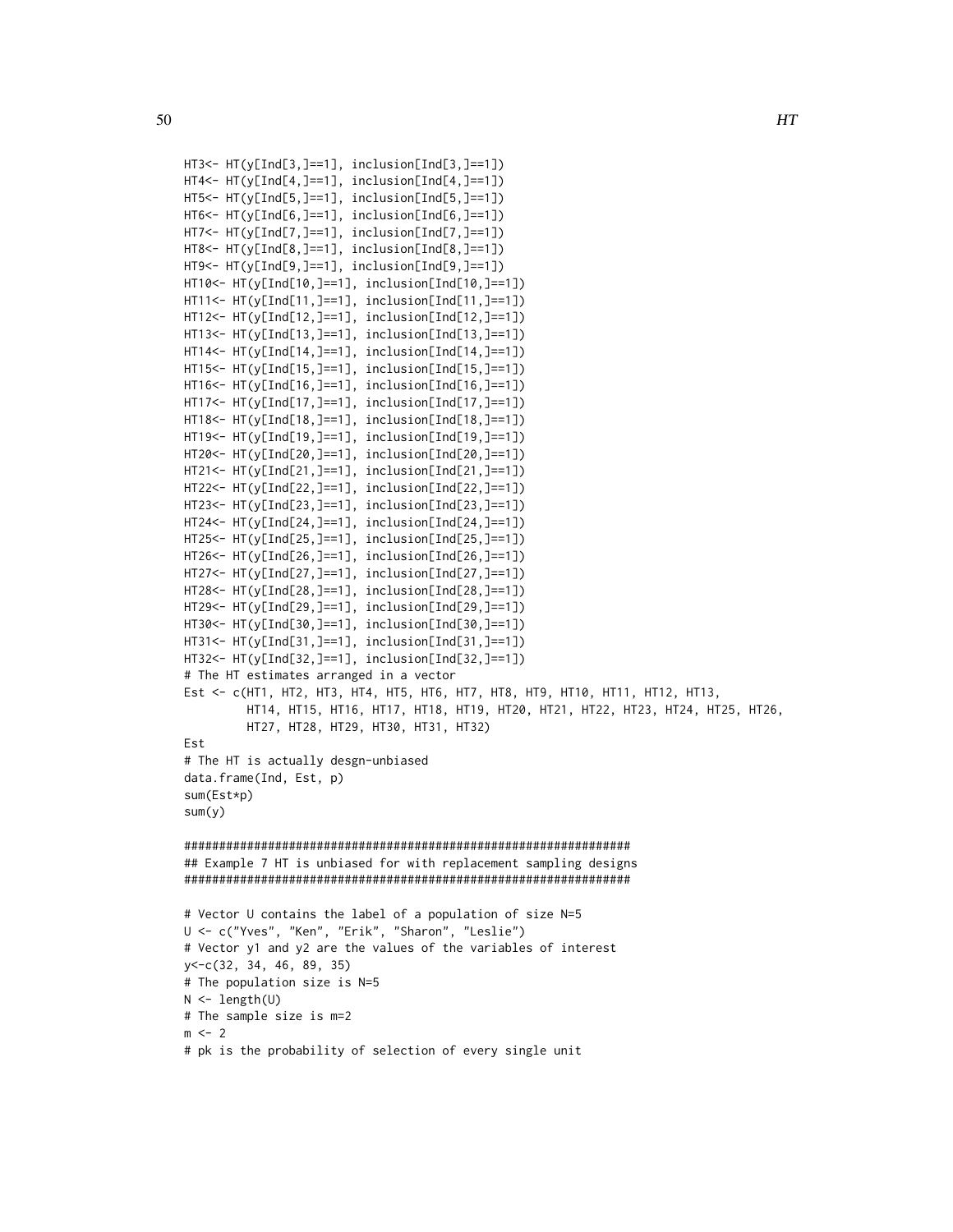```
pk <- c(0.35, 0.225, 0.175, 0.125, 0.125)
# p is the probability of selection of every possible sample
p <- p.WR(N,m,pk)
\mathbf{D}sum(p)
# The sample membership matrix for random size without replacement sampling designs
Ind \leq IkWR(N,m)
Ind
# The support with the values of the elements
Qy <- SupportWR(N,m, ID=y)
Qy
# Computation of the inclusion probabilities
pik <- 1-(1-pk)^m
pik
# The HT estimates for every single sample in the support
HT1 <- HT(y[Ind[1,]==1], pik[Ind[1,]==1])
HT2 <- HT(y[Ind[2,]==1], pik[Ind[2,]==1])
HT3 <- HT(y[Ind[3,]==1], pik[Ind[3,]==1])
HT4 <- HT(y[Ind[4,]==1], pik[Ind[4,]==1])
HT5 <- HT(y[Ind[5,]==1], pik[Ind[5,]==1])
HT6 <- HT(y[Ind[6,]==1], pik[Ind[6,]==1])
HT7 <- HT(y[Ind[7,]==1], pik[Ind[7,]==1])
HT8 <- HT(y[Ind[8,]==1], pik[Ind[8,]==1])
HT9 <- HT(y[Ind[9,]==1], pik[Ind[9,]==1])
HT10 <- HT(y[Ind[10,]==1], pik[Ind[10,]==1])
HT11 <- HT(y[Ind[11,]==1], pik[Ind[11,]==1])
HT12 <- HT(y[Ind[12,]==1], pik[Ind[12,]==1])
HT13 <- HT(y[Ind[13,]==1], pik[Ind[13,]==1])
HT14 <- HT(y[Ind[14,]==1], pik[Ind[14,]==1])
HT15 <- HT(y[Ind[15,]==1], pik[Ind[15,]==1])
# The HT estimates arranged in a vector
Est <- c(HT1, HT2, HT3, HT4, HT5, HT6, HT7, HT8, HT9, HT10, HT11, HT12, HT13,
         HT14, HT15)
Est
# The HT is actually desgn-unbiased
data.frame(Ind, Est, p)
sum(Est*p)
sum(y)
```
Ik *Sample Membership Indicator*

#### Description

Creates a matrix of values (0, if the unit belongs to a specified sample and 1, otherwise) for every possible sample under fixed sample size designs without replacement

## Usage

Ik(N, n)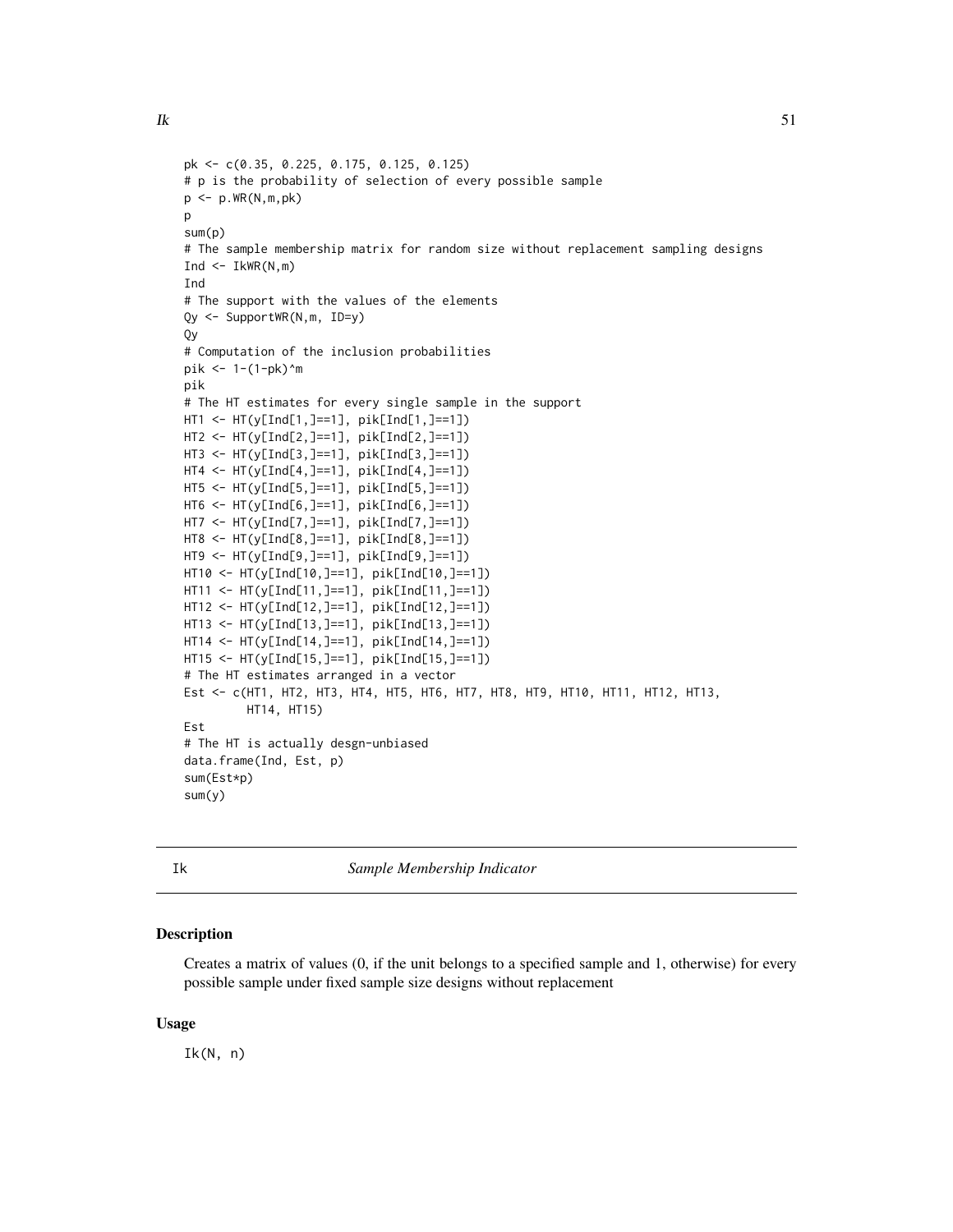#### **Arguments**

| N | Population size |
|---|-----------------|
| n | Sample size     |

# Value

The function returns a matrix of  $binom(N)(n)$  rows and N columns. The kth column corresponds to the sample membership indicator, of the kth unit, to a possible sample.

## Author(s)

Hugo Andres Gutierrez Rojas <hagutierrezro@gmail.com>

## References

Sarndal, C-E. and Swensson, B. and Wretman, J. (1992), *Model Assisted Survey Sampling*. Springer. Gutierrez, H. A. (2009), *Estrategias de muestreo: Diseno de encuestas y estimacion de parametros*. Editorial Universidad Santo Tomas.

## See Also

[Support](#page-85-0)[,Pik](#page-60-0)

## Examples

```
# Vector U contains the label of a population of size N=5
U <- c("Yves", "Ken", "Erik", "Sharon", "Leslie")
N <- length(U)
n < -2# The sample membership matrix for fixed size without replacement sampling designs
Ik(N,n)# The first unit, Yves, belongs to the first four possible samples
```
IkRS *Sample Membership Indicator for Random Size sampling designs*

# Description

Creates a matrix of values (0, if the unit belongs to a specified sample and 1, otherwise) for every possible sample under random sample size designs without replacement

# Usage

IkRS(N)

# Arguments

N Population size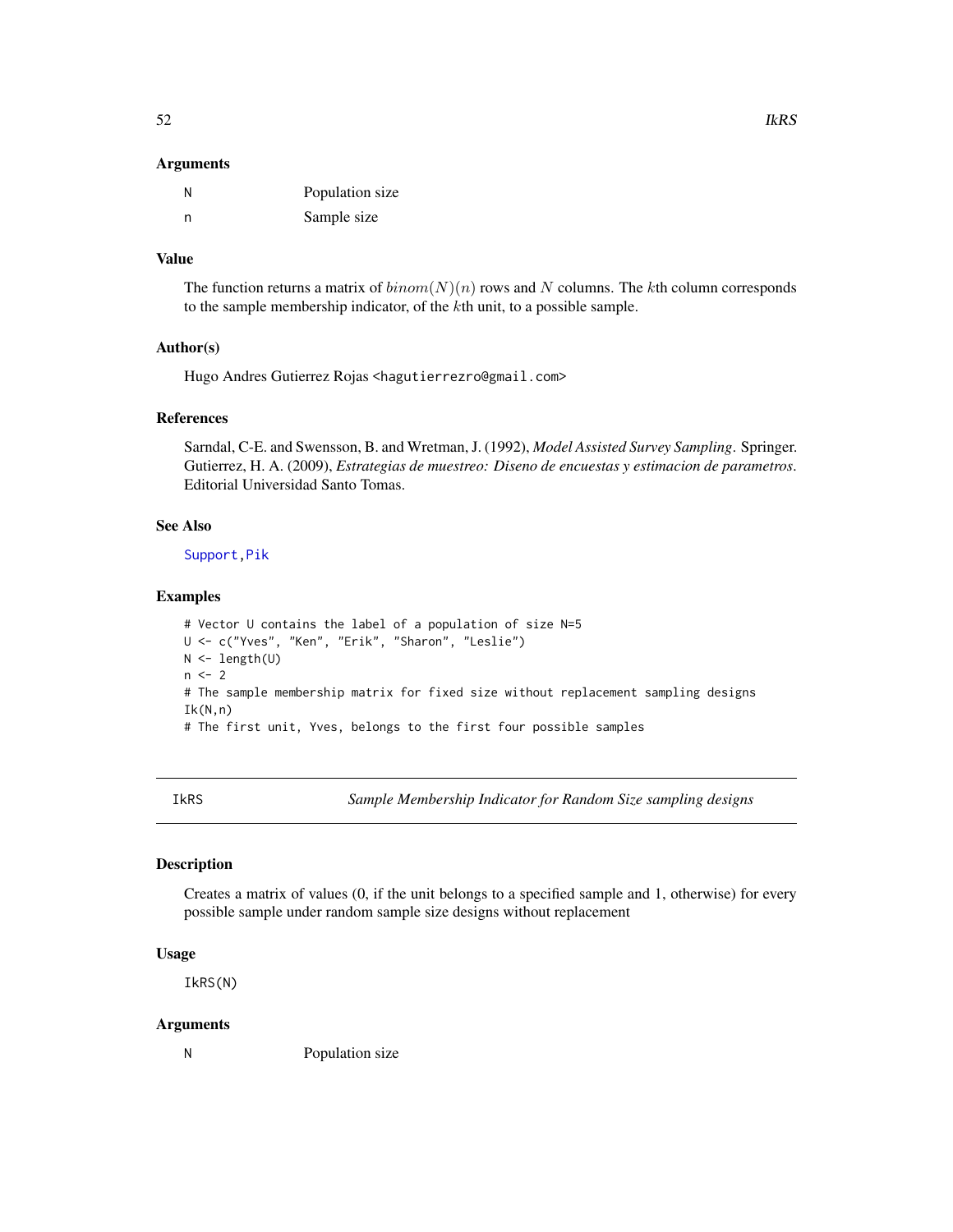#### $IkWR$  53

# Value

The function returns a matrix of  $2^N$  rows and N columns. The kth column corresponds to the sample membership indicator, of the kth unit, to a possible sample.

#### Author(s)

Hugo Andres Gutierrez Rojas <hagutierrezro@gmail.com>

# References

Sarndal, C-E. and Swensson, B. and Wretman, J. (1992), *Model Assisted Survey Sampling*. Springer. Gutierrez, H. A. (2009), *Estrategias de muestreo: Diseno de encuestas y estimacion de parametros*. Editorial Universidad Santo Tomas.

# See Also

[SupportRS](#page-86-0)[,Pik](#page-60-0)

# Examples

```
# Vector U contains the label of a population of size N=5
U <- c("Yves", "Ken", "Erik", "Sharon", "Leslie")
N <- length(U)
n < -3# The sample membership matrix for fixed size without replacement sampling designs
IkRS(N)
# The first sample is a null one and the last sample is a census
```

| IkWR |       |  |  | Sample Membership Indicator for with Replacements sampling de- |  |
|------|-------|--|--|----------------------------------------------------------------|--|
|      | sıgns |  |  |                                                                |  |

## Description

Creates a matrix of values (1, if the unit belongs to a specified sample and 0, otherwise) for every possible sample under fixed sample size designs without replacement

## Usage

IkWR(N, m)

| N | Population size |
|---|-----------------|
| m | Sample size     |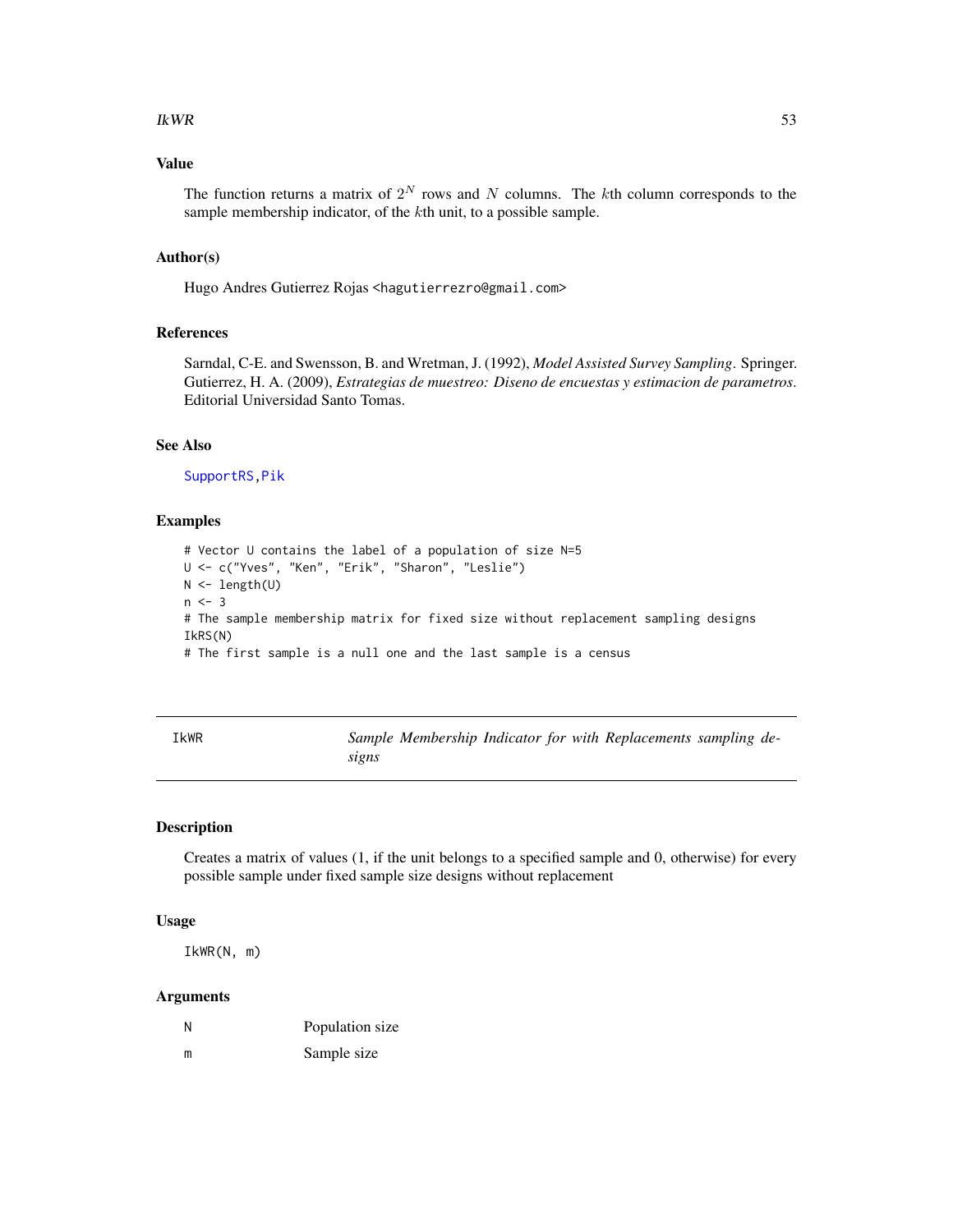# Value

The function returns a matrix of  $binom(N + m - 1)(m)$  rows and N columns. The kth column corresponds to the sample membership indicator, of the  $k$ th unit, to a possible sample. It returns a value of 1, even if the element is selected more than once in a with replacement sample.

## Author(s)

Hugo Andres Gutierrez Rojas <hagutierrezro@gmail.com>

## References

Sarndal, C-E. and Swensson, B. and Wretman, J. (1992), *Model Assisted Survey Sampling*. Springer. Gutierrez, H. A. (2009), *Estrategias de muestreo: Diseno de encuestas y estimacion de parametros*. Editorial Universidad Santo Tomas.

#### See Also

[nk](#page-56-0)[,Support](#page-85-0)[,Pik](#page-60-0)

#### Examples

```
# Vector U contains the label of a population of size N=5
U <- c("Yves", "Ken", "Erik", "Sharon", "Leslie")
N <- length(U)
m \leq -2# The sample membership matrix for fixed size without replacement sampling designs
IkWR(N,m)
```
# IPFP *Iterative Proportional Fitting Procedure*

# Description

Adjustment of a table on the margins

## Usage

```
IPFP(Table, Col.knw, Row.knw, tol=0.0001)
```

| Table   | A contingency table                                |
|---------|----------------------------------------------------|
| Col.knw | A vector containing the true totals of the columns |
| Row.knw | A vector containing the true totals of the Rows    |
| tol     | The control value, by default equal to 0.0001      |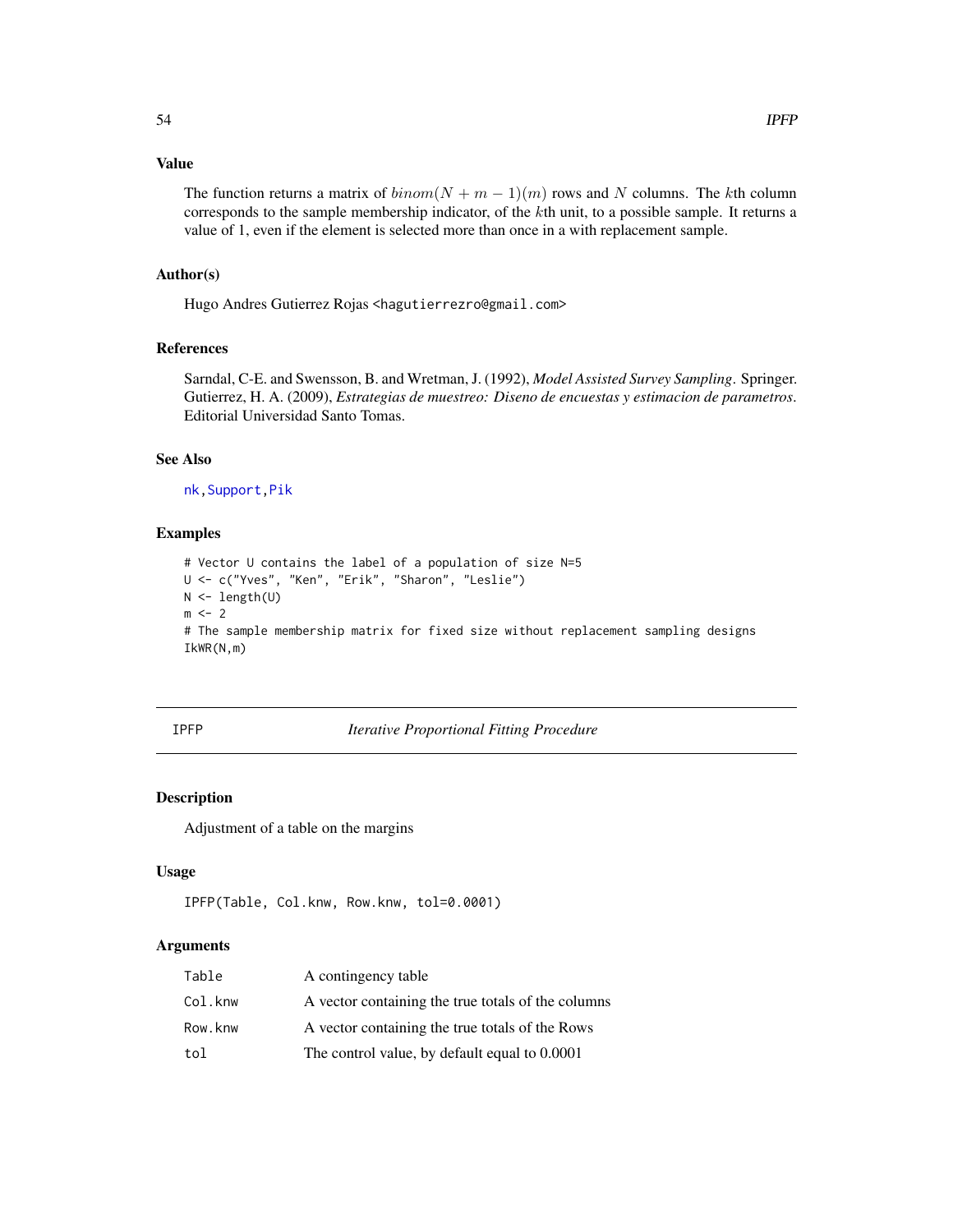## $I$ PFP 55

# Details

Adjust a contingency table on the know margins of the population with the Raking Ratio method

## Author(s)

Hugo Andres Gutierrez Rojas <hagutierrezro@gmail.com>

# References

Deming, W. & Stephan, F. (1940), On a least squares adjustment of a sampled frequency table when the expected marginal totals are known. *Annals of Mathematical Statistics*, 11, 427-444. Gutierrez, H. A. (2009), *Estrategias de muestreo: Diseno de encuestas y estimacion de parametros*. Editorial Universidad Santo Tomas.

```
############
## Example 1
############
# Some example of Ardilly and Tille
Table <- matrix(c(80,90,10,170,80,80,150,210,130),3,3)
rownames(Table) <- c("a1", "a2","a3")
colnames(Table) <- c("b1", "b2","b3")
# The table with labels
Table
# The known and true margins
Col.knw <- c(150,300,550)
Row.knw \leq -c(430, 360, 210)# The adjusted table
IPFP(Table,Col.knw,Row.knw,tol=0.0001)
############
## Example 2
############
# Draws a simple random sample
data(Lucy)
attach(Lucy)
N<-dim(Lucy)[1]
n<-400
sam<-sample(N,n)
data<-Lucy[sam,]
attach(data)
dim(data)
# Two domains of interest
Doma1<-Domains(Level)
Doma2<-Domains(SPAM)
# Cross tabulate of domains
SPAM.no<-Doma2[,1]*Doma1
SPAM.yes<-Doma2[,2]*Doma1
# Estimation
E.SI(N,n,Doma1)
```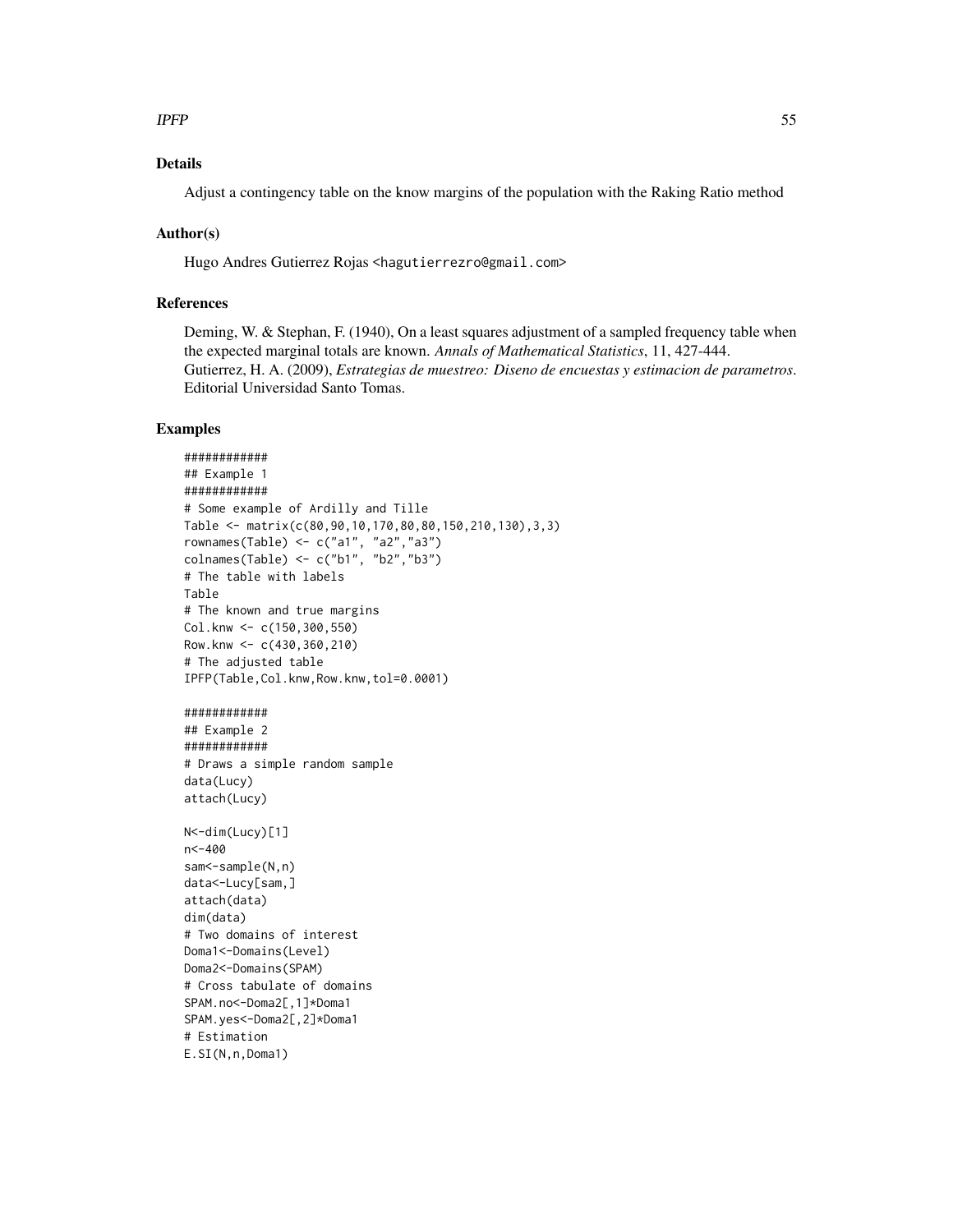```
E.SI(N,n,Doma2)
est1 <-E.SI(N,n,SPAM.no)[,2:4]
est2 <-E.SI(N,n,SPAM.yes)[,2:4]
est1;est2
# The contingency table estimated from above
Table <- cbind(est1[1,],est2[1,])
rownames(Table) <- c("Big", "Medium","Small")
colnames(Table) <- c("SPAM.no", "SPAM.yes")
# The known and true margins
Col.knw <- colSums(Domains(Lucy$SPAM))
Row.knw<- colSums(Domains(Lucy$Level))
# The adjusted table
IPFP(Table,Col.knw,Row.knw,tol=0.0001)
```
#### Lucy *Some Business Population Database*

#### Description

This data set corresponds to a random sample of BigLucy. It contains some financial variables of 2396 industrial companies of a city in a particular fiscal year.

# Usage

data(Lucy)

## Format

- ID The identifier of the company. It correspond to an alphanumeric sequence (two letters and three digits)
- Ubication The address of the principal office of the company in the city
- Level The industrial companies are discrimitnated according to the Taxes declared. There are small, medium and big companies
- Zone The city is divided by geoghrafical zones. A company is classified in a particular zone according to its address
- Income The total ammount of a company's earnings (or profit) in the previuos fiscal year. It is calculated by taking revenues and adjusting for the cost of doing business
- Employees The total number of persons working for the company in the previuos fiscal year
- Taxes The total ammount of a company's income Tax
- SPAM Indicates if the company uses the Internet and WEBmail options in order to make selfpropaganda.

## Author(s)

Hugo Andres Gutierrez Rojas <hagutierrezro@gmail.com>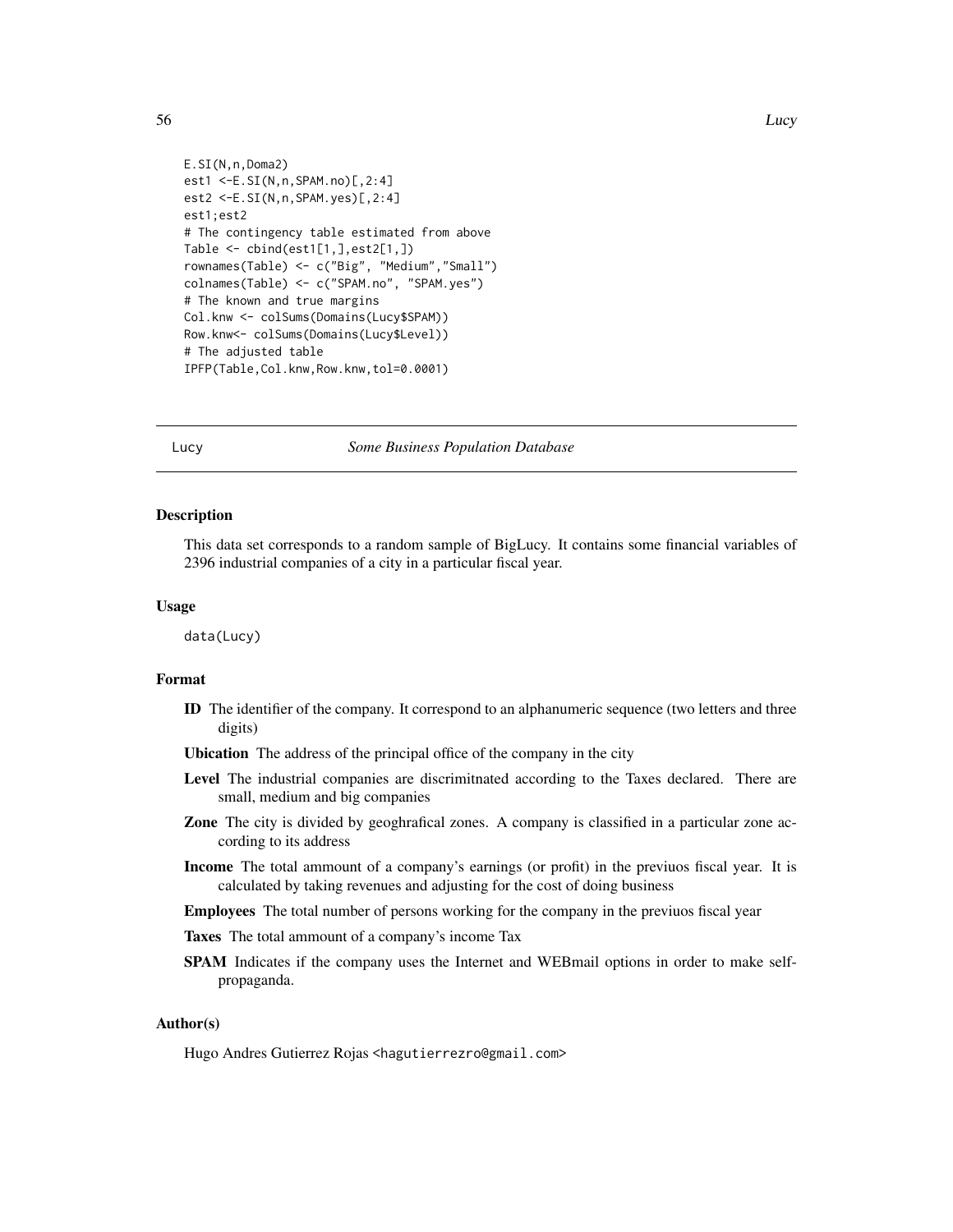# References

Gutierrez, H. A. (2009), *Estrategias de muestreo: Diseno de encuestas y estimacion de parametros*. Editorial Universidad Santo Tomas.

# See Also

[BigLucy](#page-3-0)[,BigCity](#page-2-0)

## Examples

```
data(Lucy)
attach(Lucy)
# The variables of interest are: Income, Employees and Taxes
# This information is stored in a data frame called estima
estima <- data.frame(Income, Employees, Taxes)
# The population totals
colSums(estima)
# Some parameters of interest
table(SPAM,Level)
xtabs(Income ~ Level+SPAM)
# Correlations among characteristics of interest
cor(estima)
# Some useful histograms
hist(Income)
hist(Taxes)
hist(Employees)
# Some useful plots
boxplot(Income ~ Level)
barplot(table(Level))
pie(table(SPAM))
```
<span id="page-56-0"></span>

nk *Sample Selection Indicator for With Replacement Sampling Designs*

# **Description**

The function returns a matrix of  $binom(N + m - 1)(m)$  rows and N columns. Creates a matrix of values (0, if the unit does not belongs to a specified sample, 1, if the unit is selected once in the sample; 2, if the unit is selected twice in the sample, etc.) for every possible sample under fixed sample size designs with replacement

# Usage

nk(N, m)

| N | Population size |
|---|-----------------|
| m | Sample size     |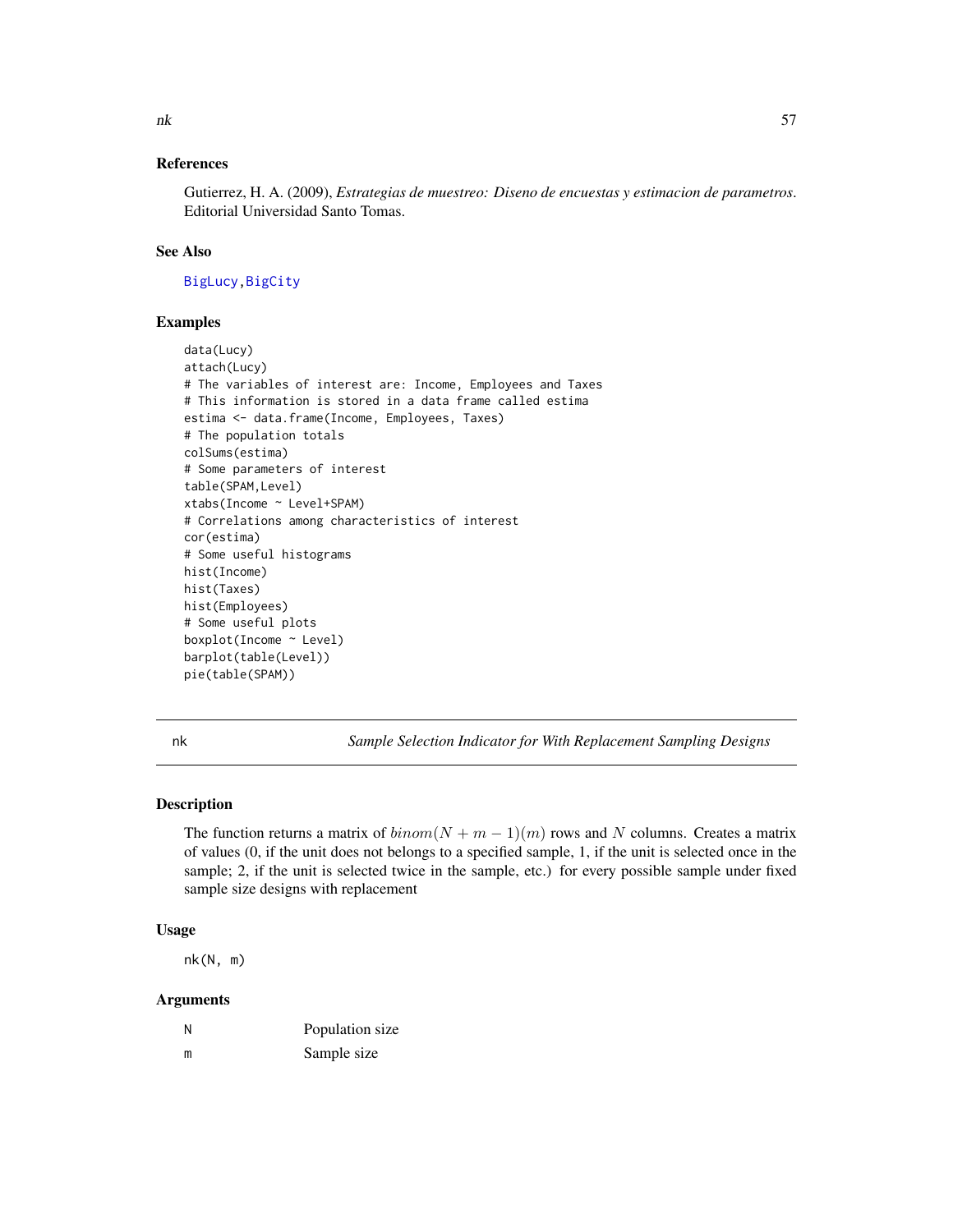## Value

The function returns a matrix of  $binom(N + m - 1)(m)$  rows and N columns. The kth column corresponds to the sample selection indicator, of the kth unit, to a possible sample.

# Author(s)

Hugo Andres Gutierrez Rojas <hagutierrezro@gmail.com>

## References

Sarndal, C-E. and Swensson, B. and Wretman, J. (1992), *Model Assisted Survey Sampling*. Springer. Gutierrez, H. A. (2009), *Estrategias de muestreo: Diseno de encuestas y estimacion de parametros*. Editorial Universidad Santo Tomas.

## See Also

[SupportWR](#page-88-0)[,Pik](#page-60-0)

## Examples

```
# Vector U contains the label of a population of size N=5
U <- c("Yves", "Ken", "Erik", "Sharon", "Leslie")
N <- length(U)
m \le -2# The sample membership matrix for fixed size without replacement sampling designs
nk(N,m)
```
OrderWR *Pseudo-Support for Fixed Size With Replacement Sampling Designs*

#### Description

Creates a matrix containing every possible ordered sample under fixed sample size with replacement designs

#### Usage

OrderWR(N,m,ID=FALSE)

| N  | Population size                                                                                     |
|----|-----------------------------------------------------------------------------------------------------|
| m  | Sample size                                                                                         |
| ΙD | By default FALSE, a vector of values (numeric or string) identifying each unit<br>in the population |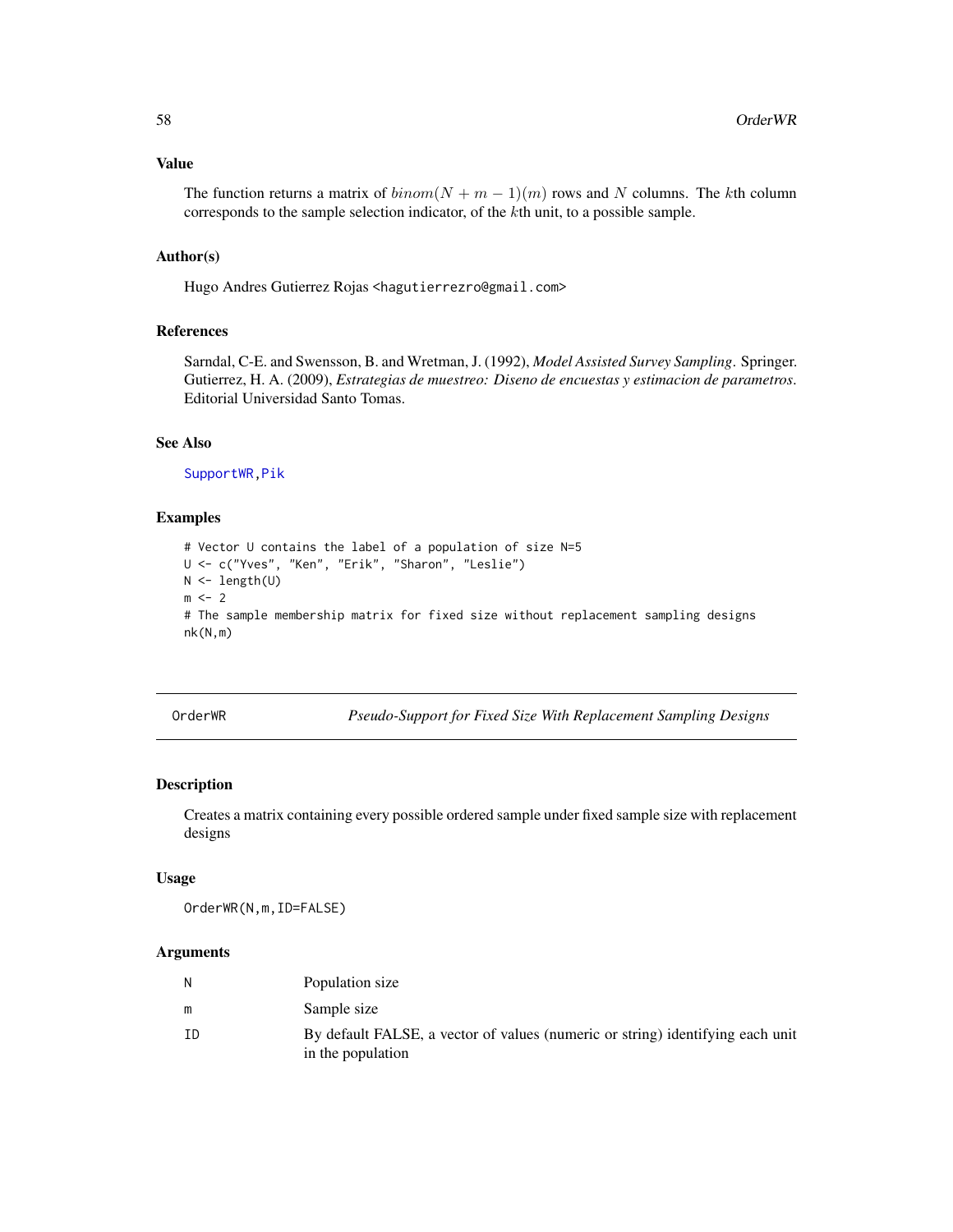#### Order WR 59

# Details

The number of samples in a with replacement support is not equal to the number of ordered samples induced by a with replacement sampling design.

## Value

The function returns a matrix of  $N<sup>m</sup>$  rows and m columns. Each row of this matrix corresponds to a possible ordered sample.

## Author(s)

Hugo Andres Gutierrez Rojas <hagutierrezro@gmail.com>. The author acknowledges to Hanwen Zhang for valuable suggestions.

## References

Tille, Y. (2006), *Sampling Algorithms*. Springer Gutierrez, H. A. (2009), *Estrategias de muestreo: Diseno de encuestas y estimacion de parametros*. Editorial Universidad Santo Tomas

#### See Also

[SupportWR](#page-88-0)[,Support](#page-85-0)

## Examples

```
# Vector U contains the label of a population
U <- c("Yves", "Ken", "Erik", "Sharon", "Leslie")
N < - length(U)
# Under this context, there are five (5) possible ordered samples
OrderWR(N,1)
# The same output, but labeled
OrderWR(N,1,ID=U)
# y is the variable of interest
y<-c(32,34,46,89,35)
OrderWR(N,1,ID=y)
# If the smaple size is m=2, there are (25) possible ordered samples
```

```
OrderWR(N,2)
# The same output, but labeled
OrderWR(N,2,ID=U)
# y is the variable of interest
y<-c(32,34,46,89,35)
OrderWR(N,2,ID=y)
```

```
# Note that the number of ordered samples is not equal to the number of
# samples in a well defined with-replacement support
OrderWR(N,2)
SupportWR(N,2)
```
OrderWR(N,4)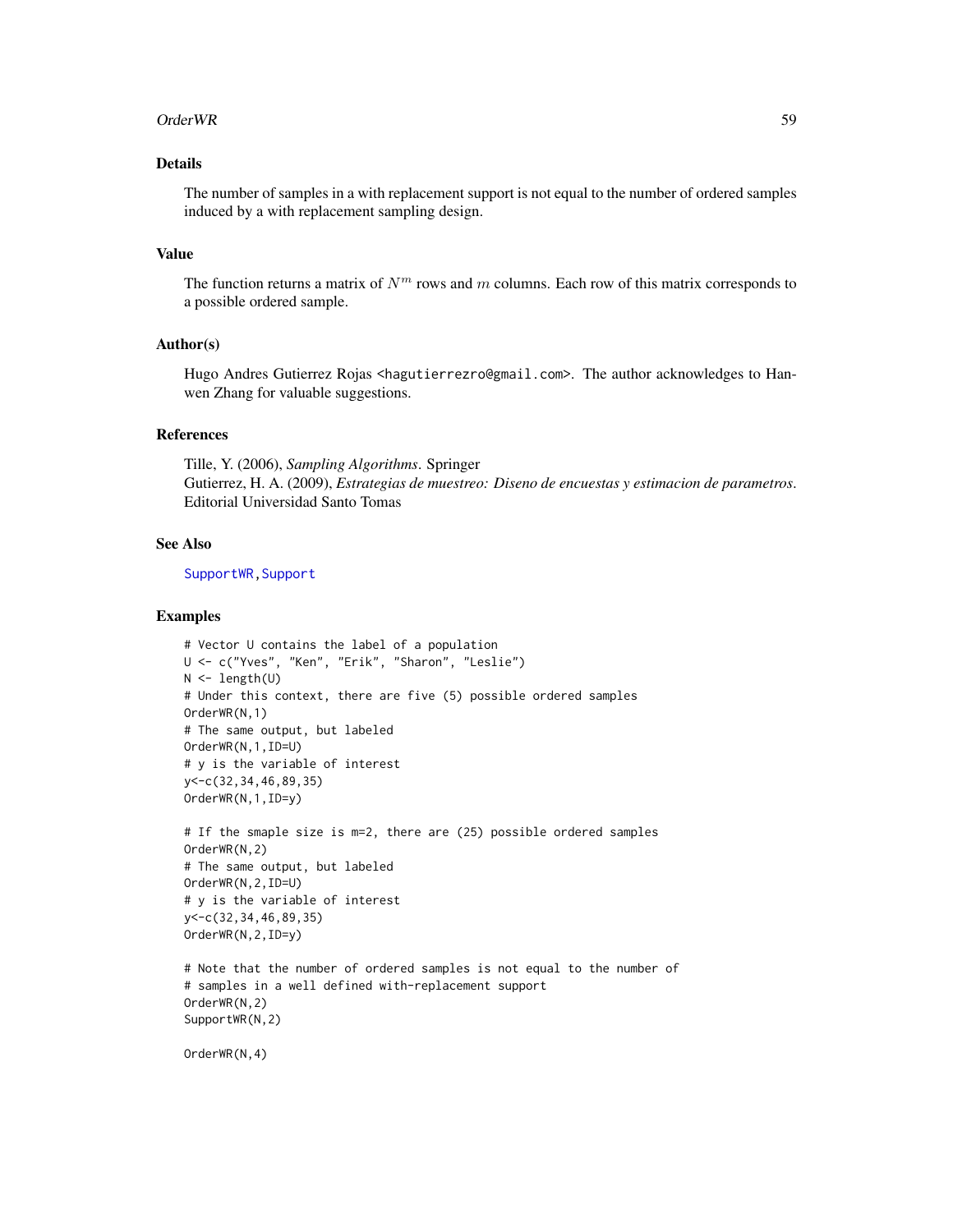# p.WR *Generalization of every with replacement sampling design*

# Description

Computes the selection probability (sampling design) of each with replacement sample

# Usage

p.WR(N, m, pk)

## Arguments

| Ν  | Population size                                                             |
|----|-----------------------------------------------------------------------------|
| m  | Sample size                                                                 |
| pk | A vector containing selection probabilities for each unit in the population |

## Details

Every with replacement sampling design is a particular case of a multinomial distribution.

$$
p(\mathbf{S} = \mathbf{s}) = \frac{m!}{n_1! n_2! \cdots n_N!} \prod_{i=1}^N p_k^{n_k}
$$

where  $n_k$  is the number of times that the k-th unit is selected in a sample.

# Value

The function returns a vector of selection probabilities for every with-replacement sample.

#### Author(s)

Hugo Andres Gutierrez Rojas <hagutierrezro@gmail.com>

## References

Sarndal, C-E. and Swensson, B. and Wretman, J. (1992), *Model Assisted Survey Sampling*. Springer. Gutierrez, H. A. (2009), *Estrategias de muestreo: Diseno de encuestas y estimacion de parametros*. Editorial Universidad Santo Tomas.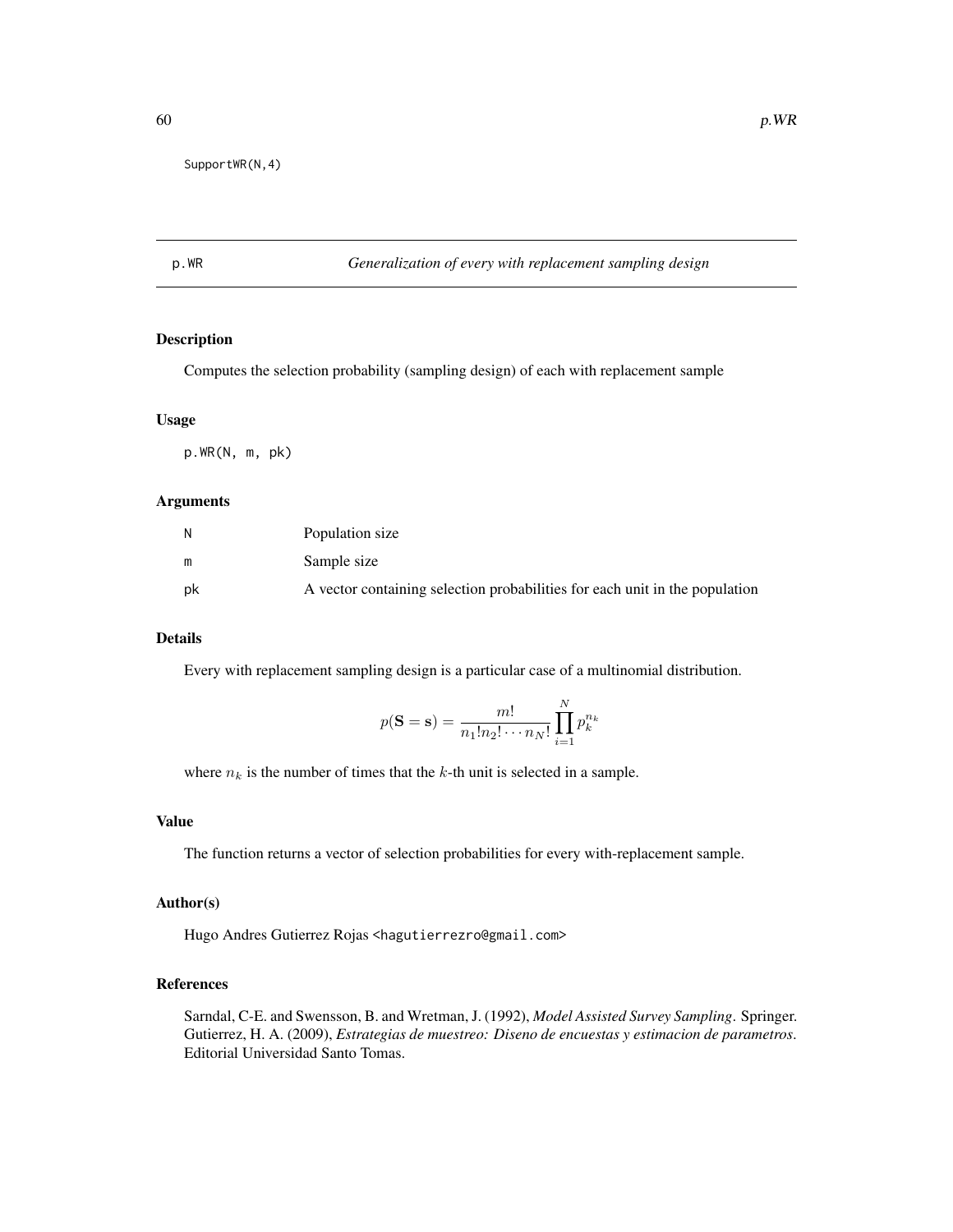# Examples

```
############
## Example 1
############
# With replacement simple random sampling
# Vector U contains the label of a population of size N=5
U <- c("Yves", "Ken", "Erik", "Sharon", "Leslie")
# Vector pk is the sel?ection probability of the units in the finite population
pk <- c(0.2, 0.2, 0.2, 0.2, 0.2)
sum(pk)
N <- length(pk)
m < -3# The smapling design
p \leq -p.WR(N, m, pk)p
sum(p)
############
## Example 2
############
# With replacement PPS random sampling
# Vector U contains the label of a population of size N=5
U <- c("Yves", "Ken", "Erik", "Sharon", "Leslie")
# Vector x is the auxiliary information and y is the variables of interest
x<-c(32, 34, 46, 89, 35)
y<-c(52, 60, 75, 100, 50)
# Vector pk is the sel?ection probability of the units in the finite population
pk \leq x/sum(x)sum(pk)
N < - length(pk)
m < -3# The smapling design
p <- p.WR(N, m, pk)
p
sum(p)
```
<span id="page-60-0"></span>Pik *Inclusion Probabilities for Fixed Size Without Replacement Sampling Designs*

# Description

Computes the first-order inclusion probability of each unit in the population given a fixed sample size design

## Usage

Pik(p, Ind)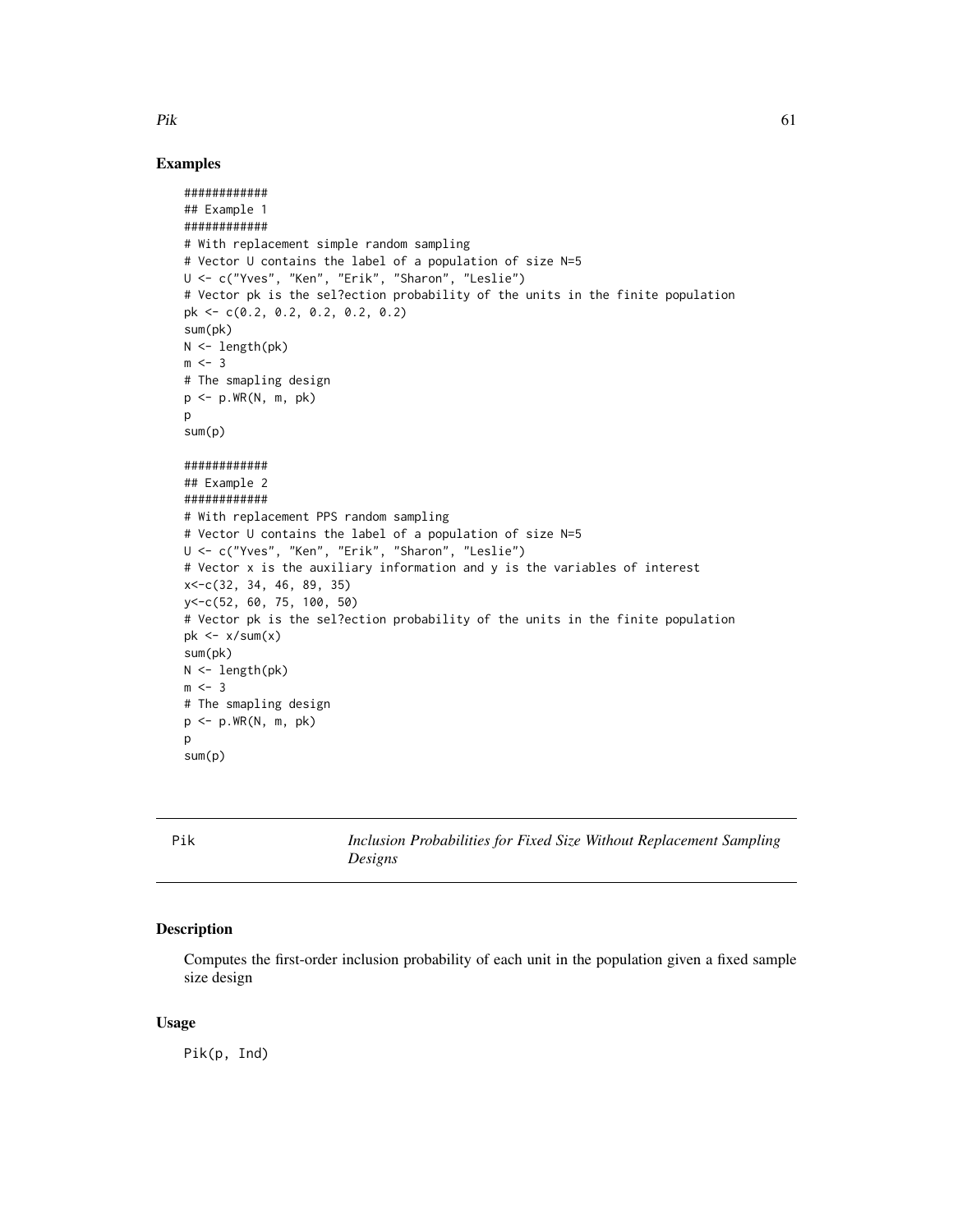## Arguments

| <sub>p</sub> | A vector containing the selection probabilities of a fixed size without replace- |
|--------------|----------------------------------------------------------------------------------|
|              | ment sampling design. The sum of the values of this vector must be one           |
| Ind          | A sample membership indicator matrix                                             |

# Details

The inclusion probability of the kth unit is defined as the probability that this unit will be included in a sample, it is denoted by  $\pi_k$  and obtained from a given sampling design as follows:

$$
\pi_k = \sum_{s \ni k} p(s)
$$

# Value

The function returns a vector of inclusion probabilities for each unit in the finite population.

#### Author(s)

Hugo Andres Gutierrez Rojas <hagutierrezro@gmail.com>

# References

Sarndal, C-E. and Swensson, B. and Wretman, J. (1992), *Model Assisted Survey Sampling*. Springer. Gutierrez, H. A. (2009), *Estrategias de muestreo: Diseno de encuestas y estimacion de parametros*. Editorial Universidad Santo Tomas.

#### See Also

[HT](#page-44-0)

```
# Vector U contains the label of a population of size N=5
U <- c("Yves", "Ken", "Erik", "Sharon", "Leslie")
N <- length(U)
# The sample size is n=2
n < - 2# The sample membership matrix for fixed size without replacement sampling designs
Ind \leq Ik(N,n)
# p is the probability of selection of every sample.
p <- c(0.13, 0.2, 0.15, 0.1, 0.15, 0.04, 0.02, 0.06, 0.07, 0.08)
# Note that the sum of the elements of this vector is one
sum(p)
# Computation of the inclusion probabilities
inclusion <- Pik(p, Ind)
inclusion
# The sum of inclusion probabilities is equal to the sample size n=2
sum(inclusion)
```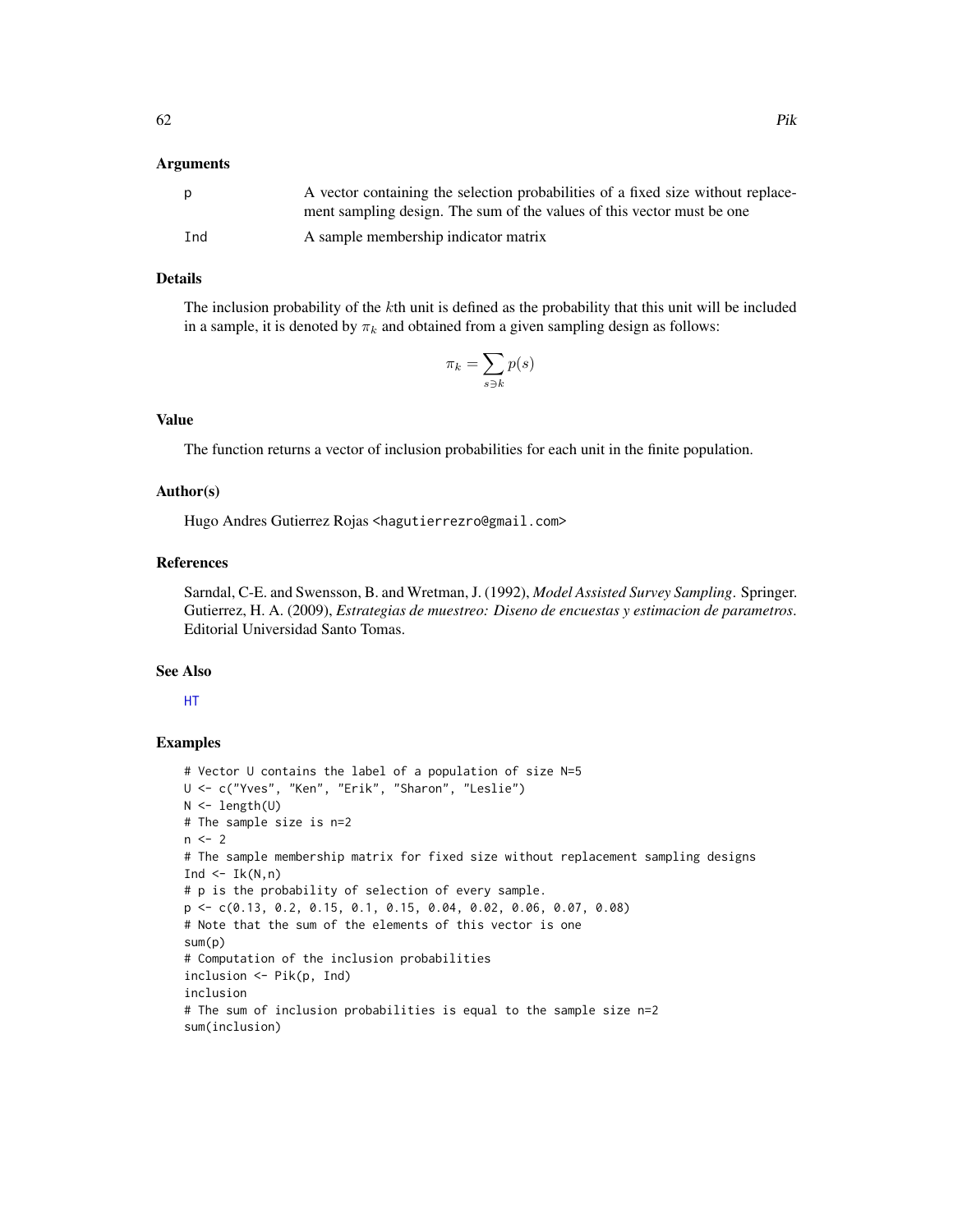<span id="page-62-0"></span>

# Description

Computes the population vector of optimal inclusion probabilities under the Holmbergs's Approach

## Usage

PikHol(n, sigma, e, Pi)

# Arguments

| n.    | Vector of optimal sample sizes for each of the characteristics of interest.                                      |
|-------|------------------------------------------------------------------------------------------------------------------|
| sigma | A matrix containing the size measures for each characteristics of interest.                                      |
| e     | Maximum allowed error under the ANOREL approach.                                                                 |
| Pi    | Matrix of first order inclusion probabilities. By default, this probabilities are<br>proportional to each sigma. |

# Details

Assuming that all of the characteristic of interest are equally important, the Holmberg's sampling design yields the following inclusion probabilities

$$
\pi_{(opt)k} = \frac{n^* \sqrt{a_{qk}}}{\sum_{k \in U} \sqrt{a_{qk}}}
$$

where

$$
n^* \ge \frac{(\sum_{k \in U} \sqrt{a_{qk}})^2}{(1+c)Q + \sum_{k \in U} a_{qk}}
$$

and

$$
a_{qk} = \sum_{q=1}^{Q} \frac{\sigma_{qk}^2}{\sum_{k \in U} \left(\frac{1}{\pi_{qk}} - 1\right) \sigma_{qk}^2}
$$

Note that  $\sigma_{qk}^2$  is a size measure associated with the k-th element in the q-th characteristic of interest.

# Value

The function returns a vector of inclusion probabilities.

# Author(s)

Hugo Andres Gutierrez Rojas <hagutierrezro@gmail.com>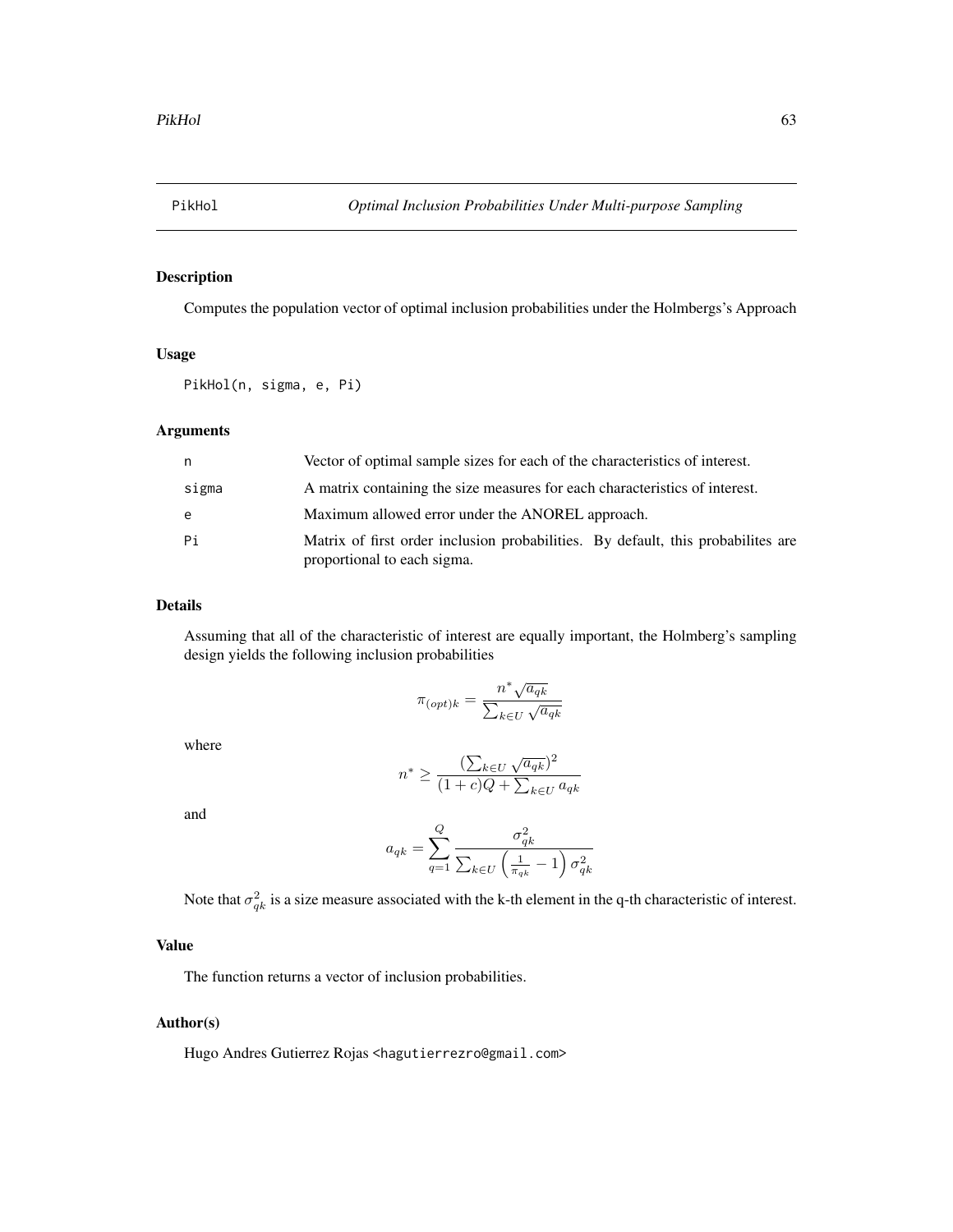#### References

Holmberg, A. (2002), On the Choice of Sampling Design under GREG Estimation in Multiparameter Surveys. *RD Department, Statistics Sweden*.

Sarndal, C-E. and Swensson, B. and Wretman, J. (1992), *Model Assisted Survey Sampling*. Springer. Gutierrez, H. A. (2009), *Estrategias de muestreo: Diseno de encuestas y estimacion de parametros*. Editorial Universidad Santo Tomas

## Examples

```
#######################
#### First example ####
#######################
# Uses the Lucy data to draw an otpimal sample
# in a multipurpose survey context
data(Lucy)
attach(Lucy)
# Different sample sizes for two characteristics of interest: Employees and Taxes
N < - dim(Lucy)[1]
n < -c(350, 400)# The size measure is the same for both characteristics of interest,
# but the relationship in between is different
sigy1 <- sqrt(Income^(1))
sigy2 \leq sqrt(Income^(2))
# The matrix containign the size measures for each characteristics of interest
sigma<-cbind(sigy1,sigy2)
# The vector of optimal inclusion probabilities under the Holmberg's approach
Piks<-PikHol(n,sigma,0.03)
# The optimal sample size is given by the sum of piks
n=round(sum(Piks))
# Performing the S.piPS function in order to select the optimal sample of size n
res<-S.piPS(n,Piks)
sam \leq res[,1]
# The information about the units in the sample is stored in an object called data
data <- Lucy[sam,]
attach(data)
names(data)
# Pik.s is the vector of inclusion probability of every single unit
# in the selected sample
Pik.s \leftarrow res[, 2]# The variables of interest are: Income, Employees and Taxes
# This information is stored in a data frame called estima
estima <- data.frame(Income, Employees, Taxes)
E.piPS(estima,Pik.s)
########################
```

```
#### Second example ####
########################
```
# We can define our own first inclusion probabilities data(Lucy)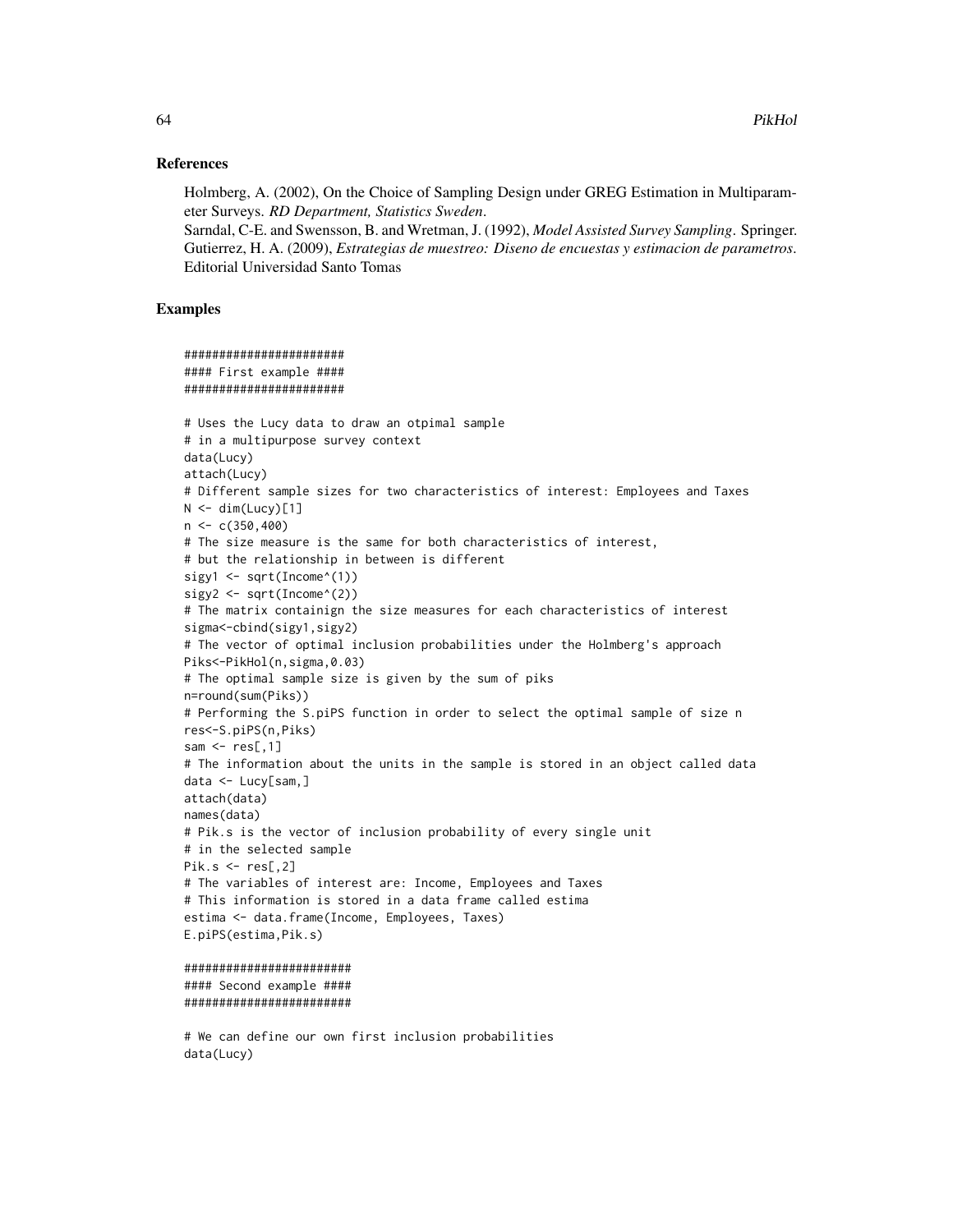```
attach(Lucy)
N < - dim(Lucy)[1]
n < c(350, 400)sigy1 <- sqrt(Income^(1))
sigy2 <- sqrt(Income^(2))
sigma<-cbind(sigy1,sigy2)
pikas <- cbind(rep(400/N, N), rep(400/N, N))
Piks<-PikHol(n,sigma,0.03, pikas)
n=round(sum(Piks))
n
res<-S.piPS(n,Piks)
sam \leq res[,1]
data <- Lucy[sam,]
attach(data)
names(data)
Pik.s <- res[,2]
estima <- data.frame(Income, Employees, Taxes)
E.piPS(estima,Pik.s)
```

| × |
|---|
|---|

1 Second *Order Inclusion Probabilities for Fixed Size Without Replacement Sampling Designs*

# Description

Computes the second-order inclusion probabilities of each par of units in the population given a fixed sample size design

#### Usage

Pikl(N, n, p)

| N | Population size                                                                  |
|---|----------------------------------------------------------------------------------|
| n | Sample size                                                                      |
| D | A vector containing the selection probabilities of a fixed size without replace- |
|   | ment sampling design. The sum of the values of this vector must be one           |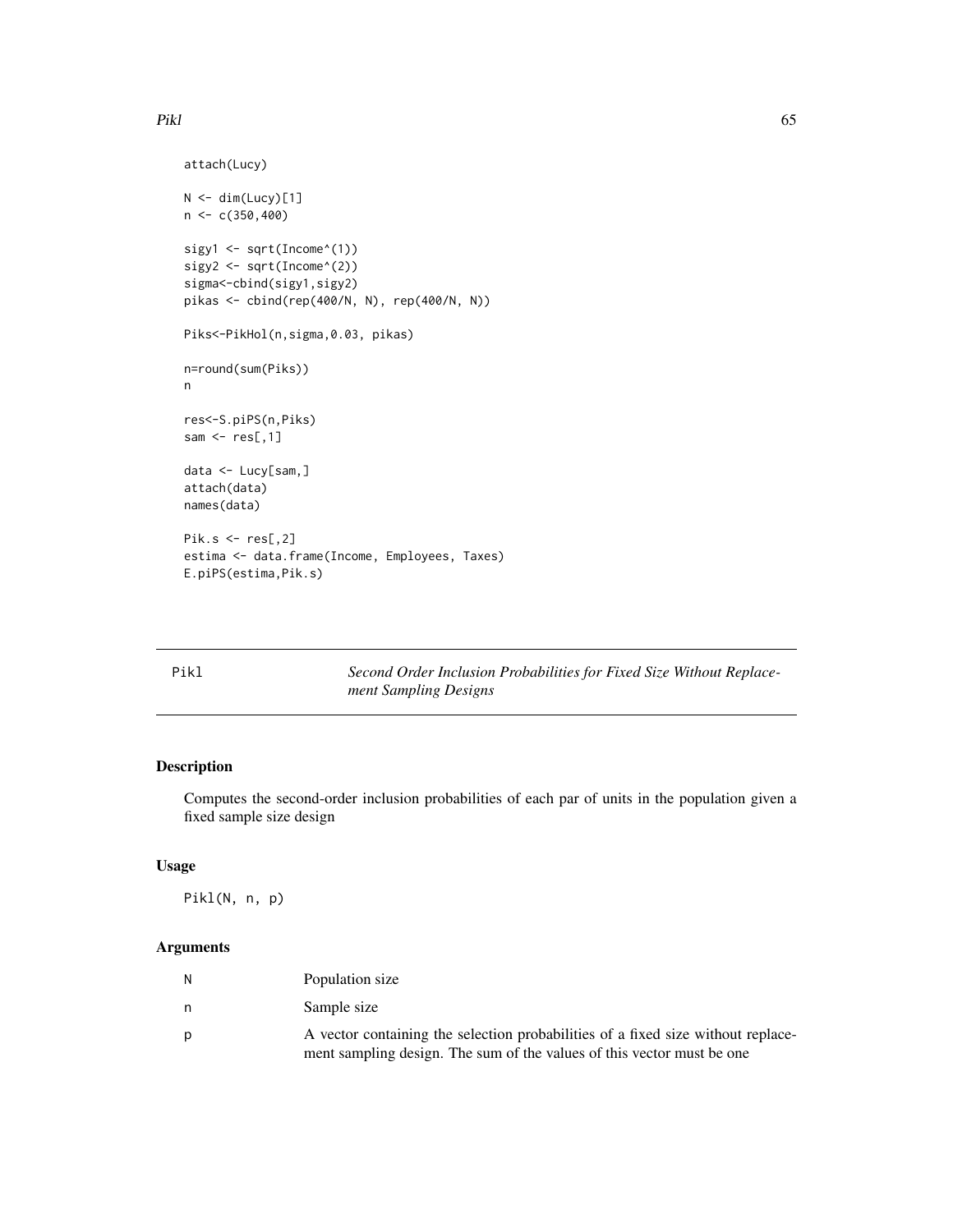## Details

The second-order inclusion probability of the  $k$ th units is defined as the probability that unit  $k$  and unit l will be both included in a sample; it is denoted by  $\pi_{kl}$  and obtained from a given sampling design as follows:

$$
\pi_{kl} = \sum_{s \ni k, l} p(s)
$$

## Value

The function returns a symmetric matrix of size  $N \times N$  containing the second-order inclusion probabilities for each pair of units in the finite population.

# Author(s)

Hugo Andres Gutierrez Rojas <hagutierrezro@gmail.com>

## References

Sarndal, C-E. and Swensson, B. and Wretman, J. (1992), *Model Assisted Survey Sampling*. Springer. Gutierrez, H. A. (2009), *Estrategias de muestreo: Diseno de encuestas y estimacion de parametros*. Editorial Universidad Santo Tomas.

## See Also

[VarHT](#page-91-0)[,Deltakl](#page-5-0)[,Pik](#page-60-0)

## Examples

```
# Vector U contains the label of a population of size N=5
U <- c("Yves", "Ken", "Erik", "Sharon", "Leslie")
N \leftarrow length(U)
# The sample size is n=2
n < -2# p is the probability of selection of every sample.
p <- c(0.13, 0.2, 0.15, 0.1, 0.15, 0.04, 0.02, 0.06, 0.07, 0.08)
# Note that the sum of the elements of this vector is one
sum(p)
# Computation of the second-order inclusion probabilities
Pikl(N, n, p)
```
<span id="page-65-0"></span>PikPPS *Inclusion Probabilities in Proportional to Size Sampling Designs*

#### Description

For a given sample size, this function returns a vector of first order inclusion probabilities for a sampling design proportional to an auxiliary variable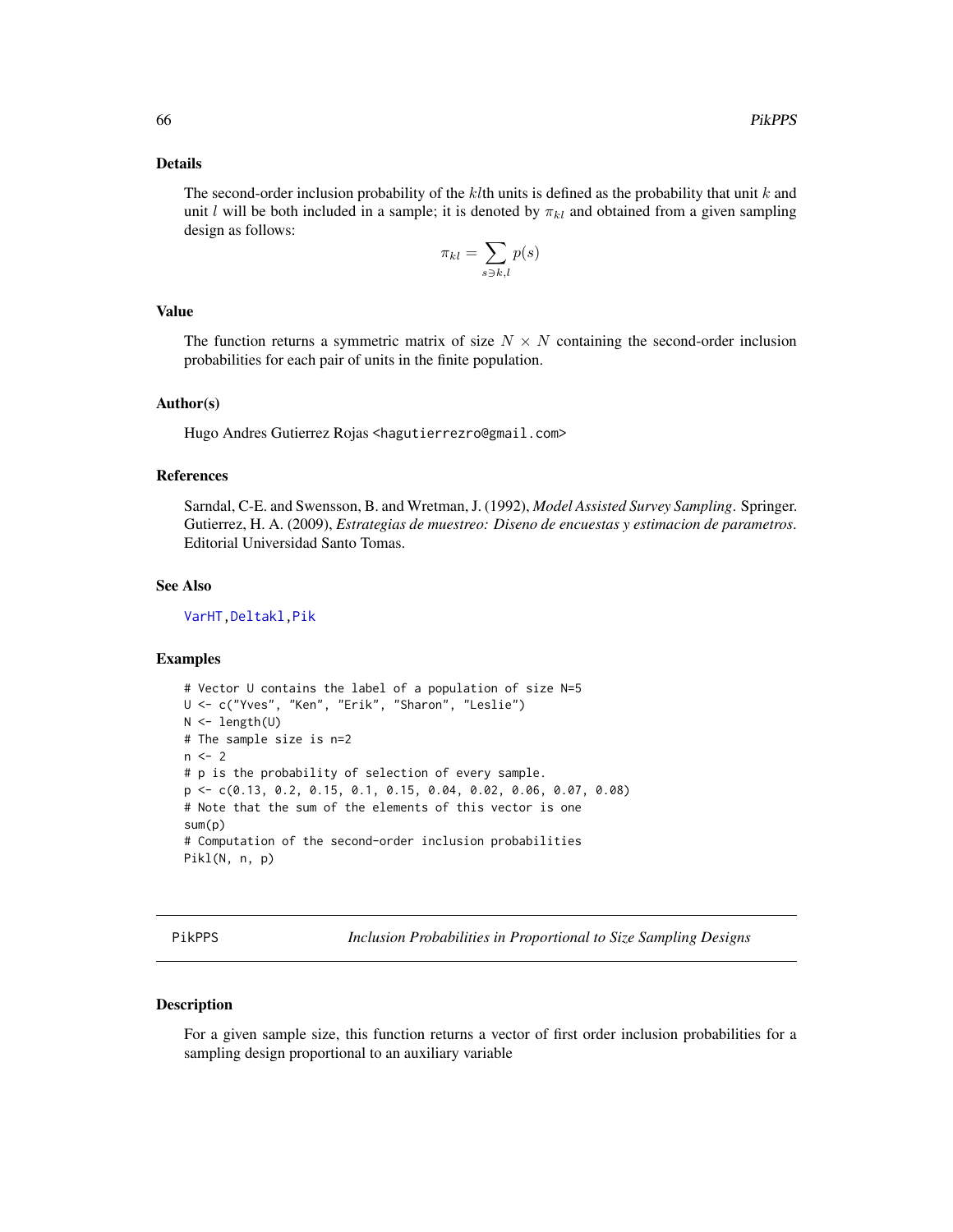## PikPPS 67

## Usage

PikPPS(n,x)

## Arguments

| Integer indicating the sample size                              |
|-----------------------------------------------------------------|
| Vector of auxiliary information for each unit in the population |

#### Details

For a given vector of auxiliary information with value  $x_k$  for the k-th unit and population total  $t_x$ , the following expression

 $\pi_k = n \times \frac{x_k}{t}$  $t_x$ 

is not always less than unity. A sequential algorithm must be used in order to ensure that for every unit in the population the inclusion probability gives less or equal to unity.

## Value

The function returns a vector of inclusion probabilities of size  $N$ . Every element of this vector is a value between zero and one.

## Author(s)

Hugo Andres Gutierrez Rojas <hagutierrezro@gmail.com>

# References

Sarndal, C-E. and Swensson, B. and Wretman, J. (1992), *Model Assisted Survey Sampling*. Springer. Gutierrez, H. A. (2009), *Estrategias de muestreo: Diseno de encuestas y estimacion de parametros*. Editorial Universidad Santo Tomas.

# See Also

[PikHol](#page-62-0)[,E.piPS](#page-16-0)[,S.piPS](#page-71-0)

```
############
## Example 1
############
x \leftarrow c(30, 41, 50, 170, 43, 200)n < -3# Two elements yields values bigger than one
n*x/sum(x)
# With this functions, all of the values are between zero and one
PikPPS(n,x)
# The sum is equal to the sample size
sum(PikPPS(n,x))
```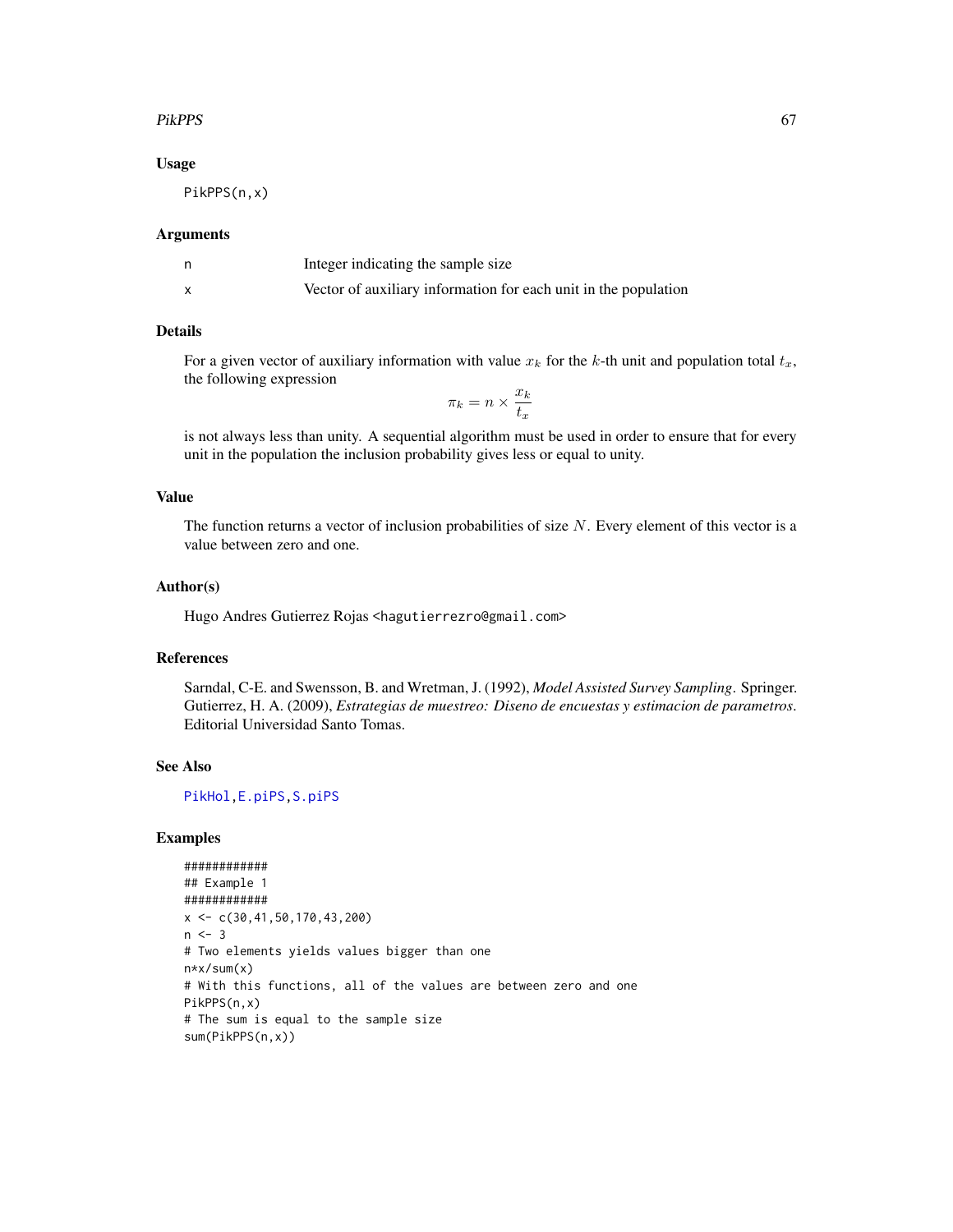```
############
## Example 2
############
# Vector U contains the label of a population of size N=5
U <- c("Yves", "Ken", "Erik", "Sharon", "Leslie")
# The auxiliary information
x <- c(52, 60, 75, 100, 50)
# Gives the inclusion probabilities for the population accordin to a
# proportional to size design without replacement of size n=4
pik <- PikPPS(4,x)
pik
# The selected sample is
sum(pik)
############
## Example 3
############
# Uses the Lucy data to compute teh vector of inclusion probabilities
# accordind to a piPS without replacement design
data(Lucy)
attach(Lucy)
# The sample size
n=400
# The selection probability of each unit is proportional to the variable Income
pik <- PikPPS(n,Income)
# The inclusion probabilities of the units in the sample
pik
# The sum of the values in pik is equal to the sample size
sum(pik)
# According to the design some elements must be selected
# They are called forced inclusion units
which(pik==1)
```
PikSTPPS *Inclusion Probabilities in Stratified Proportional to Size Sampling Designs*

#### Description

For a given sample size, in each stratum, this function returns a vector of first order inclusion probabilities for an stratified sampling design proportional to an auxiliary variable.

#### Usage

PikSTPPS(S, x, nh)

|    | Vector identifying the membership to the strata of each unit in the population. |
|----|---------------------------------------------------------------------------------|
|    | Vector of auxiliary information for each unit in the population.                |
| nh | The vector defining the sample size in each stratum.                            |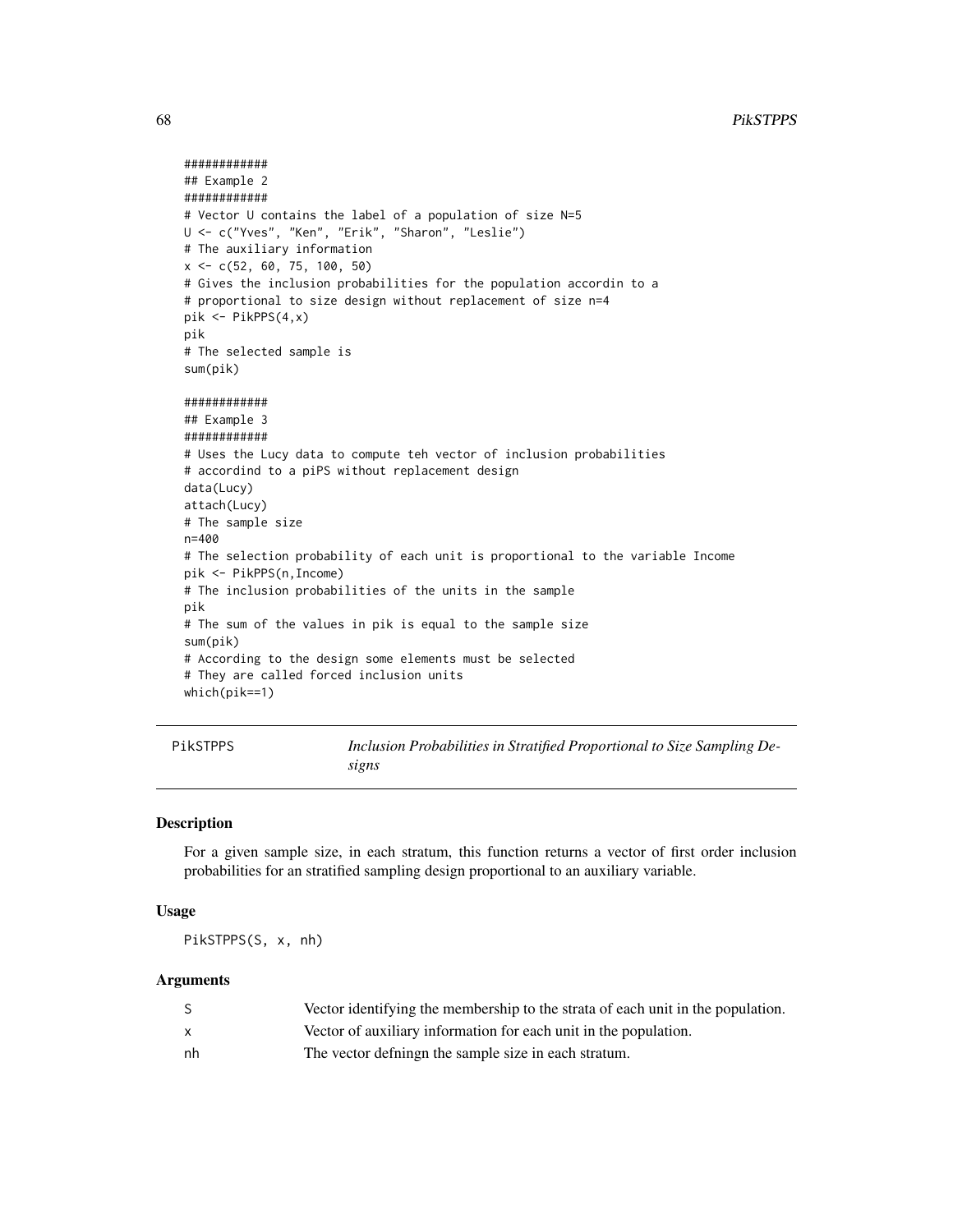#### PikSTPPS 69

# Details

is not always less than unity. A sequential algorithm must be used in order to ensure that for every unit in the population the inclusion probability gives a proper value; i.e. less or equal to unity.

# Value

A vector of inclusion probablilities in a stratified finite population.

#### Author(s)

Hugo Andres Gutierrez Rojas <hagutierrezro at gmail.com>

## References

Gutierrez, H. A. (2009), *Estrategias de muestreo: Diseno de encuestas y estimacion de parametros*. Editorial Universidad Santo Tomas Sarndal, C-E. and Swensson, B. and Wretman, J. (2003), *Model Assisted Survey Sampling*. Springer.

# See Also

[PikHol](#page-62-0)[,PikPPS](#page-65-0)[,S.STpiPS](#page-77-0)

```
############
## Example 1
############
# Vector U contains the label of a population of size N=5
U <- c("Yves", "Ken", "Erik", "Sharon", "Leslie")
# The auxiliary information
x <- c(52, 60, 75, 100, 50)
# Vector Strata contains an indicator variable of stratum membership
Strata <- c("A", "A", "A", "B", "B")
# The sample size in each stratum
nh < -c(2,2)# The vector of inclusion probablities for a stratified piPS sample
# without replacement of size two within each stratum
Pik <- PikSTPPS(Strata, x, nh)
Pik
# Some checks
sum(Pik)
sum(nh)
############
## Example 2
############
# Uses the Lucy data to compute the vector of inclusion probablities
# for a stratified random sample according to a piPS design in each stratum
```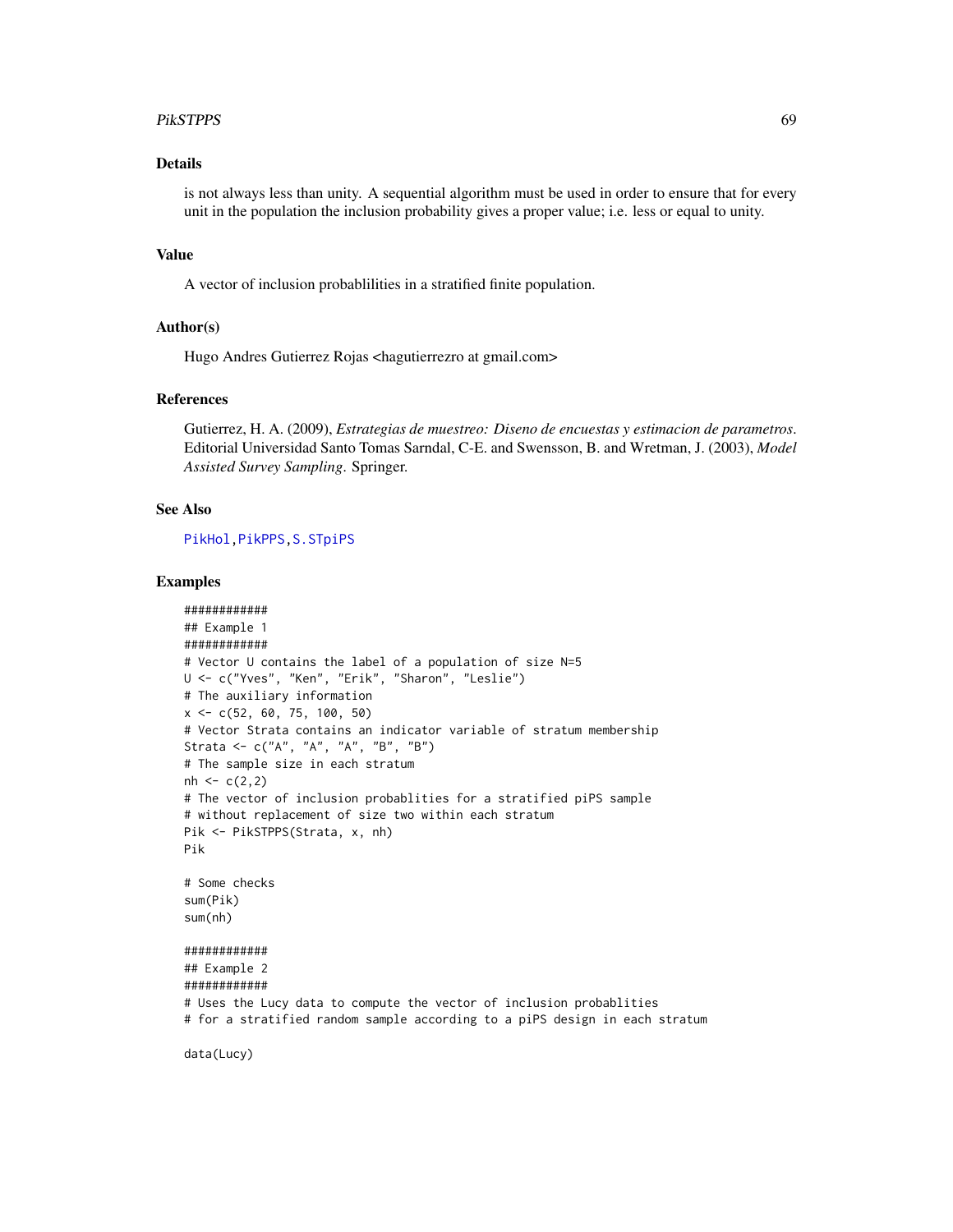```
attach(Lucy)
# Level is the stratifying variable
summary(Level)
# Defines the size of each stratum
N1<-summary(Level)[[1]]
N2<-summary(Level)[[2]]
N3<-summary(Level)[[3]]
N1;N2;N3
# Defines the sample size at each stratum
n1<-70
n2<-100
n3<-200
nh<-c(n1,n2,n3)
nh
# Computes the inclusion probabilities for the stratified population
S <- Level
x <- Employees
Pik <- PikSTPPS(S, x, nh)
# Some checks
sum(Pik)
sum(nh)
```
# S.BE *Bernoulli Sampling Without Replacement*

# Description

Draws a Bernoulli sample without replacement of expected size \$n\$ from a population of size \$N\$

#### Usage

S.BE(N, prob)

# Arguments

| N    | Population size                                       |
|------|-------------------------------------------------------|
| prob | Inclusion probability for each unit in the population |

# Details

The selected sample is drawn according to a sequential procedure algorithm based on an uniform distribution. The Bernoulli sampling design is not a fixed sample size one.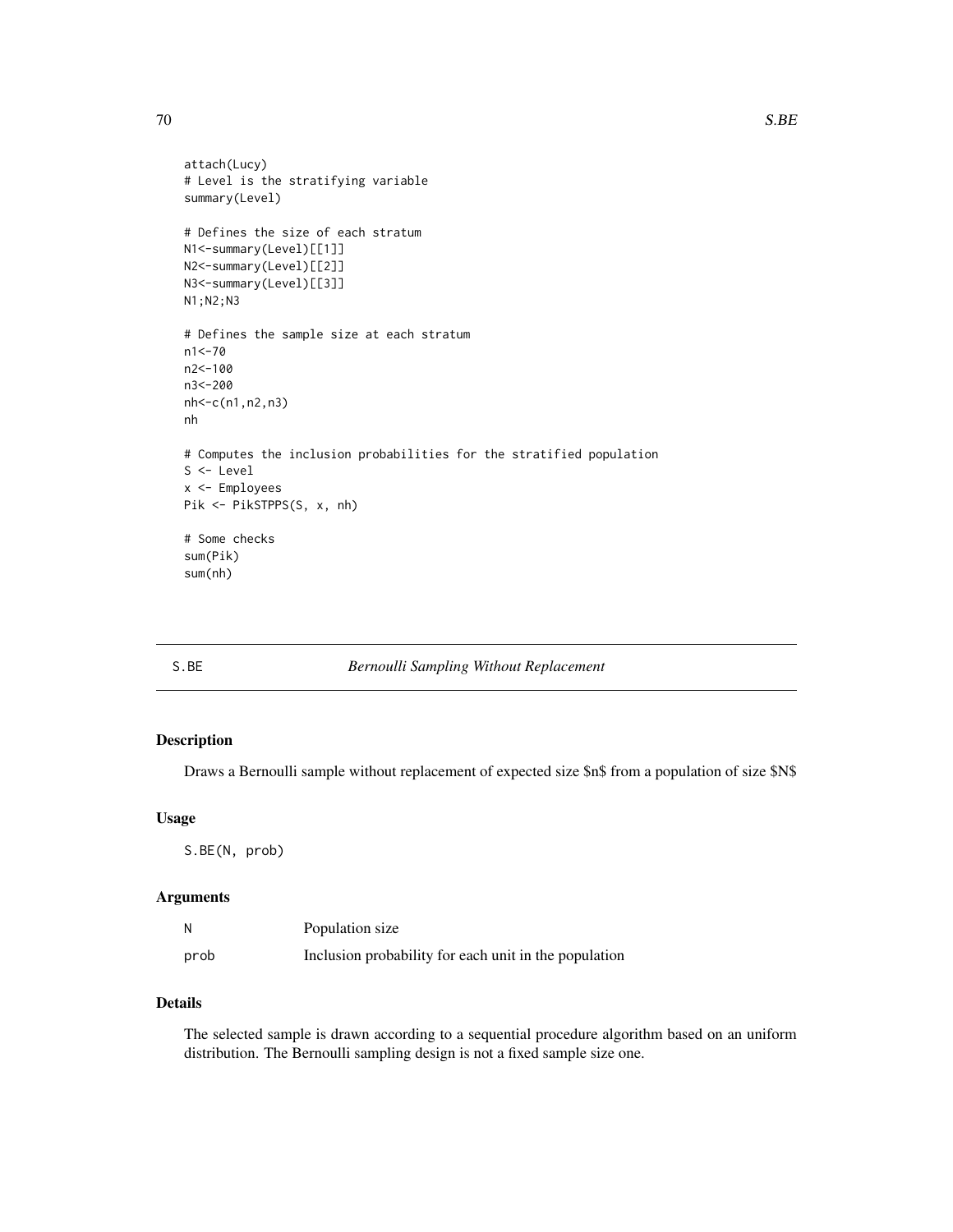# Value

The function returns a vector of size  $N$ . Each element of this vector indicates if the unit was selected. Then, if the value of this vector for unit k is zero, the unit k was not selected in the sample; otherwise, the unit was selected in the sample.

## Author(s)

Hugo Andres Gutierrez Rojas <hagutierrezro@gmail.com>

## References

Sarndal, C-E. and Swensson, B. and Wretman, J. (1992), *Model Assisted Survey Sampling*. Springer. Gutierrez, H. A. (2009), *Estrategias de muestreo: Diseno de encuestas y estimacion de parametros*. Editorial Universidad Santo Tomas. Tille, Y. (2006), *Sampling Algorithms*. Springer.

#### See Also

[E.BE](#page-12-0)

```
############
## Example 1
############
# Vector U contains the label of a population of size N=5
U <- c("Yves", "Ken", "Erik", "Sharon", "Leslie")
# Draws a Bernoulli sample without replacement of expected size n=3
# The inlusion probability is 0.6 for each unit in the population
sam <- S.BE(5,0.6)
sam
# The selected sample is
U[sam]
############
## Example 2
############
# Uses the Lucy data to draw a Bernoulli sample
data(Lucy)
attach(Lucy)
N < - dim(Lucy)[1]
# The population size is 2396. If the expected sample size is 400
# then, the inclusion probability must be 400/2396=0.1669
sam <- S.BE(N,0.01669)
# The information about the units in the sample is stored in an object called data
data <- Lucy[sam,]
data
dim(data)
```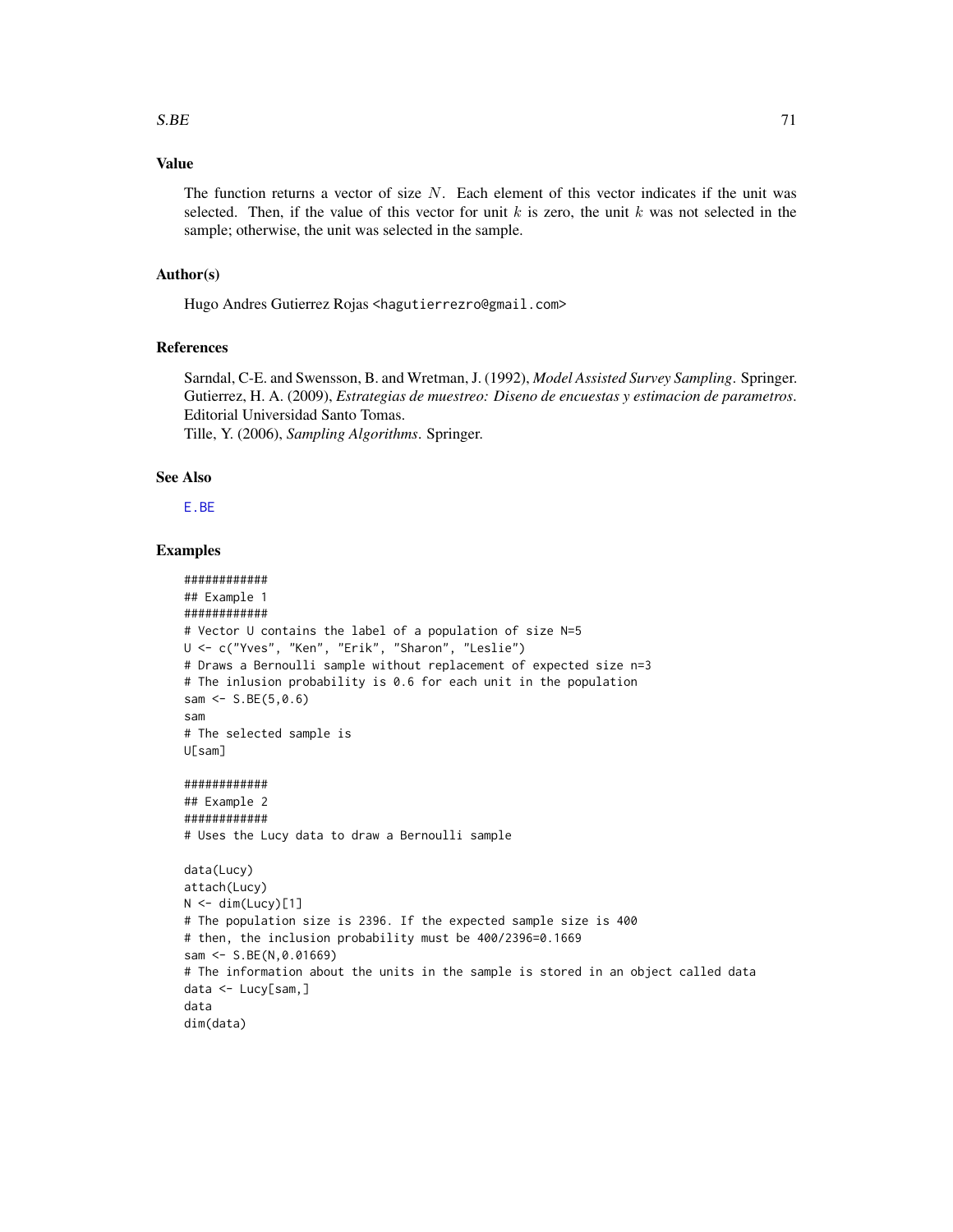<span id="page-71-0"></span>

# Description

Draws a probability proportional to size sample without replacement of size  $n$  from a population of size N.

## Usage

S.piPS(n, x, e)

## Arguments

| X | Vector of auxiliary information for each unit in the population                               |
|---|-----------------------------------------------------------------------------------------------|
| n | Sample size                                                                                   |
| e | By default, a vector of size $N$ of independent random numbers drawn from the<br>Uniform(0,1) |

# Details

The selected sample is drawn according to the Sunter method (sequential-list procedure)

## Value

The function returns a matrix of  $m$  rows and two columns. Each element of the first column indicates the unit that was selected. Each element of the second column indicates the selection probability of this unit

#### Author(s)

Hugo Andres Gutierrez Rojas <hagutierrezro@gmail.com>

#### References

Sarndal, C-E. and Swensson, B. and Wretman, J. (1992), *Model Assisted Survey Sampling*. Springer. Gutierrez, H. A. (2009), *Estrategias de muestreo: Diseno de encuestas y estimacion de parametros*. Editorial Universidad Santo Tomas.

# See Also

[E.piPS](#page-16-0)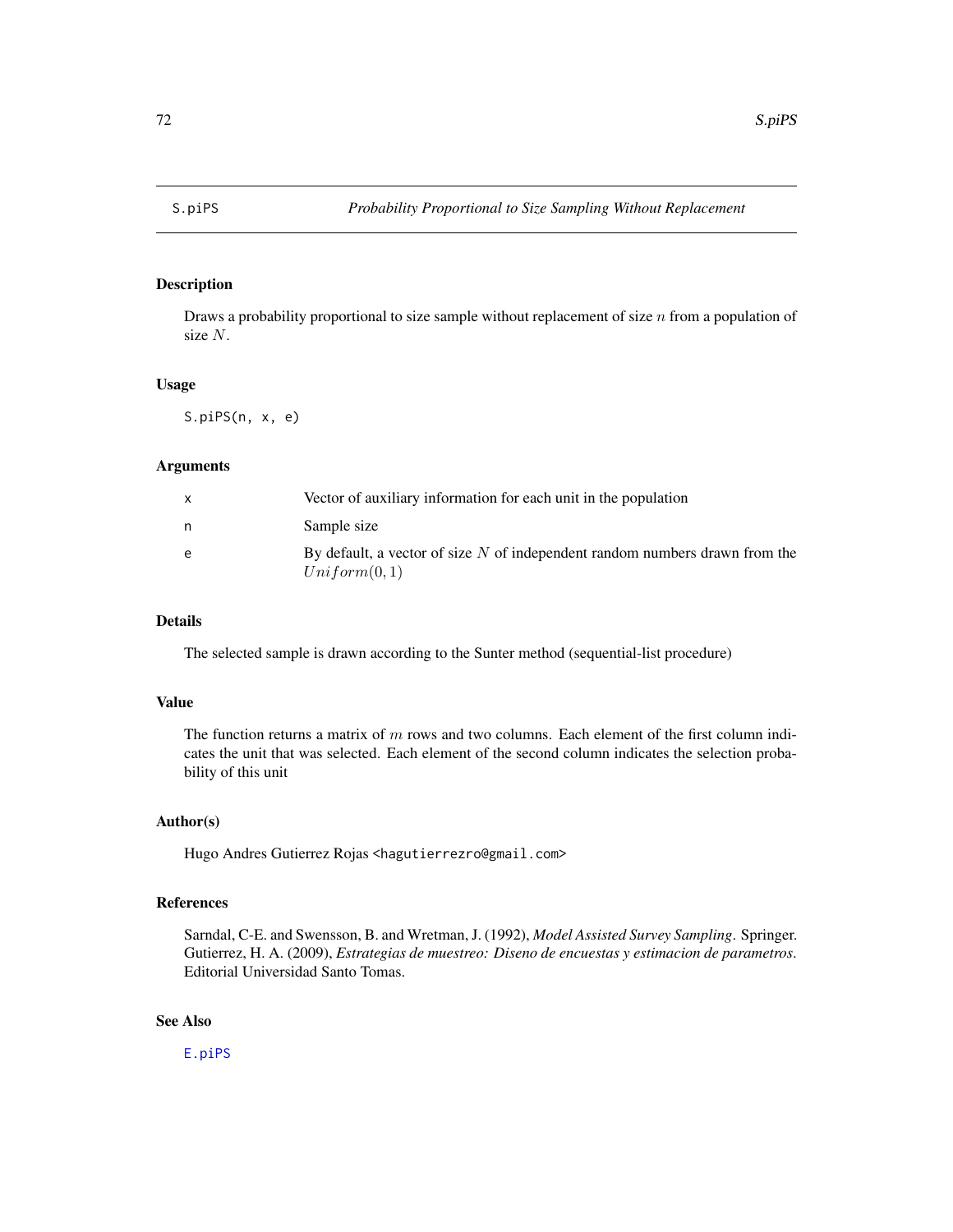## <span id="page-72-0"></span> $S.PO$  73

## Examples

```
############
## Example 1
############
# Vector U contains the label of a population of size N=5
U <- c("Yves", "Ken", "Erik", "Sharon", "Leslie")
# The auxiliary information
x <- c(52, 60, 75, 100, 50)
# Draws a piPS sample without replacement of size n=3
res \leq S.piPS(3,x)res
sam \leq res[,1]
sam
# The selected sample is
U[sam]
############
## Example 2
############
# Uses the Lucy data to draw a random sample of units accordind to a
# piPS without replacement design
data(Lucy)
attach(Lucy)
# The selection probability of each unit is proportional to the variable Income
res <- S.piPS(400,Income)
# The selected sample
sam \leq res[,1]
# The inclusion probabilities of the units in the sample
Pik.s \le res[,2]
# The information about the units in the sample is stored in an object called data
data <- Lucy[sam,]
data
dim(data)
```
S.PO *Poisson Sampling*

#### Description

Draws a Poisson sample of expected size \$n\$ from a population of size \$N\$

# Usage

S.PO(N, Pik)

# Arguments

|     | Population size                                                   |
|-----|-------------------------------------------------------------------|
| Pik | Vector of inclusion probabilities for each unit in the population |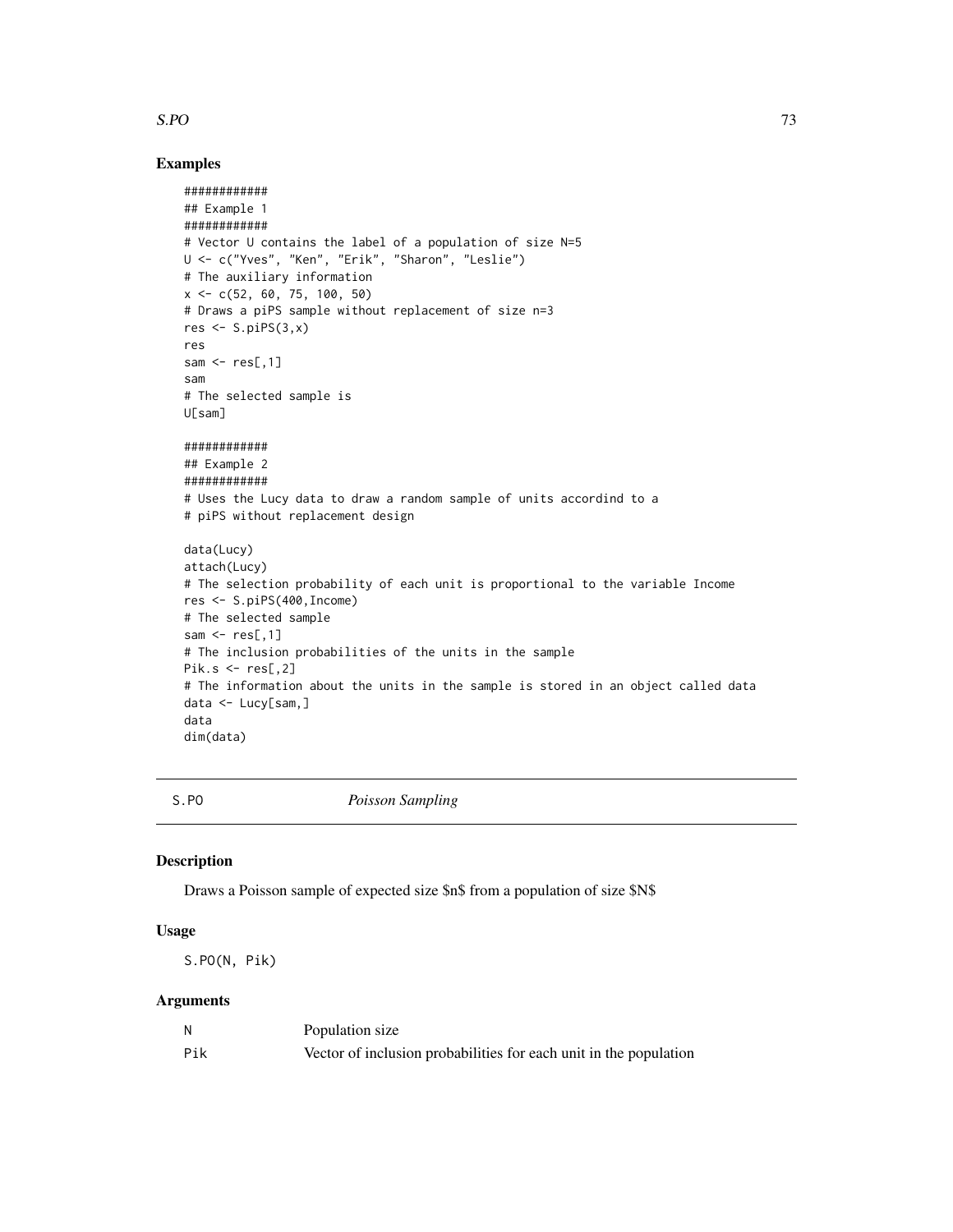# <span id="page-73-0"></span>Details

The selected sample is drawn according to a sequential procedure algorithm based on a uniform distribution. The Poisson sampling design is not a fixed sample size one.

## Value

The function returns a vector of size  $N$ . Each element of this vector indicates if the unit was selected. Then, if the value of this vector for unit k is zero, the unit k was not selected in the sample; otherwise, the unit was selected in the sample.

## Author(s)

Hugo Andres Gutierrez Rojas <hagutierrezro@gmail.com>

## References

Sarndal, C-E. and Swensson, B. and Wretman, J. (1992), *Model Assisted Survey Sampling*. Springer. Gutierrez, H. A. (2009), *Estrategias de muestreo: Diseno de encuestas y estimacion de parametros*. Editorial Universidad Santo Tomas. Tille, Y. (2006), *Sampling Algorithms*. Springer.

## See Also

[E.PO](#page-18-0)

```
############
## Example 1
############
# Vector U contains the label of a population of size N=5
U <- c("Yves", "Ken", "Erik", "Sharon", "Leslie")
# Draws a Bernoulli sample without replacement of expected size n=3
# "Erik" is drawn in every possible sample becuse its inclusion probability is one
Pik <- c(0.5, 0.2, 1, 0.9, 0.5)
sam <- S.PO(5,Pik)
sam
# The selected sample is
U[sam]
############
## Example 2
############
# Uses the Lucy data to draw a Poisson sample
data(Lucy)
attach(Lucy)
N < - dim(Lucy)[1]
n < -400Pik<-n*Income/sum(Income)
# None element of Pik bigger than one
which(Pik>1)
```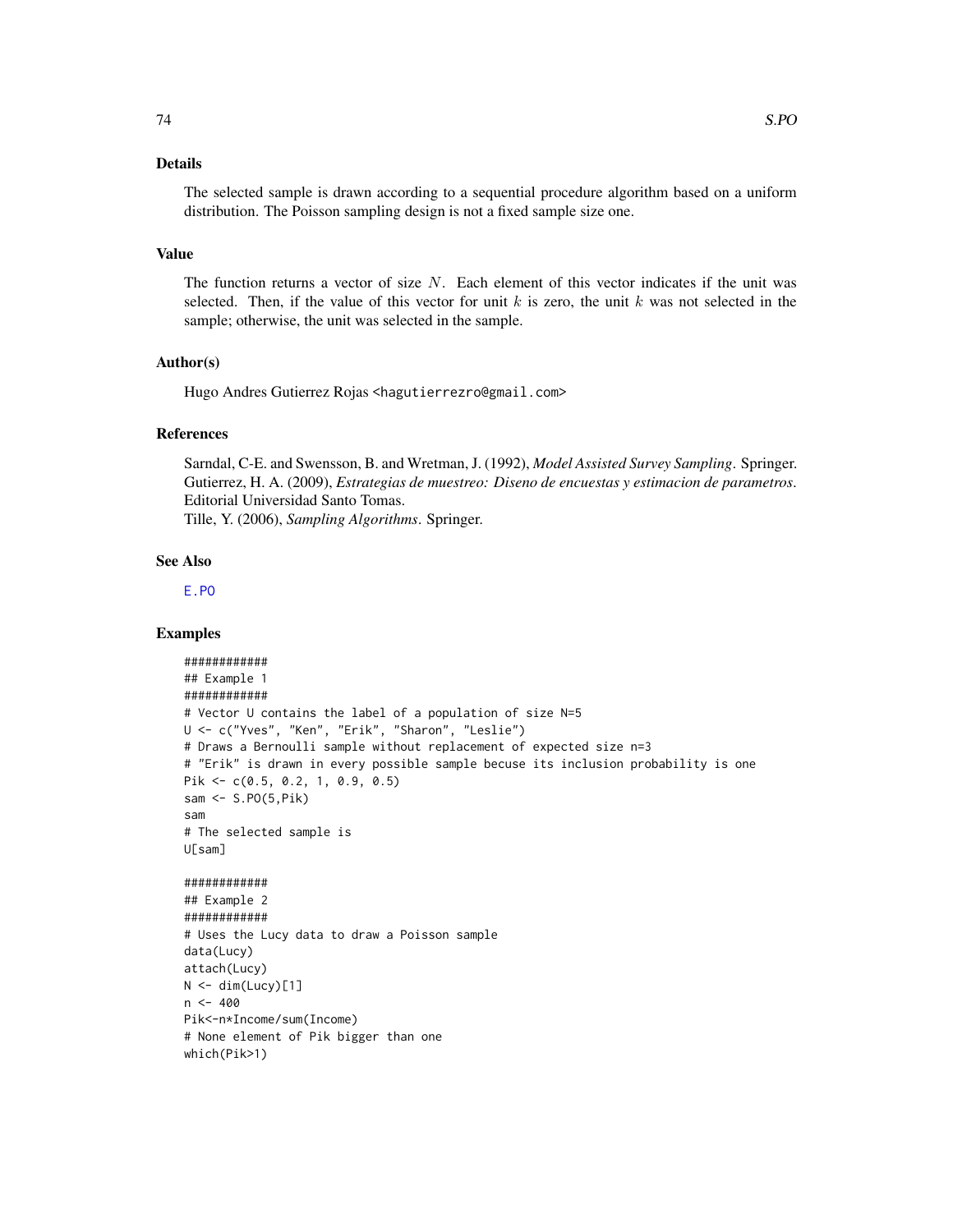## <span id="page-74-0"></span> $S.PPS$  75

```
# The selected sample
sam <- S.PO(N,Pik)
# The information about the units in the sample is stored in an object called data
data <- Lucy[sam,]
data
dim(data)
```
S.PPS *Probability Proportional to Size Sampling With Replacement*

## Description

Draws a probability proportional to size sample with replacement of size  $m$  from a population of size N

#### Usage

S.PPS(m,x)

#### Arguments

| Sample size                                                     |
|-----------------------------------------------------------------|
| Vector of auxiliary information for each unit in the population |

# Details

The selected sample is drawn according to the cumulative total method (sequential-list procedure)

## Value

The function returns a matrix of  $m$  rows and two columns. Each element of the first column indicates the unit that was selected. Each element of the second column indicates the selection probability of this unit

#### Author(s)

Hugo Andres Gutierrez Rojas <hagutierrezro@gmail.com>

## References

Sarndal, C-E. and Swensson, B. and Wretman, J. (1992), *Model Assisted Survey Sampling*. Springer. Gutierrez, H. A. (2009), *Estrategias de muestreo: Diseno de encuestas y estimacion de parametros*. Editorial Universidad Santo Tomas.

# See Also

[E.PPS](#page-19-0)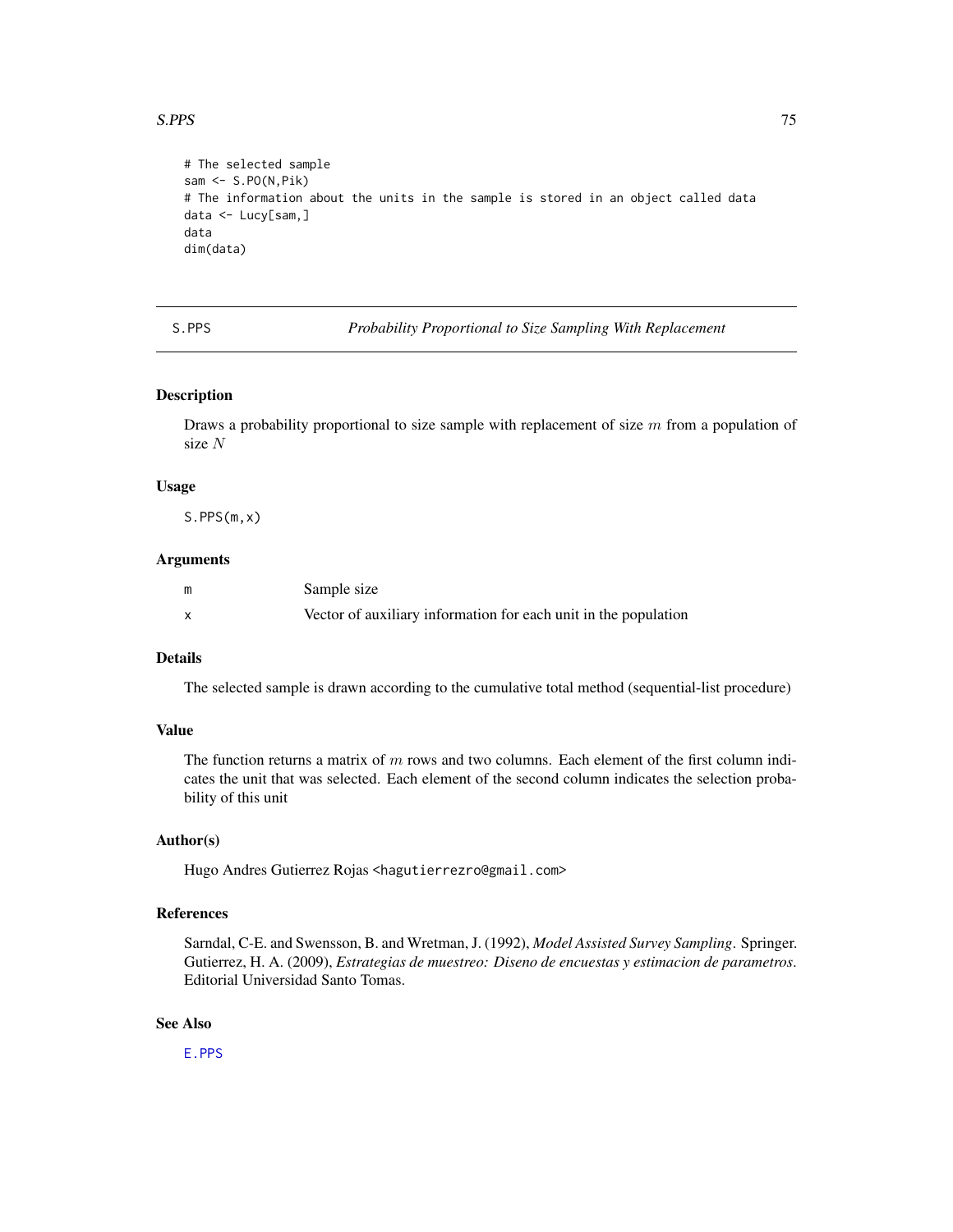# Examples

```
############
## Example 1
############
# Vector U contains the label of a population of size N=5
U <- c("Yves", "Ken", "Erik", "Sharon", "Leslie")
# The auxiliary information
x <- c(52, 60, 75, 100, 50)
# Draws a PPS sample with replacement of size m=3
res \leq S.PPS(3,x)sam \leq res[.1]
# The selected sample is
U[sam]
############
## Example 2
############
# Uses the Lucy data to draw a random sample according to a
# PPS with replacement design
data(Lucy)
attach(Lucy)
# The selection probability of each unit is proportional to the variable Income
m < -400res<-S.PPS(400,Income)
# The selected sample
sam \leq res[,1]
# The information about the units in the sample is stored in an object called data
data <- Lucy[sam,]
data
dim(data)
```
<span id="page-75-0"></span>S.SI *Simple Random Sampling Without Replacement*

## Description

Draws a simple random sample without replacement of size  $n$  from a population of size  $N$ 

#### Usage

S.SI(N, n, e=runif(N))

## Arguments

| N | Population size                                                               |
|---|-------------------------------------------------------------------------------|
| n | Sample size                                                                   |
| e | By default, a vector of size $N$ of independent random numbers drawn from the |
|   | Uniform(0,1)                                                                  |

<span id="page-75-1"></span> $76$  S.SI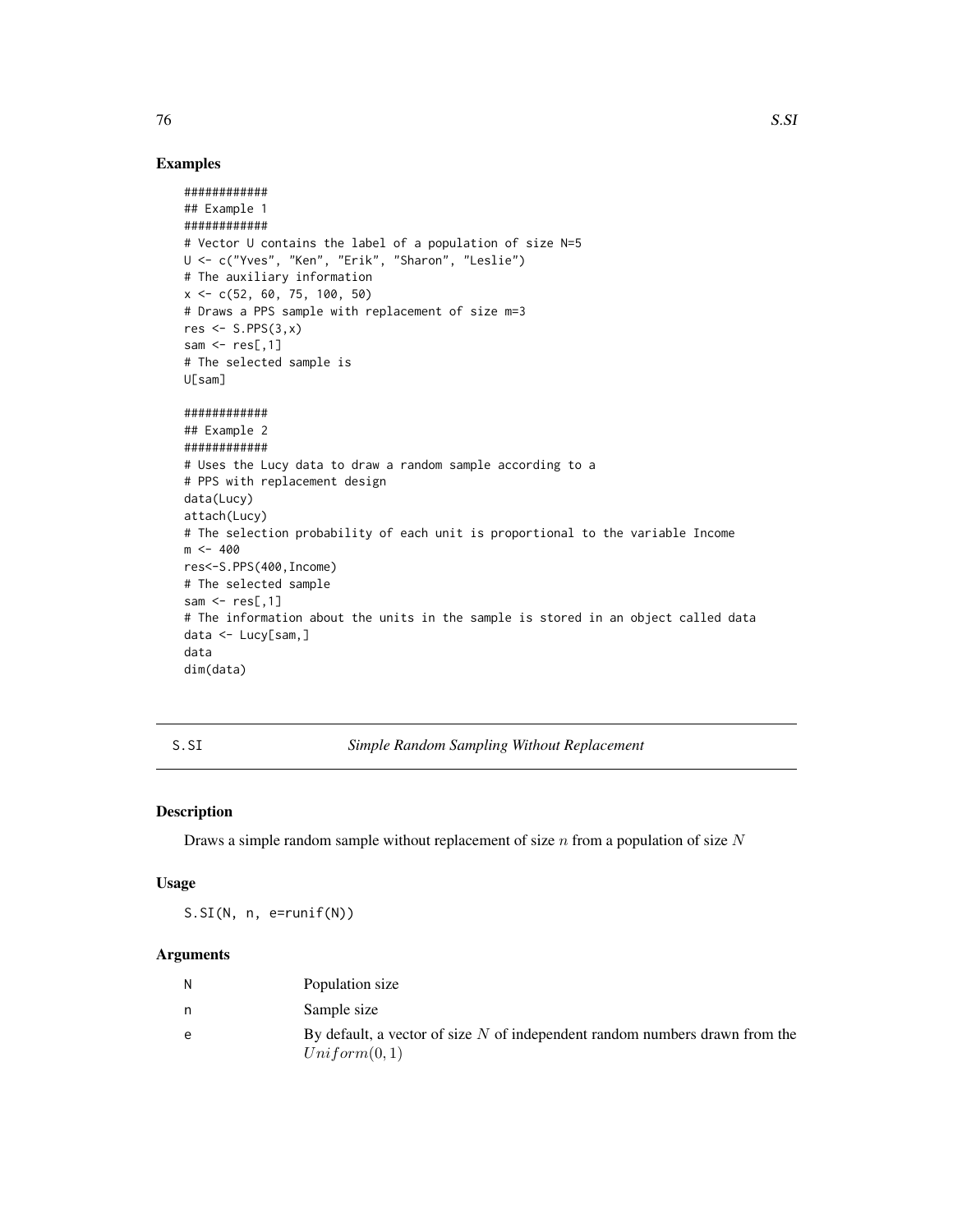# <span id="page-76-0"></span>Details

The selected sample is drawn according to a selection-rejection (list-sequential) algorithm

## Value

The function returns a vector of size  $N$ . Each element of this vector indicates if the unit was selected. Then, if the value of this vector for unit k is zero, the unit k was not selected in the sample; otherwise, the unit was selected in the sample.

# Author(s)

Hugo Andres Gutierrez Rojas <hagutierrezro@gmail.com>

#### References

Sarndal, C-E. and Swensson, B. and Wretman, J. (1992), *Model Assisted Survey Sampling*. Springer. Fan, C.T., Muller, M.E., Rezucha, I. (1962), Development of sampling plans by using sequential (item by item) selection techniques and digital computer, *Journal of the American Statistical Association*, 57, 387-402.

Gutierrez, H. A. (2009), *Estrategias de muestreo: Diseno de encuestas y estimacion de parametros*. Editorial Universidad Santo Tomas.

## See Also

[E.SI](#page-22-0)

```
############
## Example 1
############
# Vector U contains the label of a population of size N=5
U <- c("Yves", "Ken", "Erik", "Sharon", "Leslie")
# Fixes the random numbers in order to select a sample
# Ideal for teaching purposes in the blackboard
e <- c(0.4938, 0.7044, 0.4585, 0.6747, 0.0640)
# Draws a simple random sample without replacement of size n=3
sam <- S.SI(5,3,e)
sam
# The selected sample is
U[sam]
############
## Example 2
############
# Uses the Marco and Lucy data to draw a random sample according to a SI design
data(Marco)
data(Lucy)
N < - dim(Lucy)[1]
n < -400
```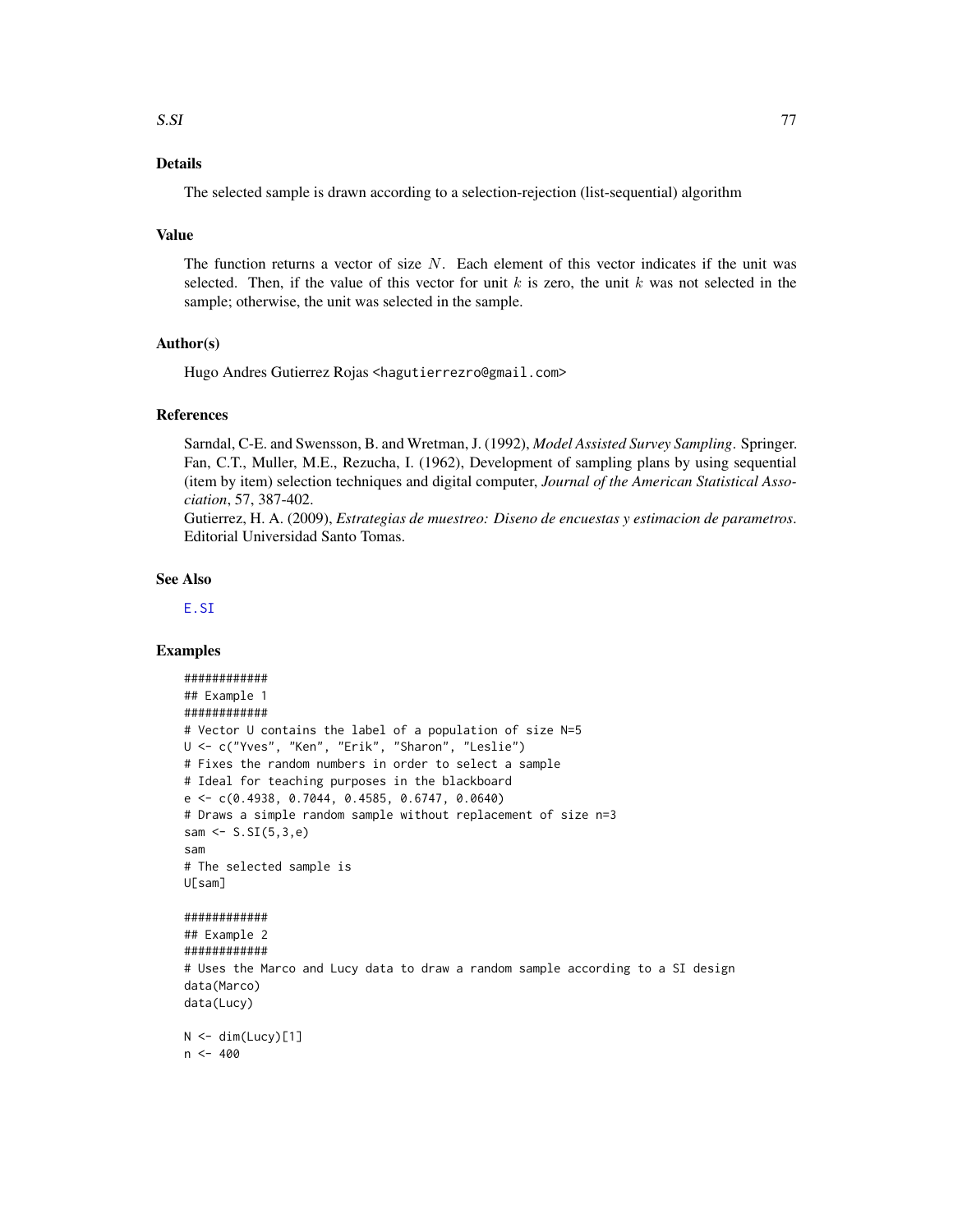<span id="page-77-0"></span>78 S.STpiPS

```
sam <- S.SI(N,n)
# The information about the units in the sample is stored in an object called data
data <- Lucy[sam,]
data
dim(data)
```
S.STpiPS *Stratified Sampling Applying Without Replacement piPS Design in all Strata*

## Description

Draws a probability proportional to size simple random sample without replacement of size  $n_h$  in stratum  $h$  of size  $N_h$ 

## Usage

S.STpiPS(S,x,nh)

## Arguments

|    | Vector identifying the membership to the strata of each unit in the population |
|----|--------------------------------------------------------------------------------|
|    | Vector of auxiliary information for each unit in the population                |
| nh | Vector of sample size in each stratum                                          |

# Details

The selected sample is drawn according to the Sunter method (sequential-list procedure) in each stratum

# Value

The function returns a matrix of  $n = n_1 + \cdots + n_h$  rows and two columns. Each element of the first column indicates the unit that was selected. Each element of the second column indicates the inclusion probability of this unit

#### Author(s)

Hugo Andres Gutierrez Rojas <hagutierrezro@gmail.com>

# References

Sarndal, C-E. and Swensson, B. and Wretman, J. (1992), *Model Assisted Survey Sampling*. Springer. Gutierrez, H. A. (2009), *Estrategias de muestreo: Diseno de encuestas y estimacion de parametros*. Editorial Universidad Santo Tomas.

# See Also

[E.STpiPS](#page-25-0)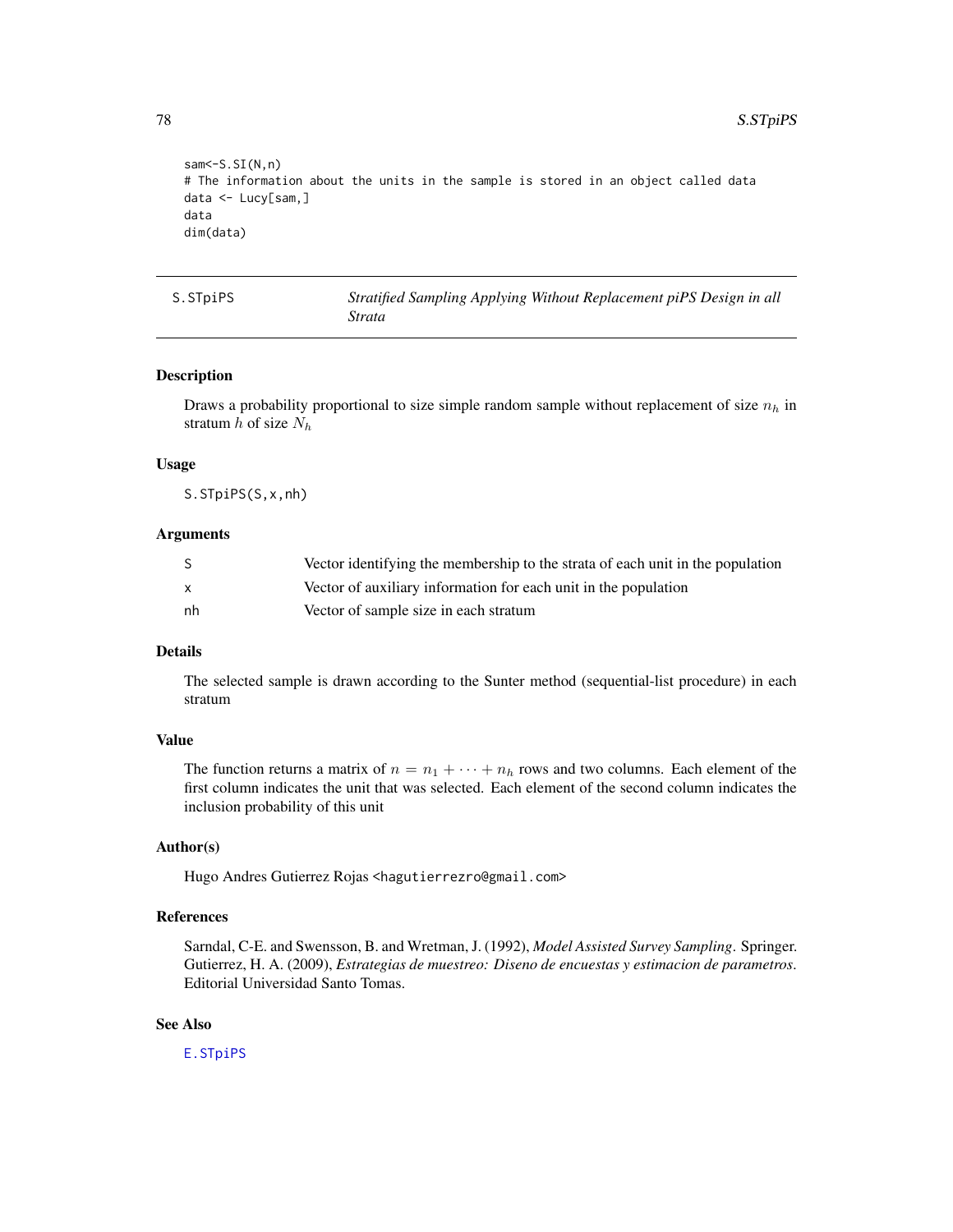## S.STpiPS 79

```
############
## Example 1
############
# Vector U contains the label of a population of size N=5
U <- c("Yves", "Ken", "Erik", "Sharon", "Leslie")
# The auxiliary information
x \leq -c(52, 60, 75, 100, 50)# Vector Strata contains an indicator variable of stratum membership
Strata <- c("A", "A", "A", "B", "B")
# Then sample size in each stratum
mh < -c(2,2)# Draws a stratified PPS sample with replacement of size n=4
res <- S.STPPS(Strata, x, mh)
# The selected sample
sam \leq res[,1]
U[sam]
# The selection probability of each unit selected to be in the sample
pk \le res[,2]
pk
############
## Example 2
############
# Uses the Lucy data to draw a stratified random sample
# according to a piPS design in each stratum
data(Lucy)
attach(Lucy)
# Level is the stratifying variable
summary(Level)
# Defines the size of each stratum
N1<-summary(Level)[[1]]
N2<-summary(Level)[[2]]
N3<-summary(Level)[[3]]
N1;N2;N3
# Defines the sample size at each stratum
n1<-70
n2<-100
n3<-200
nh<-c(n1,n2,n3)
nh
# Draws a stratified sample
S <- Level
x <- Employees
res <- S.STpiPS(S, x, nh)
sam <- res[,1]
# The information about the units in the sample is stored in an object called data
data <- Lucy[sam,]
```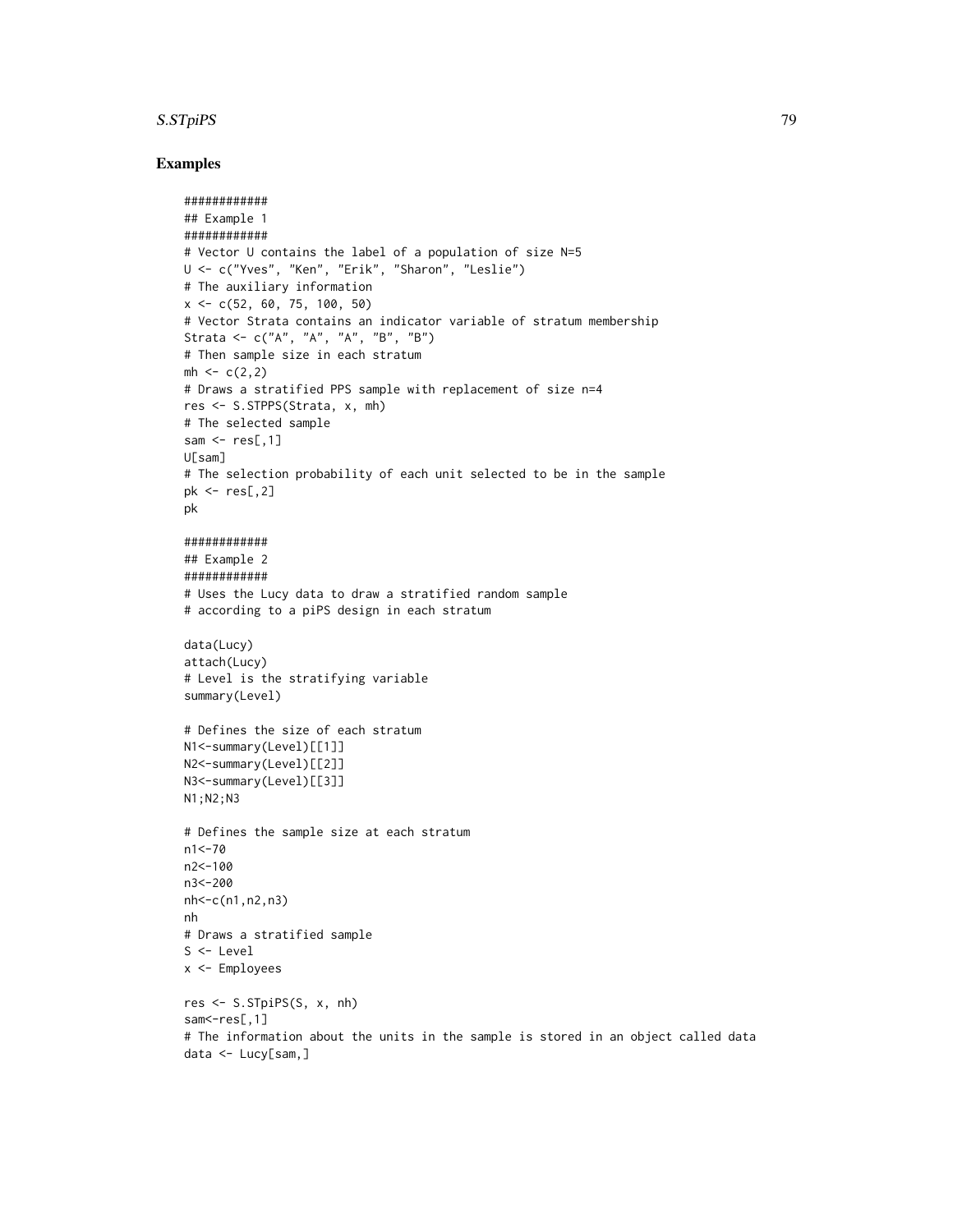```
data
dim(data)
# The selection probability of each unit selected in the sample
pik \leftarrow res[, 2]pik
```
S.STPPS *Stratified Sampling Applying PPS Design in all Strata*

# Description

Draws a probability proportional to size simple random sample with replacement of size  $m_h$  in stratum  $h$  of size  $N_h$ 

#### Usage

S.STPPS(S,x,mh)

## Arguments

| S.           | Vector identifying the membership to the strata of each unit in the population |
|--------------|--------------------------------------------------------------------------------|
| $\mathsf{x}$ | Vector of auxiliary information for each unit in the population                |
| mh           | Vector of sample size in each stratum                                          |

# Details

The selected sample is drawn according to the cumulative total method (sequential-list procedure) in each stratum

## Value

The function returns a matrix of  $m = m_1 + \cdots + m_h$  rows and two columns. Each element of the first column indicates the unit that was selected. Each element of the second column indicates the selection probability of this unit

# Author(s)

Hugo Andres Gutierrez Rojas <hagutierrezro@gmail.com>

# References

Sarndal, C-E. and Swensson, B. and Wretman, J. (1992), *Model Assisted Survey Sampling*. Springer. Gutierrez, H. A. (2009), *Estrategias de muestreo: Diseno de encuestas y estimacion de parametros*. Editorial Universidad Santo Tomas.

## See Also

[E.STPPS](#page-26-0)

<span id="page-79-0"></span>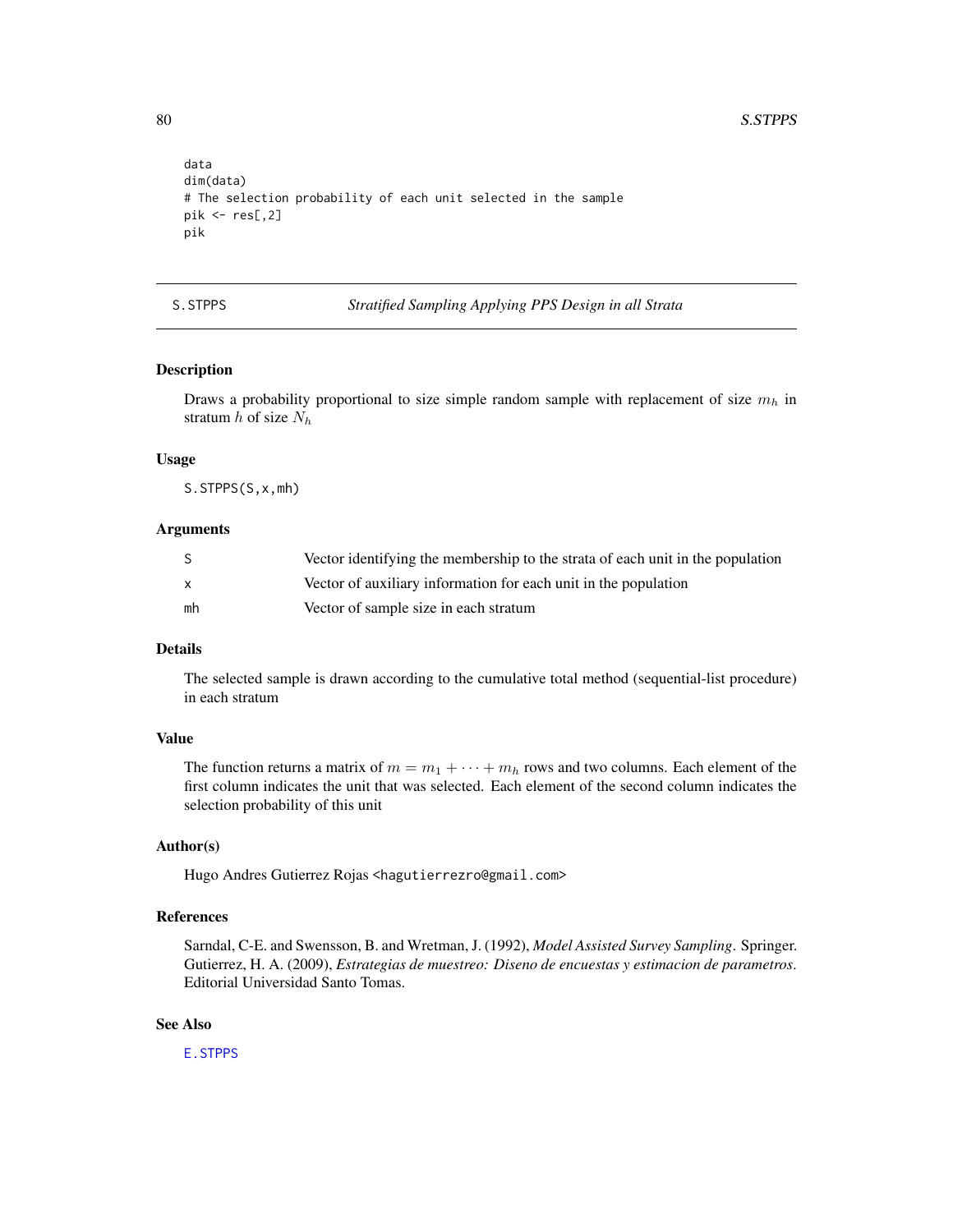## <span id="page-80-0"></span>S.STSI 81

## Examples

```
############
## Example 1
############
# Vector U contains the label of a population of size N=5
U <- c("Yves", "Ken", "Erik", "Sharon", "Leslie")
# The auxiliary information
x \leq -c(52, 60, 75, 100, 50)# Vector Strata contains an indicator variable of stratum membership
Strata <- c("A", "A", "A", "B", "B")
# Then sample size in each stratum
mh < -c(2, 2)# Draws a stratified PPS sample with replacement of size n=4
res <- S.STPPS(Strata, x, mh)
# The selected sample
sam \leq res[,1]
U[sam]
# The selection probability of each unit selected to be in the sample
pk <- res[,2]
pk
############
## Example 2
############
# Uses the Lucy data to draw a stratified random sample
# according to a PPS design in each stratum
data(Lucy)
attach(Lucy)
# Level is the stratifying variable
summary(Level)
# Defines the sample size at each stratum
m1 < -70m2<-100
m3<-200
mh<-c(m1,m2,m3)
# Draws a stratified sample
res<-S.STPPS(Level, Income, mh)
# The selected sample
sam <- res[,1]
# The information about the units in the sample is stored in an object called data
data <- Lucy[sam,]
data
dim(data)
# The selection probability of each unit selected in the sample
pk <- res[,2]
pk
```
S.STSI *Stratified sampling applying SI design in all strata*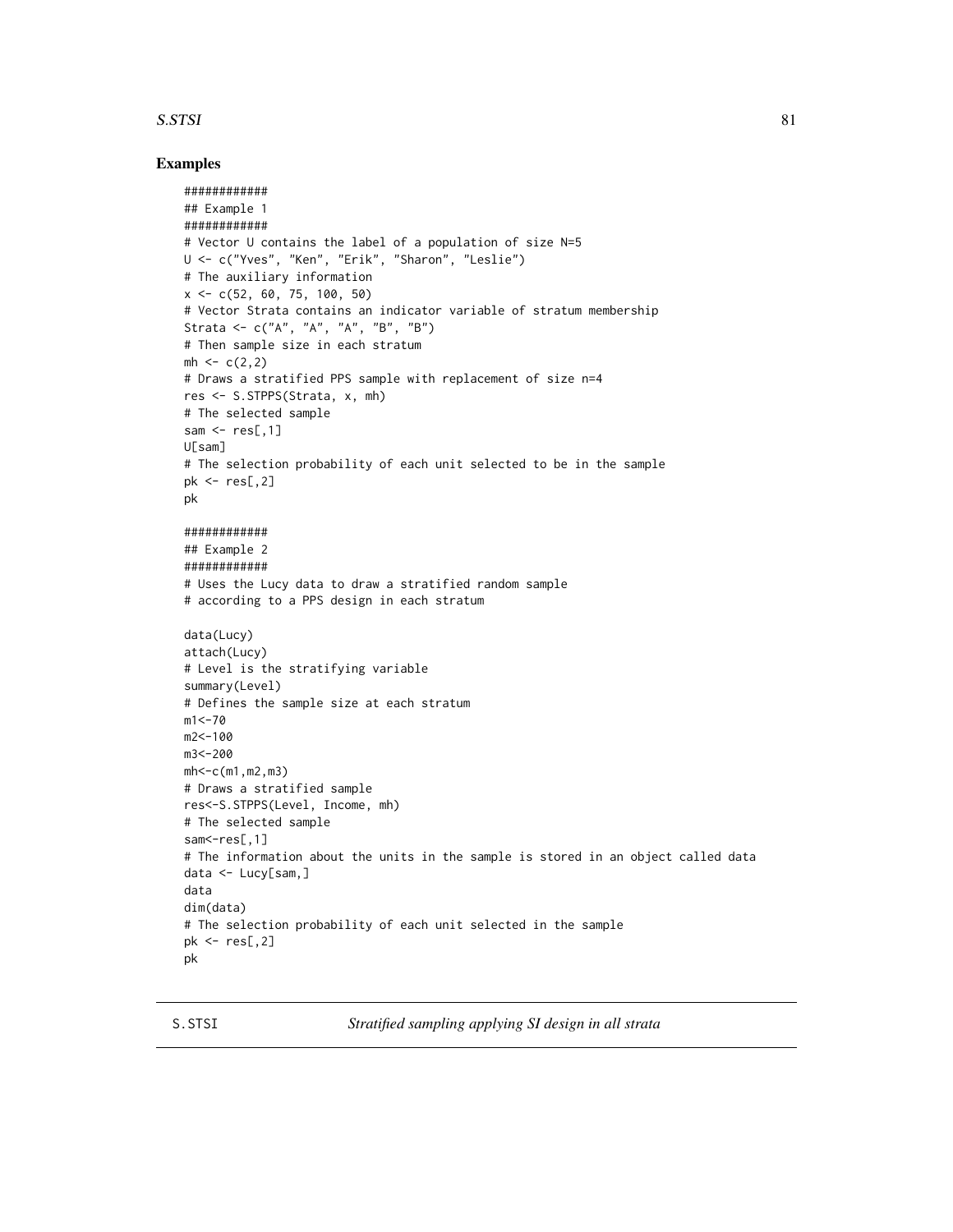## <span id="page-81-0"></span>Description

Draws a simple random sample without replacement of size  $n_h$  in stratum h of size  $N_h$ 

#### Usage

S.STSI(S, Nh, nh)

## Arguments

|    | Vector identifying the membership to the strata of each unit in the population |
|----|--------------------------------------------------------------------------------|
| Nh | Vector of stratum sizes                                                        |
| nh | Vector of sample size in each stratum                                          |

# Details

The selected sample is drawn according to a selection-rejection (list-sequential) algorithm in each stratum

# Value

The function returns a vector of size  $n = n_1 + \cdots + n_H$ . Each element of this vector indicates the unit that was selected.

#### Author(s)

Hugo Andres Gutierrez Rojas <hagutierrezro@gmail.com>

## References

Sarndal, C-E. and Swensson, B. and Wretman, J. (1992), *Model Assisted Survey Sampling*. Springer. Gutierrez, H. A. (2009), *Estrategias de muestreo: Diseno de encuestas y estimacion de parametros*. Editorial Universidad Santo Tomas.

#### See Also

[E.STSI](#page-28-0)

```
############
## Example 1
############
# Vector U contains the label of a population of size N=5
U <- c("Yves", "Ken", "Erik", "Sharon", "Leslie")
# Vector Strata contains an indicator variable of stratum membership
Strata <- c("A", "A", "A", "B", "B")
Strata
# The stratum sizes
Nh \leftarrow c(3, 2)# Then sample size in each stratum
```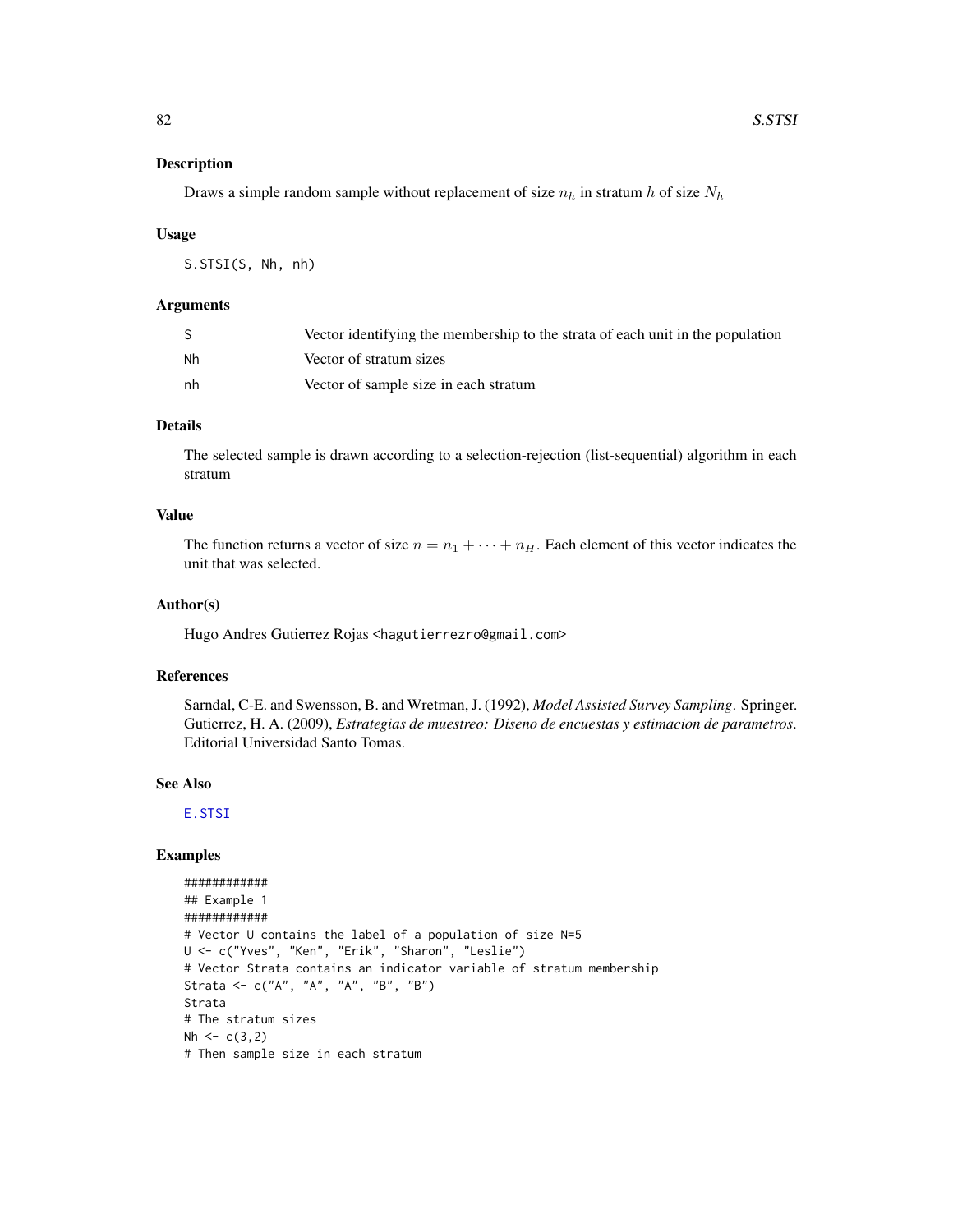#### <span id="page-82-0"></span> $S. SY$  83

```
nh < -c(2,1)# Draws a stratified simple random sample without replacement of size n=3
sam <- S.STSI(Strata, Nh, nh)
sam
# The selected sample is
U[sam]
############
## Example 2
############
# Uses the Lucy data to draw a stratified random sample
# accordind to a SI design in each stratum
data(Lucy)
attach(Lucy)
# Level is the stratifying variable
summary(Level)
# Defines the size of each stratum
N1<-summary(Level)[[1]]
N2<-summary(Level)[[2]]
N3<-summary(Level)[[3]]
N1;N2;N3
Nh < -c(N1,N2,N3)# Defines the sample size at each stratum
n1<-70
n2<-100
n3<-200
nh<-c(n1,n2,n3)
# Draws a stratified sample
sam <- S.STSI(Level, Nh, nh)
# The information about the units in the sample is stored in an object called data
data <- Lucy[sam,]
data
dim(data)
```
S.SY *Systematic Sampling*

#### Description

Draws a Systematic sample of size \$n\$ from a population of size \$N\$

# Usage

S.SY(N, a)

#### Arguments

| N | Population size                          |
|---|------------------------------------------|
| a | Number of groups dividing the population |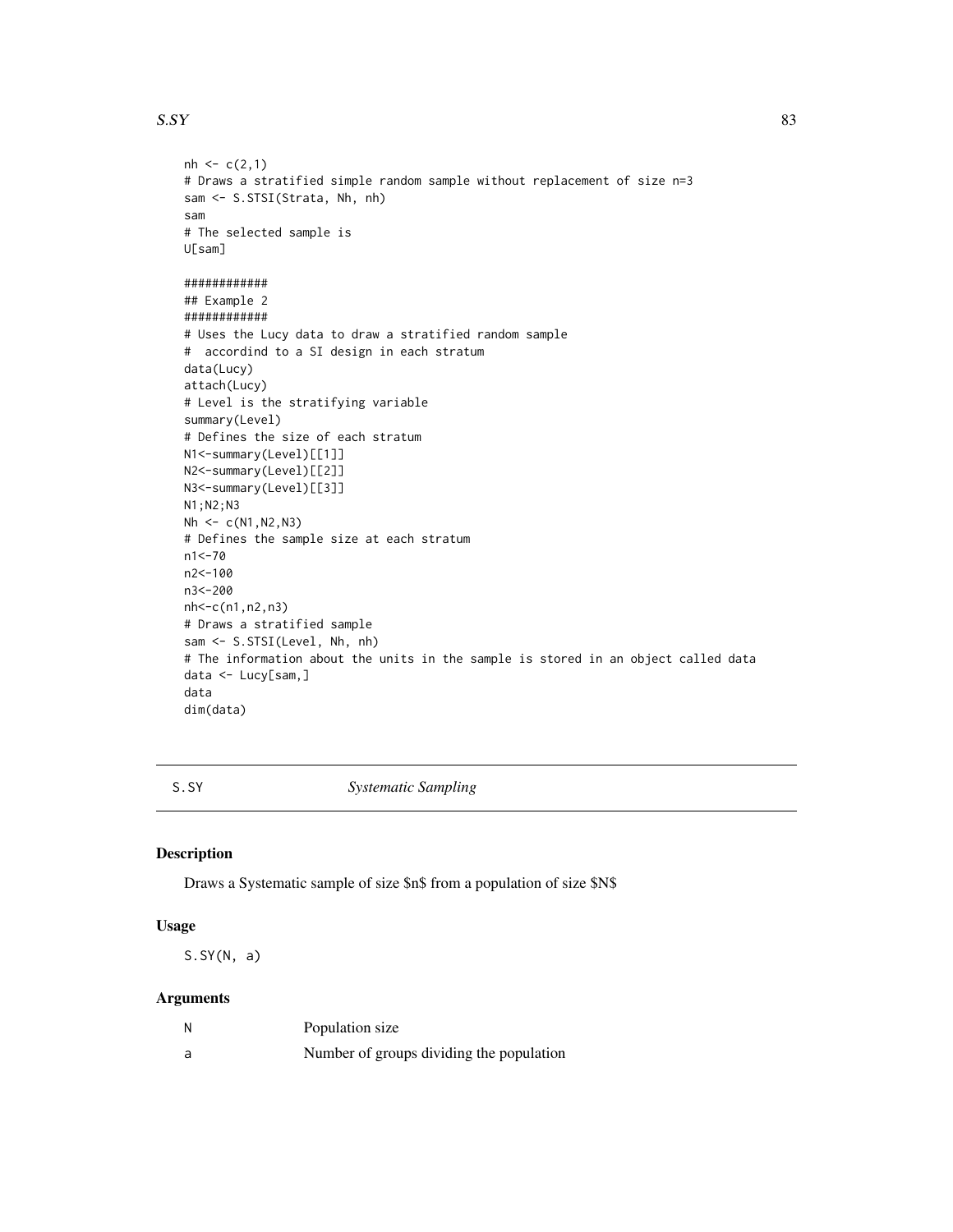# <span id="page-83-0"></span>Details

The selected sample is drawn according to a random start.

# Value

The function returns a vector of size  $n$ . Each element of this vector indicates the unit that was selected.

# Author(s)

Hugo Andres Gutierrez Rojas <hagutierrezro@gmail.com>. The author acknowledges to Kristina Stodolova <Kristyna. Stodolova@seznam.cz> for valuable suggestions.

#### References

Madow, L.H. and Madow, W.G. (1944), On the theory of systematic sampling. *Annals of Mathematical Statistics*. 15, 1-24.

Sarndal, C-E. and Swensson, B. and Wretman, J. (1992), *Model Assisted Survey Sampling. Springer*. Gutierrez, H. A. (2009), *Estrategias de muestreo: Diseno de encuestas y estimacion de parametros*. Editorial Universidad Santo Tomas.

## See Also

[E.SY](#page-30-0)

```
############
## Example 1
############
# Vector U contains the label of a population of size N=5
U <- c("Yves", "Ken", "Erik", "Sharon", "Leslie")
# The population of size N=5 is divided in a=2 groups
# Draws a Systematic sample.
sam \leq -5.5Y(5,2)sam
# The selected sample is
U[sam]
# There are only two possible samples
############
## Example 2
############
# Uses the Lucy data to draw a Systematic sample
data(Lucy)
attach(Lucy)
N < - dim(Lucy)[1]
```

```
# The population is divided in 6 groups
# The selected sample
sam \leq S.SY(N,6)
```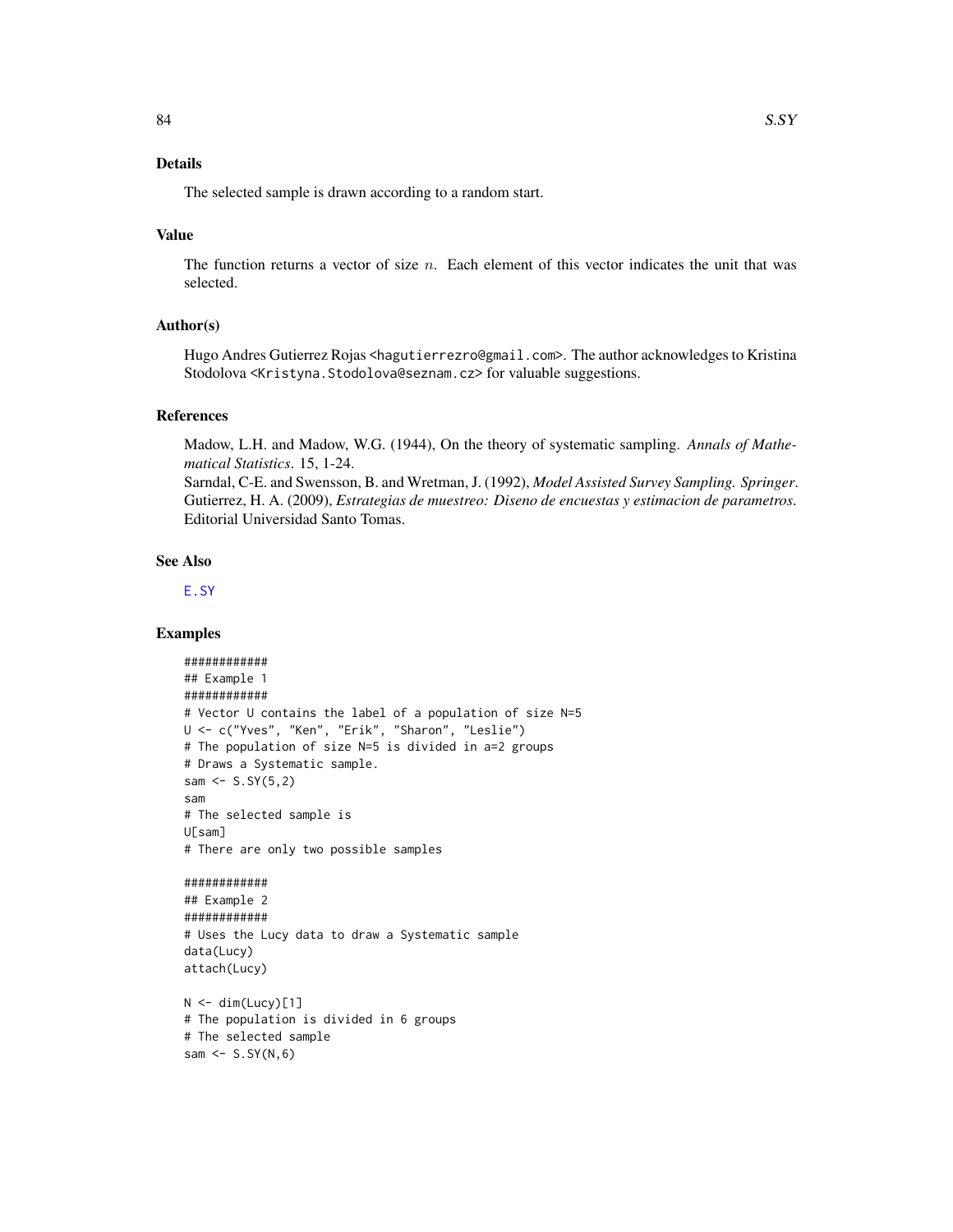<span id="page-84-0"></span># The information about the units in the sample is stored in an object called data data <- Lucy[sam,] data dim(data)

S.WR *Simple Random Sampling With Replacement*

# Description

Draws a simple random sample witht replacement of size  $m$  from a population of size  $N$ 

#### Usage

S.WR(N, m)

#### Arguments

| Ν | Population size |
|---|-----------------|
| m | Sample size     |

## Details

The selected sample is drawn according to a sequential procedure algorithm based on a binomial distribution

# Value

The function returns a vector of size  $m$ . Each element of this vector indicates the unit that was selected.

# Author(s)

Hugo Andres Gutierrez Rojas <hagutierrezro@gmail.com>

# References

Tille, Y. (2006), *Sampling Algorithms*. Springer. Gutierrez, H. A. (2009), *Estrategias de muestreo: Diseno de encuestas y estimacion de parametros*. Editorial Universidad Santo Tomas.

## See Also

[E.WR](#page-36-0)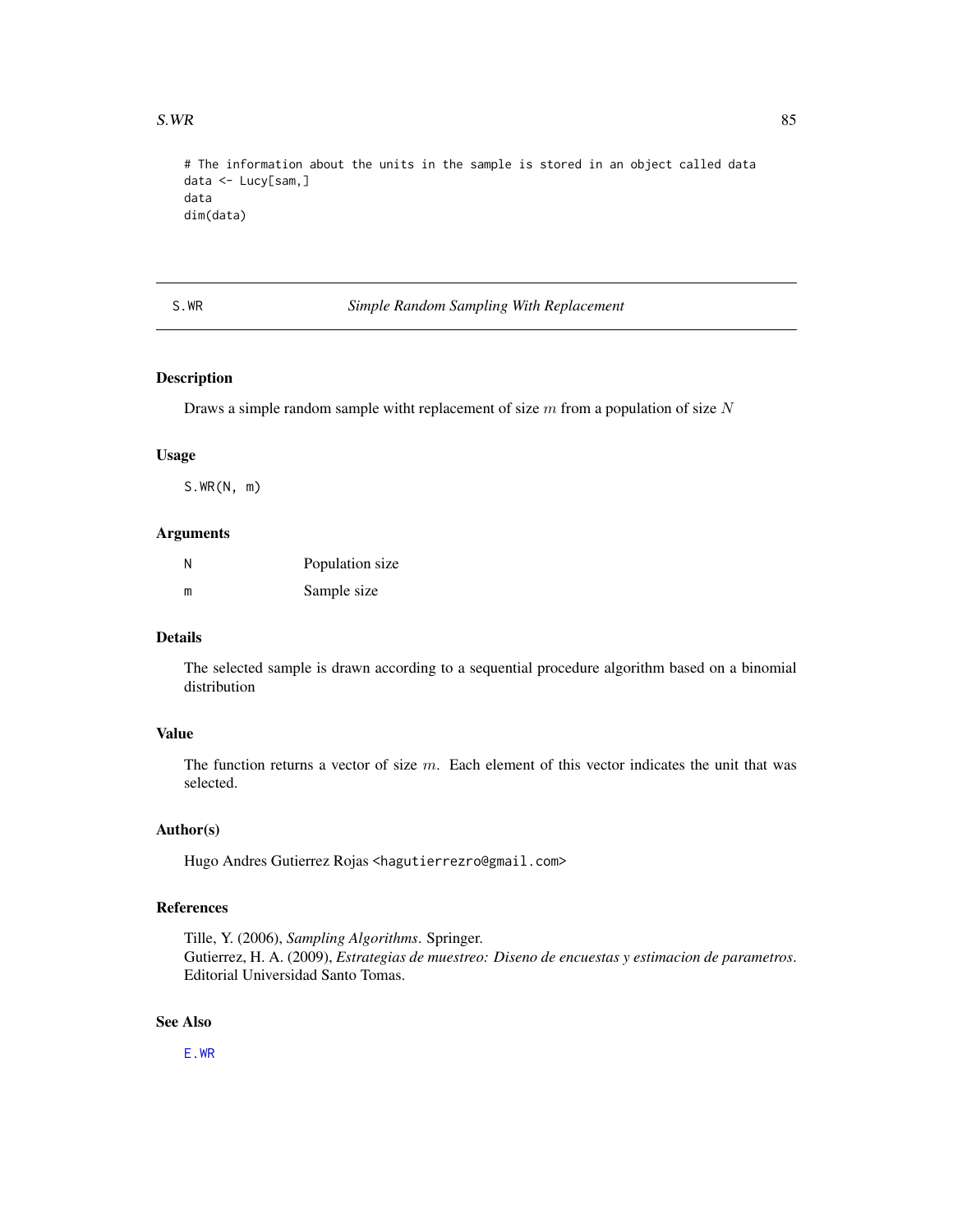86 Support

# Examples

```
############
## Example 1
############
# Vector U contains the label of a population of size N=5
U <- c("Yves", "Ken", "Erik", "Sharon", "Leslie")
# Draws a simple random sample witho replacement of size m=3
sam <- S.WR(5,3)
sam
# The selected sample
U[sam]
############
## Example 2
############
# Uses the Lucy data to draw a random sample of units accordind to a
# simple random sampling with replacement design
data(Lucy)
attach(Lucy)
N < - dim(Lucy)[1]
m < -400sam <- S.WR(N,m)
# The information about the units in the sample is stored in an object called data
data <- Lucy[sam,]
data
dim(data)
```
<span id="page-85-0"></span>

| Support |  |  |
|---------|--|--|

Sampling Support for Fixed Size Without Replacement Sampling De*signs*

# Description

Creates a matrix containing every possible sample under fixed sample size designs

#### Usage

Support(N, n, ID=FALSE)

# Arguments

| N  | Population size                                                                                     |
|----|-----------------------------------------------------------------------------------------------------|
|    | Sample size                                                                                         |
| ΙD | By default FALSE, a vector of values (numeric or string) identifying each unit<br>in the population |

<span id="page-85-1"></span>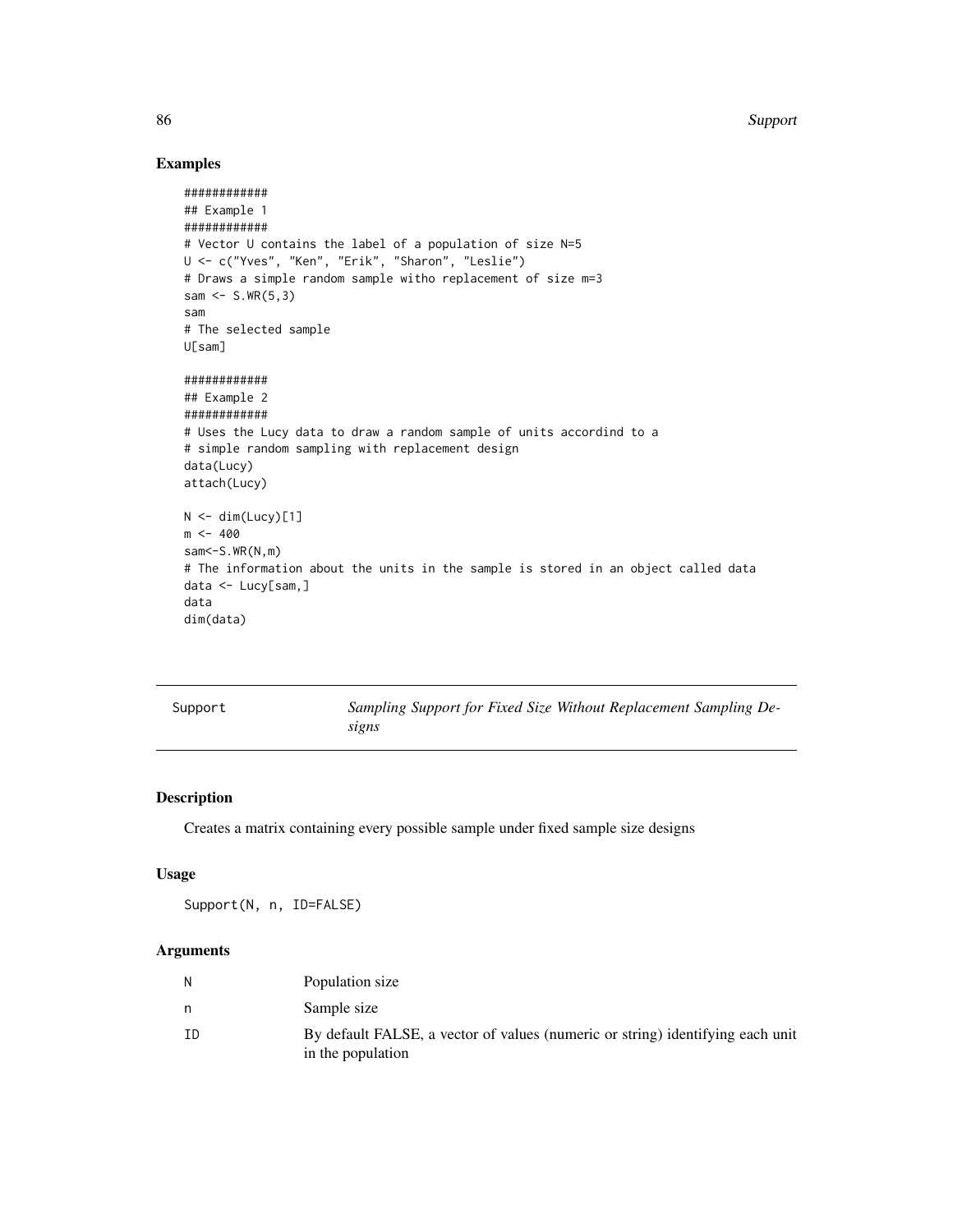#### <span id="page-86-0"></span> $SupportRS$  87

# Details

A support is defined as the set of samples such that for any sample in the support, all the permutations of the coordinates of the sample are also in the support

## Value

The function returns a matrix of  $binom(N)(n)$  rows and n columns. Each row of this matrix corresponds to a possible sample

## Author(s)

Hugo Andres Gutierrez Rojas <hagutierrezro@gmail.com>

# References

Tille, Y. (2006), *Sampling Algorithms*. Springer Gutierrez, H. A. (2009), *Estrategias de muestreo: Diseno de encuestas y estimacion de parametros*. Editorial Universidad Santo Tomas

# See Also

[Ik](#page-50-0)

#### Examples

```
# Vector U contains the label of a population
U <- c("Yves", "Ken", "Erik", "Sharon", "Leslie")
N <- length(U)
n < -2# The support for fixed size without replacement sampling designs
# Under this context, there are ten (10) possibles samples
Support(N,n)
# The same support, but labeled
Support(N,n,ID=U)
# y is the variable of interest
y<-c(32,34,46,89,35)
# The following output is very useful when checking
# the design-unbiasedness of an estimator
Support(N,n,ID=y)
```
SupportRS *Sampling Support for Random Size Without Replacement Sampling Designs*

## Description

Creates a matrix containing every possible sample under random sample size designs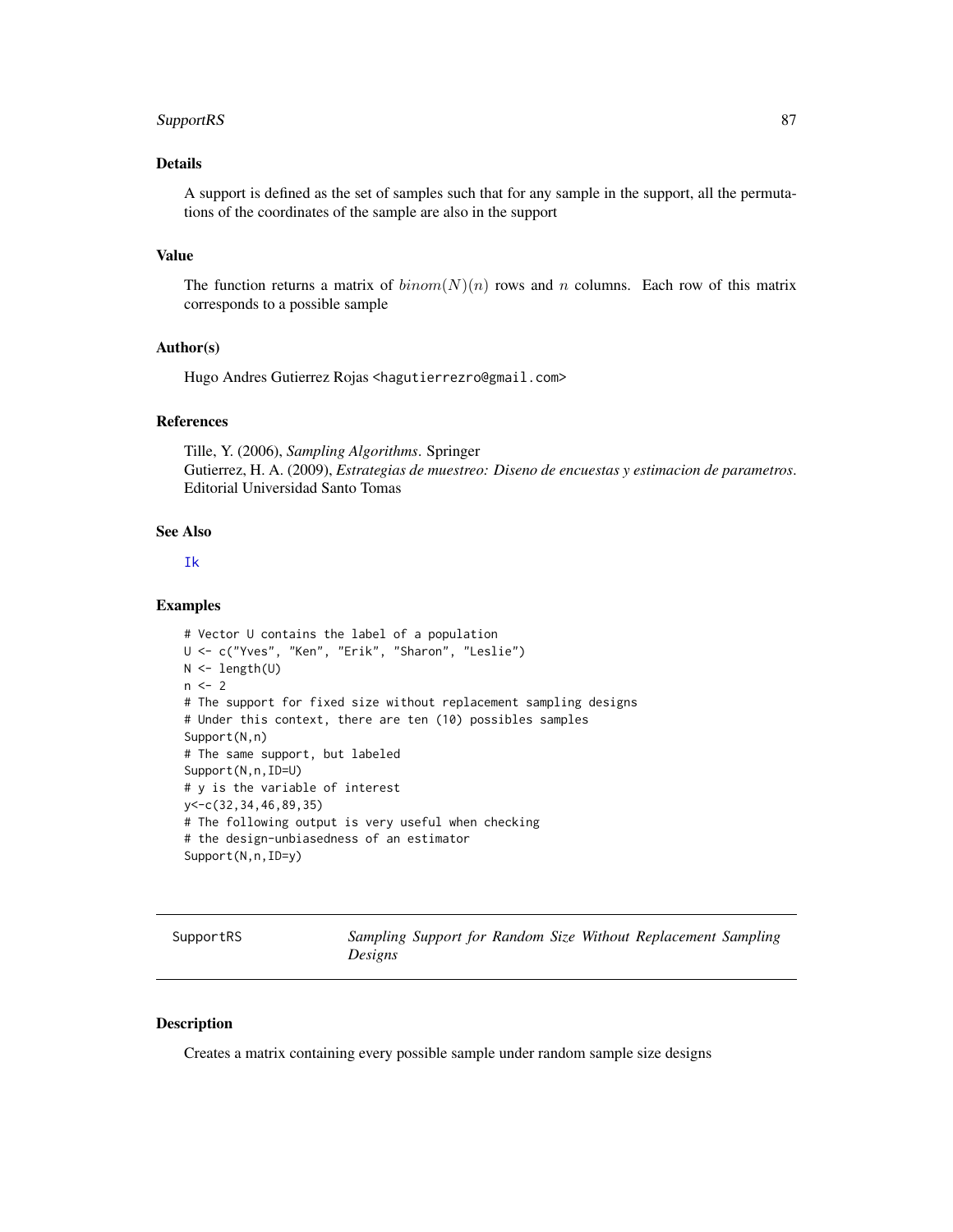## Usage

SupportRS(N, ID=FALSE)

#### Arguments

|    | Population size                                                                                     |
|----|-----------------------------------------------------------------------------------------------------|
| ΙD | By default FALSE, a vector of values (numeric or string) identifying each unit<br>in the population |

## Details

A support is defined as the set of samples such that for any sample in the support, all the permutations of the coordinates of the sample are also in the support

# Value

The function returns a matrix of  $2^N$  rows and N columns. Each row of this matrix corresponds to a possible sample

#### Author(s)

Hugo Andres Gutierrez Rojas <hagutierrezro@gmail.com>

# References

Tille, Y. (2006), *Sampling Algorithms*. Springer Gutierrez, H. A. (2009), *Estrategias de muestreo: Diseno de encuestas y estimacion de parametros*. Editorial Universidad Santo Tomas

# See Also

#### [IkRS](#page-51-0)

```
# Vector U contains the label of a population
U <- c("Yves", "Ken", "Erik", "Sharon", "Leslie")
N < - length(U)
# The support for fixed size without replacement sampling designs
# Under this context, there are ten (10) possibles samples
SupportRS(N)
# The same support, but labeled
SupportRS(N, ID=U)
# y is the variable of interest
y<-c(32,34,46,89,35)
# The following output is very useful when checking
# the design-unbiasedness of an estimator
SupportRS(N, ID=y)
```
<span id="page-87-0"></span>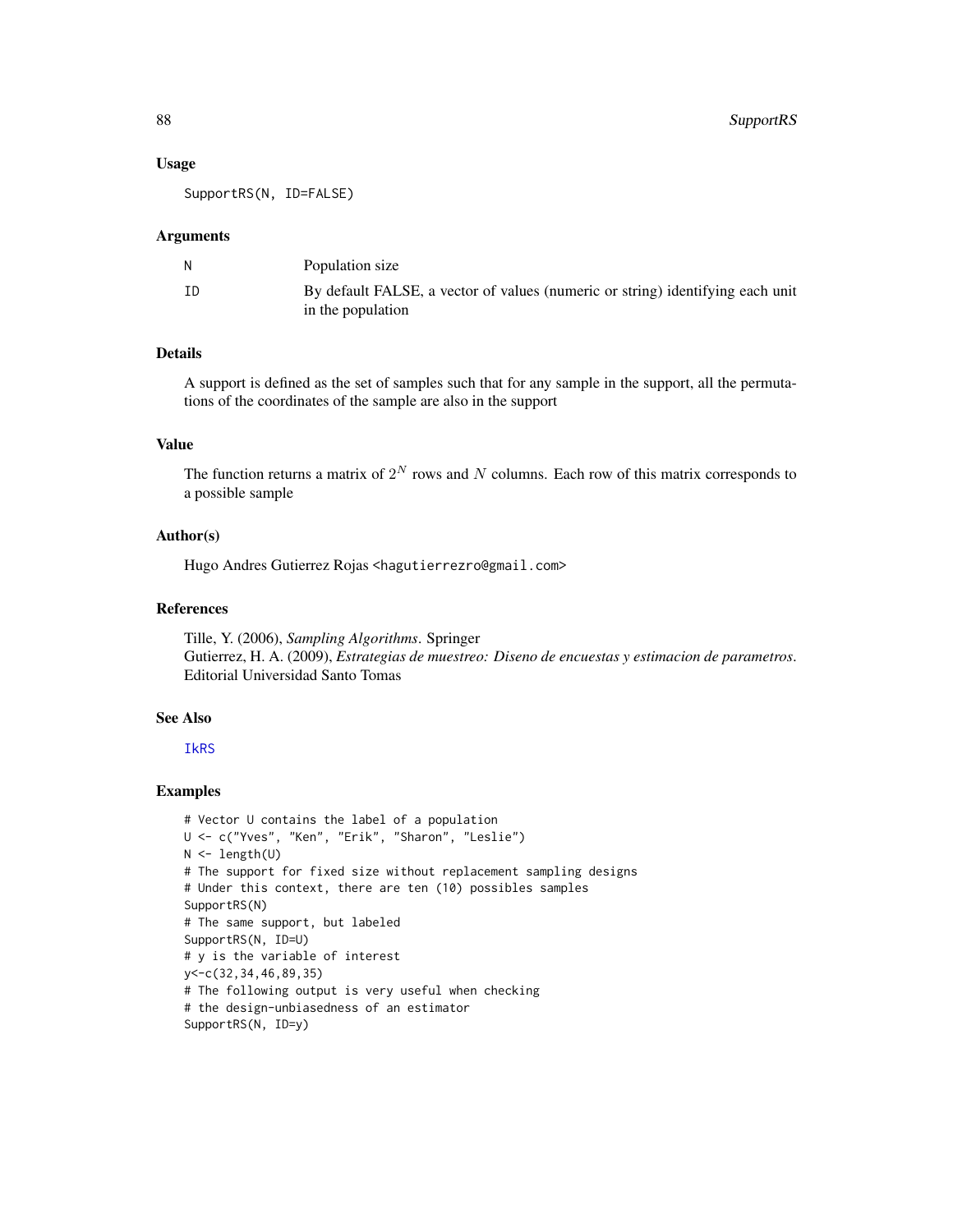<span id="page-88-0"></span>

# Description

Creates a matrix containing every possible sample under fixed sample size with replacement designs

#### Usage

SupportWR(N, m, ID=FALSE)

#### Arguments

| N  | Population size                                                                                     |
|----|-----------------------------------------------------------------------------------------------------|
| m  | Sample size                                                                                         |
| ΙD | By default FALSE, a vector of values (numeric or string) identifying each unit<br>in the population |

# Details

A support is defined as the set of samples such that, for any sample in the support, all the permutations of the coordinates of the sample are also in the support

## Value

The function returns a matrix of  $binom(N + m - 1)(m)$  rows and m columns. Each row of this matrix corresponds to a possible sample

#### Author(s)

Hugo Andres Gutierrez Rojas <hagutierrezro@gmail.com>

## References

Ortiz, J. E. (2009), *Simulacion y metodos estadisticos*. Editorial Universidad Santo Tomas. Tille, Y. (2006), *Sampling Algorithms*. Springer. Gutierrez, H. A. (2009), *Estrategias de muestreo: Diseno de encuestas y estimacion de parametros*. Editorial Universidad Santo Tomas.

# See Also

[Support](#page-85-0)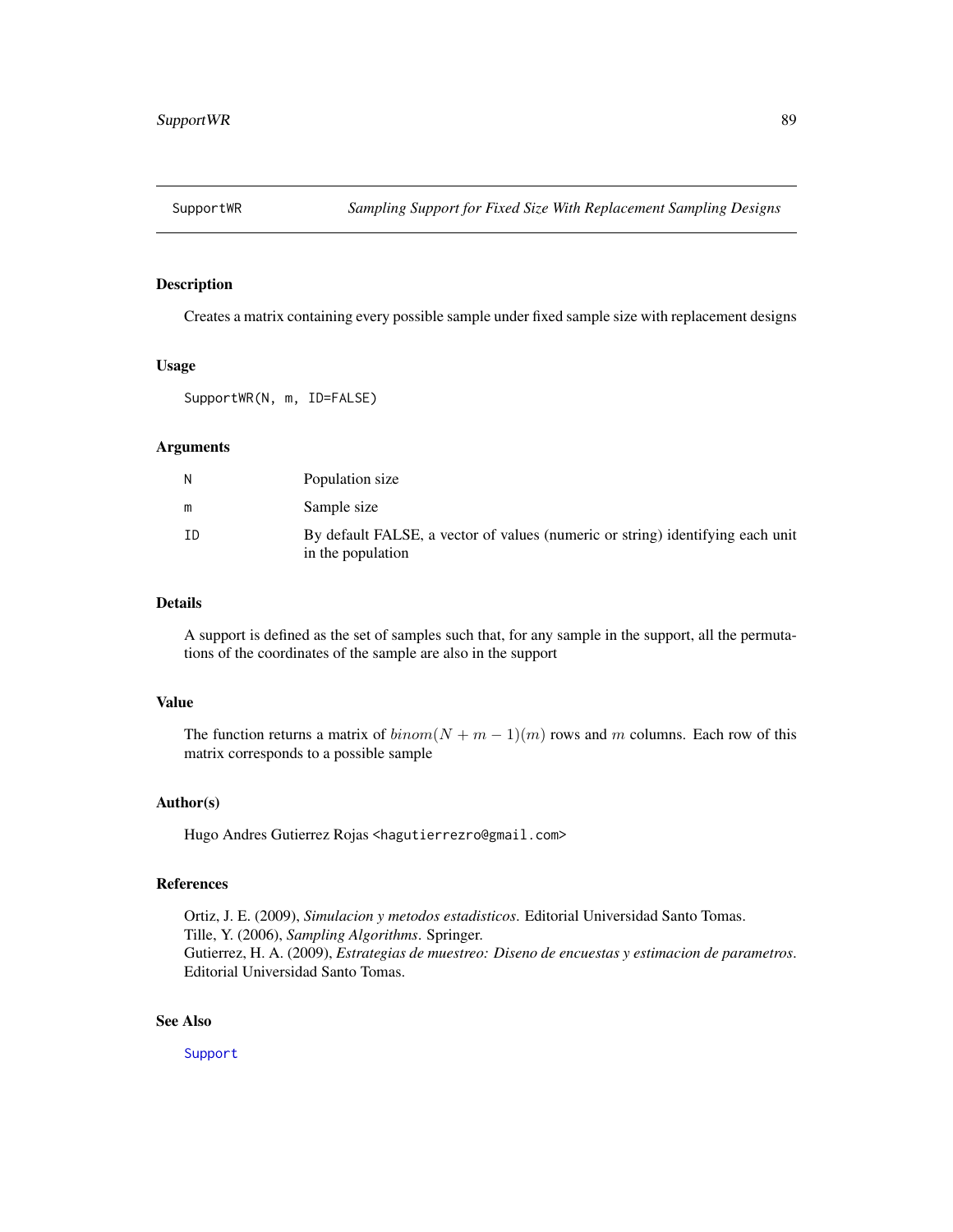## Examples

```
# Vector U contains the label of a population
U <- c("Yves", "Ken", "Erik", "Sharon", "Leslie")
N \leftarrow length(U)
m < -2# The support for fixed size without replacement sampling designs
# Under this context, there are ten (10) possibles samples
SupportWR(N, m)
# The same support, but labeled
SupportWR(N, m, ID=U)
# y is the variable of interest
y<-c(32,34,46,89,35)
# The following output is very useful when checking
# the design-unbiasedness of an estimator
SupportWR(N, m, ID=y)
```
T.SIC *Computation of Population Totals for Clusters*

# **Description**

Computes the population total of the characteristics of interest in clusters. This function is used in order to estimate totals when doing a Pure Cluster Sample.

#### Usage

T.SIC(y,Cluster)

## Arguments

| <b>V</b> | Vector, matrix or data frame containing the recollected information of the vari-<br>ables of interest for every unit in the selected sample |
|----------|---------------------------------------------------------------------------------------------------------------------------------------------|
| Cluster  | Vector identifying the membership to the cluster of each unit in the selected<br>sample of clusters                                         |

# Value

The function returns a matrix of clusters totals. The columns of each matrix correspond to the totals of the variables of interest in each cluster

# Author(s)

Hugo Andres Gutierrez Rojas <hagutierrezro@gmail.com>

## References

Sarndal, C-E. and Swensson, B. and Wretman, J. (1992), *Model Assisted Survey Sampling*. Springer. Gutierrez, H. A. (2009), *Estrategias de muestreo: Diseno de encuestas y estimacion de parametros*. Editorial Universidad Santo Tomas.

<span id="page-89-0"></span>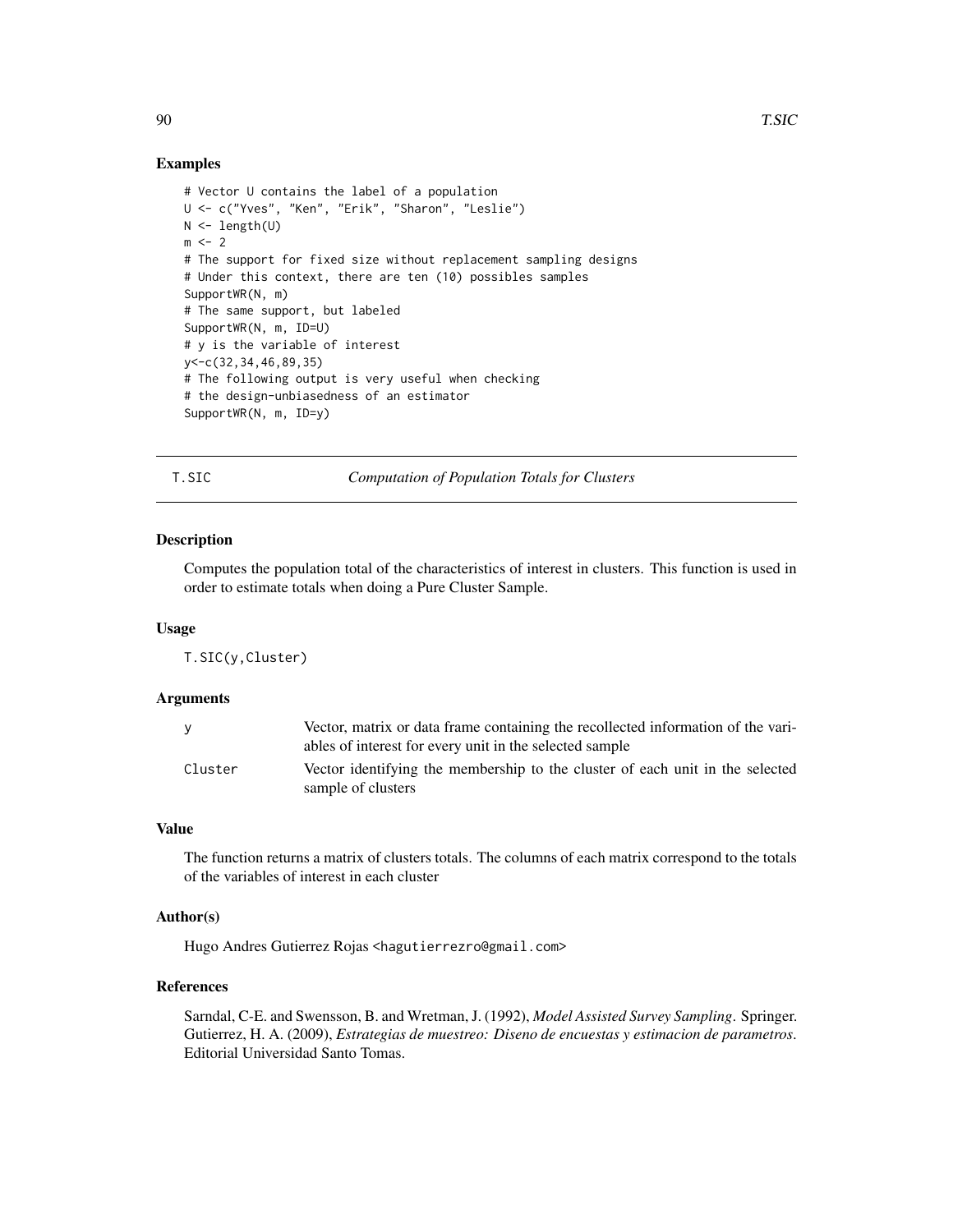#### <span id="page-90-0"></span>T.SIC 91

# See Also

[S.SI](#page-75-0)[,E.SI](#page-22-0)

# Examples

```
############
## Example 1
############
# Vector U contains the label of a population of size N=5
U <- c("Yves", "Ken", "Erik", "Sharon", "Leslie")
# Vector y1 and y2 are the values of the variables of interest
y1<-c(32, 34, 46, 89, 35)
y2<-c(1,1,1,0,0)
y3 < -cbind(y1, y2)# Vector Cluster contains a indicator variable of cluster membership
Cluster <- c("C1", "C2", "C1", "C2", "C1")
Cluster
# Draws a stratified simple random sample without replacement of size n=3
T.SIC(y1,Cluster)
T.SIC(y2,Cluster)
T.SIC(y3,Cluster)
########################################################
## Example 2 Sampling and estimation in Cluster smapling
########################################################
# Uses Lucy data to draw a clusters sample according to a SI design
# Zone is the clustering variable
data(Lucy)
attach(Lucy)
summary(Zone)
# The population of clusters
UI<-c("A","B","C","D","E")
NI=length(UI)
# The sample size
nI=2# Draws a simple random sample of two clusters
samI<sup><-S.SI(NI,nI)</sup>
dataI<-UI[samI]
dataI
# The information about each unit in the cluster is saved in Lucy1 and Lucy2
data(Lucy)
Lucy1<-Lucy[which(Zone==dataI[1]),]
Lucy2<-Lucy[which(Zone==dataI[2]),]
LucyI<-rbind(Lucy1,Lucy2)
attach(LucyI)
```
# The clustering variable is Zone Cluster <- as.factor(as.integer(Zone))

# Estimation of the Population total

Ty<-T.SIC(estima,Cluster)

# The variables of interest are: Income, Employees and Taxes # This information is stored in a data frame called estima

estima <- data.frame(Income, Employees, Taxes)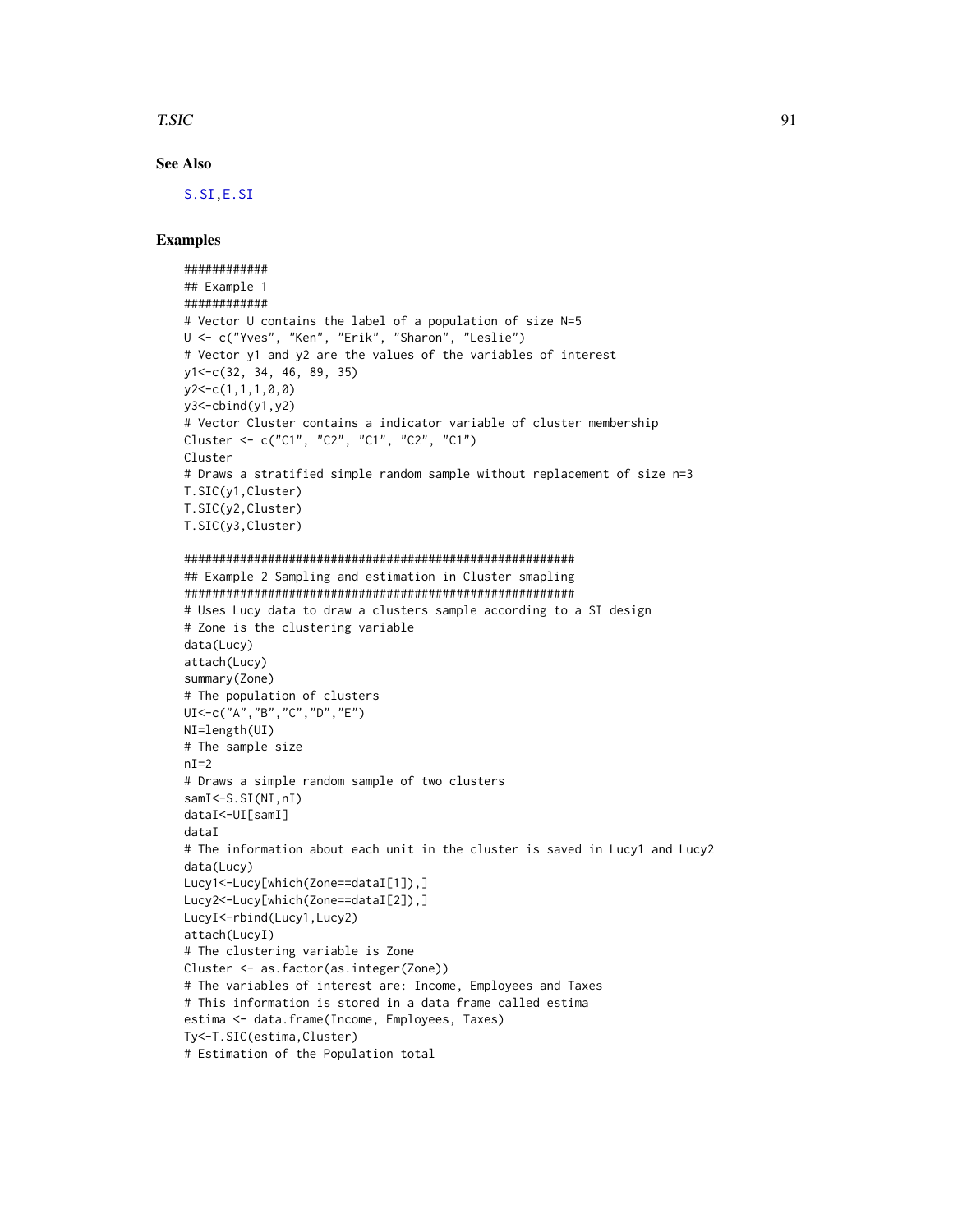<span id="page-91-0"></span>E.SI(NI,nI,Ty)

# VarHT *Variance of the Horvitz-Thompson Estimator*

# Description

Computes the theoretical variance of the Horvitz-Thompson estimator given a without replacement fixed sample size design

# Usage

VarHT(y, N, n, p)

#### Arguments

| y | Vector containing the recollected information of the characteristic of interest for<br>every unit in the population                                        |
|---|------------------------------------------------------------------------------------------------------------------------------------------------------------|
| N | Population size                                                                                                                                            |
| n | Sample size                                                                                                                                                |
| p | A vector containing the selection probabilities of a fixed size without replace-<br>ment sampling design. The sum of the values of this vector must be one |

# Details

The variance of the Horvitz-Thompson estimator, under a given sampling design  $p$ , is given by

$$
Var_p(\hat{t}_{y,\pi}) = \sum_{k \in U} \sum_{l \in U} \Delta_{kl} \frac{y_k}{\pi_k} \frac{y_l}{\pi_l}
$$

## Value

The function returns the value of the theoretical variances of the Horviz-Thompson estimator.

## Author(s)

Hugo Andres Gutierrez Rojas <hagutierrezro@gmail.com>

# References

Sarndal, C-E. and Swensson, B. and Wretman, J. (1992), *Model Assisted Survey Sampling*. Springer. Gutierrez, H. A. (2009), *Estrategias de muestreo: Diseno de encuestas y estimacion de parametros*. Editorial Universidad Santo Tomas.

# See Also

[HT](#page-44-0)[,Deltakl](#page-5-0)[,Pikl](#page-64-0)[,Pik](#page-60-0)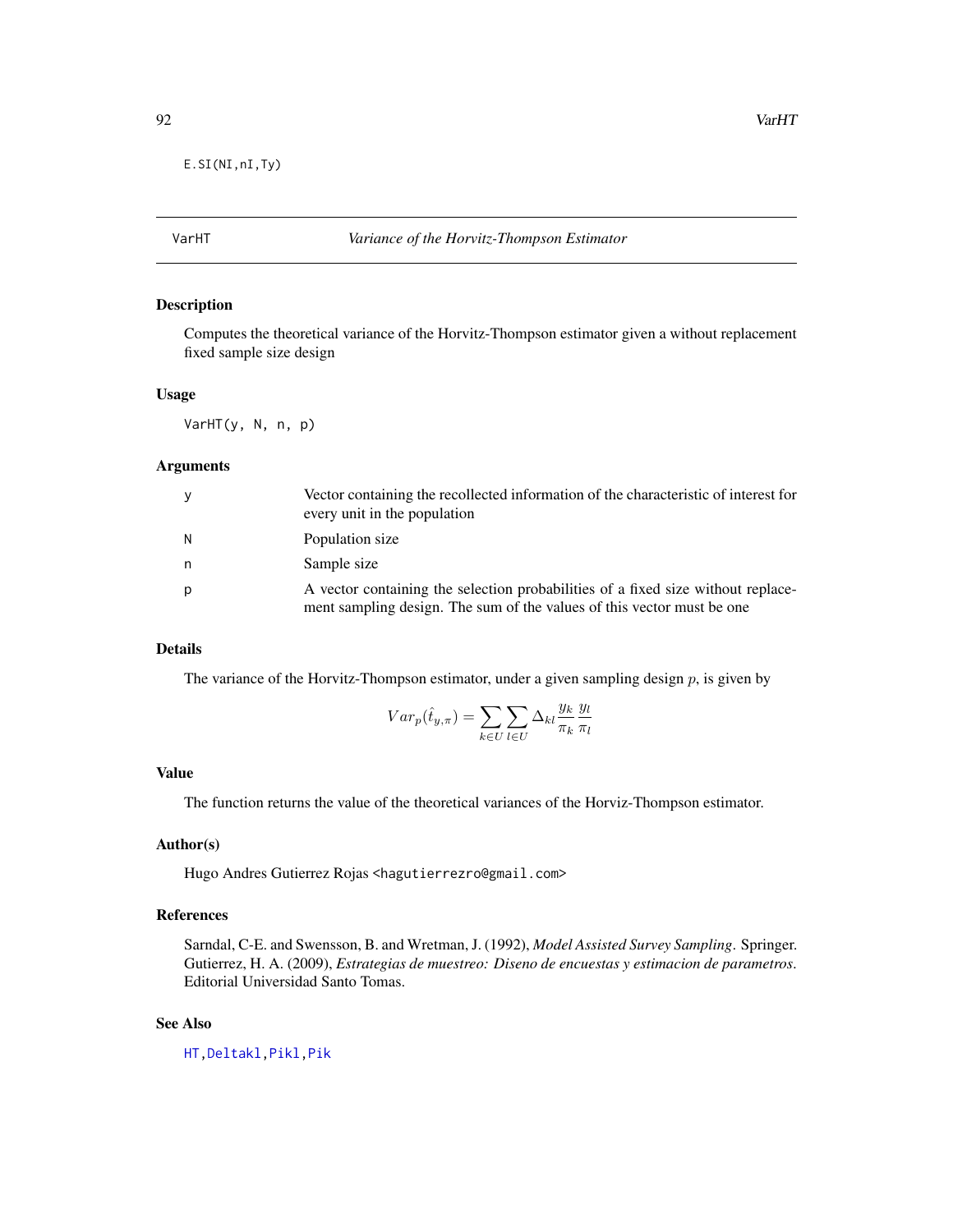#### <span id="page-92-0"></span>VarSYGHT 93

## Examples

```
# Without replacement sampling
# Vector U contains the label of a population of size N=5
U <- c("Yves", "Ken", "Erik", "Sharon", "Leslie")
# Vector y1 and y2 are the values of the variables of interest
y1<-c(32, 34, 46, 89, 35)
y2<-c(1,1,1,0,0)
# The population size is N=5
N < - length(U)
# The sample size is n=2
n < -2# p is the probability of selection of every possible sample
p <- c(0.13, 0.2, 0.15, 0.1, 0.15, 0.04, 0.02, 0.06, 0.07, 0.08)
# Calculates the theoretical variance of the HT estimator
VarHT(y1, N, n, p)
VarHT(y2, N, n, p)
```
VarSYGHT *Two different varaince estimators for the Horvitz-Thompson estimator*

## Description

This function estimates the variance of the Horvitz-Thompson estimator. Two different variance estimators are computed: the original one, due to Horvitz-Thompson and the one due to Sen (1953) and Yates, Grundy (1953). The two approaches yield unbiased estimator under fixed-size sampling schemes.

# Usage

VarSYGHT(y, N, n, p)

## **Arguments**

| y | Vector containing the information of the characteristic of interest for every unit<br>in the population.                                                    |
|---|-------------------------------------------------------------------------------------------------------------------------------------------------------------|
| N | Population size.                                                                                                                                            |
| n | Sample size.                                                                                                                                                |
| р | A vector containing the selection probabilities of a fixed size without replace-<br>ment sampling design. The sum of the values of this vector must be one. |

#### Details

The function returns two variance estimator for every possible sample within a fixed-size sampling support. The first estimator is due to Horvitz-Thompson and is given by the following expression:

$$
\widehat{Var}_1(\widehat{t}_{y,\pi}) = \sum_{k \in U} \sum_{l \in U} \frac{\Delta_{kl}}{\pi_{kl}} \frac{y_k}{\pi_k} \frac{y_l}{\pi_l}
$$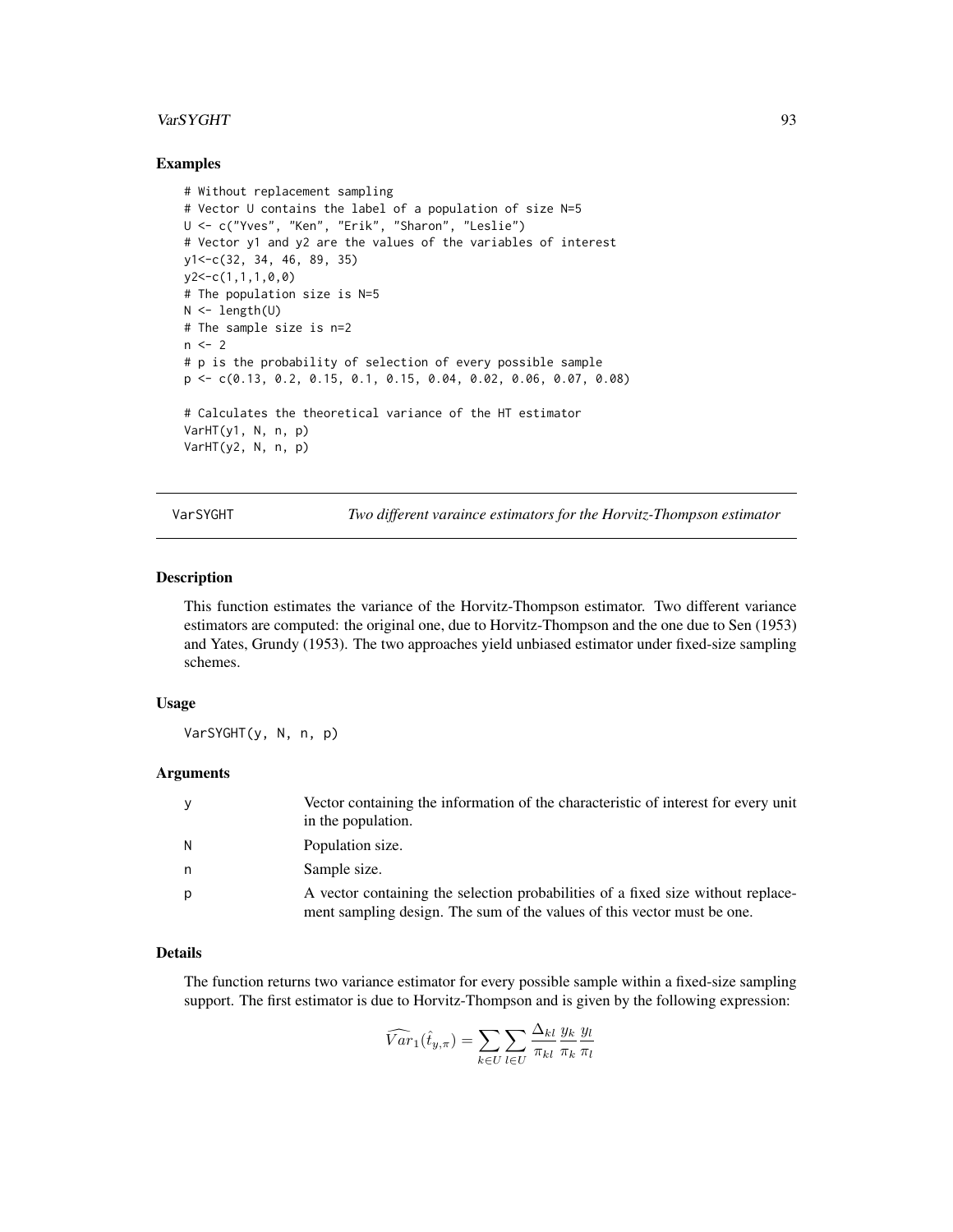The second estimator is due to Sen (1953) and Yates-Grundy (1953). It is given by the following expression:

$$
\widehat{Var}_2(\hat{t}_{y,\pi}) = -\frac{1}{2} \sum_{k \in U} \sum_{l \in U} \frac{\Delta_{kl}}{\pi_{kl}} \left(\frac{y_k}{\pi_k} - \frac{y_l}{\pi_l}\right)^2
$$

# Value

This function returns a data frame of every possible sample in within a sampling support, with its corresponding variance estimates.

## Author(s)

Hugo Andres Gutierrez Rojas <hagutierrezro at gmail.com>

#### References

Sarndal, C-E. and Swensson, B. and Wretman, J. (1992), *Model Assisted Survey Sampling*. Springer. Gutierrez, H. A. (2009), *Estrategias de muestreo: Diseno de encuestas y estimacion de parametros*. Editorial Universidad Santo Tomas.

```
# Example 1
# Without replacement sampling
# Vector U contains the label of a population of size N=5
U <- c("Yves", "Ken", "Erik", "Sharon", "Leslie")
# Vector y1 and y2 are the values of the variables of interest
y1<-c(32, 34, 46, 89, 35)
y2<-c(1,1,1,0,0)
# The population size is N=5
N \leftarrow length(U)
# The sample size is n=2
n < -2# p is the probability of selection of every possible sample
p <- c(0.13, 0.2, 0.15, 0.1, 0.15, 0.04, 0.02, 0.06, 0.07, 0.08)
# Calculates the estimated variance for the HT estimator
VarSYGHT(y1, N, n, p)
VarSYGHT(y2, N, n, p)
# Unbiasedness holds in the estimator of the total
sum(y1)
sum(VarSYGHT(y1, N, n, p)$p * VarSYGHT(y1, N, n, p)$Est.HT)
sum(y2)
sum(VarSYGHT(y2, N, n, p)$p * VarSYGHT(y2, N, n, p)$Est.HT)
# Unbiasedness also holds in the two variances
VarHT(y1, N, n, p)
sum(VarSYGHT(y1, N, n, p)$p * VarSYGHT(y1, N, n, p)$Est.Var1)
sum(VarSYGHT(y1, N, n, p)$p * VarSYGHT(y1, N, n, p)$Est.Var2)
```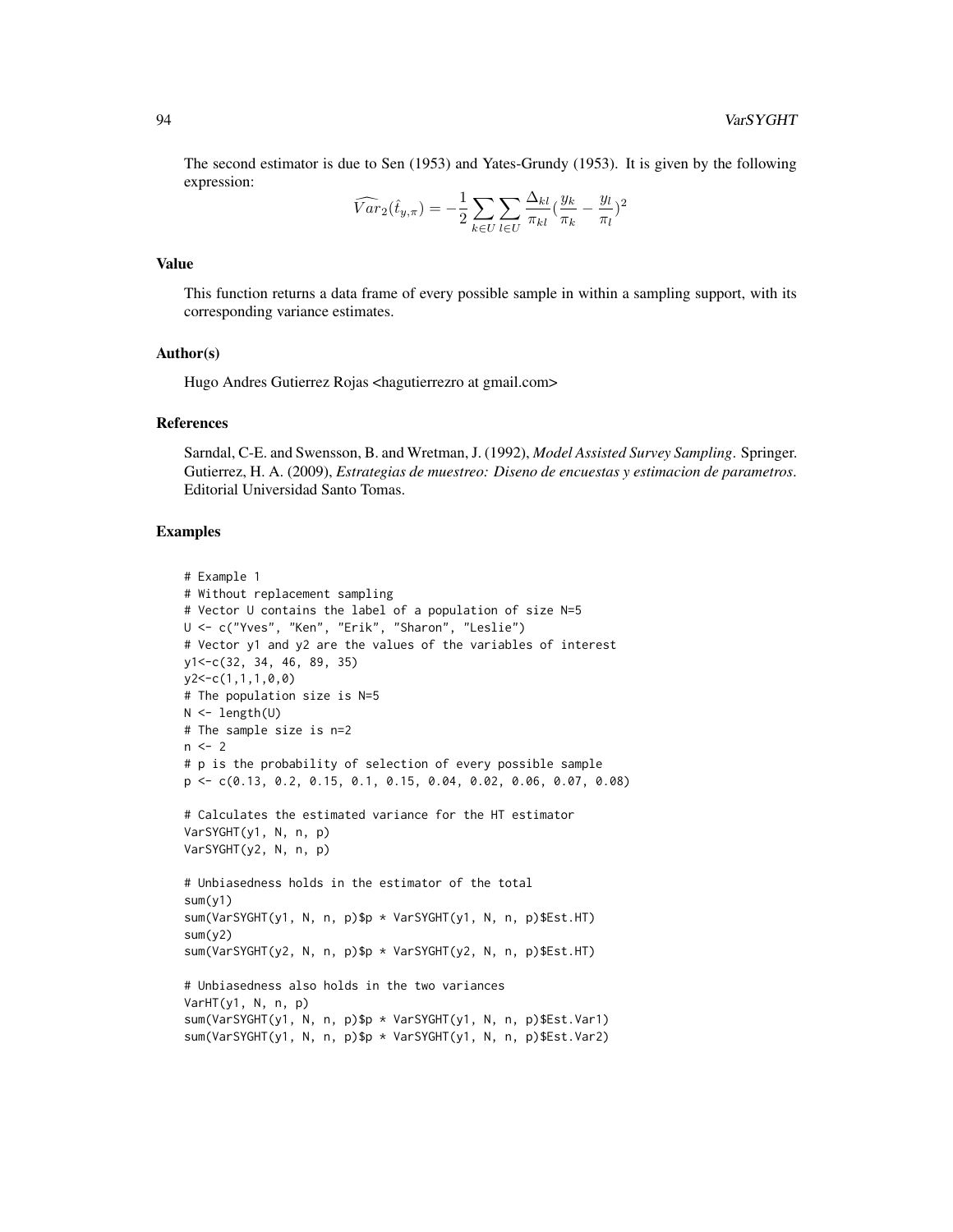```
VarHT(y2, N, n, p)
sum(VarSYGHT(y2, N, n, p)$p * VarSYGHT(y2, N, n, p)$Est.Var1)
sum(VarSYGHT(y2, N, n, p)$p * VarSYGHT(y2, N, n, p)$Est.Var2)
# Example 2: negative variance estimates
x = c(2.5, 2.0, 1.1, 0.5)N = 4n = 2p = c(0.31, 0.20, 0.14, 0.03, 0.01, 0.31)
VarSYGHT(x, N, n, p)
# Unbiasedness holds in the estimator of the total
sum(x)sum(VarSYGHT(x, N, n, p)$p * VarSYGHT(x, N, n, p)$Est.HT)
# Unbiasedness also holds in the two variances
VarHT(x, N, n, p)
sum(VarSYGHT(x, N, n, p)$p * VarSYGHT(x, N, n, p)$Est.Var1)
sum(VarSYGHT(x, N, n, p)$p * VarSYGHT(x, N, n, p)$Est.Var2)
```
## Wk *The Calibration Weights*

# Description

Computes the calibration weights (Chi-squared distance) for the estimation of the population total of several variables of interest.

# Usage

Wk(x,tx,Pik,ck,b0)

## Arguments

| $\mathsf{x}$ | Vector, matrix or data frame containing the recollected auxiliary information for<br>every unit in the selected sample |
|--------------|------------------------------------------------------------------------------------------------------------------------|
| tx           | Vector containing the populations totals of the auxiliary information                                                  |
| Pik          | A vector containing inclusion probabilities for each unit in the sample                                                |
| ck           | A vector of weights induced by the structure of variance of the supposed model                                         |
| b0           | By default FALSE. The intercept of the regression model                                                                |

# Details

The calibration weights satisfy the following expression

$$
\sum_{k \in S} w_k x_k = \sum_{k \in U} x_k
$$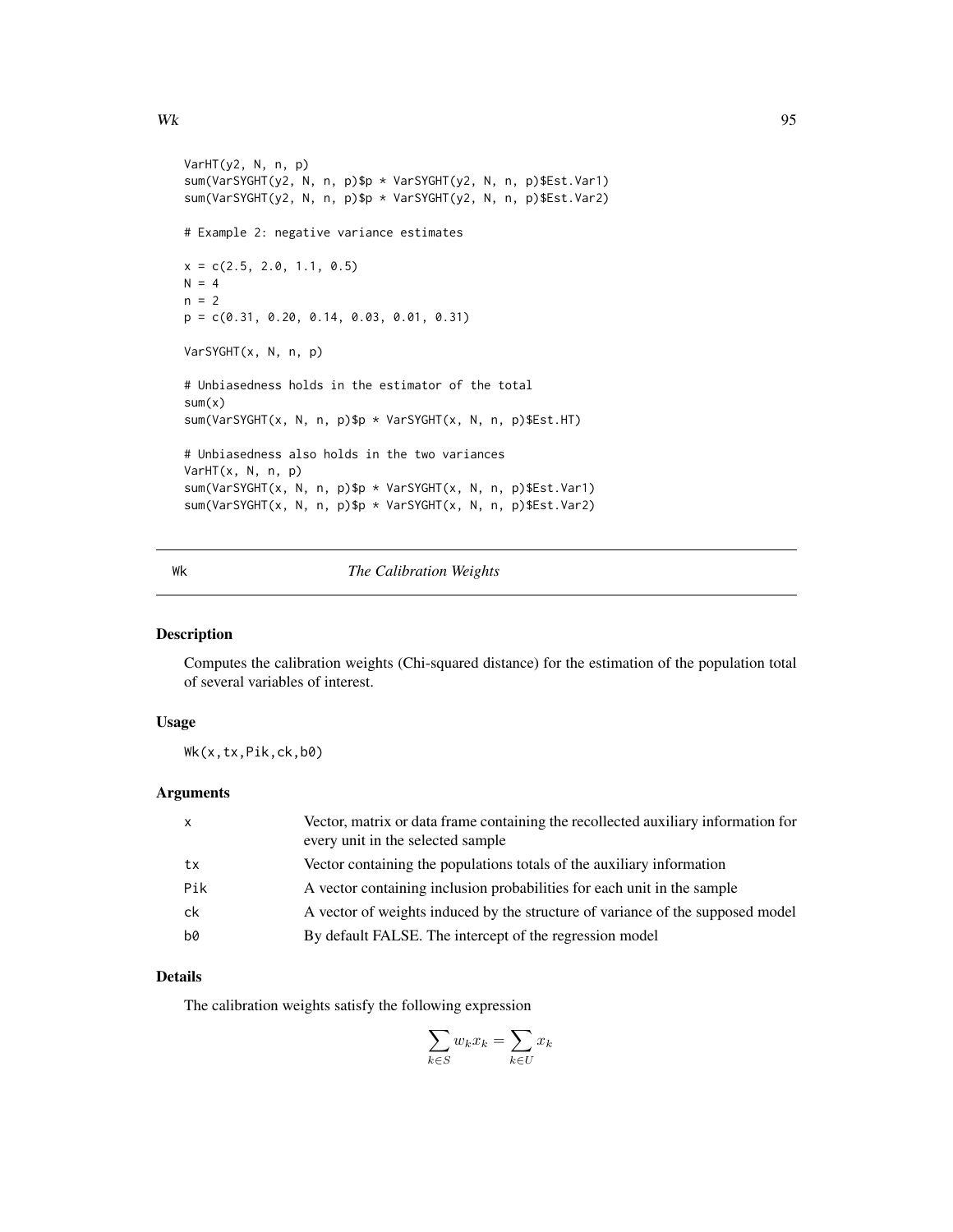# Value

The function returns a vector of calibrated weights.

## Author(s)

Hugo Andres Gutierrez Rojas <hagutierrezro@gmail.com>

# References

Sarndal, C-E. and Swensson, B. and Wretman, J. (1992), *Model Assisted Survey Sampling*. Springer. Gutierrez, H. A. (2009), *Estrategias de muestreo: Diseno de encuestas y estimacion de parametros*. Editorial Universidad Santo Tomas.

```
############
## Example 1
############
# Without replacement sampling
# Vector U contains the label of a population of size N=5
U <- c("Yves", "Ken", "Erik", "Sharon", "Leslie")
# Vector x is the auxiliary information and y is the variables of interest
x<-c(32, 34, 46, 89, 35)
y<-c(52, 60, 75, 100, 50)
# pik is some vector of inclusion probabilities in the sample
# In this case the sample size is equal to the population size
pik < -rep(1,5)w1<-Wk(x,tx=236,pik,ck=1,b0=FALSE)
sum(x*w1)
# Draws a sample size without replacement
sam \leq sample(5,2)pik <- c (0.8,0.2,0.2,0.5,0.3)
# The auxiliary information an variable of interest in the selected smaple
x.s<-x[sam]
y.s<-y[sam]
# The vector of inclusion probabilities in the selected smaple
pik.s<-pik[sam]
# Calibration weights under some specifics model
w2<-Wk(x.s,tx=236,pik.s,ck=1,b0=FALSE)
sum(x.s*w2)
w3<-Wk(x.s,tx=c(5,236),pik.s,ck=1,b0=TRUE)
sum(w3)
sum(x.s*w3)
w4<-Wk(x.s,tx=c(5,236),pik.s,ck=x.s,b0=TRUE)
sum(w4)
sum(x.s*w4)
w5<-Wk(x.s,tx=236,pik.s,ck=x.s,b0=FALSE)
sum(x.s*w5)
```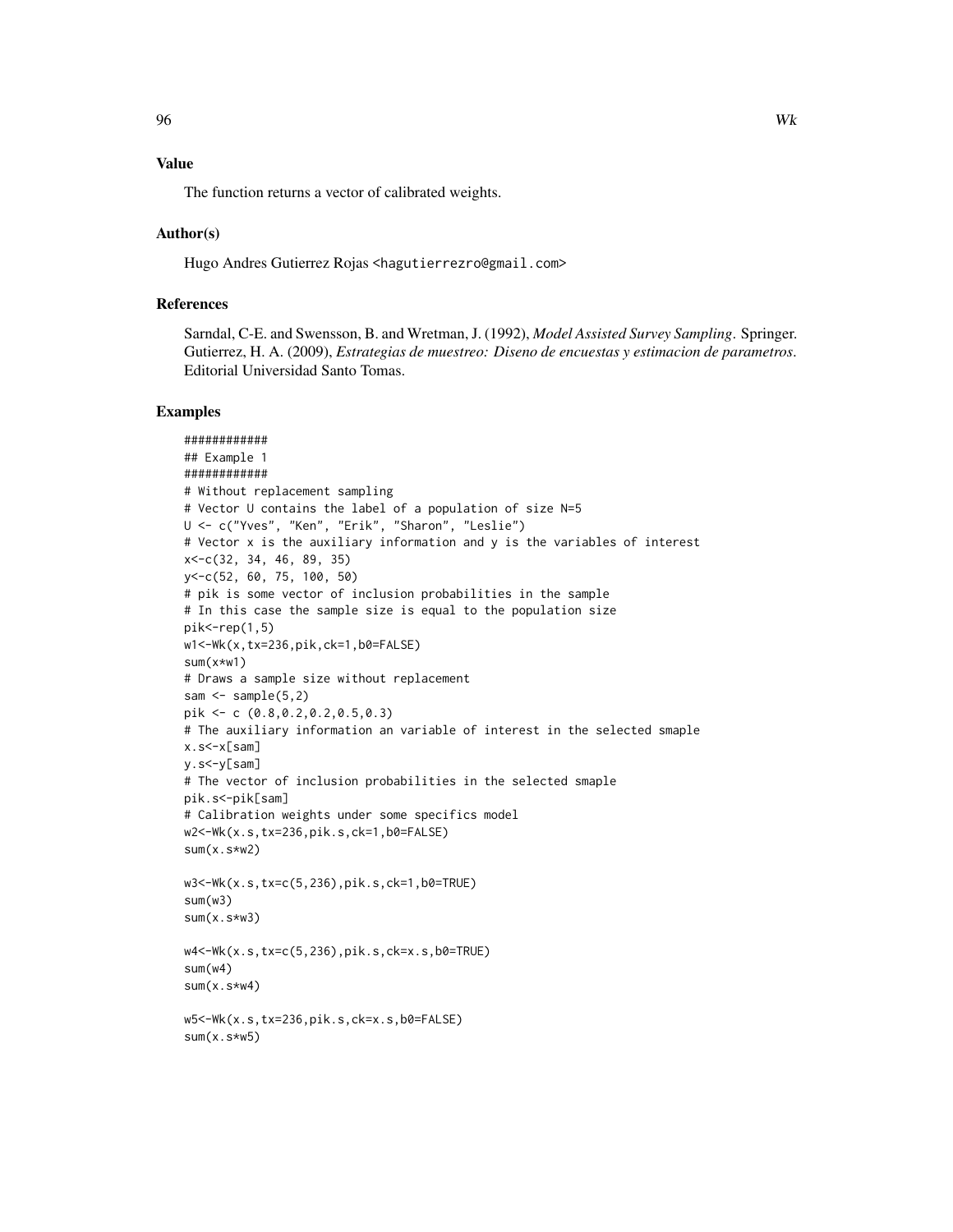## $Wk$  97

```
######################################################################
## Example 2: Linear models involving continuous auxiliary information
######################################################################
# Draws a simple random sample without replacement
# The information about the units in the sample is stored in an object called data
```

```
data <- Lucy[sam,]
attach(data)
names(data)
```
 $N < -$  dim(Lucy)[1]

Pik <- rep(n/N, n) sam  $\leq S.SI(N,n)$ 

data(Lucy) attach(Lucy)

 $n < -400$ 

```
########### common ratio model ###################
```

```
estima<-data.frame(Income)
x <- Employees
tx <- sum(Lucy$Employees)
w <- Wk(x, tx, Pik, ck=1, b0=FALSE)
sum(x*w)
tx
# The calibration estimation
colSums(estima*w)
```

```
########### Simple regression model without intercept ###################
```

```
estima<-data.frame(Income, Employees)
x <- Taxes
tx <- sum(Lucy$Taxes)
w<-Wk(x,tx,Pik,ck=x,b0=FALSE)
sum(x*w)
tx
# The calibration estimation
colSums(estima*w)
```
########### Multiple regression model without intercept ###################

```
estima<-data.frame(Income)
x <- cbind(Employees, Taxes)
tx <- c(sum(Lucy$Employees), sum(Lucy$Taxes))
w <- Wk(x,tx,Pik,ck=1,b0=FALSE)
sum(x[,1]*w)
sum(x[,2]*w)
tx
# The calibration estimation
colSums(estima*w)
```
########### Simple regression model with intercept ###################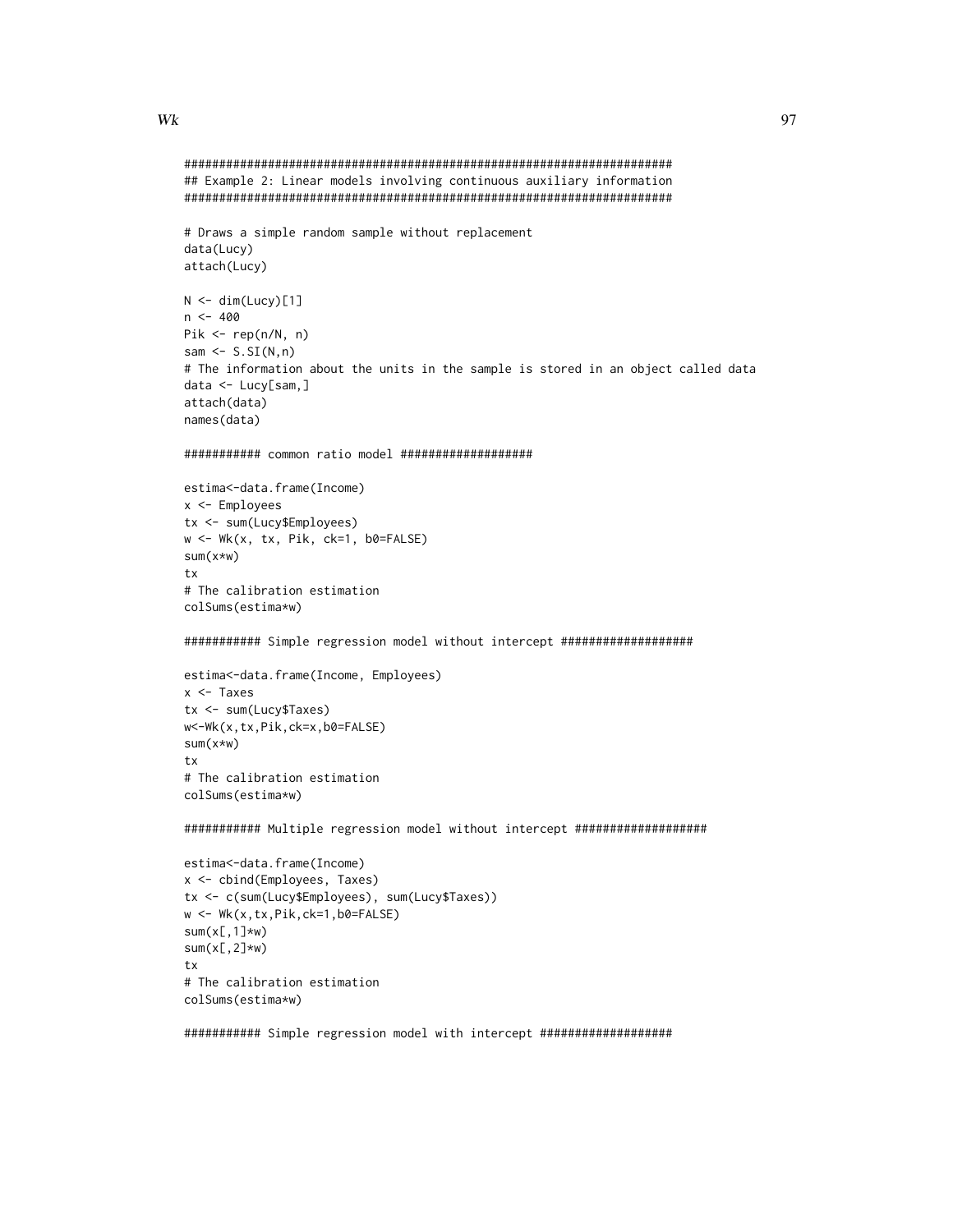```
estima<-data.frame(Income, Employees)
x <- Taxes
tx <- c(N,sum(Lucy$Taxes))
w \leftarrow \text{Wk}(x, tx, \text{Pik}, \text{ck=1}, \text{b0=TRUE})sum(1*w)
sum(x*w)
tx
# The calibration estimation
colSums(estima*w)
########### Multiple regression model with intercept ###################
estima<-data.frame(Income)
x <- cbind(Employees, Taxes)
tx <- c(N, sum(Lucy$Employees), sum(Lucy$Taxes))
w <- Wk(x,tx,Pik,ck=1,b0=TRUE)
sum(1*w)
sum(x[,1]*w)
sum(x[,2]\star w)tx
# The calibration estimation
colSums(estima*w)
####################################################################
## Example 3: Linear models involving discrete auxiliary information
####################################################################
# Draws a simple random sample without replacement
data(Lucy)
attach(Lucy)
N < - dim(Lucy)[1]
n < -400sam \leq S.SI(N,n)
# The information about the units in the sample is stored in an object called data
data <- Lucy[sam,]
attach(data)
names(data)
# Vector of inclusion probabilities for units in the selected sample
Pik<-rep(n/N,n)
# The auxiliary information is discrete type
Doma<-Domains(Level)
########### Poststratified common mean model ###################
estima<-data.frame(Income, Employees, Taxes)
tx <- colSums(Domains(Lucy$Level))
w <- Wk(Doma,tx, Pik, ck=1, b0=FALSE)
sum(Doma[,1]*w)
sum(Doma[,2]*w)
sum(Doma[,3]*w)
```

```
tx
# The calibration estimation
```
98 and the set of the set of the set of the set of the set of the set of the set of the set of the set of the set of the set of the set of the set of the set of the set of the set of the set of the set of the set of the se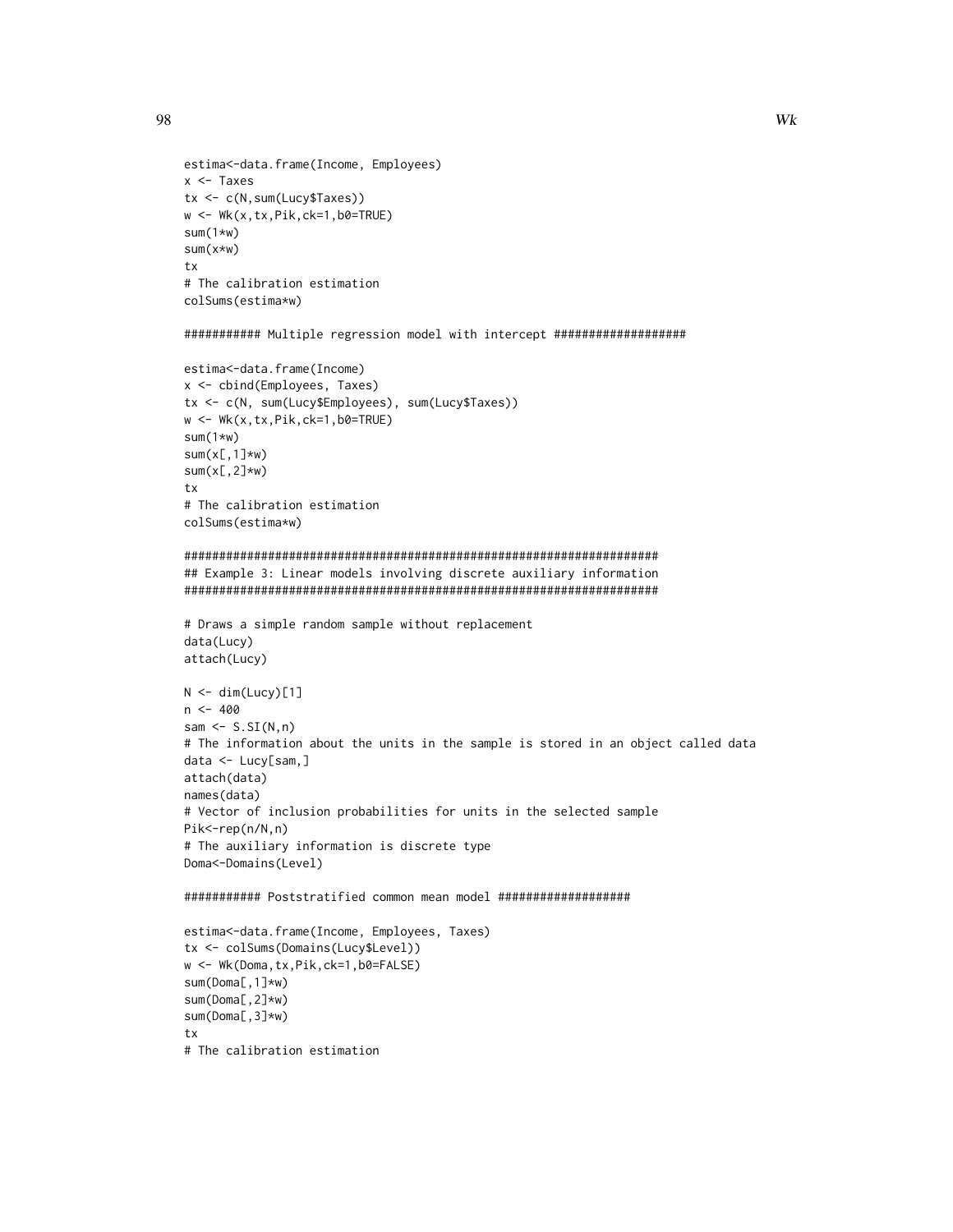```
colSums(estima*w)
```
########### Poststratified common ratio model ###################

```
estima<-data.frame(Income, Employees)
x<-Doma*Taxes
tx <- colSums(Domains(Lucy$Level))
w <- Wk(x,tx,Pik,ck=1,b0=FALSE)
sum(x[,1]*w)
sum(x[,2]\star w)sum(x[,3]*w)
tx
# The calibration estimation
colSums(estima*w)
```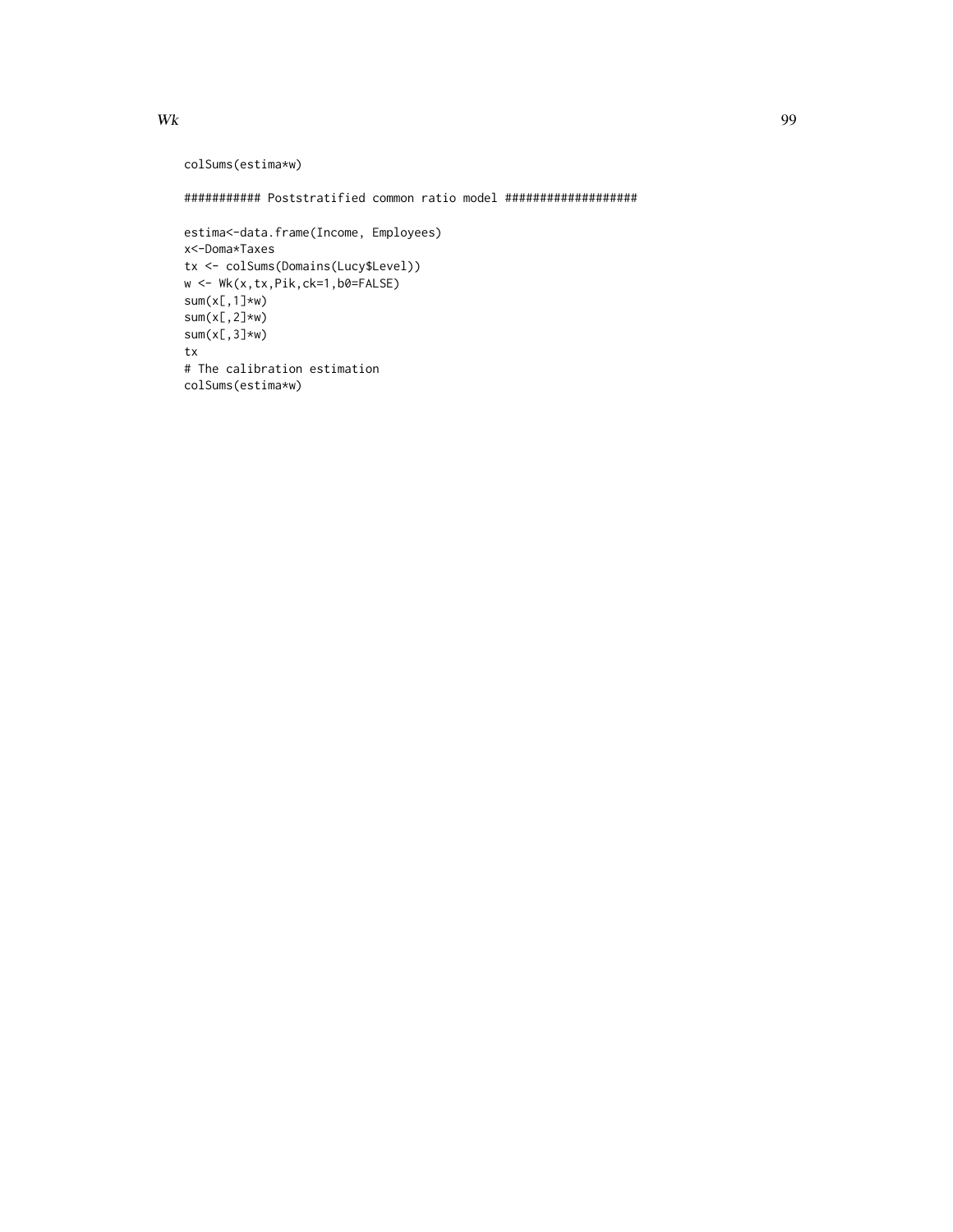# Index

∗Topic datasets BigCity , [3](#page-2-0) BigLucy , [4](#page-3-0) Lucy , [56](#page-55-0) ∗Topic survey Deltakl , [6](#page-5-1) Domains , [7](#page-6-0) E.2SI, [10](#page-9-0) E.BE , [13](#page-12-0) E.Beta , [14](#page-13-0) E.piPS , [17](#page-16-0) E.PO , [19](#page-18-1) E.PPS, [20](#page-19-1) E.Quantile , [21](#page-20-0) E.SI , [23](#page-22-1) E.STpiPS, [26](#page-25-1) E.STPPS, [27](#page-26-1) E.STSI, [29](#page-28-1) E.SY , [31](#page-30-1) E.WR , [37](#page-36-1) GREG.SI, [38](#page-37-0) HH , [42](#page-41-0) HT , [45](#page-44-1) Ik , [51](#page-50-1) IkRS , [52](#page-51-1) IkWR , [53](#page-52-0) IPFP , [54](#page-53-0) nk , [57](#page-56-0) OrderWR, [58](#page-57-0) p.WR , [60](#page-59-0) Pik , [61](#page-60-1) PikHol, [63](#page-62-0) Pikl , [65](#page-64-1) PikPPS, [66](#page-65-0) S.BE , [70](#page-69-0) S.piPS , [72](#page-71-0) S.PO , [73](#page-72-0) S.PPS, [75](#page-74-0) S.SI , [76](#page-75-1)

S.STpiPS, [78](#page-77-0) S.STPPS, [80](#page-79-0) S.STSI , [81](#page-80-0) S.SY , [83](#page-82-0) S.WR, [85](#page-84-0) Support, [86](#page-85-1) SupportRS, [87](#page-86-0) SupportWR, [89](#page-88-0) T.SIC,  $90$ VarHT , [92](#page-91-0) Wk , [95](#page-94-0) BigCity , [3](#page-2-0) , *[5](#page-4-0)* , *[57](#page-56-0)* BigLucy , *[3](#page-2-0)* , [4](#page-3-0) , *[57](#page-56-0)* Deltakl , [6](#page-5-1) , *[66](#page-65-0)* , *[92](#page-91-0)* Domains , [7](#page-6-0) E.1SI, <mark>[8](#page-7-0)</mark> E.2SI , *[9](#page-8-0)* , [10](#page-9-0) , *[34](#page-33-0)* E.BE , [13](#page-12-0) , *[71](#page-70-0)* E.Beta , [14](#page-13-0) , *[39](#page-38-0)* E.piPS , [17](#page-16-0) , *[67](#page-66-0)* , *[72](#page-71-0)* E.PO , [19](#page-18-1) , *[74](#page-73-0)* E.PPS , [20](#page-19-1) , *[75](#page-74-0)* E.Quantile, [21](#page-20-0) E.SI , *[8](#page-7-0)* , [23](#page-22-1) , *[77](#page-76-0)* , *[91](#page-90-0)* E.STpiPS , [26](#page-25-1) , *[78](#page-77-0)* E.STPPS , [27](#page-26-1) , *[80](#page-79-0)* E.STSI , [29](#page-28-1) , *[82](#page-81-0)* E.SY , [31](#page-30-1) , *[84](#page-83-0)* E.Trim , [32](#page-31-0) E.UC , [33](#page-32-0) E.WR , [37](#page-36-1) , *[85](#page-84-0)* GREG. SI, [15](#page-14-0), [38](#page-37-0) HH , *[21](#page-20-0)* , [42](#page-41-0) , *[46](#page-45-0)* HT , *[22](#page-21-0)* , *[43](#page-42-0)* , [45](#page-44-1) , *[62](#page-61-0)* , *[92](#page-91-0)* Ik , [51](#page-50-1) , *[87](#page-86-0)*